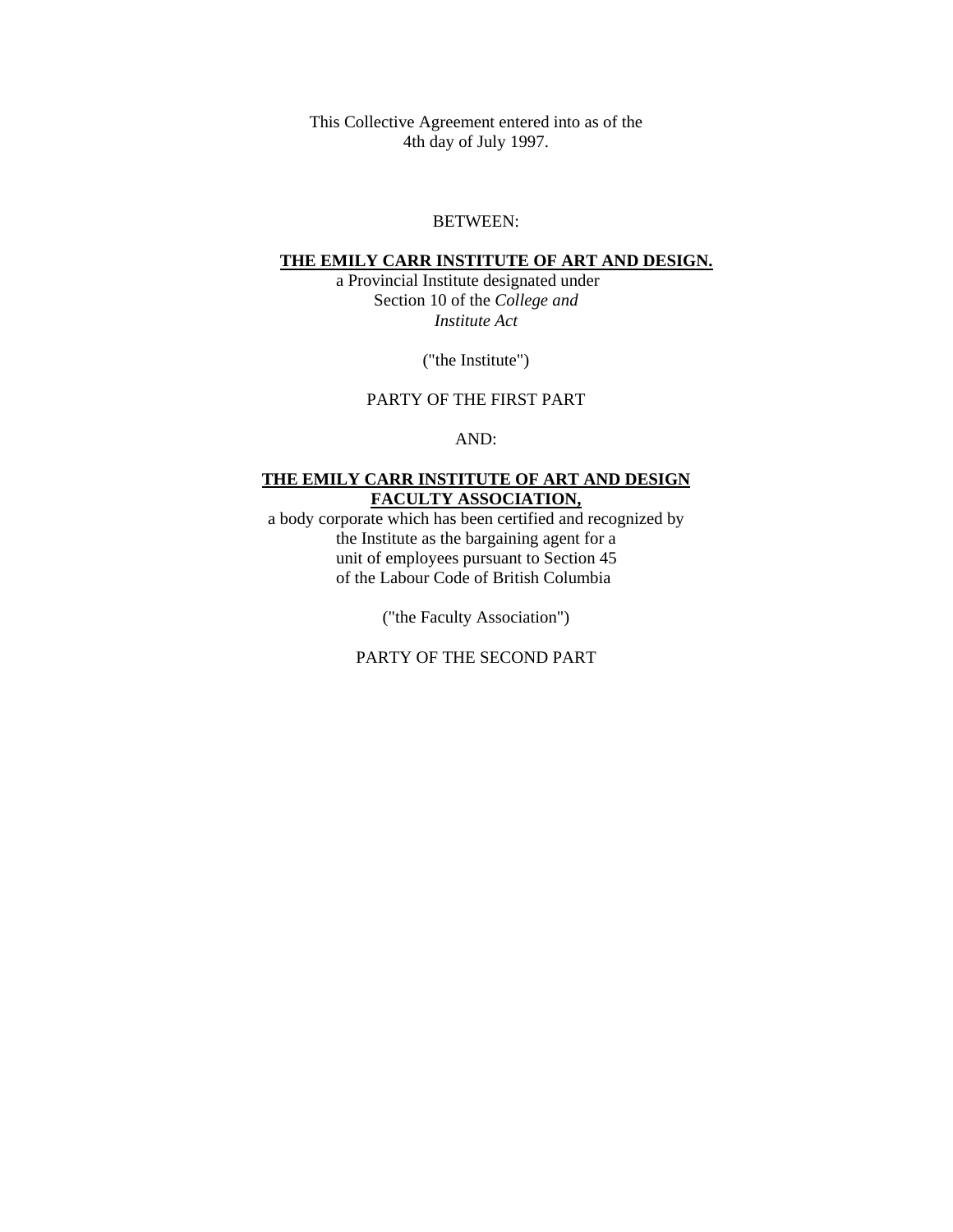IN WITNESS THEREOF the parties hereto have executed this agreement this 4th Day of July, 1997, at the City of Vancouver, in the Province of British Columbia.

\_\_\_\_\_\_\_\_\_\_\_\_\_\_\_\_\_\_\_\_\_\_\_\_\_\_\_\_ \_\_\_\_\_\_\_\_\_\_\_\_\_\_\_\_\_\_\_\_\_\_\_\_\_\_\_\_

Signed on behalf of the Negotiation Committee for:

The Emily Carr Institute of Art and Design

PER: \_\_\_\_\_\_\_\_\_\_\_\_\_\_\_\_\_\_\_\_\_\_\_\_\_\_\_\_

Dr. Ronald Burnett, President

PER: \_\_\_\_\_\_\_\_\_\_\_\_\_\_\_\_\_\_\_\_\_\_\_\_\_\_\_\_\_\_

Michael Clifford, VP Finance/Admin.

The Enuly Carr Institute of Art and Design Faculty Association

PER: \_\_\_\_\_\_\_\_\_\_\_\_\_\_\_\_\_\_\_\_\_\_\_\_\_\_\_\_ \_\_\_\_\_\_\_\_\_\_\_\_\_\_\_\_\_\_\_\_\_\_\_\_\_\_\_\_

Deborah Shackleton John Wertschek

Chris Czartoryski Michael Banwell

 $\overline{\phantom{a}}$  ,  $\overline{\phantom{a}}$  ,  $\overline{\phantom{a}}$  ,  $\overline{\phantom{a}}$  ,  $\overline{\phantom{a}}$  ,  $\overline{\phantom{a}}$  ,  $\overline{\phantom{a}}$  ,  $\overline{\phantom{a}}$  ,  $\overline{\phantom{a}}$  ,  $\overline{\phantom{a}}$  ,  $\overline{\phantom{a}}$  ,  $\overline{\phantom{a}}$  ,  $\overline{\phantom{a}}$  ,  $\overline{\phantom{a}}$  ,  $\overline{\phantom{a}}$  ,  $\overline{\phantom{a}}$ 

Lucy Hogg

Signed on behalf of:

The Emily Carr Institute of Art and Design The Emily Carr Institute of Art and

Design Faculty Association

\_\_\_\_\_\_\_\_\_\_\_\_\_\_\_\_\_\_\_\_\_\_\_\_\_\_\_\_\_\_\_\_ \_\_\_\_\_\_\_\_\_\_\_\_\_\_\_\_\_\_\_\_\_\_\_\_\_\_ Mr. Frank Jonasen, Board Chair Ms. Deborah Shackleton

President, ECIADFA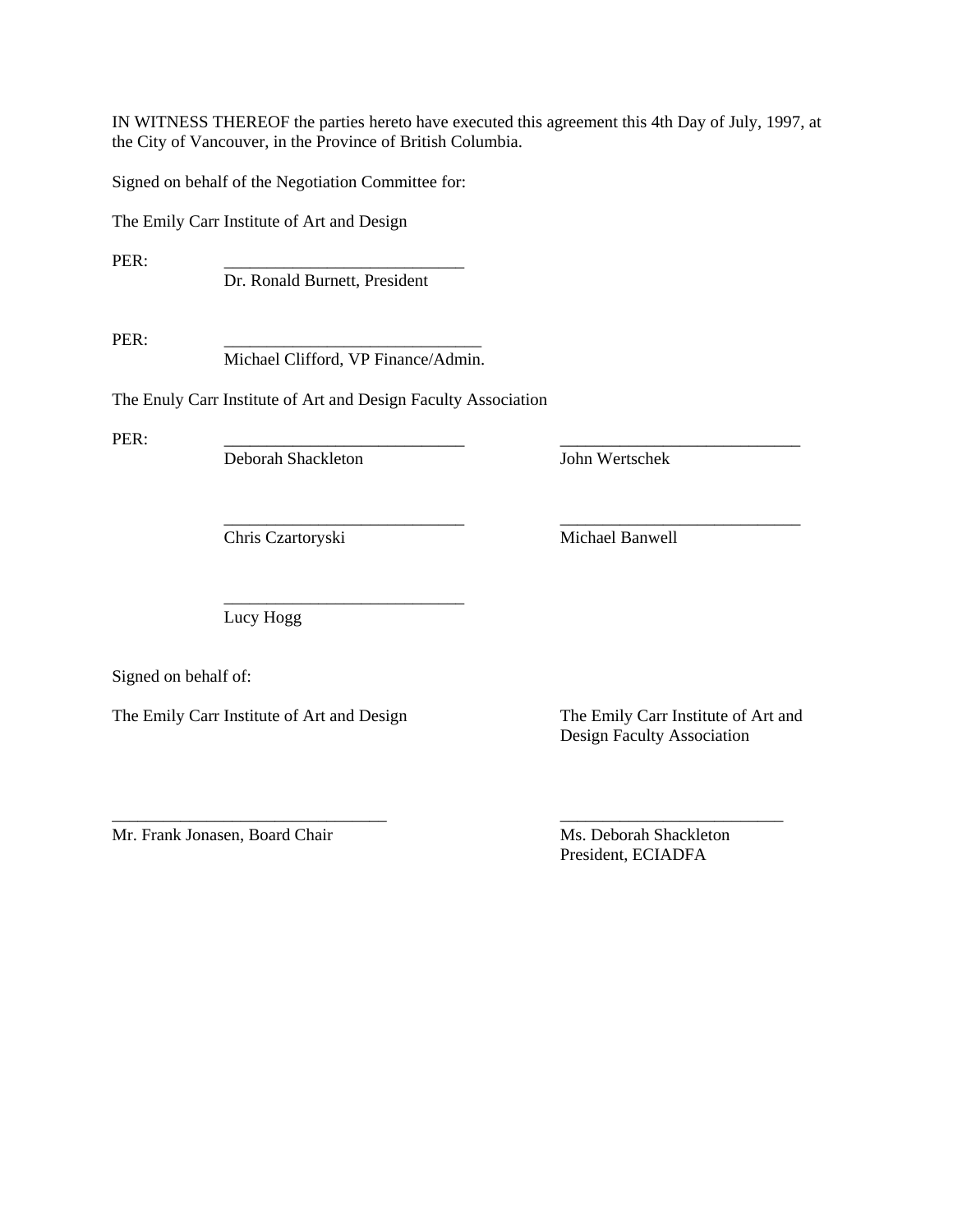# **TABLE OF CONTENTS**

| Preamble   |                                                                     |
|------------|---------------------------------------------------------------------|
| Article 1  | Definitions                                                         |
| Article 2  | Applicability of The Collective Agreement                           |
| Article 3  | <b>Association Membership and Dues</b>                              |
| Article 4  | <b>Management Rights</b>                                            |
| Article 5  | <b>Employment Classifications</b>                                   |
| Article 6  | Hiring of Faculty                                                   |
| Article 7  | Probationary Appointments                                           |
| Article 8  | Reductions in Numbers of Continuing Faculty                         |
| Article 9  | <b>Voluntary Resignations and Retirements</b>                       |
| Article 10 | Teaching Objectives and Responsibilities                            |
| Article 11 | <b>Intellectual Property Rights</b>                                 |
| Article 12 | <b>Faculty Evaluations</b>                                          |
| Article 13 | Discipline, Suspension and Dismissal                                |
| Article 14 | Access to Personnel and Evaluation files                            |
| Article 15 | Terms of Employment                                                 |
| Article 16 | Teaching by Administrators                                          |
| Article 17 | Movement Between Faculty and Administrative Appointments            |
| Article 18 | <b>Salaries</b>                                                     |
| Article 19 | General Holidays                                                    |
| Article 20 | <b>Annual Vacations</b>                                             |
| Article 21 | Leaves of Absence                                                   |
| Article 22 | Professional Development Month                                      |
| Article 23 | Sabbatical and Educational Fellowships                              |
| Article 24 | Deferred Salary Plan                                                |
| Article 25 | Sick Leave                                                          |
| Article 26 | <b>Health and Welfare Benefits</b>                                  |
| Article 27 | <b>Health and Safety</b>                                            |
| Article 28 | B.C. College Pension Plan                                           |
| Article 29 | Death Benefit                                                       |
| Article 30 | <b>Employment Insurance</b>                                         |
| Article 31 | <b>Canada Pension Plan</b>                                          |
| Article 32 | Grievance Procedure                                                 |
| Article 33 | <b>Arbitration Procedure</b>                                        |
| Article 34 | <b>Technological Change</b>                                         |
| Article 35 | <b>Computer and Technological Support</b>                           |
| Article 36 | Waiver of Fees for Faculty Members Registering in Institute Courses |
| Article 37 | <b>Budgets and Financial Information</b>                            |
| Article 38 | <b>Gallery Show</b>                                                 |
| Article 39 | Rules of Interpretation for This Agreement                          |
| Article 40 | <b>General Provisions</b>                                           |
| Article 41 | <b>Saving Clause</b>                                                |
| Article 42 | Term and Duration                                                   |
| Article 43 | <b>Strike at Institute Premises</b>                                 |
|            |                                                                     |

APPENDIX I Faculty Salary Scale 1994-1996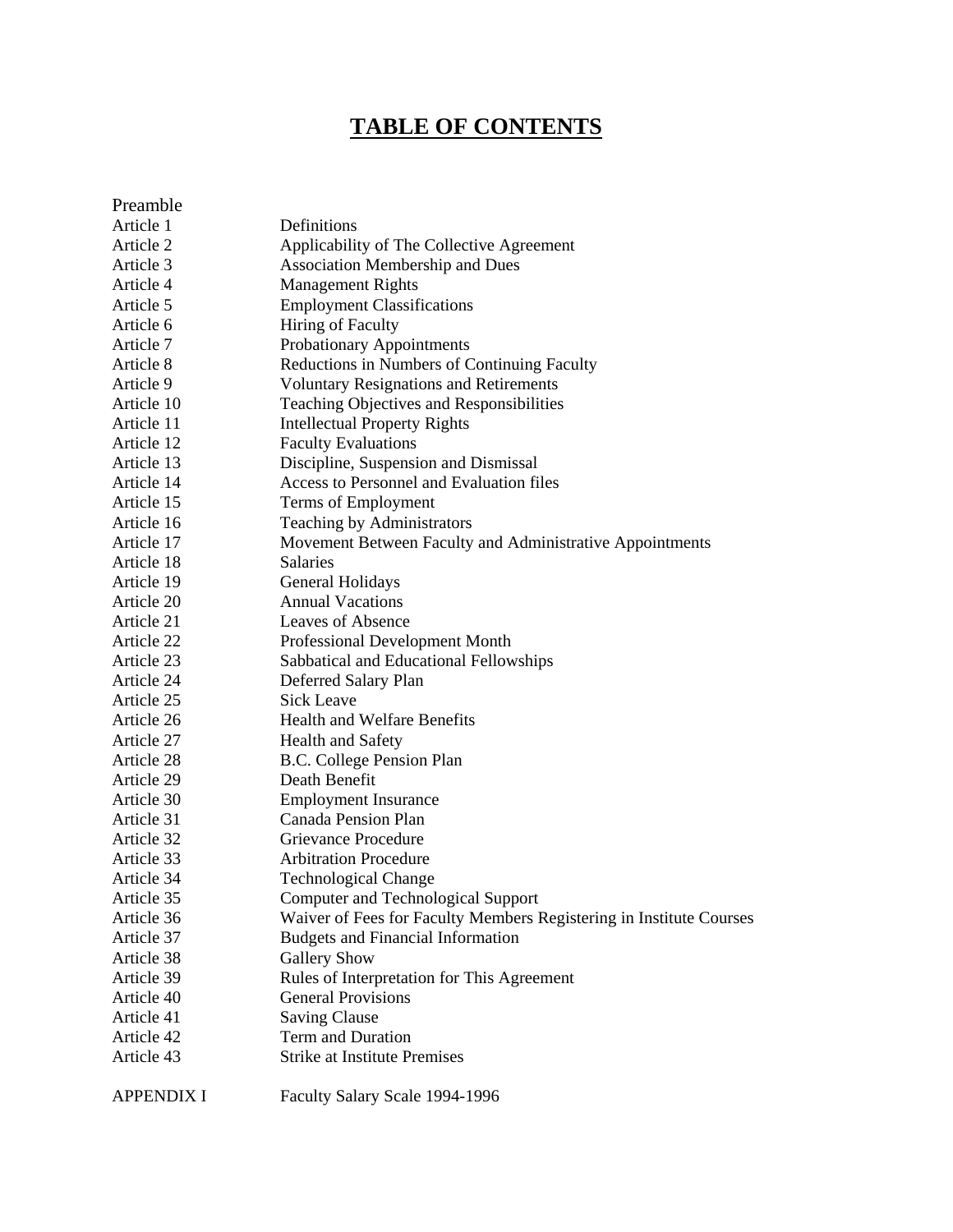| <b>APPENDIX II</b>   | Faculty Salary Scale 1996-1997                                        |
|----------------------|-----------------------------------------------------------------------|
| <b>APPENDIX III</b>  | Faculty Salary Scale 1997-1998                                        |
| <b>APPENDIX IV</b>   | Procedures- Salary Placement for New Faculty Appointments             |
| <b>APPENDIX V</b>    | Procedures for Part-Time Continuing Faculty to Increase Workload on a |
|                      | <b>Continuing Basis</b>                                               |
| <b>APPENDIX VI</b>   | Procedures for Part-Time Continuing Faculty to Increase Workload on a |
|                      | <b>Temporary Basis</b>                                                |
| <b>APPENDIX VII</b>  | Procedures for Adjunct Sessional Non-Continuing Appointments          |
| <b>APPENDIX VIII</b> | Procedures for Semestral Sessional Non-Continuing Appointments        |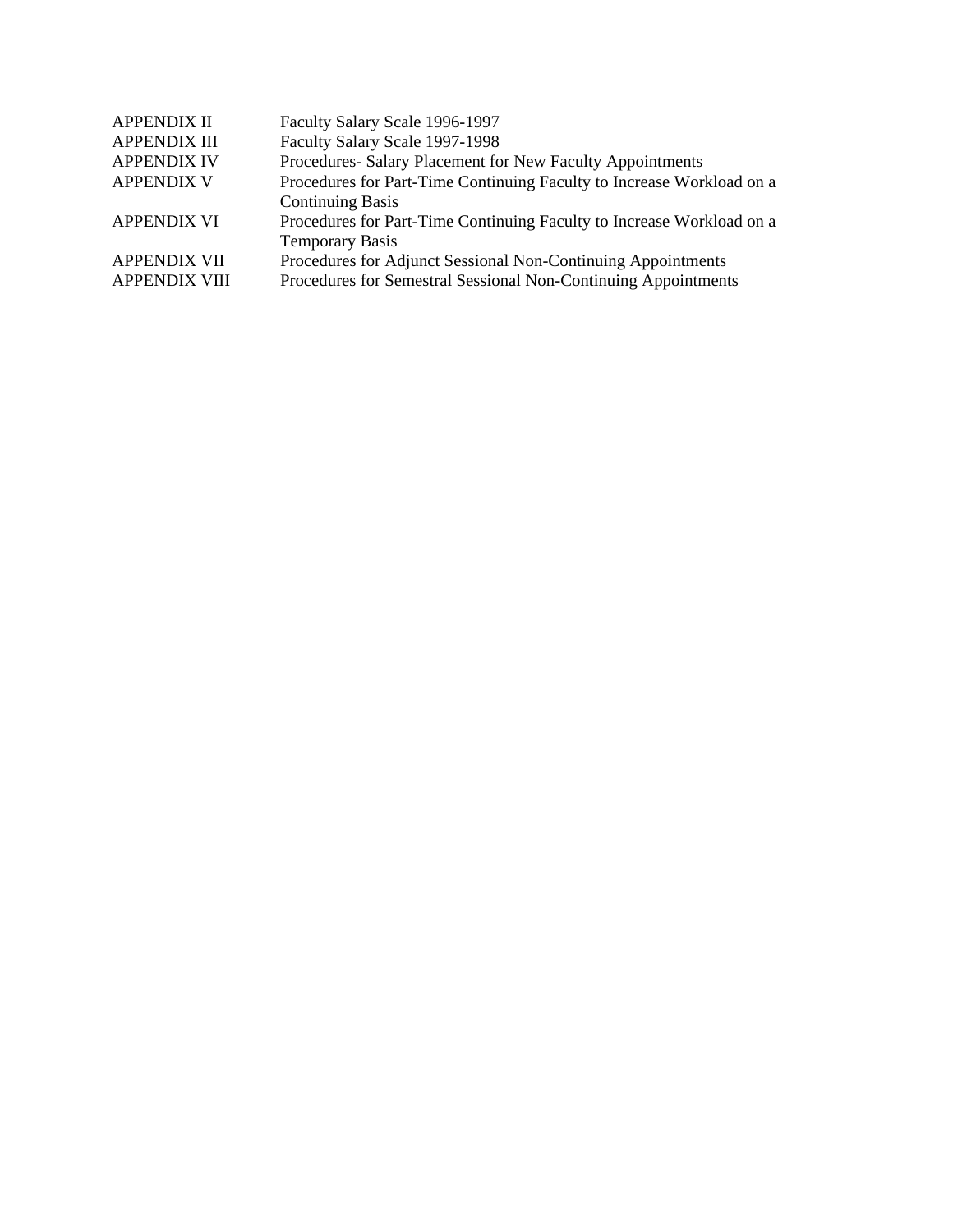# **PREAMBLE**

A. The Parties agree that it is mutually beneficial and desirable to promote harmonious relations and to set forth herein the agreement concenung rates of pay, hours of work, and conditions of employment to be observed between the Parties and to provide a method for the orderly adjustment of disputes and grievances.

B. This Agreement, together with any individual contracts of employment between the Institute and individual Faculty Members which are entered into pursuant to this Agreement. represent all the terms and conditions which govern the relations between the Faculty Association, the Institute, and those employees of the Institute to whom this Agreement applies. No other or further terms and conditions are applicable or enforceable except where, and to the extent of, further mutual agreements are comitted to writing by the Parties to this Agreement and are -intended, either expressly or by implication, to be incorporated into this Agreement.

# **ARTICLE 1 - DEFINITIONS**

The Institute and Faculty Association agree that where this Agreement stipulates in the membership of certain Institute Committees persons who are not members of the Faculty Association (eg. students, staff) the following interpretations be used: the Institute and Faculty Association will make every effort to include those persons on the committees. However, non participation by other groups will not impair the functioning of the committees or their deliberations.

**1.01 The Board** is the Board of Governors of the Emily Carr Institute of Art and Design as defined by The College and Institute Act, RS Chap. 53, 1979, and The College and Institute Amendment Act, Bill 22 – 1994.

**1.02 The Education Council (EDCO)** and its committees have representation from all Institute constituencies. The responsibilities of the Education Council and its committees are defined in the College and Institute Amendment Act - Bill 22, and by its own Constitution and Bylaws.

**1.03 The Joint Consultation/Management Committee** consists of the President of the Institute; the Vice-President, Finance and Administration; and the President and Vice-President of the Faculty Association; and is established to review workplace issues on a monthly basis as per Articles 53 and 54 of the British Columbia Labour Code.

**1.04 Institute Policy** comprises that body of policies and procedures arrived at jointly by the Institute and the Faculty Association and published as Institute Policy.

**1.05 The Benefits Committee** is a committee consisting of representatives from each employee group. Each employee group will have a minimum of two members who will be elected/appointed representatives of, and responsible to, their constituencies. New members will be elected/appointed by their constituencies when a position becomes vacant. Ideally, each constituency's members will serve staggered two-year terms to provide continuity. Ex-officio non-voting members of the Committee include the Vice-President, Finance and Administration; the Coordinator of Human Resources; and a Personnel Assistant.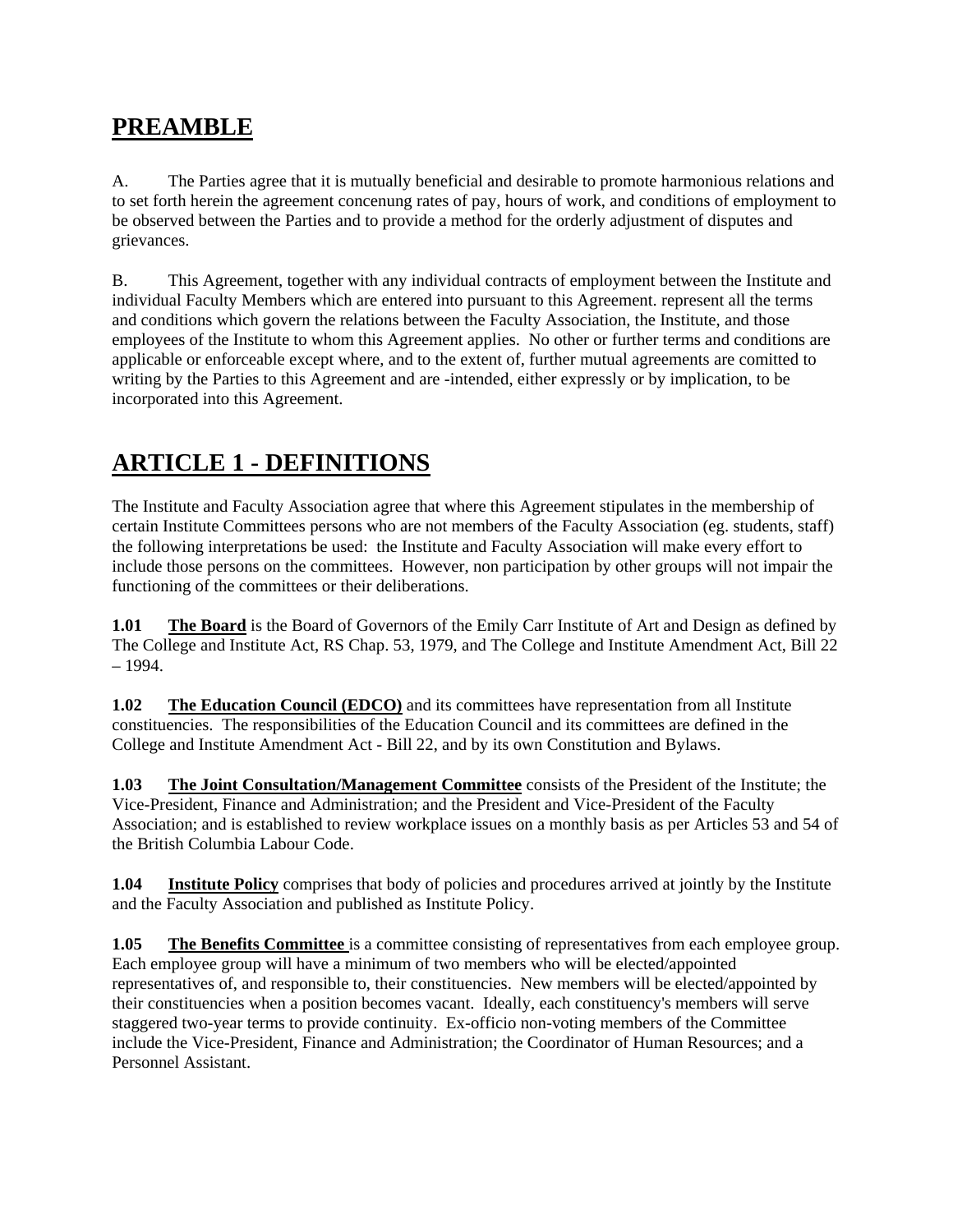**1.06 The Sabbatical and Educational Fellowship Committee** is a committee consisting of a Dean as Chair; two faculty representatives elected by the Faculty Association; one Board member elected by the Board from Ministry appointments; and one external member from another institution, appointed by the President of the Institute.

**1.07 The Examining Committee** is a committee consisting of the Deans; the President of the Faculty Association, or designate, as an ex-officio non-voting member; and chaired by the Vice-President, Finance and Administration, to examine complaints regarding misconduct by Faculty Members, when such complaints are forwarded to the Committee by the President of the Institute.

**1.08 The Evaluation Peer Committee** is a committee consisting of three Faculty Members elected by the Faculty Association as required by Article 12.

**1.09** The Evaluation Review Committee is a committee consisting of the President of the Institute as Chair; the Dean of the appropriate School; the President of the Faculty Association; and any additional representatives jointly appointed by them as required by Article 12.

**1.10 The Professional Development Committee** is a committee consisting of the appropriate Dean; the President and Vice-President of the Faculty Association; and any additional representatives jointly appointed by them.

**1.11 The Continuing Appointments Selection Committee** is a committee whose purpose is to nominate one candidate for a faculty continuing appointment. It shall consist of the Dean of the appropriate School, acting as Chair; three Continuing Faculty Members (two from the affected program area and one Faculty Member from another area); two students; and the Coordinator of Human Resources as an ex-officio member. The Continuing Appointments Selection Committee membership must include representation with expertise related to the identified position.

- **1.11.1** The two Continuing Faculty Members from the affected program area shall be elected by the Continuing Faculty Members in that area.
- **1.11.2** The Dean shall appoint the third Continuing Faculty Member from another program area. In consultation with faculty and based on the recommendations of the students within the program area, the Dean will appoint two student members. Normally one student will be from the program area in which the appointment is to be made and one student will be from another area.

**1.12 The Continuing Appointments Selection Committee - Librarian** shall consist of the Director of Information Services acting as Chair; two Continuing Faculty Members; one student; and the Coordinator of Human Resources as an ex-officio member.

**1.13 The Part-time Continuing Faculty Permanent Workload Increase Committee** is a committee consisting of the Dean or Deans (in the case of cross-appointments), with one Dean elected as Chair; three Continuing Faculty Members appointed by the Dean (two from the affected program area(s) and one Faculty Member from another program area); and the Coordinator of Human Resources as an ex-officio member. The Part-time Continuing Faculty Permanent Workload Increase Committee membership must include representation with expertise related to the identified position.

**1.14** The Adjunct Sessional Non-Continuing Appointment Selection Committee is a committee consisting of the Dean or Deans (in the case of cross-appointments) of the affected area(s), with one Dean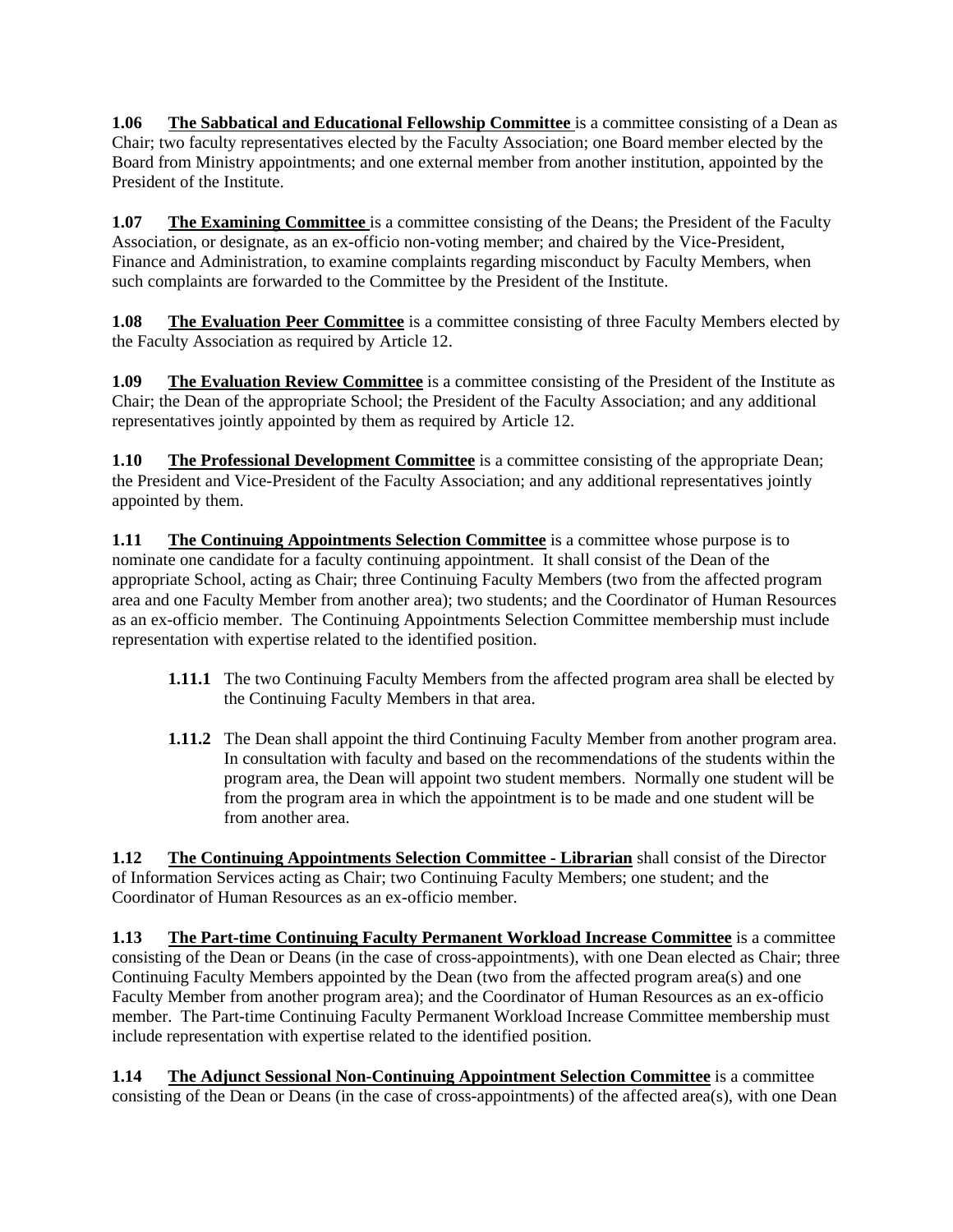elected as Chair; three Continuing Faculty Members appointed by the Dean (two from the affected program area(s) and one from another program area); and the Coordinator of Human Resources as an exofficio member. The Adjunct Sessional Non-Continuing Appointment Selection Committee membership must include representation with expertise related to the identified position.

**1.15 The Probationary Review Committee** is a committee established to review a probationary appointment, consisting of the appropriate Dean, acting as Chair; the Program Coordinator; the President of the Faculty Association, or designate; two Continuing Faculty Members appointed by the Dean, one from the program area concerned and one from another program area.

**1.16 The Probationary Review Committee – Librarian** shall consist of the Director of Information Services, acting as Chair; the President of the Faculty Association, or designate; and two Continuing Faculty elected by the Faculty Association.

**1.17 Program Coordinators** shall be Continuing Faculty Members.

**1.18 The Employment Year** for Continuing Faculty Members commences on August 1st and continues through July 31st of the following year. The employment year consists of two academic teaching semesters and a 91 day summer period that comprises one non-teaching, professional development month, and annual vacation (See Article 20 - Annual Vacations; and Article 22 – Professional Development Month).

**1.19 The Employment Year – Librarian.** The employment year will correspond to the calendar year from the date of hiring. The employment year includes annual vacation (Article 20) and professional development time (Article 22). The date of hiring shall be used as the anniversary date for purposes of salary placement step increases.

**1.20 The Retirement Date** for Faculty Members will occur on July 31st following their 65th birthday.

# **ARTICLE 2 – APPLICABILITY OF THE COLLECTIVE AGREEMENT**

**2.01** The Institute recognizes the Faculty Association as the sole and exclusive bargaining unit described in the British Columbia Labour Relations Board Certification, as amended from time to time. This will not prevent agreements being made between individual Faculty Members and the Institute as permitted by this Agreement. However, the Institute shall not make any oral or written agreement with a Faculty Member which conflicts with any terms of this Agreement.

**2.02** The terms of this Collective Agreement shall apply to all Faculty Members teaching in the Institute's credit programs, including Artists/Designers in Residence, whose contracts of employment are in excess of thirty (30) working days. No terms of this agreement shall apply to Faculty Members engaged in the Institute's non-credit programs unless such coverage is expressly indicated herein.

**2.03** The Association shall instruct its members to abide by the terms of the Agreement, and the Institute shall instruct its representatives that they are required to know, apply, and abide by the terms of the Agreement.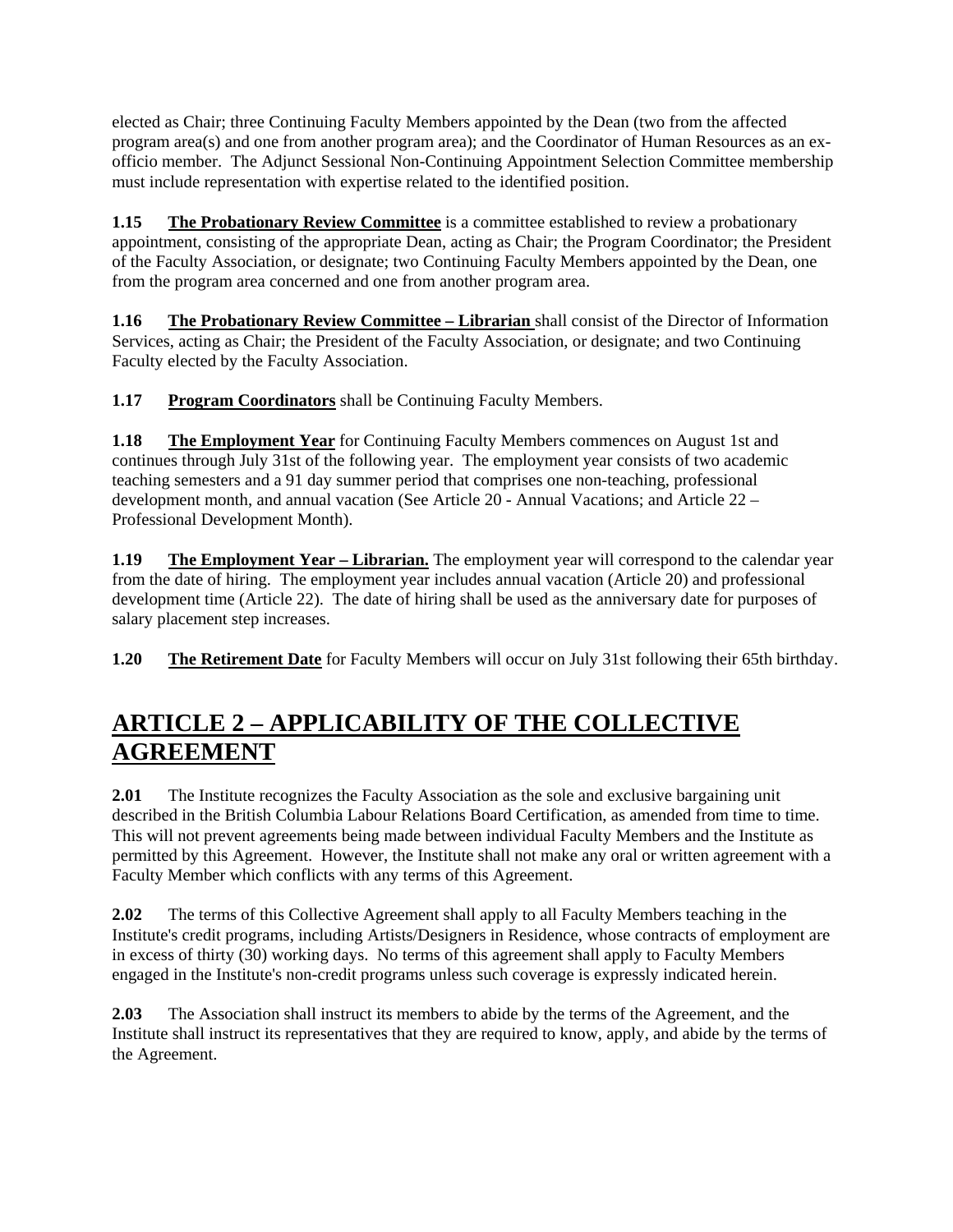**2.04** If any article of this Agreement or part thereof is declared invalid or altered by legislation, the remainder of this Agreement shall remain in full force and effect for its term.

# **ARTICLE 3 – ASSOCIATION MEMBERSHIP AND DUES**

**3.01** As a condition of continued employment, each Faculty Member, Continuing or Probationary, Full-Time or Part-Time, Adjunct Sessional, Semestral, or Artist/Designer in Residence, shall become a member in good standing of the Faculty Association, and shall maintain such membership while employed.

**3.02** Prior to or on the date of commencement of employment with the Institute, each Faculty Member covered by the terms of this Agreement shall authorize the Institute, in writing, to deduct the Faculty Association monthly dues by signing the following authorization provision:

"I hereby assign to the Ermily Carr Institute of Art and Design Faculty Association and authorize the Institute to deduct from my salary earned or to be earned as its employee, all dues levied against me by the Faculty Association for each calendar month following the date of this assignment."

**3.03** Pursuant to the above written authorization, the Institute shall deduct the monthly dues owing to the Faculty Association, on their behalf, from monthly pay cheques of the Faculty Members covered by this Agreement. Such dues shall be forwarded to the Association's Treasurer by the fifteenth (15th) of the month following the month of deduction.

**3.04** Within thirty (30) calendar days following ratification of this Agreement, the Association will provide written notice to the Institute's Vice-President, Finance and Administration, of the amount of monthly dues to be deducted. It is also agreed that the Association Treasurer shall notify the Institute in writing of any proposed changes to the specified monthly dues within thirty (30) days of such changes, with the understanding that they shall not occur more than twice in any contract year.

## **ARTICLE 4 – MANAGEMENT RIGHTS**

**4.01** The operation, control and management of the Institute, and all activities of the Institute, and the supervision and direction of the Faculty Members are, and shall continue to be, solely and exclusively the functions and prerogatives of the Management of the Institute. All of the rights, functions, and prerogatives of management which are not expressly and specifically restricted or modified by one or more explicit provisions of this Agreement are reserved and retained exclusively by the Institute.

**4.02** The Institute shall not make or publish any regulation which is in conflict with this Agreement, and shall forthwith amend any regulation discovered to be so in conflict; but in any case, in the event that there is a conflict between any term of this Agreement and any regulation made by the Institute, or on behalf of the Institute, this Agreement shall take precedence over said regulations.

**4.03** In the matter of working conditions, the Faculty Association shall have the opportunity to contribute to the development of applicable policies and procedures through the Joint Consultation/Management Committee.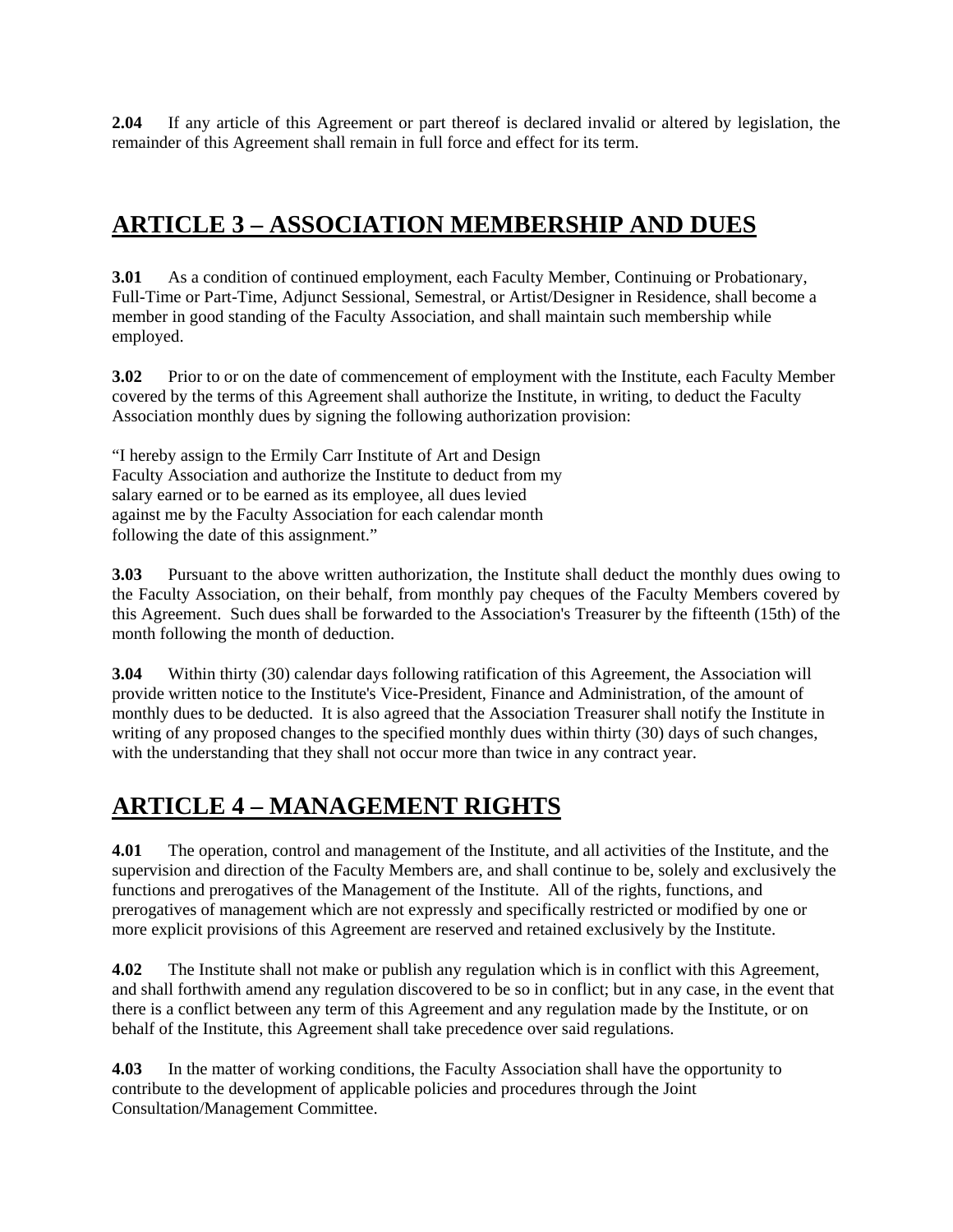# **ARTICLE 5 – EMPLOYMENT CLASSIFICATIONS**

**5.01** Faculty Members shall be appointed within one of the following categories:

**5.01.1 Continuing Appointment** - A full-time or part-time appointment for a period without term (until the appropriate retirement date) to research, design, prepare and teach the educational programs and course content described in the Institute curricula as per Article 10 of the Collective Agreement, or to perform the services of a Librarian.

**5.01.2 Probationary Appointment** - (See Article 7). An initial appointment to a continuing full-time or part-time position for a two-year probationary term to research, design, prepare and teach the educational programs and course content described in the Institute curricula as per Article 10 of the Collective Agreement, or to perform the services of a Librarian.

**5.01.3 Non-Continuing Appointment** - A limited-term appointment which stipulates a specific commencement and termination date to research, design, prepare and teach the educational programs and course content described in the Institute curricula as per Article 10 of the Collective Agreement. Non-Continuing appointments are classified as follows:

**5.01.3.1Semestral Sessional Appointment** - Semestral Sessional Appointments are offered in the credit program on a semester basis. A Semestral Sessional Appointment can stipulate a teaching load from three (3) up to a maximum of fifteen (15) credits per semester for studio appointments, or from three (3) up to a maximum of twelve (12) credits for academic appointments.

**5.01.3.2Adjunct Sessional Appointment** – Adjunct Sessional Appointments are termspecific (not to exceed two years) and are created when there is either a demonstrated need for curricular delivery in a specific educational program or programs; or a requirement, based on the developmental nature of the course(s), for a period of trial and assessment. An Adjunct Sessional Appontment can stipulate a teaching load from three (3) up to a maximum of fifteen (15) credits per semester for studio appointments, or from three (3) up to a maximum of twelve (12) credits per semester for academic appointments.

**5.01.3.3Substitute Appointments** - An appointment to research, design, prepare and teach a class or classes on an hourly, daily, weekly, monthly or semestral basis to replace a Continuing, Semestral or Adjunct Faculty Member who is unexpectedly absent due to illness or other such unforeseen reason as described in Articles 21.02, 21.03 and 21.04, and Article 25.

**5.01.3.3.1** Substitute Appointments will be made according to Institute Policy.

**5.01.3.4 Artist/Designer "In Residence"** - An appointment, supplementary to the classifications described above, not to exceed one (1) year, may be made by the President of the Institute, in consultation with the Dean of the affected School and the President of the Faculty Association.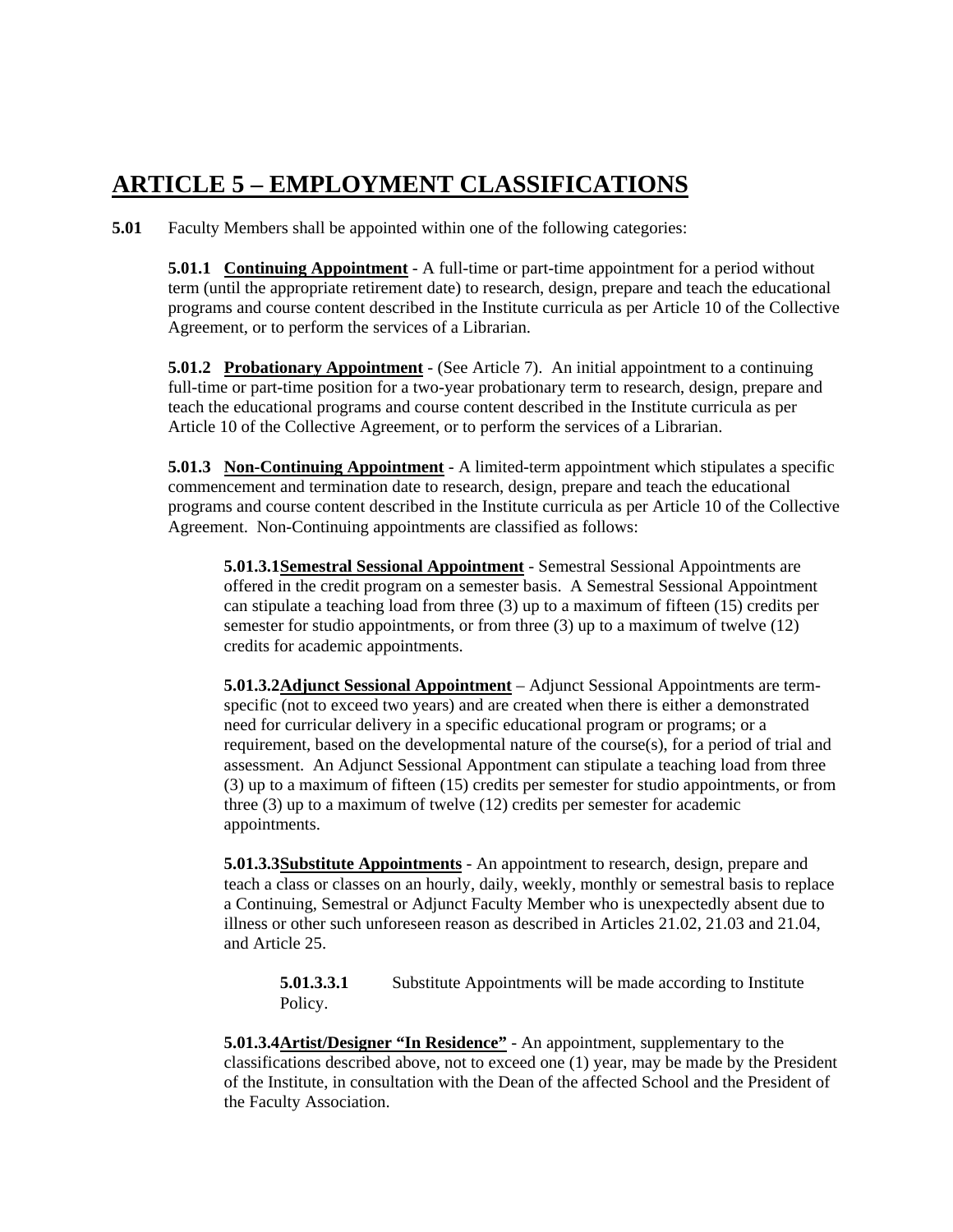**5.01.3.4.1** The conditions of employment for an Artist/ Designer "In Residence" shall be specified on an individual basis between the candidate and the President of the Institute prior to commencement of employment. The President of the Faculty Association shall be notified in writing of all such conditions of employment.

**5.01.4 Librarian** - A continuing appointment for a period without term (until the appropriate retirement date) to provide the Institute with a high level of professional service in the areas of librarianship and information science and management.

## **ARTICLE 6 – HIRING OF FACULTY**

## **6.01 Continuing Faculty**

Whenever a vacancy for a continuing position in the credit program occurs by reason of resignation, dismissal, creation of a new position, non-renewal of contract, or other cause, a Continuing Appointments Selection Committee shall be formed (see Article 1.11).

**6.01.1** At its first meeting the Dean, or in the case of cross-appointments, the Deans of the appropriate School(s), will consult with the Continuing Appointments Selection Committee on the nature of the vacancy, qualifications and experience required, the process for advertising the position, and the process to be followed in considering and evaluating the candidates. The Coordinator of Human Resources will liaise with the Committee and provide assistance when requested.

**6.01.2** The Continuing Appointments Selection Committee will determine if the advertising process should be internal or both internal and external. If the decision is for internal posting, then the posting period shall be for ten (10) continuous working days.

**6.01.3** When all applications are received, the Continuing Appointments Selection Committee will review the applications and draw up a short list of candidates to be interviewed. The Committee will develop a process to ensure a similar routine for each candidate to visit the Institute and to be interviewed by the Committee, to meet faculty and students, to present a lecture or slide presentation, or whatever is deemed necessary or appropriate.

**6.01.4** The short-listed candidates will be interviewed by the Committee and the President of the Institute. The Dean, or in the case of cross-appointments, the Deans of the appropriate School(s), will convene a meeting to enable the President and the Continuing Appointments Selection Committee to discuss the short-listed candidates. The purpose of this meeting is to reach an agreement on the most suitable candidate. An agreement is said to exist when:

**6.01.4.1** there is unanimity among all members of the Continuing Appointments Selection Committee and the President of the Institute on a particular candidate.

or

**6.01.4.2** a majority of the Continuing Appointments Selection Committee and the President of the Institute agree on a particular candidate.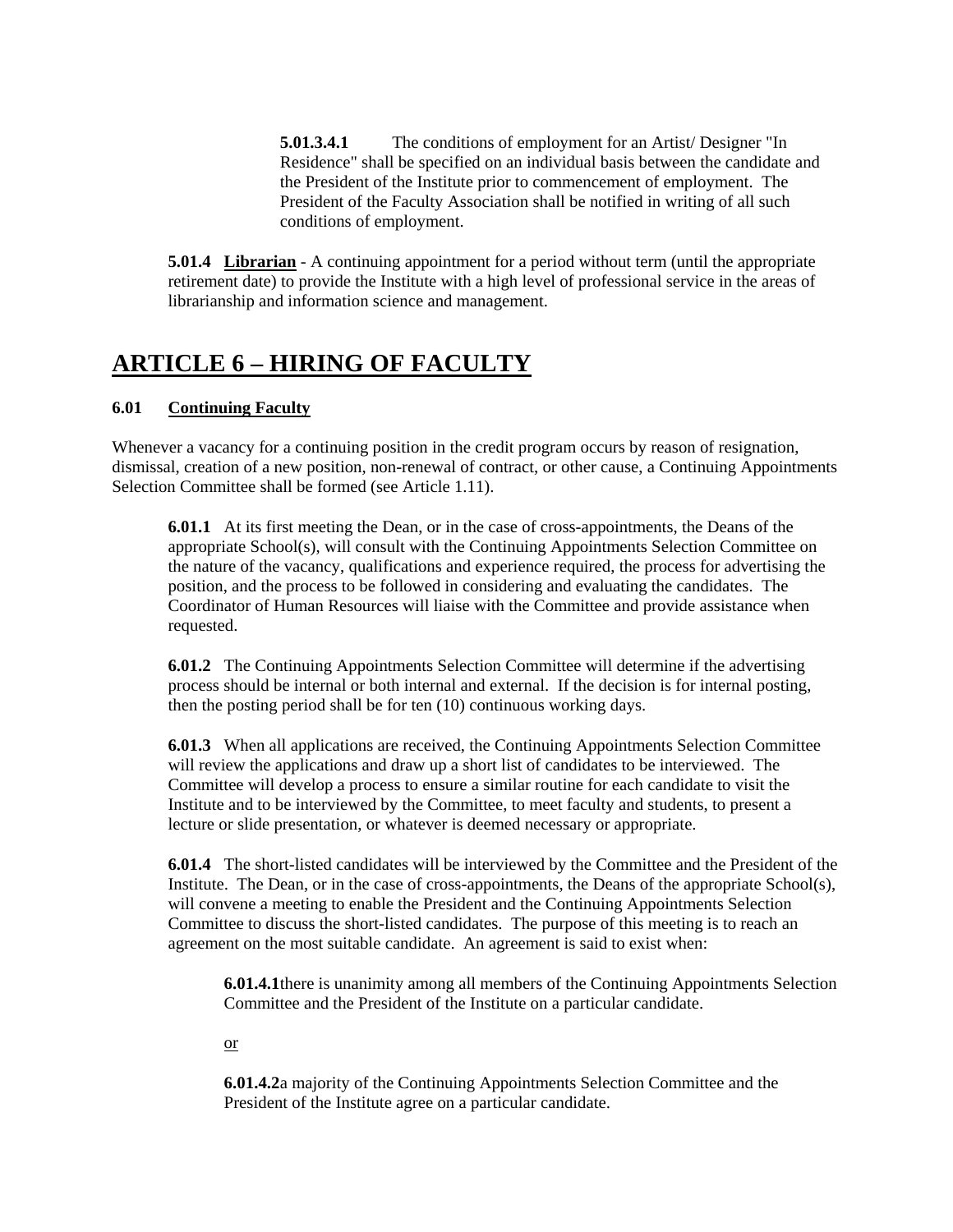**6.01.5** In the event that the President of the Institute and the Continuing Appointments Selection Committee cannot agree on a single candidate after substantial discussion, the position will be filled by a Non-Continuing Faculty Member, or re-opened immediately for advertising at the discretion of the President in consultation with the Dean or, in the case of cross-appointments, the Deans of the appropriate School(s).

**6.01.6** When an agreement is reached on the most suitable candidate, the President of the Institute shall take this recommendation to the Institute Board for acceptance.

**6.01.7** In accordance with the relevant provisions of The College and Institute Act, the Institute Board shall consider this recommendation in determining a new appointment to the vacant faculty position. In the event of the Board being unwilling to accept the said recommendation, a statement will be made to the Continuing Appointments Selection Committee indicating the reasons for the Board's position and requesting that the Committee make an alternative recommendation.

**6.01.8** In the case of the recommendation being accepted by the Board, the candidate shall be notified promptly.

**6.01.9** Initial appointment will be as a Full-Time or Part-Timc Probationary Faculty Member (see Article 7).

**6.01.10** Placement on the faculty salary scale will be in accordance with Institute policy for salary placements of new faculty appointments as per Appendix IV of this Agreement.

### **6.02 Continuing Faculty - Librarian**

Whenever a vacancy for a Librarian position occurs by reason of resignation, dismissal, creation of a new position, non-renewal of contract, or other cause, a Continuing Appointments Selection Committee - Librarian shall be formed (see Article 1.12).

**6.02.1** At its first meeting the Director of Information services will consult with the Continuing Appointments Selection Committee - Librarian on the nature of the vacancy, qualifications and experience required, the process for advertising the position, and the process to be followed in considering and evaluating the candidates. The Coordinator of Human Resources will liaise with the Committee and provide assistance when requested.

**6.02.2** The Continuing Appointments Selection Committee - Librarian will determine if the advertising process should be internal or both internal and external. If the decision is for internal posting, then the posting period shall be for ten (10) continuous working days.

**6.02.3** When all applications are received, the Continuing Appointments Selection Committee - Librarian will review the applications and draw up a short list of candidates to be interviewed. The Committee will develop a process to ensure a similar routine for each candidate to visit the Institute and to be interviewed by the Committee, to meet faculty and students, to present a lecture or slide presentation, or whatever is deemed necessary or appropriate.

**6.02.4** The short-listed candidates will be interviewed by the Committee and the President of the Institute. The Director of Information Services will convene a meeting to enable the President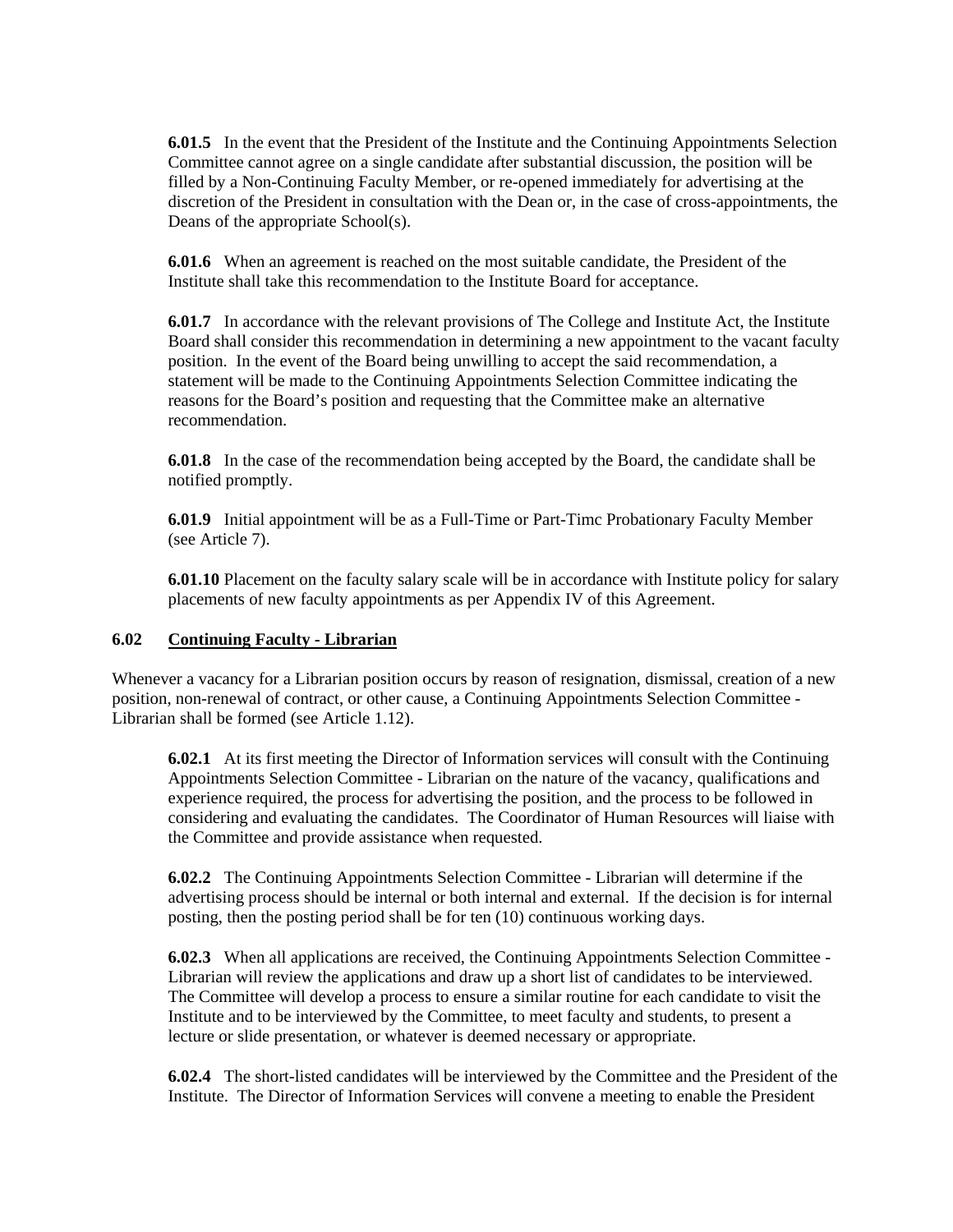and the Continuing Appointments Selection Committee - Librarian to discuss the short-listed candidates. The purpose of this meeting is to reach an agreement on the most suitable candidate. An agreement is said to exist when:

**6.02.4.1** there is unanimity among all members of the Continuing Appointments Selection Committee - Librarian and the President of the Institute on a particular candidate,

or

**6.02.4.2** a majority of the Continuing Appointments Selection Committee Librarian and the President of the Institute agree on a particular candidate.

**6.02.5** In the event that the President of the Institute and the Continuing Appointments Selection Committee - Librarian cannot agree on a single candidate after substantial discussion, the position will be reopened immediately for advertising.

**6.02.6** When an agreement is reached on the most suitable candidate, the President of the Institute shall take this recommendation to the Institute Board for acceptance.

**6.02.7** In accordance with the relevant provisions of The College and Institute Act, the Institute Board shall consider this recommendation in determining a new appointment to the vacant faculty position. In the event of the Board being unwilling to accept the said recommendation, a statement will be made to the Continuing Appointments Selection Committee - Librarian, indicating the reasons for the Board's position and requesting that the Committee make an alternative recommendation.

**6.02.8** In the case of the recommendation being accepted by the Board, the candidate shall be notified promptly.

**6.02.9** Initial appointment will be as a Full-Time or Part-Time Probationary Faculty Member (see Article 7).

**6.02.10** Placement on the faculty salary scale will be in accordance with Institute policy for salary placements of new faculty appointments as per Appendix IV of this Agreement.

### **6.03 Part-Time Continuing Faculty Permanent Workload Increase**

The Institute and the Faculty Association agree that Part-Time Continuing Appointments are valued components of a teaching process. The procedures for Part-Time Continuing Faculty Members to increase their workload on a permanent basis do not foresee a phasing-out of Part-Time Continuing Appointments, nor do the procedures ensure that all Part-Time Continuing Faculty Members currently employed will have their workload increased.

### **6.03.1 Process**

**6.03.1.1** The Dean of the appropriate School and the Program Coordinator, in consultation with the Continuing Faculty Members within specific program areas, will identify those course sections available to Part-Time Continuing Faculty for permanent workload increase. Where the potential for cross-appointments exists, the appropriate Deans and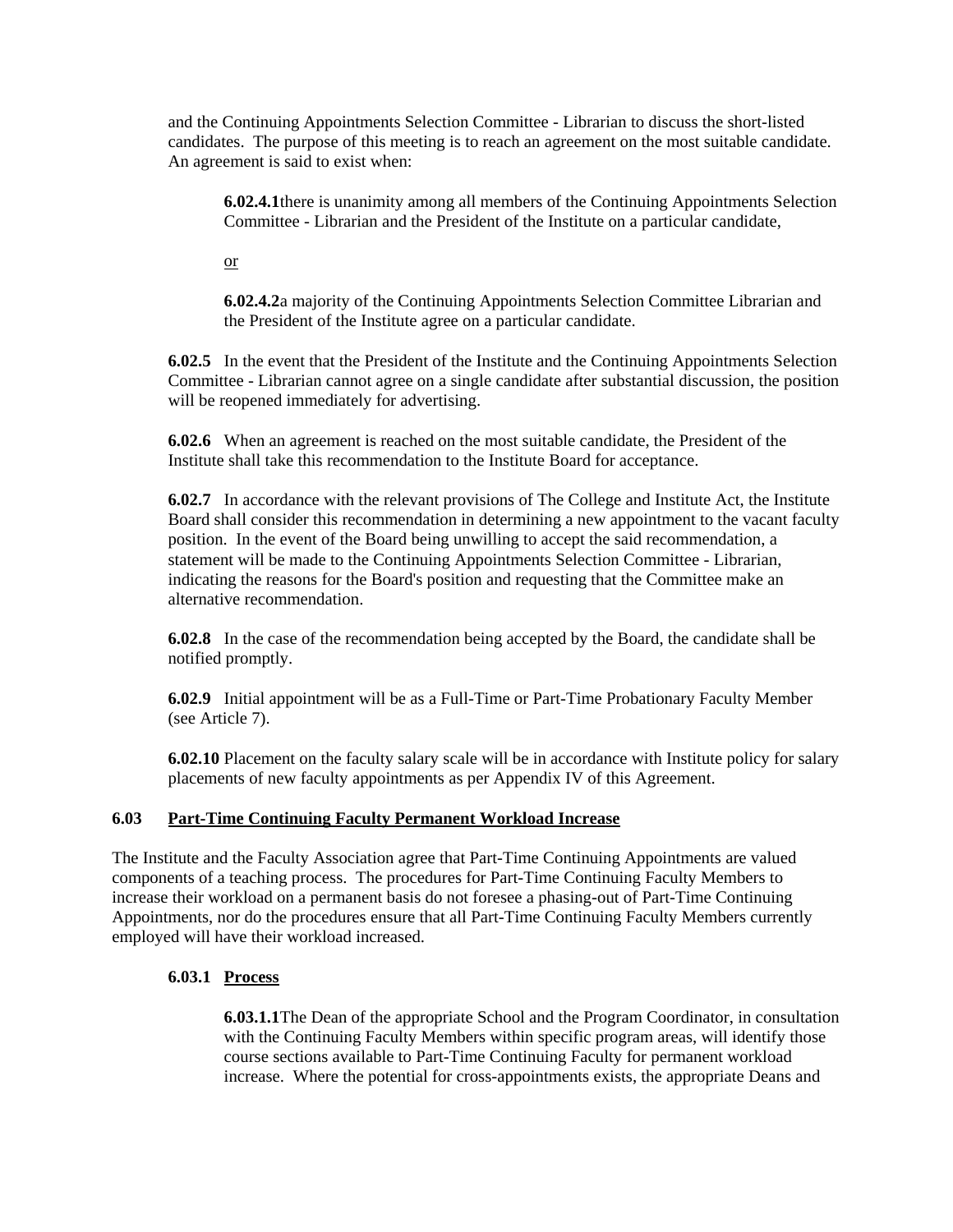Program Coordinators, in consultation with the Continuing Faculty Members in the specific program areas, will meet to identify potential course sections.

**6.03.1.2** The details of the process which will determine the list of sections to be posted; the nature of posting; the application process; selection committee composition; the selection process and selection criteria to be followed shall conform to the Memorandum of Understanding attached as per Appendix V of this Agreement.

### **6.04 Part-time Continuing Faculty Temporary Workload Increase**

Part-Time Continuing Faculty Members may increase their teaching load on a semester-by-semester basis when required to replace other Faculty Members; to teach additional temporary sections; or to explore and test new areas of curriculum.

**6.04.1** The Dean of the appropriate School, in consultation with the Program Coordinator and Continuing Faculty Members in the specific program area(s) may recommend qualified Part-Time Continuing Faculty Members to the President of the Institute to teach courses requiring instruction on a semester-by-semester or replacement basis. The decision to grant temporary workload increases to Part-Time Continuing Faculty Members resides with the President of the Institute in consultation with the appropriate Dean.

**6.04.2** Faculty members receiving such appointments are expected to participate in additional committee, administrative and Institute service commensurate with the increase in teaching load.

**6.04.3** Procedures and remuneration shall conform to the Memorandum of Understanding attached as per Appendix VI of this Agreement.

#### **6.05 Adjunct Sessional Non-Continuing Appointments**

Adjunct Sessional Non-Continuing Appointments are offered in the credit program to facilitate the research, design, preparation and teaching of scheduled curriculum course content. Adjunct Appointments are term specific (not to exceed two (2) years), specifying a commencement and termination date each semester.

**6.05.1** Each appointment shall expire on its termination date automatically and without notice.

**6.05.2** Any further appointment, even one following immediately upon a previous one, shall constitute a new, separate appointment, not a renewal or extension of the previous one.

**6.05.3** Adjunct Sessional Non-Continuing Faculty positions are created when there is either a demonstrated need for continuity or curricular delivery in a specific educational program(s), or the developmental nature of the course(s) requires a period of trial and assessment. An Adjunct Sessional Appointment can stipulate a teaching load from three (3) up to a maximum of fifteen (15) credits per semester for a studio appointment, or a teaching load from three (3) up to a maximum of twelve (12) credits per semester for an academic appointment.

**6.05.4** Procedures for identifying course sections; duties and responsibilities; remuneration and benefits; posting; application process; selection committee; eligibility; selection criteria; evaluation; and appointment shall conform to the Memorandum of Understanding as per Appendix VII of this Agreement.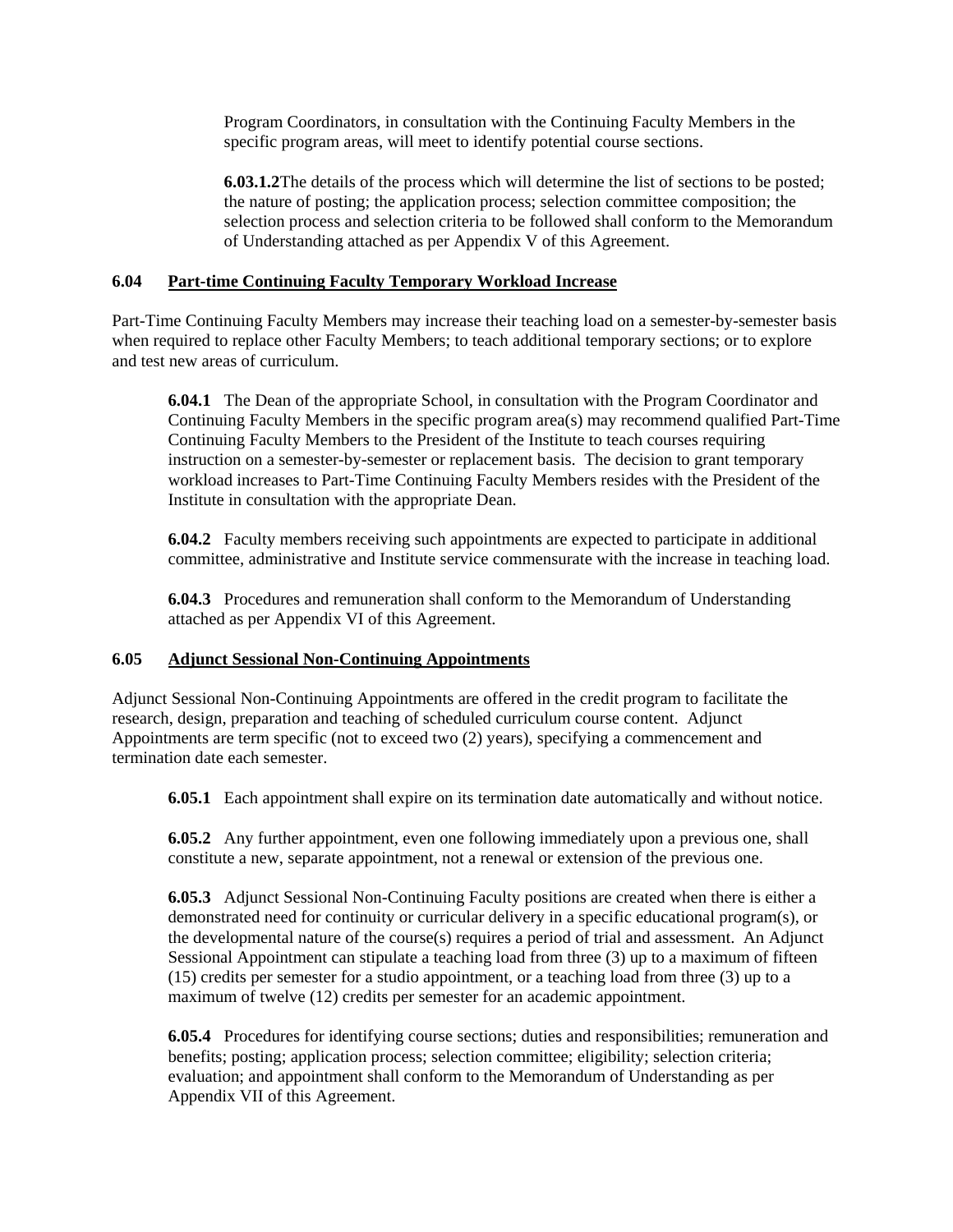### **6.06 Semestral Sessional Non-Continuing Apointments**

**6.06.1** Semestral Sessional Appointments are offered in the credit program on a semester-bysemester basis and stipulate specific commencement and termination dates within a given academic year. A Semestral Sessional Appointment can stipulate a teaching load from three (3) up to a maximum of fifteen (15) credits per semester for studio appointments, or from three (3) up to a maximum of twelve (12) credits per semester for academic appointments.

**6.06.2** Procedures for identifying course sections; duties and responsibilities; remuneration and benefits; posting; application process; selection committee; eligibility; selection criteria; evaluation; and appointment shall conform to the Memorandum of Understanding as per Appendix VIII of this Agreement.

### **6.07 Non-Discrimination**

The parties agree that the Institute shall not discriminate against any applicant for a position covered by this Agreement, on the basis of age, race, sex or sexual orientation, colour, creed, religion, political beliefs, marital status, family status, or participation in community affairs.

# **ARTICLE 7 – PROBATIONARY APPOINTMENTS**

## **7.01 The Probationary Appointment**

**7.01.1** All initial appointments to Continuing Full-Time and Continuing Part-Time positions shall be made by way of a two-year probationary contract between the Institute and the individual Faculty Member, except as indicated in Article 7.01.2 below. The anniversary date for such appointments shall be August 1st of the year in which the contract commences, except for a Librarian, whose anniversary shall be the date of hiring.

**7.01.2** In the event that an Adjunct Sessional Non-Continuing Faculty Member is recommended for a Continuing position following the procedures outlined in Article 6.01, the probationary period shall be for one (1) year only.

### **7.02 The Probationary Review Committee**

**7.02.1 The Probationary Review Committee** shall consist of the appropriate Dean, the respective Program Coordinator, one Faculty Member from the Program Area and one Faculty Member from outside the Program Area, both appointed by the Dean. In order to ensure fairness to the Probationary Faculty Member, those appointed to the Probationary Review Committee shall continue on the Committee during the entire two (2) years of a Faculty Member's probationary period.

**7.02.2 First Review -** The first probationary review will take place no later than May 15th of the first year of appointment.

**7.02.2.1** The Committee will rely upon the following material for its reviews: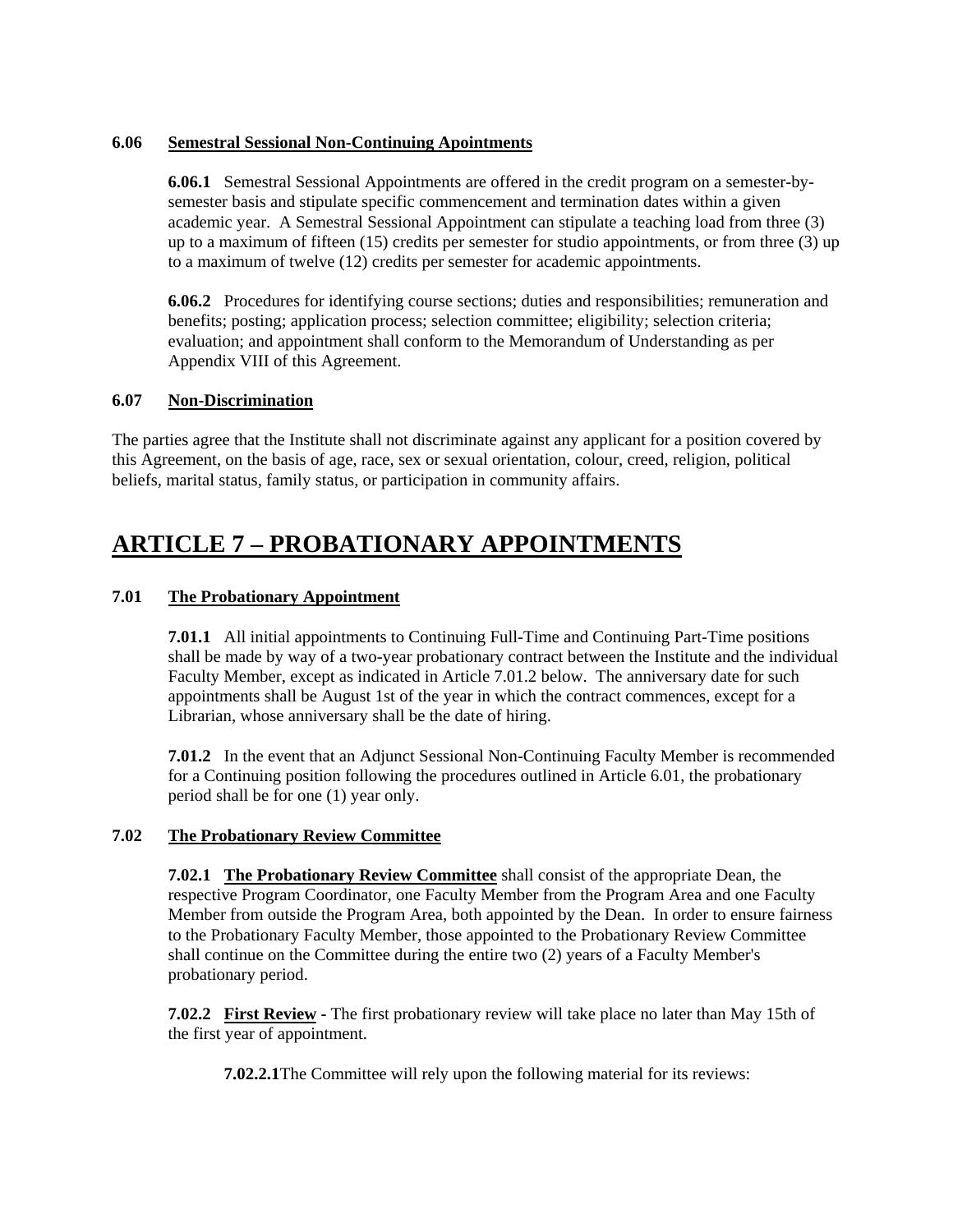- **7.02.2.1.1** The Probationary Faculty Member's Evaluation File.
- **7.02.2.1.2** A report from the Program Coordinator developed as follows:

The Program Coordinator will hold "in camera" (confidential) meetings with Continuing Faculty in the Probationary Faculty Member's program area to discuss strengths and weaknesses related to his/her performance and suitability, according to the criteria set out in Article 10 of the Collective Agreement. A written summary of the meeting will be produced and signed off by the parties involved. This summary will be forwarded to the Dean.

**7.02.2.1.3** The Probationary Faculty Member will submit a written Self-Assessment Report according to the criteria set out in Article 10.

**7.02.2.2** The Probationary Review Committee will meet with the Probationary Faculty Member to review the written summary and the Self-Assessment Report prepared as per Articles 7.02.2.1.2 and 7.02.2.1.3 above, and to discuss strengths and problems which may have appeared in the Faculty Member's Evaluation File. The Evaluation Process shall conform to Article 12.

**7.02.2.3** Following this meeting, the Dean will report the Probationary Review Committee's summary of the Faculty Member's strengths and what specific improvements (if any) are required by the second and final probationary review, in writing, to the President of the Institute. Copies shall be sent to the Probationary Faculty Member, and the President of the Faculty Association.

**7.02.3 Second Review** - The second review will take place no later than May 15th of the second year of the probationary appointment.

**7.02.3.1** The Committee will rely upon the Evaluation File components for its review, these shall include:

**7.02.3.1.1** A report by the Program Coordinator developed as in Article 7.02.2.1.2 above. The Committee will pay special attention to any identified concerns.

**7.02.3.1.2** Written statements from two Faculty Member colleagues whose names have been proposed by the Probationary Faculty Member and one from a Faculty Member who has been appointed by the Dean.

**7.02.3.1.3** The Probationary Faculty Member's Self Assessment Report.

**7.02.4** At the conclusion of the second review, the Probationary Committee shall recommend to the President of the Institute in writing, with copies sent to the Probationary Faculty Member and the President of the Faculty Association:

**7.02.4.1** That the Probationary Faculty Member be placed on Continuing Appointment as of August 1st of the second year of the appointment.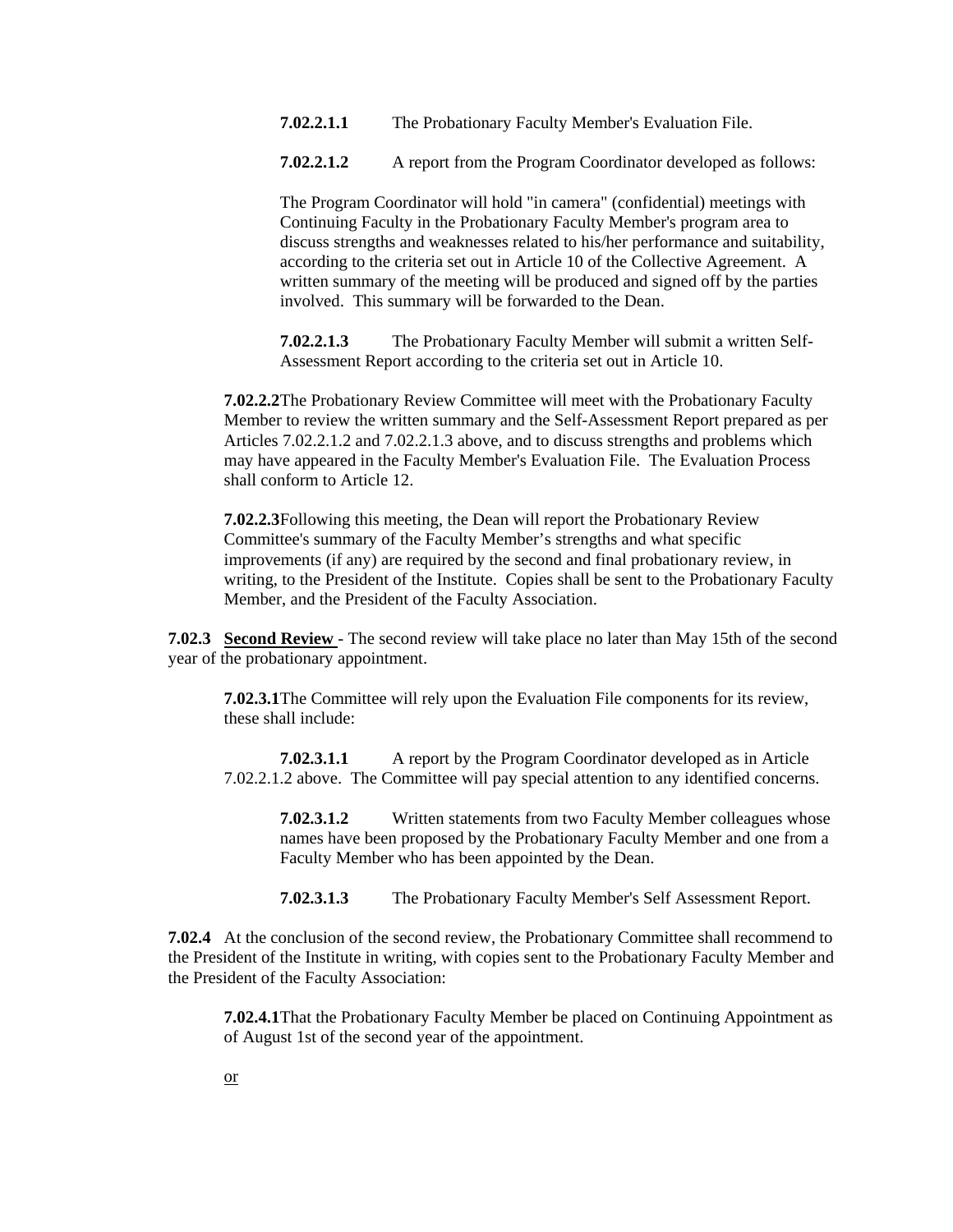**7.02.4.2** That the Probationary Faculty Member not be given a Continuing Appointment and that the contract will terminate on July 31st of the second year of the appointment. In such cases the candidate will be informed in writing of the reasons for this decision.

**7.02.5** The President of the Institute shall place the above recommendation before the Institute Board for approval.

### **7.03 The Probationary Review Committee - Librarian**

**7.03.1 The Probationary Review Committee – Librarian** shall consist of the Director of Information Services; the Faculty Association President, or designate; two Continuing Faculty elected by the Faculty Association. In order to ensure fairness to the Probationary Faculty Member, members of the Probationary Review Committee - Librarian shall continue on the Committee during the entire two (2) years of the Faculty Member's probationary period.

**7.03.2 First Review** - The first review will take place no later than sixty (60) days prior to the first anniversary of appointment.

**7.03.2.1** The Committee will rely upon the following material for its reviews:

**7.03.2.1.1** The Probationary Faculty Member's Evaluation File (see Article 12.01.4.3.)

**7.03.2.1.2** Collegial Letters of Assessment from two Faculty Members mutually agreed to by the Probationary Faculty Member and the Director of Information Services. These Assessors may not sit on the Probationary Review Committee - Librarian.

**7.03.2.1.3** The Probationary Faculty Member will submit a written Self-Assessment Report according to the criteria set out in Article 10.

**7.03.2.2** The Probationary Review Committee - Librarian will meet with the Probationary Faculty Member to review the Collegial Letters of Assessment and the Self-Assessment Report as per Articles 7.03.2.1.2 and 7.03.2.1.3. above, and to discuss strengths and problems which may have appeared in the Faculty Member's Evaluation File. The Evaluation Process shall conform to Article 12.

**7.03.2.3** Following this meeting, the Director of Information Services will report the Probationary Review Committee's summary of the Faculty Member's strengths and what specific improvements (if any) are required by the second and final probationary review, in writing, to the President of the Institute. Copies shall be sent to the Probationary Faculty Member, and the President of the Faculty Association.

**7.03.3 Second Review** - The second review will take place no later than sixty (60) days before the second anniversary of appointment.

**7.03.3.1** The Committee will rely upon the Faculty Member's Evaluation File components for its review. These shall include: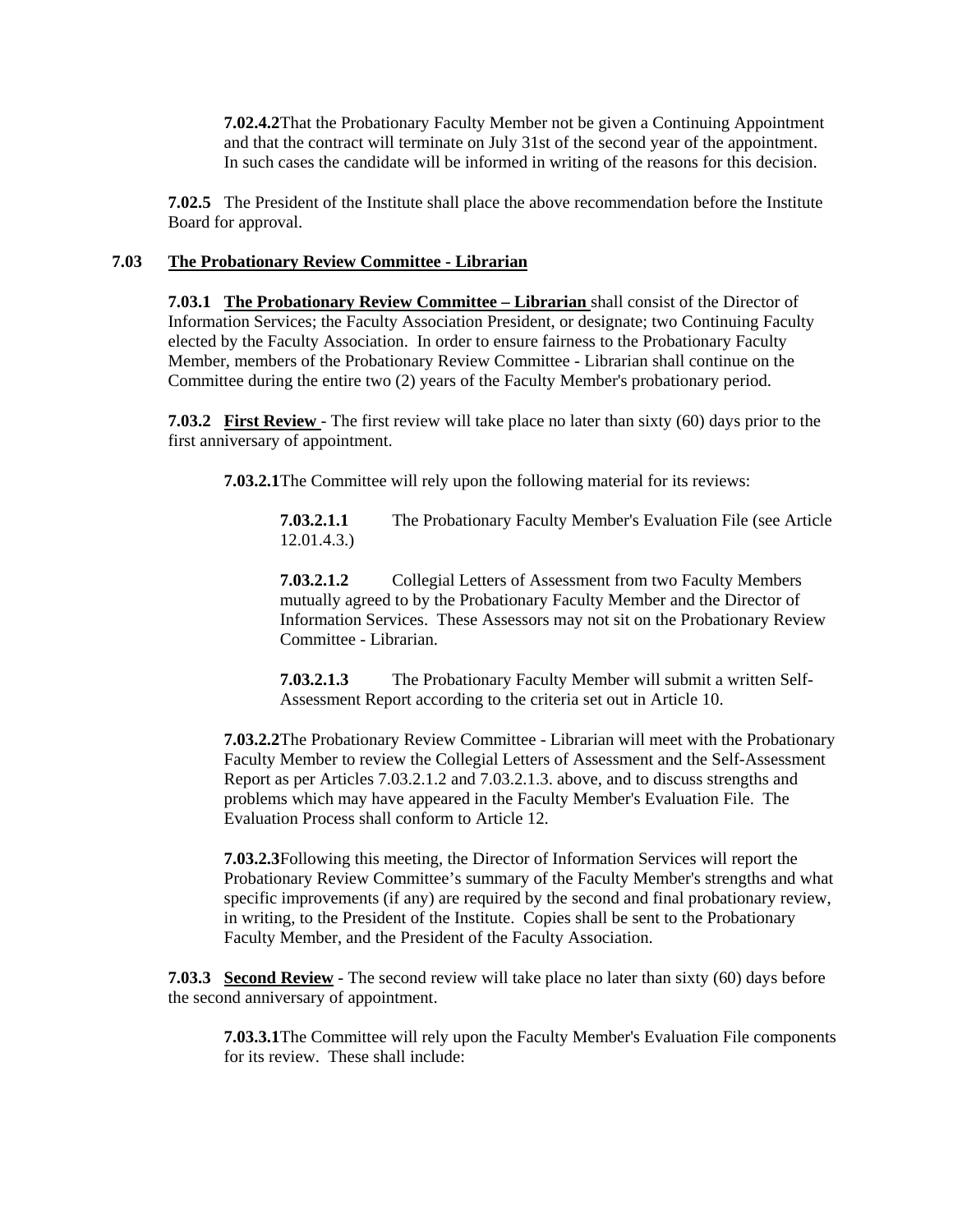**7.03.3.1.1** Written statements from two Faculty Member colleagues whose names have been proposed by the Probationary Faculty Member, and one from a Faculty Member who has been appointed by the Director of Information Services.

**7.03.3.1.2** The Probationary Member's Self-Assessment Report.

**7.03.4** At the conclusion of the second review, the Probationary Committee shall recommend to the President of the Institute in writing, with copies sent to the Probationary Faculty Member and the President of the Faculty Association:

**7.03.4.1** That the Probationary Faculty Member be placed on Continuing Appointment as of the second anniversary of the appointment date.

**7.03.4.2** That the Probationary Faculty Member not be given a Continuing Appointment and that the contract will terminate on the eve of the second anniversary date. In such cases the candidate will be informed in writing of the reasons for this decision.

**7.03.5** The President of the Institute shall place the above recommendation before the Institute Board for approval.

# **ARTICLE 8 – REDUCTIONS IN NUMBERS OF CONTINUING FACULTY**

**8.01** In the event of decreased enrollment, elimination of programs, changes in course offerings, or a shortage of funds, the Institute may deem it necessary to reduce the number of Faculty Members. The Institute recognizes the importance to Faculty Members, their families, and to the community of a stable employment situation and the desirability that it be maintained if possible and therefore, will apply the following procedures in the event it finds it necessary to reduce numbers of Faculty Members.

## **8.02 Reduction Sequence**

**8.02.1** If it is probable that a reduction of Continuing Faculty Members will be necessary, the Faculty Association will be notified immediately of the probability and the areas in which it might occur.

**8.02.2** At least thirty (30) days before the Institute intends to give written notice to the Continuing Faculty Member affected, the Institute will arrange meetings with the Faculty Association to explore alternatives. Alternatives may include reassignment, subject to the operational requirements of the Institute. Such reassignment will be made by the appropriate Dean(s), in consultation with the affected Faculty Member. The Faculty Member will have the option to refuse reassignment and accept salary and time reduction of an equivalent percentage time to the class that has inadequate enrollment. Such reassignment or time reduction shall only be for the semester period during which the enrollment deficiency occurs.

**8.02.3** If reductions in the number of Continuing Faculty Members are necessary, the order will be on the basis of reverse seniority within the specific art discipline area. Leave of absence is not an interruption of continuous employment for purposes of applying this provision.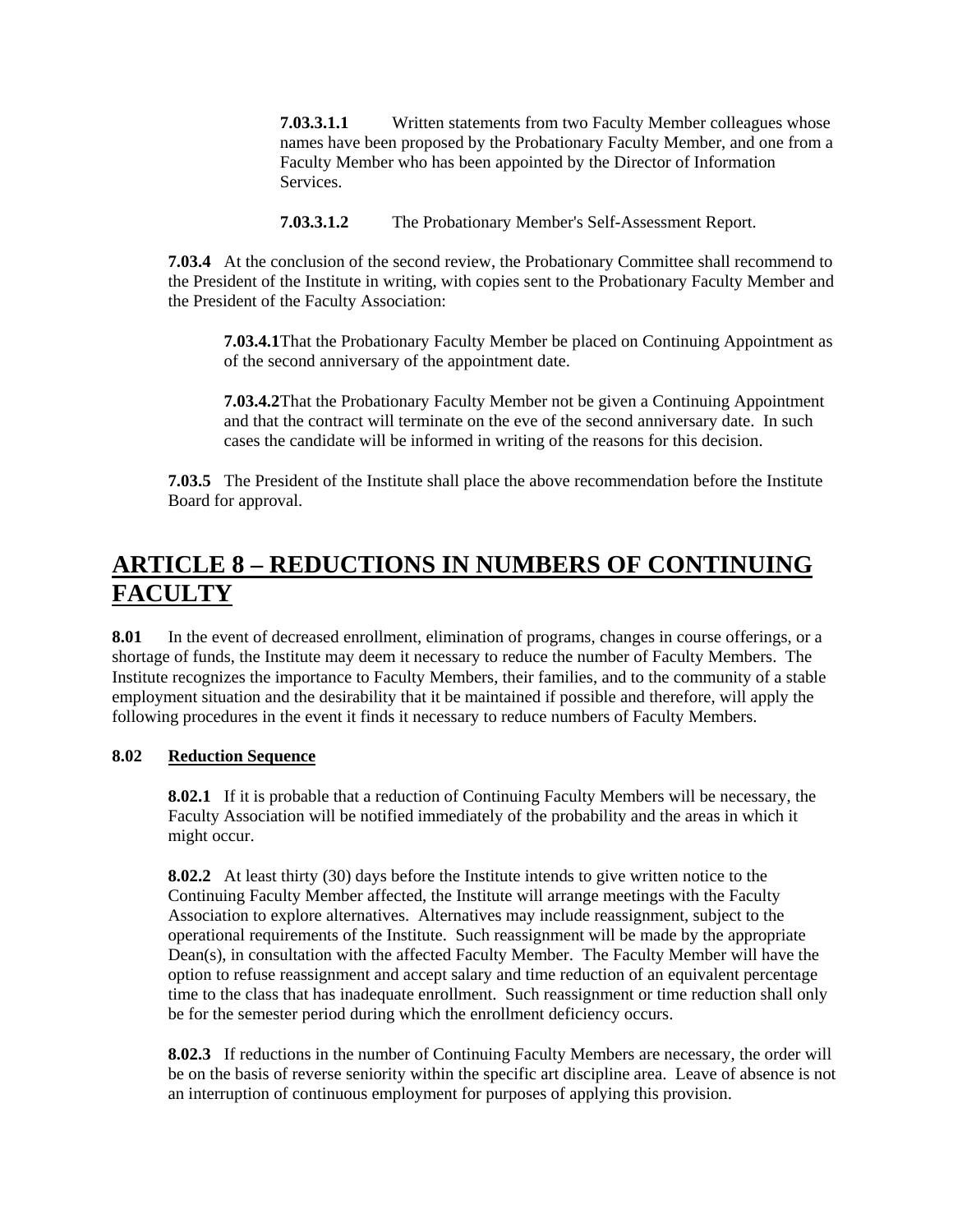**8.02.4** Wherever possible, Continuing Faculty Members affected by such reduction will be given preference for movement to another instructional area of the Institute for purposes of employment, provided no other Continuing Faculty Member will be displaced as a result.

**8.02.5** The Institute recogruzes that in some circumstances, Faculty Members may require time to train for such positions. Therefore the preference above may be preserved for one year after the Faculty Member ceases to be employed pursuant to the reduction sequence. During that year, the Institute may employ new instructors only on a sessional basis so that this preference can be exercised at the end of the year.

**8.02.6** This Article does not apply to Probationary or Non-Continumg Faculty Members or any other Faculty Member whose contract expires at the end of the Institute year.

#### **8.03 Conditions Of Termination**

### **8.03.1 Notice of Termination**

**8.03.1.1** Continuing Faculty Members with less than six (6) years of continuous employment with the Institute will be given a minimum of six (6) months advance notice of the date of their termination;

**8.03.1.2** Continuing Faculty Members with less than eight (8) years of continuous employment with the Institute and more than six (6) years will be given a minimum of eight (8) months advance notice of the date of their termination;

**8.03.1.3** Continuing Faculty Members with more than eight (8) years of continuous employment with the Institute will be given a minimum of nine (9) months advance notice of the date of their termination.

**8.03.2** Where the Institute fails to give the required notice of termination to an eligible Faculty Member under Article 8.03.1 above, it may give the Faculty Member a shorter advance notice of the date of termination provided it continues payment after the date of termination of that Faculty Member's regular base salary on a monthly basis until the applicable notice period is met by any combination of advance notice, if any, and the monthly base salary payments. However, if a Faculty Member is subsequently offered and accepts reemployment with the Institute under Article 8.04 prior to the expiration of post-termination monthly base salary payments, such monthly payments shall cease forthwith and be replaced by the regular monthly compensation attached to the position of employment.

**8.03.3** The records of Continuing Faculty Members terminated owing to necessary faculty reduction and all references supplied to others with respect to the Faculty Member involved shall clearly point out the nature of the release and every effort shall be made to avoid any stigma of dismissal being attached thereto.

**8.03.4** These provisions do not apply to Probationary, Substitute or Non-Continuing Faculty Members or to any other Faculty Members whose contracts expire at the end of the Institute year.

#### **8.04 Re-Appointment Period**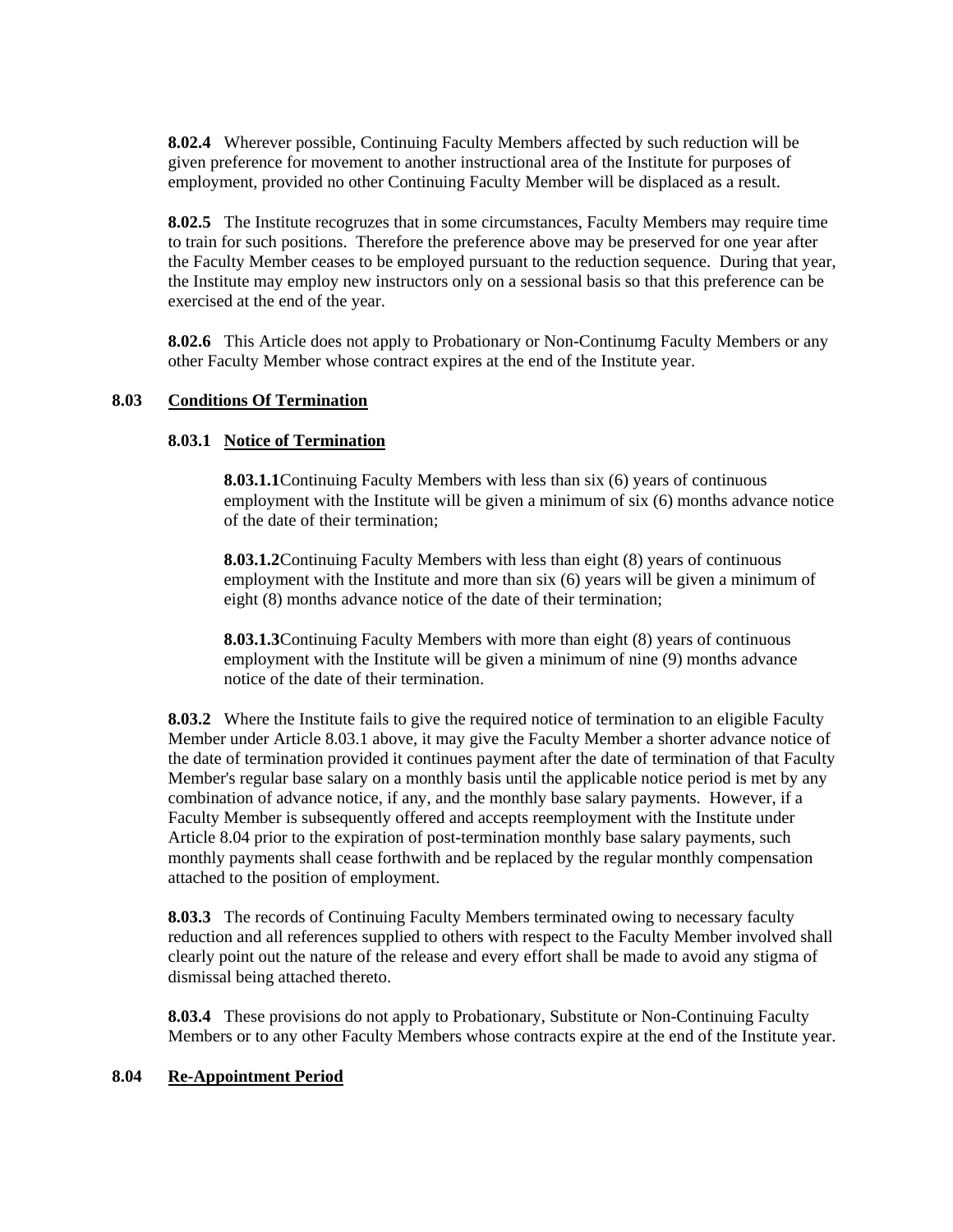**8.04.1** If it is found that faculty numbers can be increased in a specific case, the Institute shall offer reappointment to those Continuing Faculty Members who are qualified for this area and who were terminated according to Article 8.03 within the previous two (2) years, in the reverse order of termination.

**8.04.2** Former Faculty Members may extend the two year reappointment period for an additional twelve (12) months, provided they apply in writing to the President of the Institute for the extension, at least one (1) month prior to the expiration of the initial reappointment period.

# **ARTICLE 9 – VOLUNTARY RESIGNATIONS AND RETIREMENTS**

**9.01** A Continuing Faculty Member may resign by giving four (4) months notice, in writing, to the President of the Institute.

**9.02** A Continuing Faculty Member's appointment may be terminated at any time by mutual consent on an agreed date.

### **9.03 Early Retirement**

All Continuing Faculty Members who meet the qualifications may participate in the Early Retirement Plan.

### **9.03.1 Conditions**

**9.03.1.1** The Institute recognizes the mutual benefits of an Early Retirement Plan for Continuing Faculty Members and agrees to make such opportunities available to qualified members at its sole discretion within the parameters of available funds.

**9.03.1.2** Once early retirement has been offered and accepted, a Faculty Member ceases to be an employee of the Institute or member of the Faculty Association, and forfeits all privileges of seniority.

### **9.03.2 Eligibility and Qualifications:**

**9.03.2.1** A Faculty Member is eligible for early retirement immediately upon reaching her/his fifty-fifth (55th) birthday.

**9.03.2.2** To qualify for early retirement, a Faculty Member must have a minimum of ten years' service to the Institute and be at the top step of the current salary scale. A Librarian must be at the maximum step level allowed by the Collective Agreement.

### **9.03.3 Procedures:**

**9.03.3.1** A Faculty Member may apply for early retirement at any time prior to or following her/his fifty-fifth year by making written application to the President of the Institute. A copy of the application must be sent to the President of the Faculty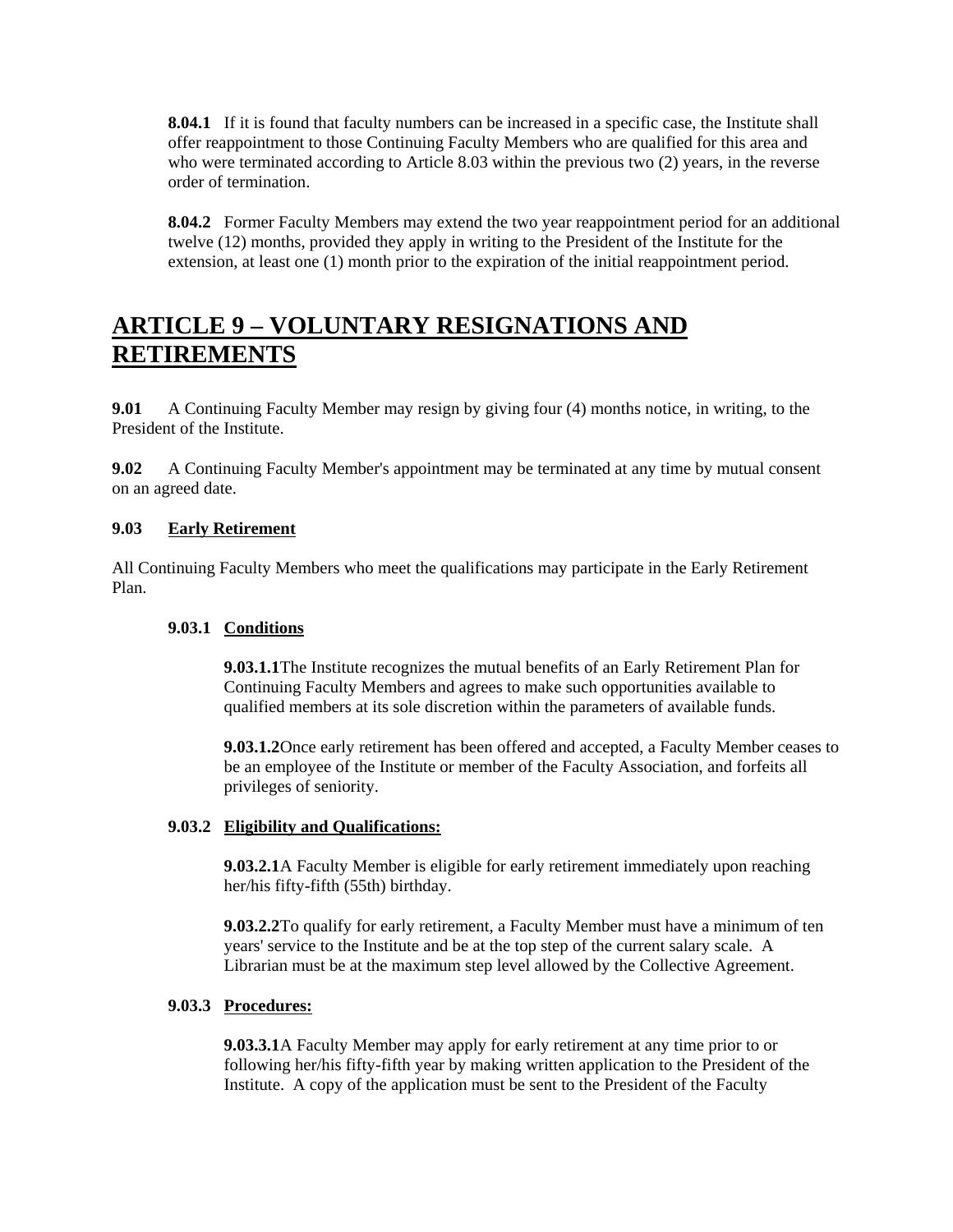Association and the Dean(s) of the appropriate School(s), or, in the case of a Librarian, the Director of Information Services.

**9.03.3.2** Faculty Members must apply for early retirement at least one year in advance of the desired retirement date.

**9.03.3.3** Faculty Members returning from Sabbatical Fellowships must remain in the employment of the Institute for at least one year prior to the desired retirement date, or refund salary as provided in Article 23.10.10.

**9.03.3.4** The application should provide evidence of eligibility and specify the desired date of termination.

**9.03.3.5** The Faculty Member will select a preferred payment schedule from one of the three following options:

**9.03.3.5.1** a lump sum; or **9.03.3.5.2** annual payments; or

**9.03.3.5.3** a pensionable-service contribution adjustment in compliance with the policies, procedures, rules and regulations of the Superannuation Commission.

**9.03.3.6** The Dean, in consultation with the Continuing Faculty Members of the affected School will choose from existing agreed-replacement strategies. If a strategy other than existing provision or policy is proposed, it must be approved by the Faculty Association.

**9.03.3.6.1** If the applicant for early retirement is a Librarian, the Director of Information Services, in consultation with the President of the Institute and the President of the Faculty Association will choose from existing agreedreplacement strategies. If a strategy other than existing provision or policy is proposed, it must be approved by the Faculty Association.

**9.03.3.7** The President of the Institute will review early retirement applications in consultation with the Dean of the affected School, or as required, with the Director of Information Services.

**9.03.3.8** In reviewing eariv retirement applications the President of the Institute will consider the effect of the retirement request on the Institute's educational programs and course offerings, replacement strategies and available resources over the affected period.

**9.03.3.9** The Institute will inform the applicant of its decision within six (6) months of the application and this decision will be at the Institute's sole discretion.

**9.03.3.10** No eligible and qualified Faculty Member shall be unreasonably denied an early retirement option if the above conditions are met.

#### **9.03.4 Early Retirement Financial Considerations**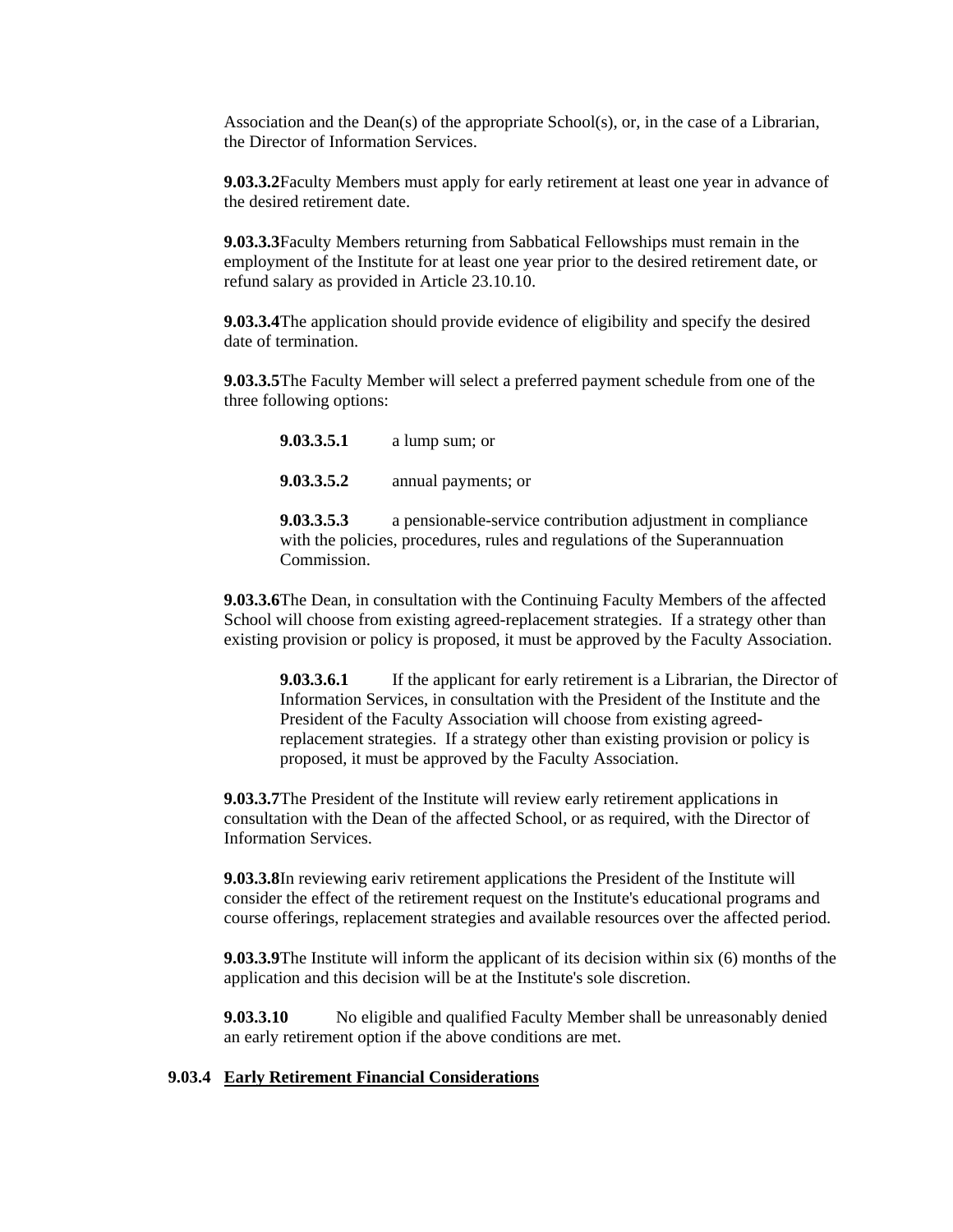**9.03.4.1** Total remuneration for early retirement shall be based on one year's salary at time of retirement, prorated for Part-time Continuing Appointments.

**9.03.4.2** Remuneration for early retirement shall be calculated as follows:

| Age (years) | Remuneration (% of total): |
|-------------|----------------------------|
| 60 or less  | 100\%                      |
| 61          | 80%                        |
| 62          | 60%                        |
| 63          | 40%                        |
| 64          | 20%                        |

**9.03.4.3** Payment shall be made in full on the date of retirement or in agreed amounts on successive anniversary dates, unless otherwise agreed.

#### **9.03.5 Replacement of Faculty after Early Retirement**

**9.03.5.1** The workload plan of a Continuing Faculty Member choosing early retirement will be reviewed by the Institute and the Faculty Association and one of the following two options will be jointly agreed upon:

**9.03.5.1.1** no replacement will be made for one (1) year and the Faculty Member's assignment will be distributed among other Continuing Faculty Members; or

**9.03.5.1.2** no continuing replacement will be made for up to four (4) years, but Non-Continuing Faculty Appointments will be made to cover the retired Faculty Member's teaching load.

**9.03.5.2** At the expiry of the terms specified in Articles 9.03.5.1.1 and 9.03.5.1.2 above, a curriculum review, will be carried out to determine whether the educational programs of the Institute have changed to such a degree that the position as configured is no longer required or that a new configuration is required.

#### **9.03.5.3Librarian**

The Librarian position workload will be reviewed by the Institute and the Faculty Association and one of the following options agreed upon:

**9.03.5.3.1** no replacement will be made for one (1) year

**9.03.5.3.2** temporary replacement will be made for up to four (4) years

#### **9.03.6 Financial Savings**

**9.03.6.1** All cost savings realized from the retirement or early retirement of a Faculty Member shall be shared equally by the Institute and the Faculty Association, with the Faculty Association portion being credited to a fund designated for Educational and Sabbatical Fellowships (Article 23).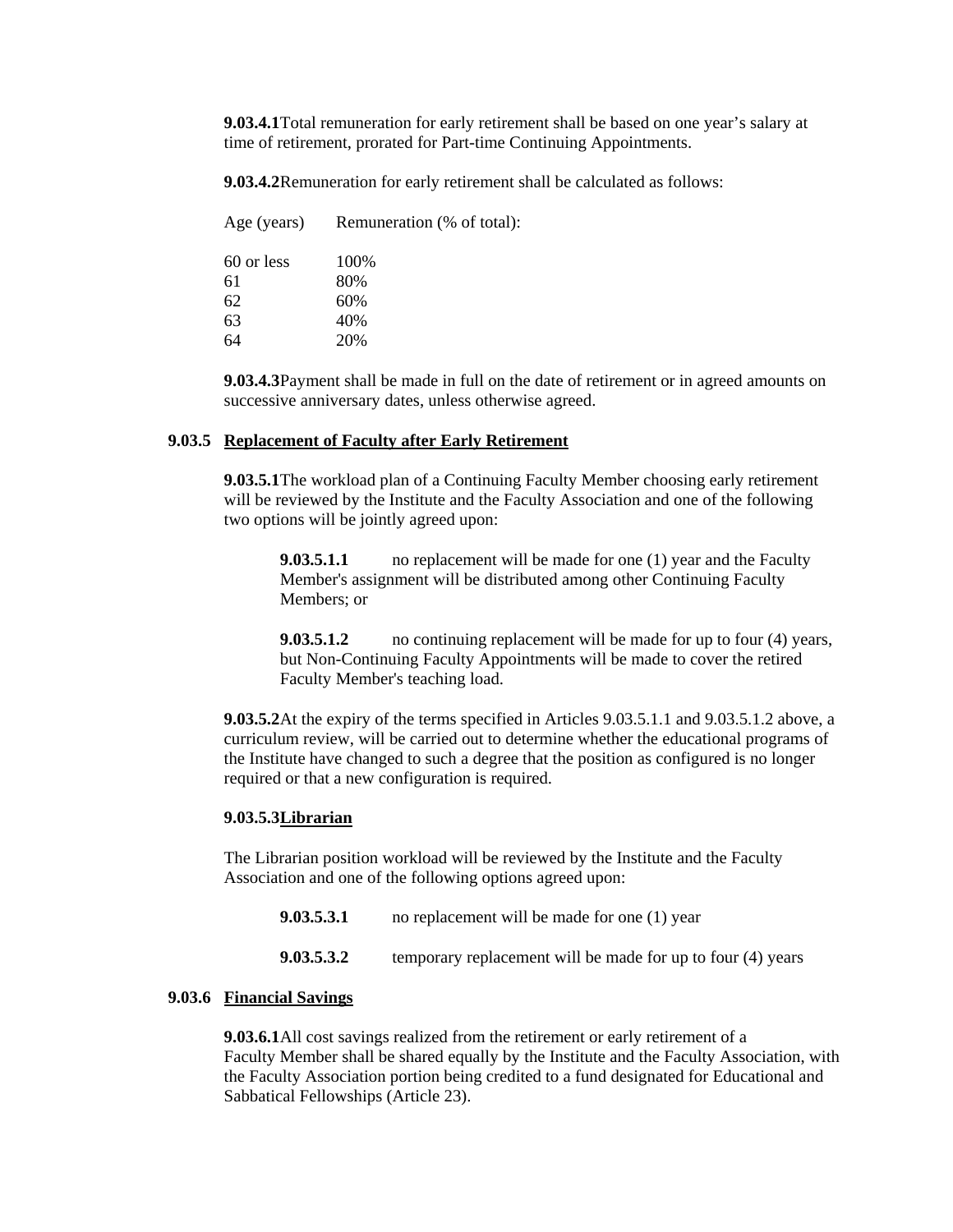### **9.03.6.2Early Retirement**

Savings shall be calculated annually by subtracting fom the early-retired Faculty Member's projected salary the early retirement pay out and replacement costs each year until:

**9.03.6.2.1** the Faculty Member's 65th birthday; or

**9.03.6.2.2** the replacement Faculty Member achieves maximum step level.

### **9.03.6.3Normal Retirement**

Savings under this category are defined as those savings which accrue from the nonreplacement of the retiring Faculty Member.

# **ARTICLE 10 – TEACHING OBJECTIVES AND RESPONSIBILITIES**

### **10.01 Preamble**

Teaching is defined as the responsibility for the research, design, preparation, coordination, delivery, grading, evaluation and supervision of a scheduled curriculum course content.

### **10.01.1 Faculty Members**

The primary duties and responsibilities of each Faculty Member shall be to teach educational program(s) and course content as described in the curriculum assigned to the Faculty Member and shall include, but not be limited to the specific responsibilities listed in the following applicable sub-articles.

### **10.01.2 Librarians**

The primary duty and responsibility of a Librarian will be to ensure that library services meet the multiplicity of user needs. A Librarian shall work with other Faculty Members, Administration and Staff in support of curriculum and Institutional goals. A Librarian shall encourage library users in achieving their educational objectives. A Librarian's duties and responsibilities shall include, but not be limited to those listed in the following applicable sub-articles.

### **10.02 Faculty Members and Instructional Duties**

**10.02.1** Faculty Members shall develop an approach to learning designed to meet student needs.

**10.02.2** Faculty Members shall treat all students fairly, with respect and genuine interest and in a non-discriminatory manner.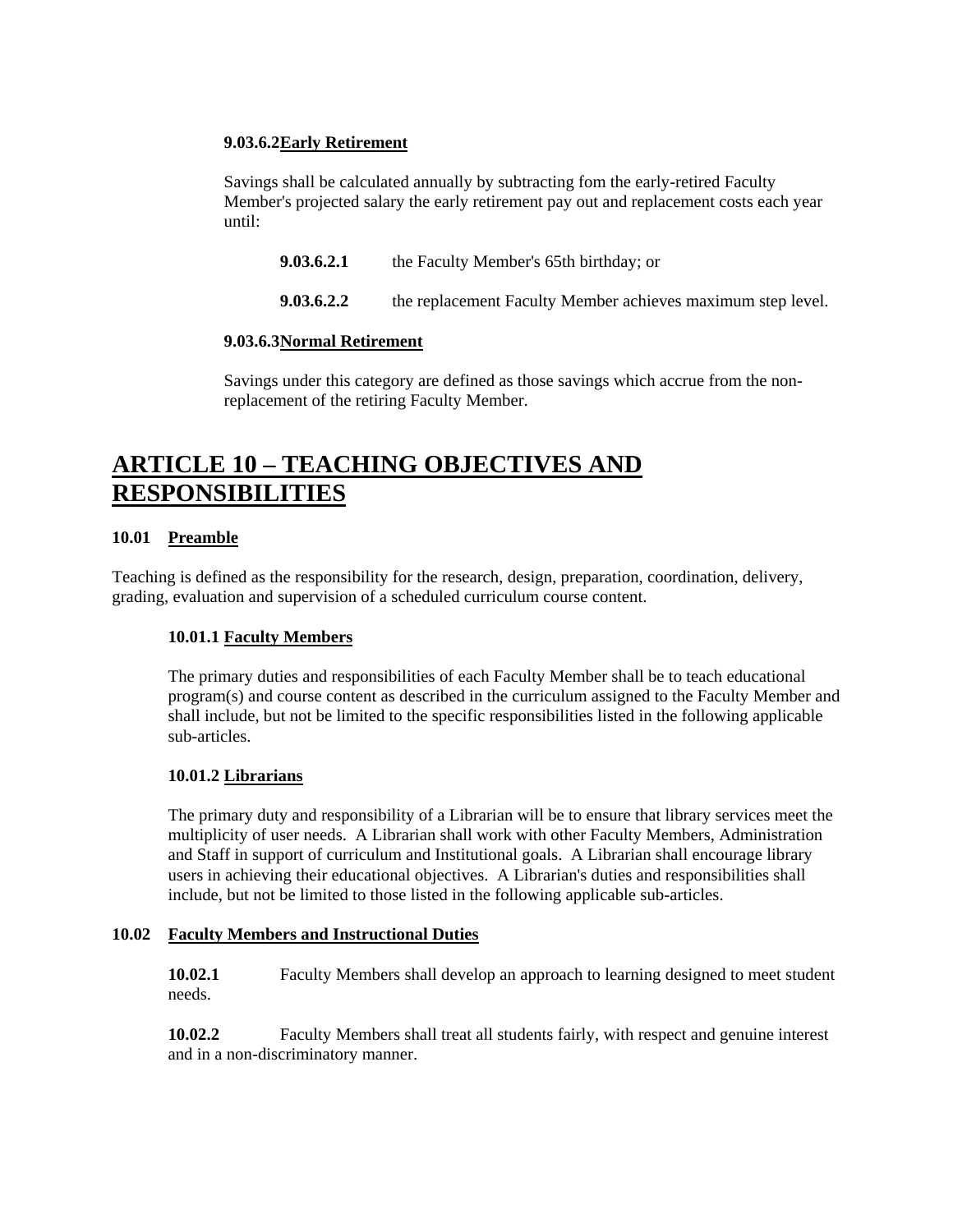**10.02.3** Faculty Members shall be clear and effective in dealing with all communication components of their scheduled curriculum; written, visual and verbal.

**10.02.4** Faculty Members shall supervise students within their teaching areas and shall respond effectively to student needs and questions.

**10.02.5** Faculty Members shall complete written course outlines and carry out effective course and program planning.

**10.02.6** Faculty Members shall supervise all resources and equipment relevant to the research, preparation, design and delivery of their educational program(s) and course content.

**10.02.7** Faculty Members shall evaluate students' work constructively and grade it fairly and consistently, according to Institute policy and the grading system described therein.

**10.02.8** Faculty Members shall encourage the attendance of all students.

**10.02.9** Faculty Members shall initiate, design and supervise the delivery of demonstrations pertaining to professional studio and workshop practices and including technical processes which support their scheduled curriculum course content.

**10.02.10** Faculty Members shall ensure that students receive instruction in studio, lab and workshop safety and will advise the Institute when and where unsafe working conditions may exist.

#### **10.03 Faculty Members and Their Subect Area**

**10.03.1** Faculty Members, including Librarians, shall understand and be current in the latest developments within their field or subject area.

**10.03.2** Faculty Members shall maintain their effectiveness within the Institute and the wider cultural and professional communities through pedagogical research, professional practice and scholarly activity.

**10.03.3** Librarians shall understand and be current in the latest developments within the field of librarianship, information management and related subjects.

### **10.04 FacultyMembers, incluling Librarians, and theFaculty Community**

**10.04.1** Faculty Members, including Librarians**,** shall exchange ideas and assist each o ther professionally.

**10.04.2** When dealing with students, Faculty Members, including Librarians, shall not denigrate the teaching, work or reputation of a fellow Faculty Member.

#### **10.05 Faculty Members and the Institute**

**10.05.1** Faculty Members shall participate in curriculum and program planning meetings, administrative and conumttee meetings as assigned by the Dean and consistent with their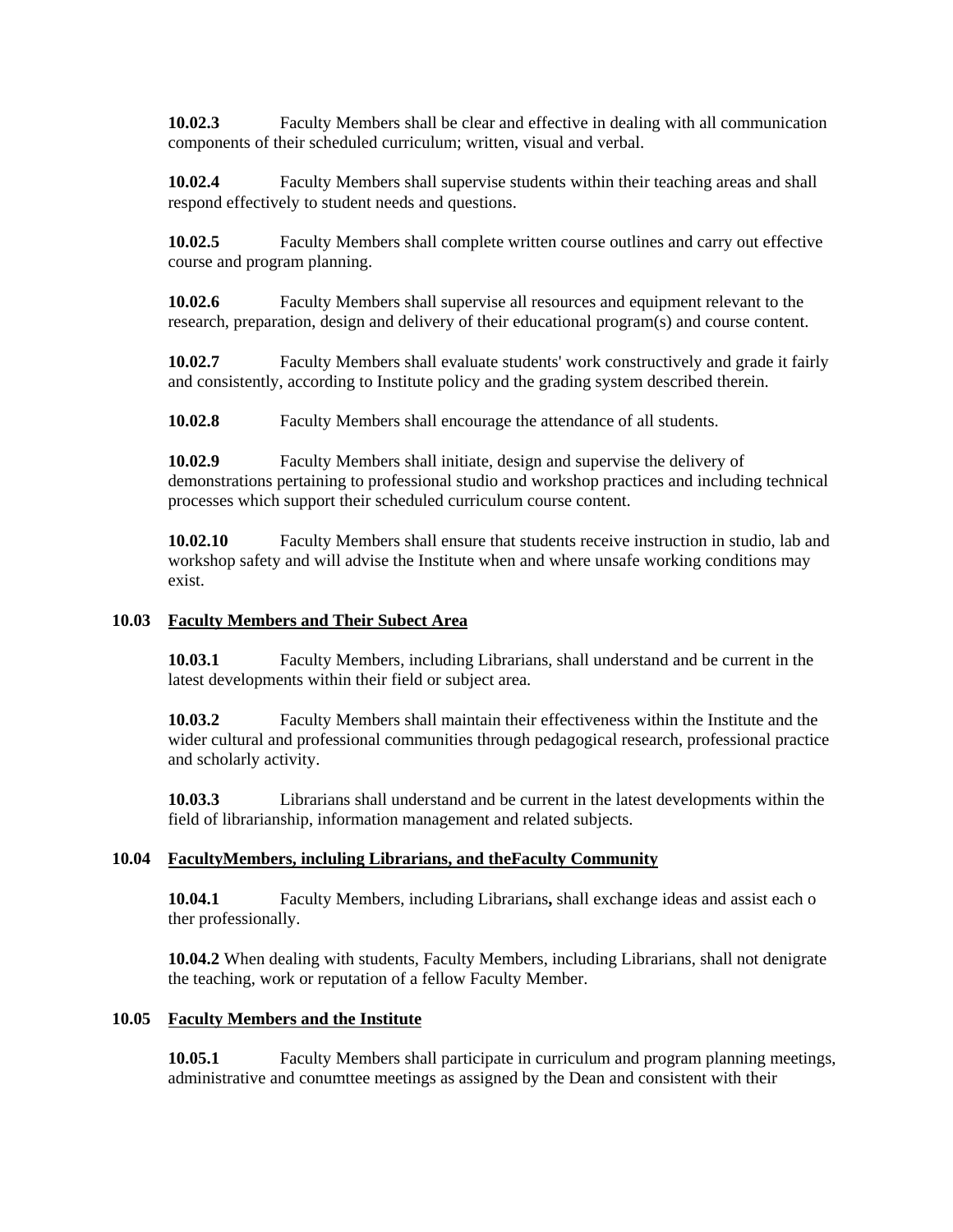contracted workload, student consultation, and other such activities by which Students, Faculty, and the Institute as a whole may be expected to benefit.

**10.05.2** Faculty Members shall keep informed on current issues directly related to their work at the Institute.

**10.05.3** Faculty Members shall have the ability and demonstrated willingness to work within the Institute and shall conscientiously fulfill their faculty duties.

**10.05.4** Faculty Members shall participate in the evaluation process as defined in Article 12 of this Agreement.

**10.05.5** Faculty Members shall fulfill all other responsibilities as specified in this Agreement.

### **10.06 Librarians and the Institute**

**10.06.1** Librarians shall participate in administrative and committee meetings as required by the Faculty Association or as assigned by the Director of Information Services, and consistent with the contracted workload and other activities by which the Institute as a whole may be expected to benefit. In consultation with the Director of Information reasonable time should be made available for Librarians to participate in comnuttee work, provided such release time does not adversely affect provision of library services.

**10.06.2** Librarians shall work- toward developing library services appropriate to meeting user needs.

**10.06.3** Librarians shall treat all library users fairly, with respect and genuine interest, and in a non-discriminating manner.

**10.06.4** Librarians shall endeavour to work- within instructional goals and methods; develop and organize library collections which meet curriculum needs; design and provide information and orientation services; and perform the technical functions necessary to provide efficient and effective library services to all users.

**10.06.5** Librarians shall keep informed on current issues directly related to their work- at the Institute.

**10.06.6** Librarians shall have the ability and demonstrated willingness to work within the Institute and shall conscientiously fulfill their Faculty duties.

**10.06.7** Librarians shall participate in the evaluation process as defined in Article 12 of this Agreement.

**10.06.8** Librarians shall fulfill all other responsibilities as specified in this Agreement.

## **ARTICLE 11 – INTELLECTUAL PROPERTY RIGHTS**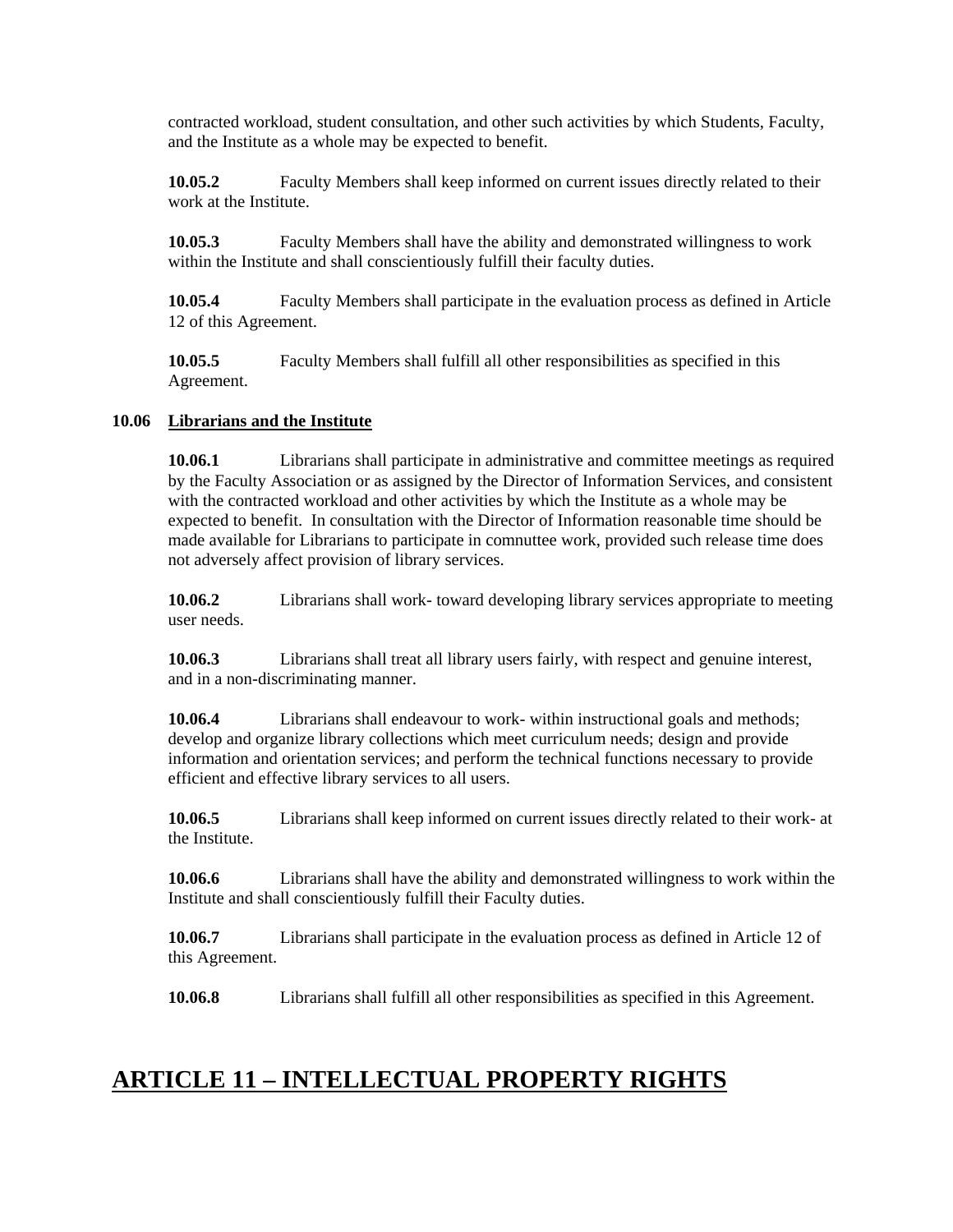#### **11.01 Preamble**

11.01.1 The parties to this Collective Agreement agree to comply with the federal statutes and common law governing Intellectual Property Rights as they apply to copyright, trademarks, patents, industrial designs and trade secrets.

As such, the Institute recognizes that the delivery of its curriculum benefits from the investment in scholarship, research, professional practice, and course development undertaken by Faculty.

### **11.01.2 General**

**11.01.2.1** The Faculty recognize the Institute's ownership of the curriculum and of the material developed which defines that curriculum, such as course outlines.

**11.01.2.2** A Faculty Member's lecture materials, demonstrations, written or graphic materials, audio-visual, digital. or new media materials and any other teaching aids which the Faculty Member creates, develops, acquires or introduces into the Institute in support of that Faculty Member's teaching or teaching-relatcd functions shall be the Faculty Member's sole property and shall not be used by others without the Faculty Members permission, with the exception of course outlines which are the property of the Institute.

#### **11.01.3 Intellectual Property**

**11.01.3.1** When one or more Faculty Members have been hired (full or part-time) in an appointment solely to create and produce a specific, tangible product for the Institute, or

**11.01.3.2** When one or more Faculty Members are given specifically defined release time (full or part-time) from usual duties, including voluntary release from activities which would otherwise be done during a Faculty Member's non-teaching month, solely to create and produce a specific tangible product for the Institute, or

**11.01.3.3** When one or more Faculty members are paid in addition to their time (or a flat rate), in an appointment solely to produce a specific tangible product for the Institute (such payment to be subject to negotiation between the parties), the product shall be the property of the Institute. The following provisions shall apply:

**11.01.3.4** If the use of the product produces any income, other than direct Institute student fees when the product is used by Faculty Members in offering Institute courses, then the income shall be shared 63/37 respectively between the Institute and those Faculty Members significantly involved in the creative aspects of the production after the following costs have been met:

**11.01.3.4.1** direct salary costs of the Faculty Members with significant creative roles in the production, excluding clerical, technician and management functions;

- **11.01.3.4.2** cost of benefits directly related to the salary amounts;
- **11.01.3.4.3** other direct compensation costs such as overtime;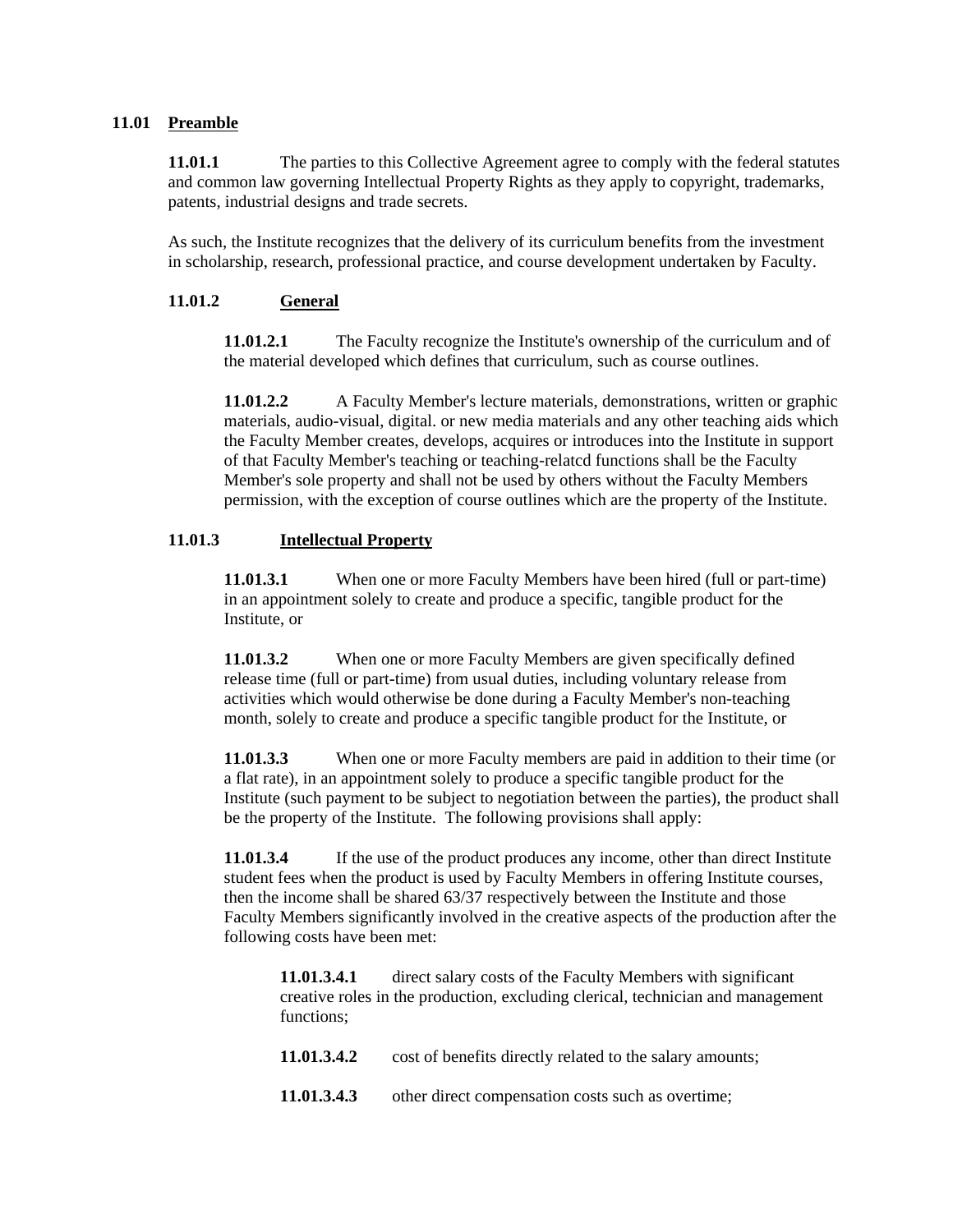**11.01.3.4.4** pro-rata share of major production costs such as any special equipment leased or purchased, and major materials cost;

**11.01.3.4.5** specific marketing costs.

**11.01.3.5** In the event that more than one person is significantly involved in creating the product, as described in Articles 11.01.3.4.1 and 11.01.3.4.2 above, then the proportion of the production attributable to each Faculty Member shall be determined by those Faculty Members. If agreement among them is not reached by the time the finished product is created, then the Institute shall determine the proportionate sharing of authorship and production among Faculty Members. The proportionate sharing of the Faculty Members' share of net proceeds shall be in accord with Article 11.01.3.4 above.

**11.01.3.6** The income and costs described in Article 11.01.3.4 above shall be calculated in accordance with accepted accounting principles; and further, those calculations shall, upon request, be available to the Faculty Members concerned. The calculation of income and costs, if unsatisfactory to any Faculty Members involved, is subject to the grievance procedure as to the mathematics and the appropriateness and the amounts of the factors -involved.

**11.01.3.7** The Institute shall, upon request, grant license to the producer(s) to market the product, but subject to the Institute's approval regarding the marketing plan, advertising and promotional materials, price and market.

**11.01.3.8** Other than as provided in Article 11.01.3.1 above, when a Faculty Member creates and produces manuals, texts, workbooks, films, slides, video tapes, audio-visual materials, digital media, courseware or computer programs, etc., with Institute resources, and does so under an agreed grant, subsidy or compensation from the Institute, all of which are subject to negotiation between the parties, ownership of any material produced shall remain with the Faculty Member. If there is income from sale, rent or lease of the product, then the proceeds shall be shared equally between the producer and the Institute until the Institute's accumulated share of the proceeds equals any originally agreed grant, subsidy, or compensation from the Institute.

**11.01.3.9** Where Faculty Members use production facilities outside the control of the Institute, non-Institute supplies, and work outside of their usual duties, the Institute shall have no right, title, or interest in any product, copyright, patent, trademark- or industrial design.

## **ARTICLE 12 – FACULTY EVALUATIONS**

### **12.01 Developmental Review/Performance Appraisal**

#### **12.01.1 Preamble**

The purpose of the Developmental Review and Performance Appraisal is to encourage the Faculty Member's development and performance in the areas of pedagogy, professional practice, community and Institutional involvement and to provide constructive, supportive, collegial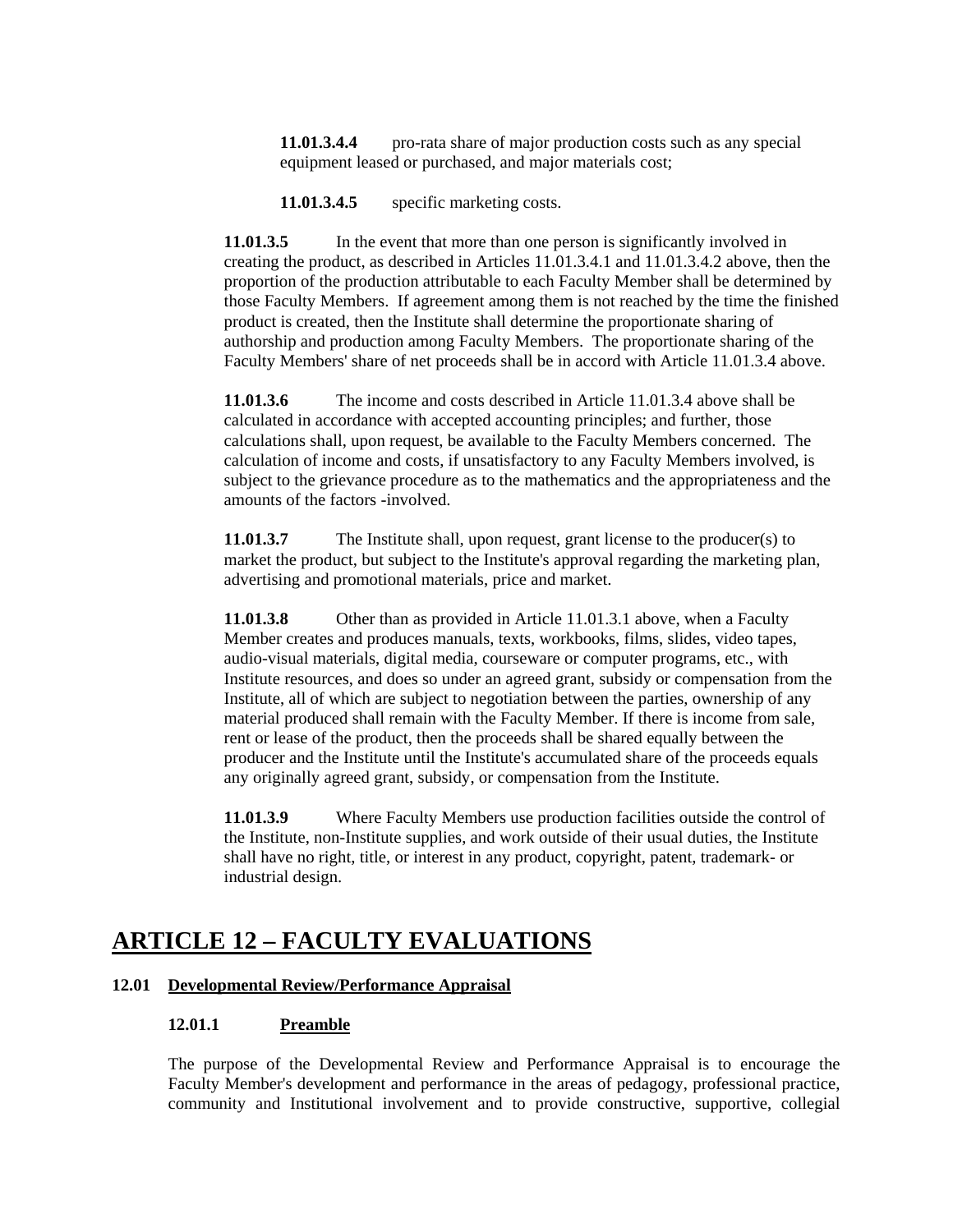feedback to the Faculty Mernber in respect of the objectives and responsibilities set out in Article 10 of this Collective Agreement.

The Developmental Review/Performance Appraisal process is also designed to provide the Institute with performative information on which to determine the renewal or non-renewal of Probationary and Non-Continuing appointments.

### **12.01.2 General**

**12.01.2.1** A Developmental Review and Performance Appraisal of each Faculty Member shall be done on an annual basis by the Dean of the appropriate School.

**12.01.2.2** A Libran'an's Developmental Review and Performance Appraisal shall be conducted annually by the Director of Information Services.

**12.01.2.3** The Institute shall require student course evaluations for each assigned credit course prior to the end of each academic semester.

**12.01.2.4** Following review by the Dean of the appropriate School, all components of the process given below shall be reviewed by the Evaluation Peer Committee.

**12.01.2.5** The Evaluation Review Committee shall review the recommendation of the Dean and the Evaluation Peer Committee, and if necessary, the Faculty Member's Evaluation File.

#### **12.01.3 Procedure**

**12.01.3.1** The Institute is responsible for the Developmental Review and Performance Appraisal Process and shall ensure fair and reasonable treatment of the Faculty Member being reviewed, including the implementation of a fair and reasonable procedure in accordance with the principles of natural justice.

**12.01.3.2** The Developmental Review and Perforrnance Appraisal shall take into account input from students through the approved Course Evaluation Form as well as the Evaluation File components described below.

**12.01.3.3** Where performance difficulties are perceived through the review process, the Faculty Member and the Evaluation Review Committee shall develop strategies designed to improve the Faculty Member's performance.

**12.01.3.4** In respect of the principles of natural justice, where a disagreement arises as to the nature or existence of a problem, the Faculty Member may write a letter of dissension and submit affidavits and testimony contrary to any findings of the Dean of the appropriate School, (or in the case of a Librarian to any findings of the Director of Information Services), and/or the Evaluation Peer Committee, the Evaluation Review Committee, and request inclusion of same in the Evaluation and Personnel Files. The final arbitration of such matters shall be resolved by applying Article 13 of this Collective Agreement.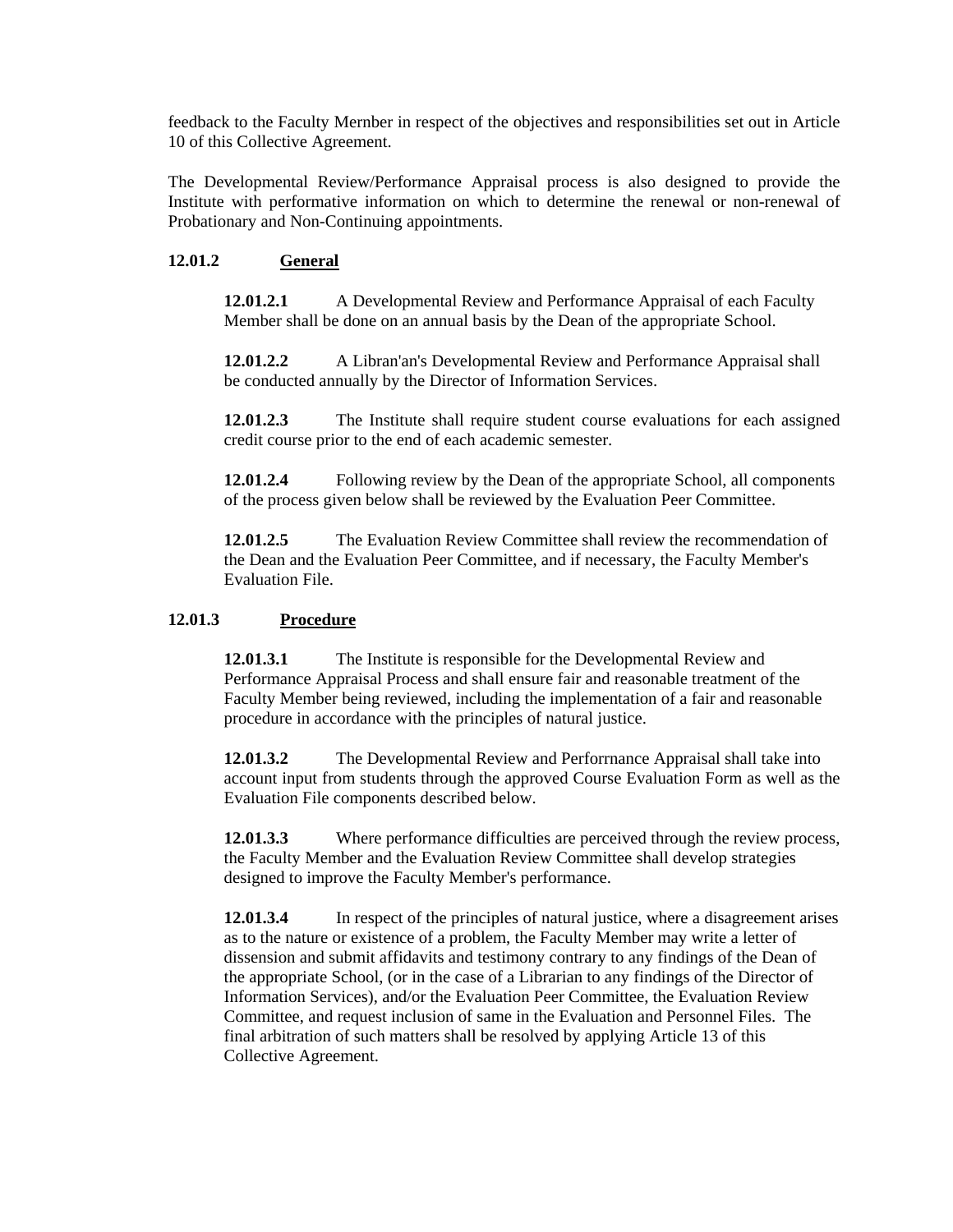**12.01.3.5** The Faculty Member shall have full access to her/his Evaluation and Personnel Files at all times.

### **12.01.4 Components**

**12.01.4.1** The Institute together with the Faculty Association shall be responsible for the content and design of all Evaluation components, including the Course Evaluation Form, Self-Assessment Form, Administrative Assessment Form, and the Professional Development Report Form which shall be adopted subject to mutual agreement which shall not be unreasonably withheld. The Institute shall not amend any of the components without the approval of the Faculty Association.

#### **12.01.4.2 Course Evaluation Forms**

**12.01.4.2.1** Course Evaluation Forms are questionnaires whereby students enrolled in a credit course individually assess that course. Student questionnaires are important tools in ascertaining teaching effectiveness and will be used to evaluate Faculty Members in all employment classifications. Student evaluations, of course, represent only one view of faculty performance and are most meaningful when used in conjunction with other evaluation components.

**12.01.4.2.2** The Faculty Association agrees that students be asked to assist in the distribution and collection of Course Evaluation Forms. Therefore, in each semester, for each credit course assignment, the Faculty Member shall designate one student who will distribute and collect the forms, mark the class list so that each student registered has an opportunity to respond, and who will return the forms to the office of the Dean.

**12.01.4.2.3** The Deans shall be responsible for summarizing all Course Evaluation Forms at the conclusion of each semester. The Executive Assistant to the Deans will arrange for production of a summary of all numerical ratings and produce a record of all written comments from each Course Evaluation Form.

**12.01.4.2.4** A Librarian shall not be assessed by means of the student Course Evaluation Form but bv means of an Administrative Assessment Form completed by the Director of Information Services, a Self-Assessment Form, a Professional Development Report and a Peer Letter of Assessment. (The Peer Assessor shall be mutually agreed to by the Librarian and the Director of Information Services).

### **12.01.4.3 Evaluation File**

**12.01.4.3.1** The Evaluation File is maintained by the Deans for each Faculty Member with credit course assignments in the Program Area and contains the following:

- (A) Summaries of Course Evaluations and
- (B) the Self-Assessment Form
- (C) the Dean's Administrative Assessment Form
- (D) the Evaluation Peer Committee Letter of Assessment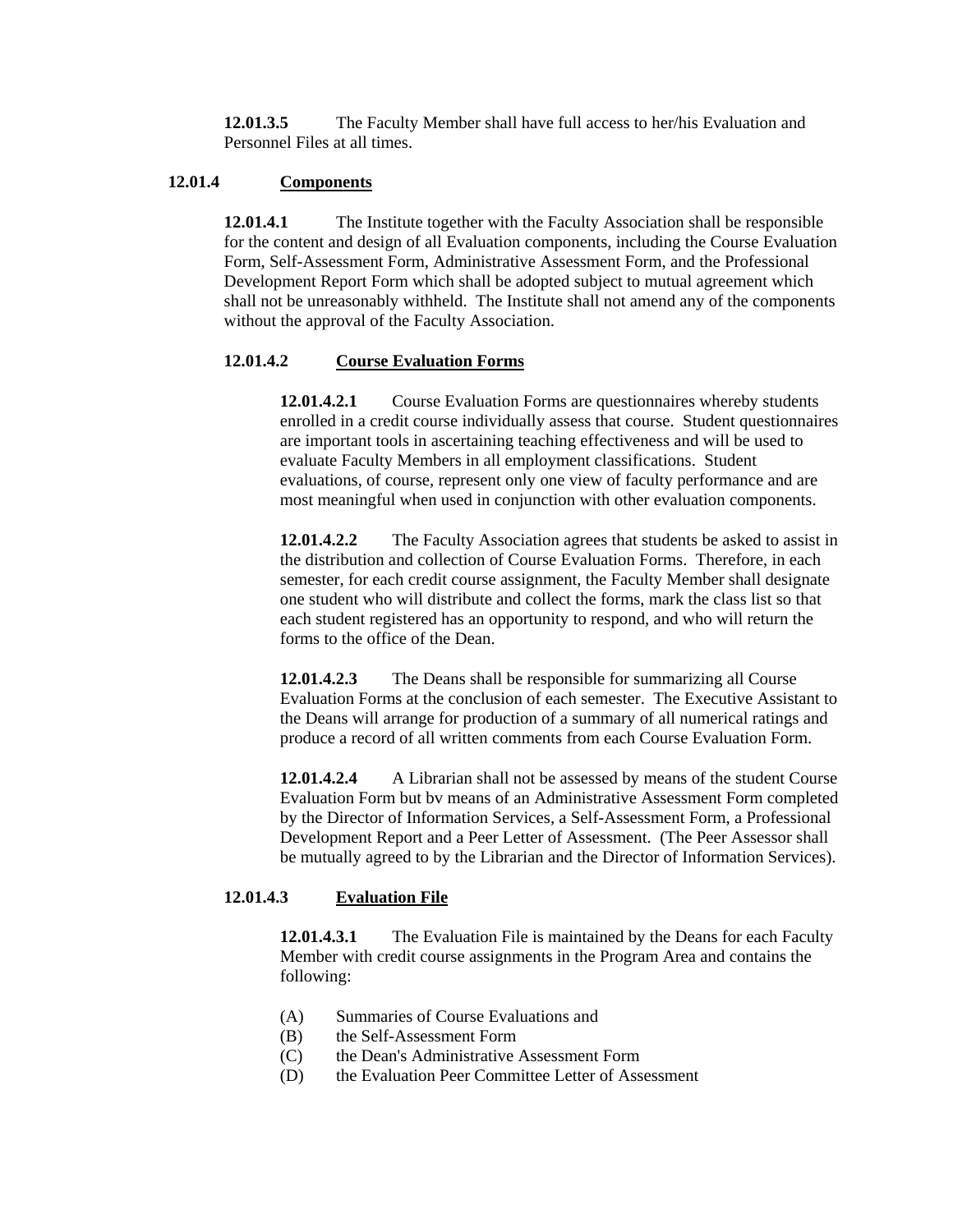- (E) the recommendation forwarded by the Dean and the Evaluation Peer Committee to the Evaluation Review Committee
- (F) the Evaluation Review Committee's Letter acknowledging degree of performance
- (G) Collegial Letters of Assessment, where requested by the Faculty Member
- (H) Resume or Curriculum Vitae for the current academic year
- (I) Professional Development Report
- (J) Sabbatical Report, if applicable
- (K) Teaching schedules
- (L) Course Syllabi
- (M) Course Enrollment figures
- (N) Synopses of grades
- (O) Any other material regarding pedagogy, scholarly activity and/or professional practice

**12.01.4.3.2** The Evaluation File for a Librarian is the documentation kept by the Executive Secretary to the Deans, which includes:

- (A) the Self-Assessment Form
- (B) the Administrative Assessment Form completed by the Director of Information Services
- (C) a Professional Development Report
- (D) Collegial Letters of Assessment
- (E) the Evaluation Peer Committee Letter of Assessment
- (F) the recommendation forwarded by the Director of Information Services and the Evaluation Peer Committee to the Evaluation Review Committee
- (G) the Evaluation Review Committee's Letter acknowledging degree of performance
- (H) Resume or Curriculum Vitae for the current academic year
- (I) Sabbatical Report, if applicable
- (J) any other material regarding professional activity or practice

**12.01.4.3.3** A Faculty Member may have access to her/his Evaluation File at any time.

**12.01.4.3.4** Annually, upon the completion of the Appraisal Process, the contents of each Evaluation File shall be transferred to the Faculty Member's Personnel File.

#### **12.01.5 Developmental Review/Performance Appraisal Process**

Annually, each Facultv Member's Evaluation File will be reviewed according to the procedures outlined below and following the filing of the Course Evaluation Summaries. A Librarian's file shall be reviewed on the anniversary of appointment.

**12.01.5.1** The Deans of Schools shall review the documentation in the Evaluation File and will complete an Administrative Assessment Form for inclusion in the Evaluation File. The Director of Information Services will complete the Administrative Assessment Form for a Librarian.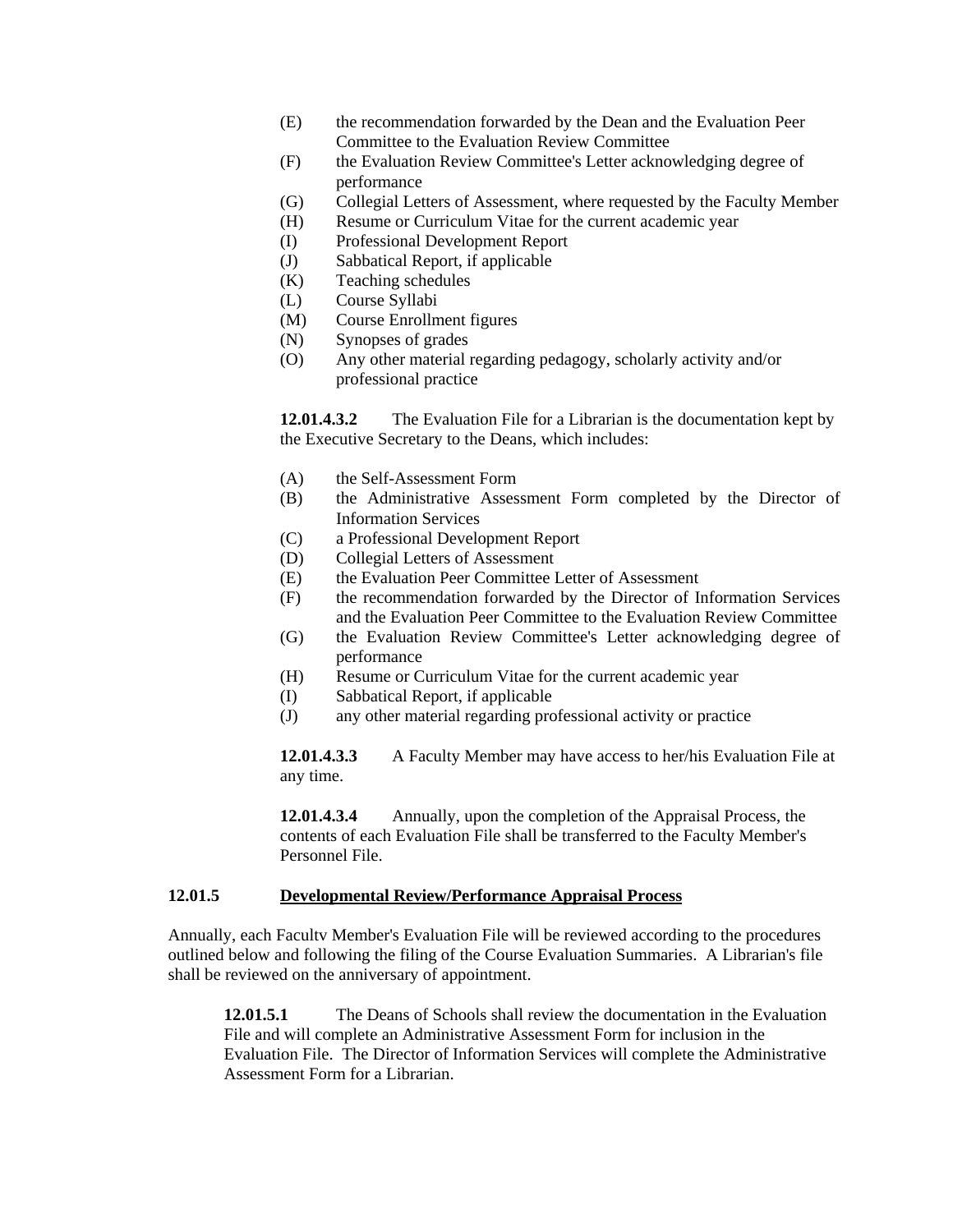**12.01.5.2** The Evaluation File will then be forwarded to the Evaluation Peer Committee which will prepare a Letter of Assessment.

**12.01.5.3** The Dean of the applicable School, (or the Director of Information Services in the case of a Librarian) will then meet with the Evaluation Peer Committee and make one of the following recommendations to be forwarded to the Evaluation Review Committee:

| 12.01.5.3.1 | That the Faculty Member has received an outstanding             |
|-------------|-----------------------------------------------------------------|
| evaluation. |                                                                 |
| 12.01.5.3.2 | That the Faculty Member has received a satisfactory evaluation. |
|             |                                                                 |

**12.01.5.3.3** That the Faculty Member has received an unsatisfactory evaluation, wholly or in part.

**12.01.5.4** The Faculty Member shall at this time be notified that the Evaluation File is available for examination.

**12.01.5.5** The President of the Institute shall then convene the Evaluation Review Committee to review the recommendation of the Dean (or the Director of Information Services in the case of a Librarian) and the Evaluation Peer Committee, and if necessary, the Evaluation File, after which one of the following steps shall be taken:

**12.01.5.5.1** Where an evaluation is recommended as <u>outstanding</u>, the Faculty Member shall receive a letter from the Institute acknowledging this degree of performance, and a copy shall be placed in her/his Personnel Files.

**12.01.5.5.2** Where an evaluation is recommended as satisfactory, the Faculty Member shall receive a letter from the Institute acknowledging this degree of performance, and a copy shall be placed in her/his Personnel Files.

**12.01.5.5.3** Where an evaluation is recommended as unsatisfactory, wholly or in part, the Faculty Member shall receive a statement from the Institute which identifies those areas requiring improvement, and shall meet with the Evaluation Review Committee to work out a strategy which effectively responds to the performative issues. A mutually agreed upon plan shall result from this meeting. The Evaluation Review Committee will then write a summary of both the meeting and the consensual strategy in terms specific to Article 10 of the Collective Agreement and stipulate a time frame for resolution. Copies of all correspondence shall be forwarded to the Faculty Association, to the Faculty Member, and a copy shall be placed in her/his Personnel File.

**12.01.5.6** If a mutually agreed upon plan does not result from this meeting, then Article 13 shall apply.

**12.01.5.7** The Evaluation Review Committee shall reconvene at the end of the stipulated period and meet with the Faculty Member described above to discuss the progress and outcomes in respect of the strategy. Based on this review, the Committee shall then submit in writing, one of the three following recommendations to the President of the Institute.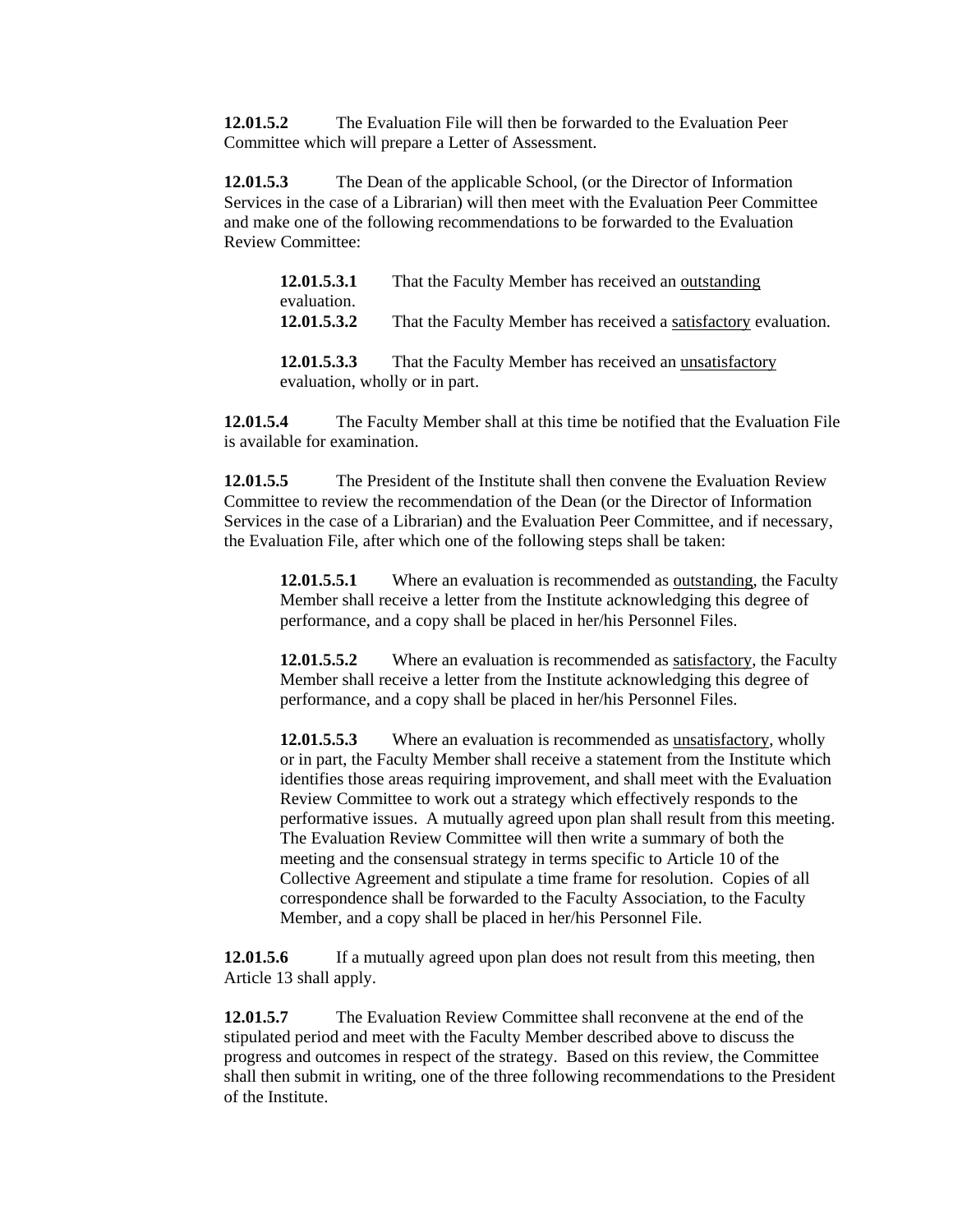**12.01.5.7.1** That the Faculty Member has satisfied the performative issues and no further action is to be taken.

**12.01.5.7.2** That the Faculty Member has substantially satisfied some but not all of the stated criteria for improvement and that the review period be extended for an additional academic semester, at which time the Committee will reconvene to reassess the outstanding issues and their solution.

**12.01.5.7.3** That the Faculty Member has failed to satisfy the stated criteria for improvement and the Committee recommends disciplinary action, suspension, or dismissal.

**12.01.5.8** Copies of the recommendation outlined in Article 12.01.5.7 shall also be sent to the Faculty Member and to the Faculty Association.

# **ARTICLE 13 – DISCIPLINE, SUSPENSION AND DISMISSAL**

### **13.01 Preamble**

The President of the Institute shall charge the appropriate Dean, (or the Director of Information Services in the case of a Librarian) with the responsibility to conduct a Disciplinary Review of a Faculty Member upon recommendation by the Evaluation Review Committee, or when a Faculty Member's conduct or the performance of her/his duties is in question.

**13.01.1** All aspects of the disciplinary process shall be conducted in a fair, reasonable and objective mamer. While any disciplinary process may lead to disciplinary action, the underlying intent is to work with the Faculty Member to ensure that there is an acceptable level of improvement in conduct/performance.

**13.01.2** When the disciplinary action is the result of occupational, health and safety matters, human rights/fair treatment or professional conduct, the Faculty Member may be granted release from duties with pay and all benefits, while the procedures of Article 13 are carried out.

**13.01.3** Where an emergency assessment is necessary, representatives of the parties, including Faculty Association representation, shall jointly -investigate the matter and meet at a hearing with the President of the Institute. The full facts shall be documented and shared with the Faculty Member at such hearing in accordance with the principles of natural justice.

### **13.02 Disciplinary Review**

### **13.02.1 Disciplinary Assessment Process**

An initial assessment process shall be undertaken which is commensurate with the nature and seriousness of the identified problem and/or concern. The purpose of this initial assessment discussion is to let the Faculty Member know of the problem, and/or concern, to allow for mitigating facts and circumstances to become known, to identify standards and expectations, and to work jointly or point to ways and means by which performance/behaviour can improve.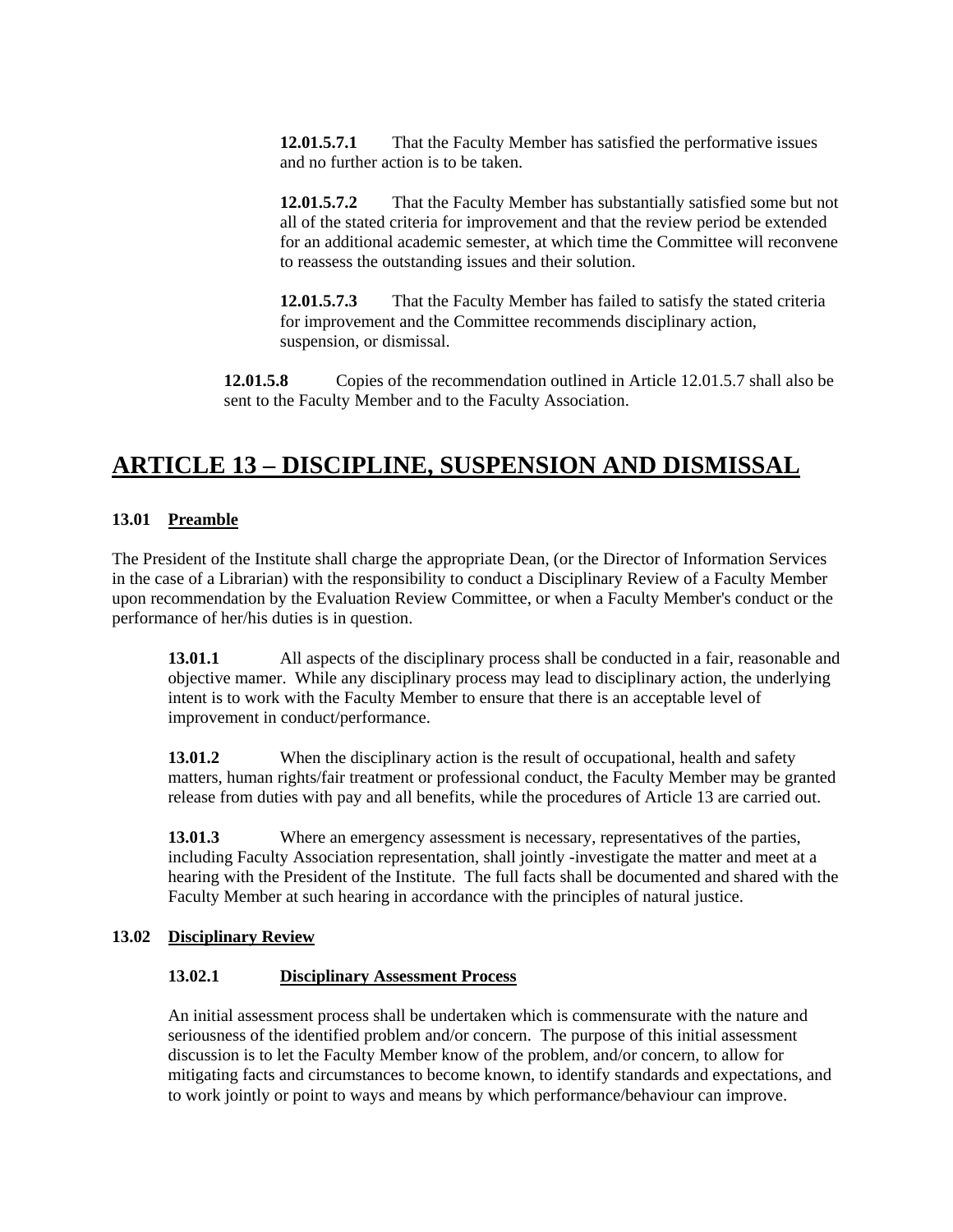**13.02.2** In respect of the above, the Dean of the appropriate School, (or the Director of Information Services in the case of a Librarian) shall review the Evaluation and Personnel Files and may request additional input based on direct observation from: students, colleagues, additional evaluators selected by the Faculty Member, and if requested by the Faculty Member, an on-site classroom observation by the Dean and a Faculty Member who is mutually selected by the parties. A Librarian can request on site work observation by the Director of Information Services and a Faculty Member mutually selected by the parties.

### **13.03 Formal Hearing**

**13.03.1** If a problem is confirmed, then a formal hearing shall be convened.

**13.03.2** The reviewing panel membership at a formal hearing shall consist of the President of the Institute or designate, the Deans, (or the Director of Information Services in the case of a Librarian) and the President of the Faculty Association as an ex-officio member.

**13.03.3** All proceedings at the formal hearing shall be guided by the principles of natural justice which in this context means that the Faculty Member is entitled to:

**13.03.3.1** Ten (10) working days advance notice of the date, time and place of the hearing.

13.03.3.2 Right of Representation.

**13.03.3.3** A written statement, which is copied to the Faculty Association, which states the reason for the formal hearing and that matters reviewed at the hearing shall be confined to those specified in the statement.

**13.03.3.4** Right to see evidence employed in the proceeding, and to cross-examine.

**13.03.3.5** Where discipline is warranted**,** that the action shall be fair and appropriate to the identified problem/concern.

**13.03.4** In the event that the hearing results in the exoneration of the Faculty Member, no further disciplinary action shall be taken and a record to this effect shall be placed in the Faculty Member's Personnel File. The Faculty Member may request the removal of all reference material concerning this matter from her/his files.

**13.03.5** If the result of the formal hearing is the application of discipline, then a letter indicating the disposition of the matter and a summary of the hearing shall be sent to the President of the Institute, who will have sole discretion over the implementation of the recommendations. Copies shall be sent to the Faculty Member and the Faculty Association, and placed in the Faculty Member's Personnel File. The Faculty Member and the Faculty Association shall have the opportunity to add comments within thirty (30) days of receipt.

**13.03.6** The Faculty Member shall have the right to appeal the application of discipline through the grievance procedure, which shall commence at Stage 2 of the grievance procedure (See Article 32). If it is found through the grievance procedure that the Faculty Member is not at fault, any written disciplinary documents shall be removed from the Faculty Member's Personnel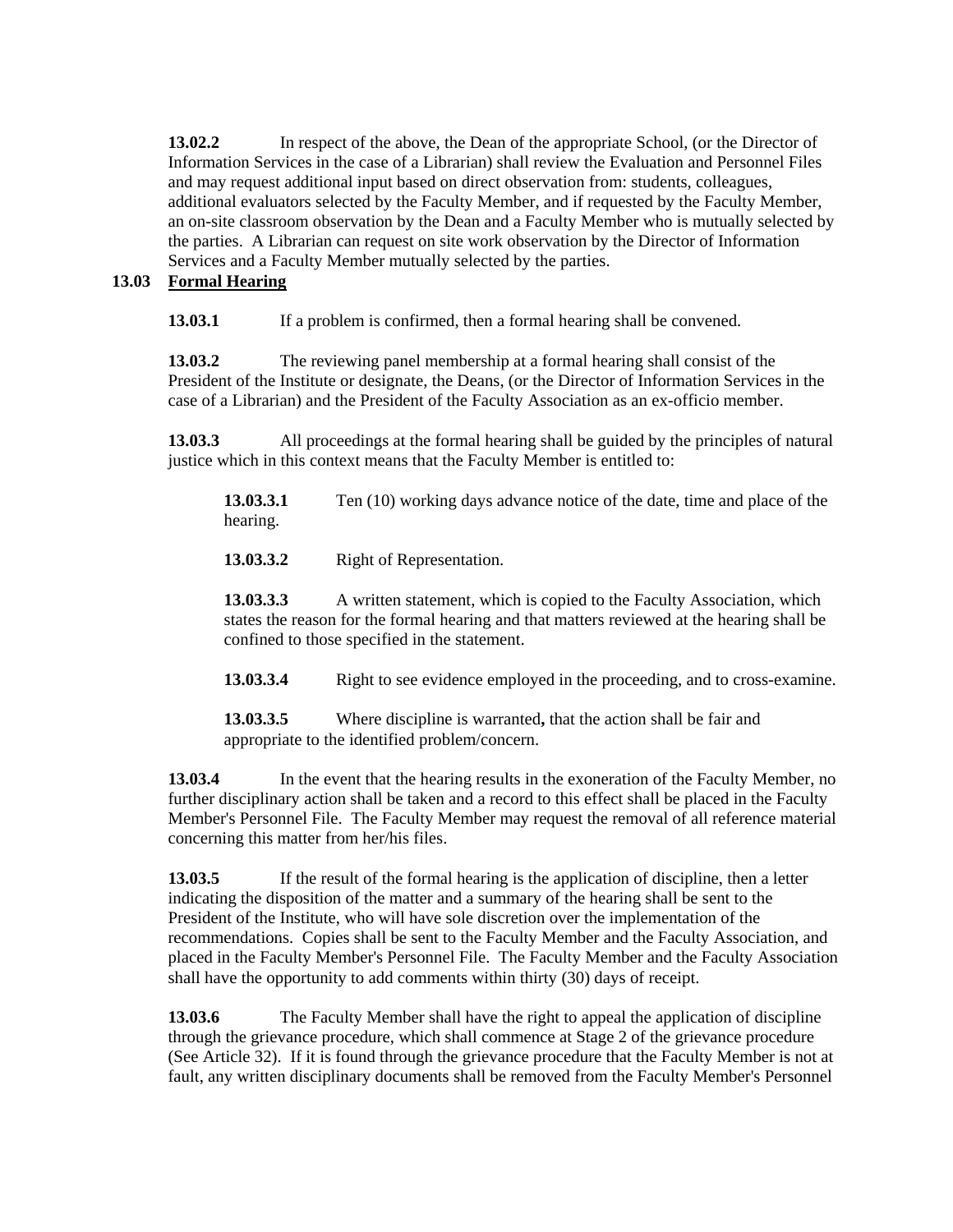File and any other file, and the issues or allegations involved shall in no way be used in any future allegations against the Faculty Member.

**13.03.7** All correspondence arising from the assessment and hearing processes shall be copied to the Faculty Association.

### **13.04 Reinstatement**

**13.04.1** When a Faculty Member has been suspended or terminated and as a result of a subsequent grievance procedure the suspension or termination is found to be unjustified, the Faculty Member shall be reinstated immediately and no record of the matter shall remain in the Personnel File unless requested by the Faculty Member.

**13.04.2** In any reinstatement arising from this Article, there shall be full reinstatement of seniority and repayment of all back pay and benefits unless otherwise jointly decided by the President of the Institute and the Faculty Member, or by a mutually-agreed to arbitrator who shall provide a written decision.

## **13.05 Termination for Cause**

**13.05.1** A Faculty Member terminated for cause shall be given one (1) month's salary and benefits in lieu of notice.

# **ARTICLE 14 – ACCESS TO PERSONNEL AND EVALUATION FILES**

**14.01** Every Faculty Member shall have access to his/her personnel and evaluation files during normal working hours.

**14.02** Faculty Members shall be advised of any negative or adverse entry in their file within ten (10) working days of the entry being made. Failure to so advise the Faculty Member shall result in the removal of the entry from the file-

**14.03** Except for routine administrative access, files shall be open to other persons only with the written permission of the Faculty Member concerned.

## **ARTICLE 15 – TERMS OF EMPLOYMENT**

### **15.01 Continuing and Probationary Faculty**

**15.01.1 The Employment Year** for Continu'ng Facultv Members commences on August 1st and continues through July 31st of the following year. The employment year consists of two academic teaching semesters; one non-teaching, professional development month; and an annual vacation period.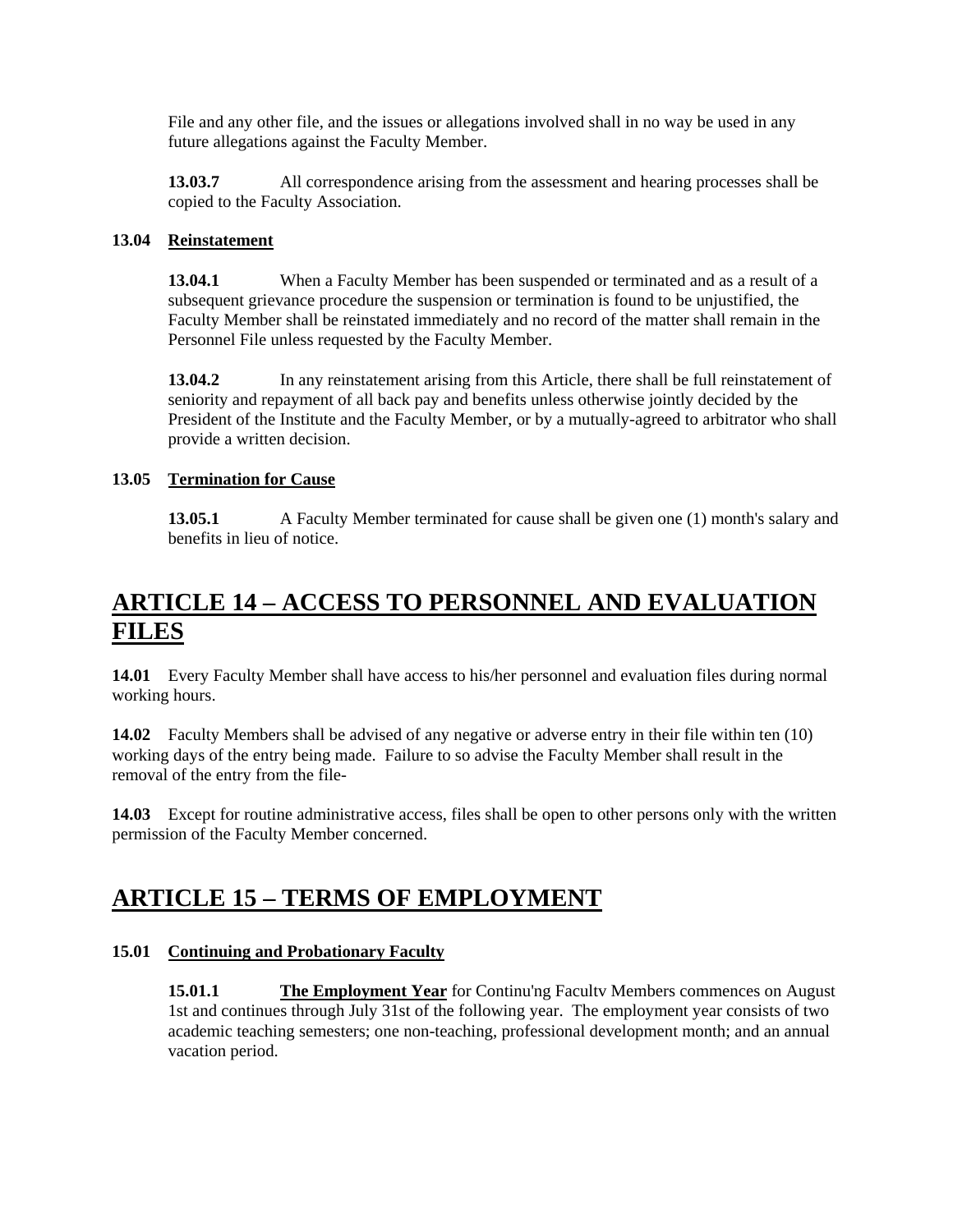**15.01.2 The Employment Year** for a Librarian begins annually, with the anniversary of the date of hiring.. The employment year includes an annual vacation period and professional development time.

**15.01.3** Full-time Continuing and Full-time Probationary Faculty Members are required to fulfill a weekly workload of thirty-five (35) hours. The hourly workload per week shall be pro-rated for Part-time Continuing or Part-time Probationary Faculty Members.

**15.01.4** Prior to the commencement of each academic year, the Dean(s) shall assign workloads in consultation with each Faculty Member. Workload assignments shall consider:

| 15.01.4.1                  | The requirements of the program area.                             |
|----------------------------|-------------------------------------------------------------------|
| 15.01.4.2                  | The Faculty Member's qualifications and abilities.                |
| 15.01.4.3                  | Class size.                                                       |
| 15.01.4.4<br>preparations. | Amount of course preparation time, including the number of course |

**15.01.5** Full-time Continuing and Probationary Librarians are required to fulfill a weekly workload of thirty-five (35) hours, which may include evening or weekend shifts. Prior to commencement of each academic year, the Director of Information Services shall assign workload schedules in consultation with the Librarian.

## **15.02 WORKLOAD PLAN – STUDIO INSTRUCTION**

### **15.02.1 100% FACULTY (STUDIO)**

|                                                                                                                                      | <b>SEMESTER A</b>  | <b>SEMESTER B</b>  |
|--------------------------------------------------------------------------------------------------------------------------------------|--------------------|--------------------|
| <b>TEACHING RESPONSIBILITIES</b>                                                                                                     | 15 contact hours   | 15 contact hours   |
| • Preparation, student consultation $\&$<br>assessment.<br>• Administrative responsibilities.<br>•Professional practice, pedagogical |                    |                    |
| research & scholarly activity.                                                                                                       | 20 hours           | 20 hours           |
| <b>Total weekly hours</b>                                                                                                            | 35 hours           | 35 hours           |
| 90% PART-TIME FACULTY (STUDIO)<br>15.02.2                                                                                            |                    |                    |
|                                                                                                                                      | <b>SEMESTER A*</b> | <b>SEMESTER B*</b> |
| <b>TEACHING RESPONSIBILITIES</b>                                                                                                     | 12 contact hours   | 15 contact hours   |

•Preparation, student consultation &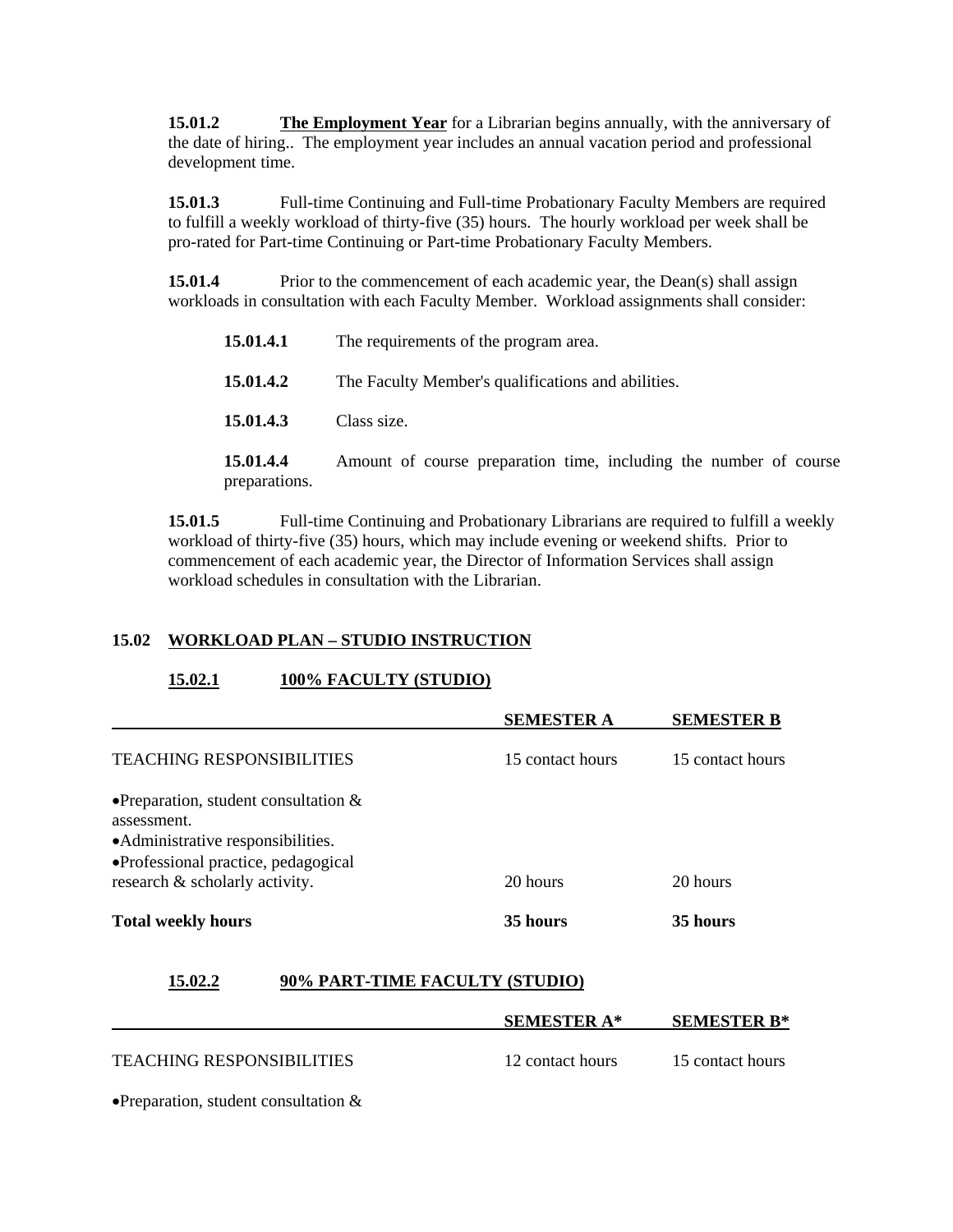assessment. •Administrative responsibilities. •Professional practice, pedagogical research & scholarly activity. 19.5 hours 16.5 hours 16.5 hours **Total weekly hours 31.5 hours 31.5 hours \*Semesters A and B may be either semester in one academic year.** 

### **15.02.3 83.3% PART-TIME FACULTY (STUDIO)**

| <b>SEMESTER A*</b>                                                                            | YEAR 1         | YEAR 2         | YEAR 3         |
|-----------------------------------------------------------------------------------------------|----------------|----------------|----------------|
| <b>TEACHING RESPONSIBILITIES</b>                                                              | 15 contact hrs | 12 contact hrs | 12 contact hrs |
| • Preparation, student consultation $\&$<br>assessment.<br>• Administrative responsibilities. |                |                |                |
| •Professional practice, pedagogical<br>research & scholarly activity.                         | 14 hours       | 17 hours       | 17 hours       |
| <b>Total weekly hours</b>                                                                     | 29 hours       | 29 hours       | 29 hours       |
| *Semesters A and B may be either semester in one academic year.                               |                |                |                |

| <b>SEMESTER B*</b>                                                                                                                   | YEAR 1         | YEAR 2         | <b>YEAR 3</b>  |
|--------------------------------------------------------------------------------------------------------------------------------------|----------------|----------------|----------------|
| <b>TEACHING RESPONSIBILITIES</b>                                                                                                     | 12 contact hrs | 12 contact hrs | 12 contact hrs |
| • Preparation, student consultation $\&$<br>assessment.<br>• Administrative responsibilities.<br>•Professional practice, pedagogical |                |                |                |
| research & scholarly activity.                                                                                                       | 17 hours       | 17 hours       | 17 hours       |
| <b>Total weekly hours</b>                                                                                                            | 29 hours       | 29 hours       | 29 hours       |
| *Semesters A and B may be either semester in one academic year.                                                                      |                |                |                |

### **15.02.4 80% PART-TIME FACULTY (STUDIO)**

|                                                                                                    | <b>SEMESTER A</b>    | <b>SEMESTER B</b>    |
|----------------------------------------------------------------------------------------------------|----------------------|----------------------|
| <b>TEACHING RESPONSIBILITIES</b>                                                                   | 12 contact hours     | 12 contact hours     |
| • Preparation, student consultation $\&$<br>assessment.<br>• Administrative responsibilities.      |                      |                      |
| •Professional practice, pedagogical<br>research & scholarly activity.<br><b>Total weekly hours</b> | 16 hours<br>28 hours | 16 hours<br>28 hours |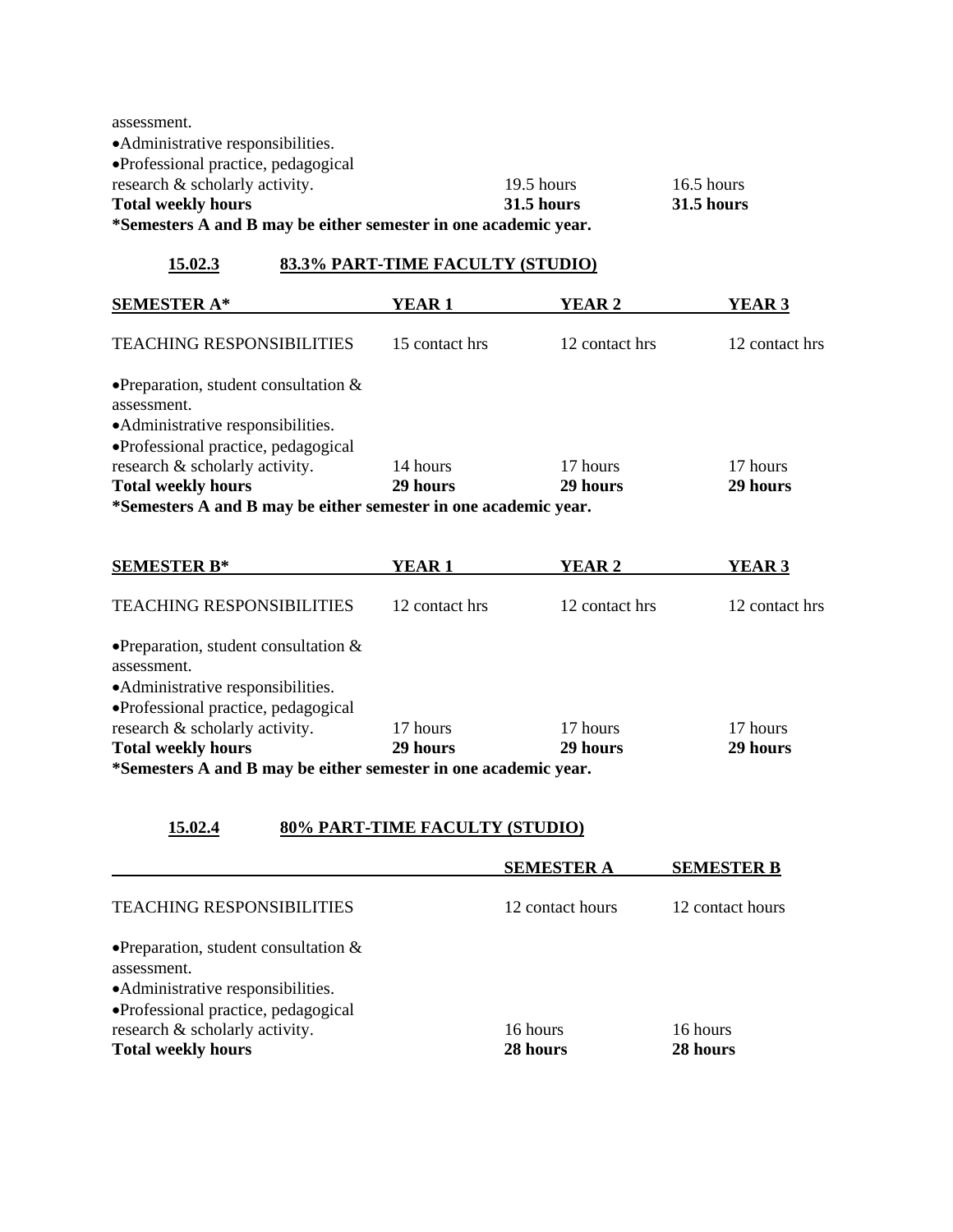## **15.02.5 70% PART-TIME FACULTY (STUDIO)**

|                                                                 | <b>SEMESTER A*</b> | <b>SEMESTER B*</b> |
|-----------------------------------------------------------------|--------------------|--------------------|
| <b>TEACHING RESPONSIBILITIES</b>                                | 12 contact hours   | 9 contact hours    |
| • Preparation, student consultation $\&$                        |                    |                    |
| assessment.                                                     |                    |                    |
| • Administrative responsibilities.                              |                    |                    |
| •Professional practice, pedagogical                             |                    |                    |
| research & scholarly activity.                                  | $12.5$ hours       | $15.5$ hours       |
| <b>Total weekly hours</b>                                       | 24.5 hours         | <b>24.5 hours</b>  |
| *Semesters A and B may be either semester in one academic year. |                    |                    |

## **15.02.6 60% PART-TIME FACULTY (STUDIO)**

|                                                         | <b>SEMESTER A</b> | <b>SEMESTER B</b> |
|---------------------------------------------------------|-------------------|-------------------|
| <b>TEACHING RESPONSIBILITIES</b>                        | 9 contact hours   | 9 contact hours   |
| • Preparation, student consultation $\&$<br>assessment. |                   |                   |
| • Administrative responsibilities.                      |                   |                   |
| •Professional practice, pedagogical                     |                   |                   |
| research & scholarly activity.                          | 12 hours          | 12 hours          |
| <b>Total weekly hours</b>                               | 21 hours          | 21 hours          |

## **15.02.7 50% PART-TIME FACULTY (STUDIO)**

|                                                                 | <b>SEMESTER A*</b> | <b>SEMESTER B*</b> |
|-----------------------------------------------------------------|--------------------|--------------------|
| <b>TEACHING RESPONSIBILITIES</b>                                | 9 contact hours    | 6 contact hours    |
| • Preparation, student consultation $\&$                        |                    |                    |
| assessment.                                                     |                    |                    |
| • Administrative responsibilities.                              |                    |                    |
| •Professional practice, pedagogical                             |                    |                    |
| research & scholarly activity.                                  | 8.5 hours          | $11.5$ hours       |
| <b>Total weekly hours</b>                                       | 17.5 hours         | 17.5 hours         |
| *Semesters A and B may be either semester in one academic year. |                    |                    |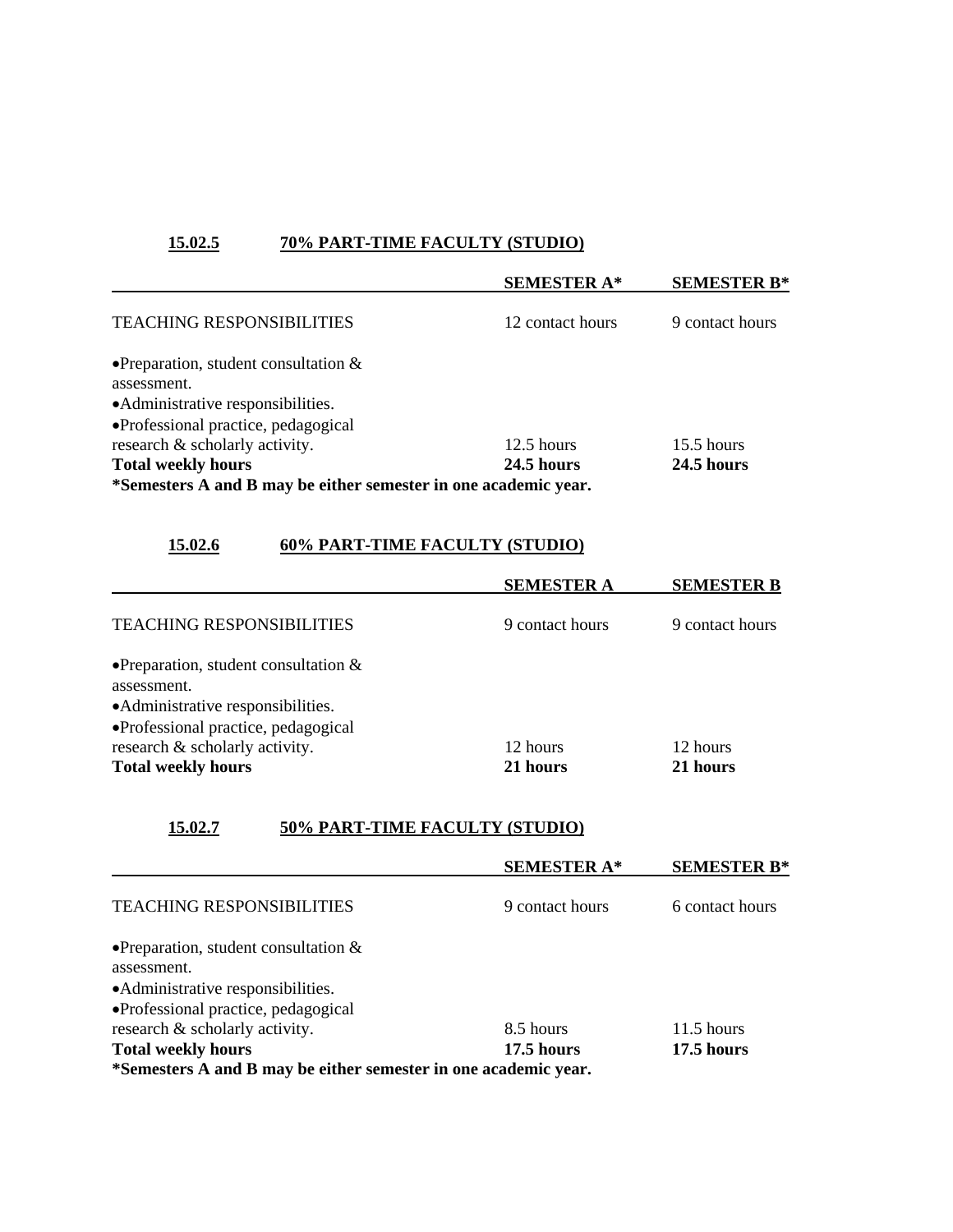### **15.03 WORKLOAD PLAN – ACADEMIC INSTRUCTION**

## **15.03.1 100% FACULTY (ACADEMIC)**

|                                                                                                                                      | <b>SEMESTER A</b> | <b>SEMESTER B</b> |
|--------------------------------------------------------------------------------------------------------------------------------------|-------------------|-------------------|
| <b>TEACHING RESPONSIBILITIES</b>                                                                                                     | 12 contact hours  | 12 contact hours  |
| • Preparation, student consultation $\&$<br>assessment.<br>• Administrative responsibilities.<br>•Professional practice, pedagogical |                   |                   |
| research & scholarly activity.                                                                                                       | 23 hours          | 23 hours          |
| <b>Total weekly hours</b>                                                                                                            | 35 hours          | 35 hours          |

### **15.03.2 80% PART-TIME FACULTY (ACADEMIC)**

| <b>SEMESTER A*</b>                                                                            | YEAR 1         | YEAR 2        | YEAR 3        |
|-----------------------------------------------------------------------------------------------|----------------|---------------|---------------|
| <b>TEACHING RESPONSIBILITIES</b>                                                              | 12 contact hrs | 9 contact hrs | 9 contact hrs |
| • Preparation, student consultation $\&$<br>assessment.<br>• Administrative responsibilities. |                |               |               |
| • Professional practice, pedagogical                                                          |                |               |               |
| research & scholarly activity.                                                                | 16 hours       | 19 hours      | 19 hours      |
| <b>Total weekly hours</b>                                                                     | 28 hours       | 28 hours      | 28 hours      |
| *Samesters A and R may be either semester in ane academic year                                |                |               |               |

**\*Semesters A and B may be either semester in one academic year.** 

| <b>SEMESTER B*</b>                                                                                                                   | YEAR 1        | YEAR 2        | YEAR 3        |
|--------------------------------------------------------------------------------------------------------------------------------------|---------------|---------------|---------------|
| <b>TEACHING RESPONSIBILITIES</b>                                                                                                     | 9 contact hrs | 9 contact hrs | 9 contact hrs |
| • Preparation, student consultation $\&$<br>assessment.<br>• Administrative responsibilities.<br>•Professional practice, pedagogical |               |               |               |
| research & scholarly activity.                                                                                                       | 19 hours      | 19 hours      | 19 hours      |
| <b>Total weekly hours</b>                                                                                                            | 28 hours      | 28 hours      | 28 hours      |
| *Semesters A and B may be either semester in one academic year.                                                                      |               |               |               |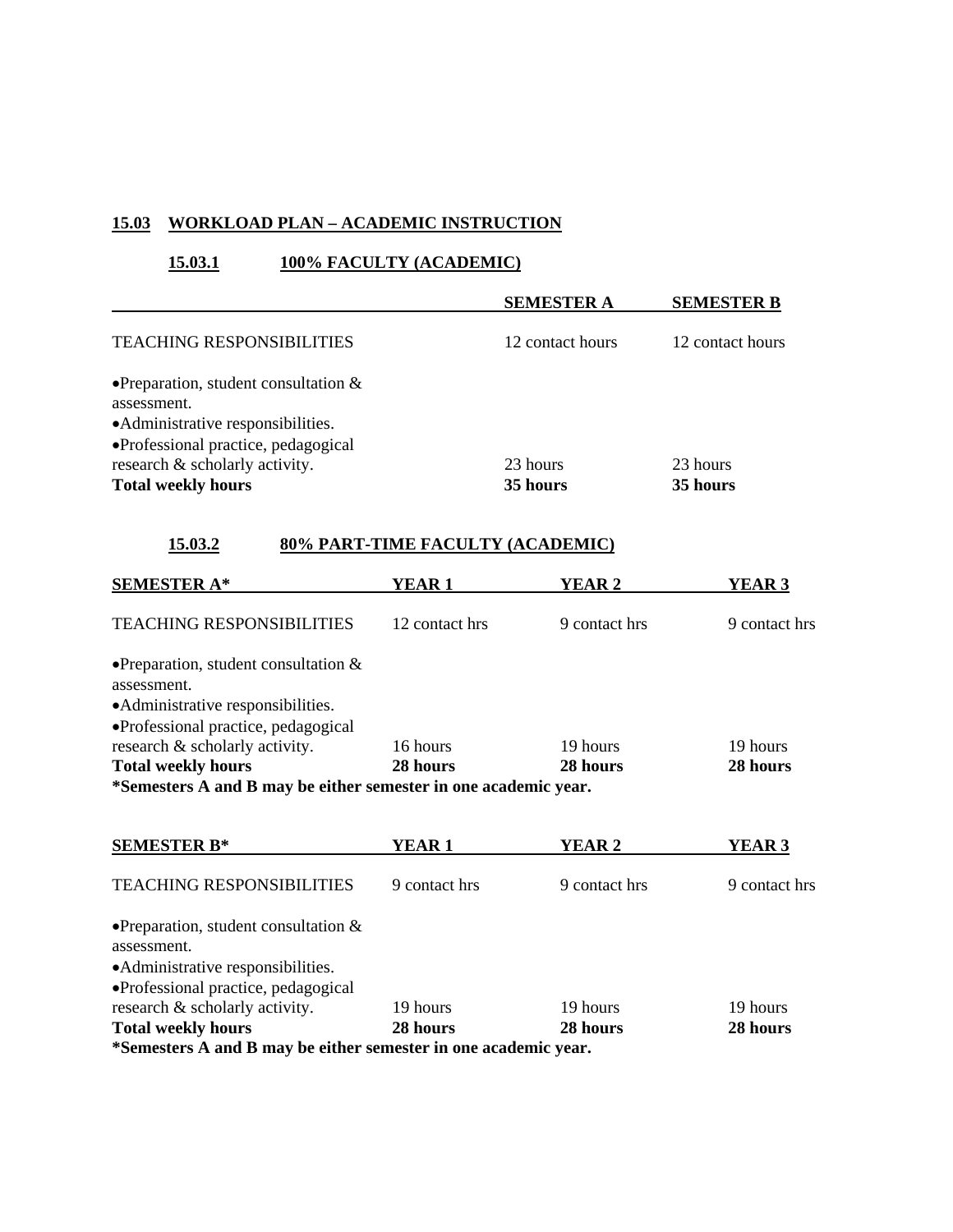## **15.03.3 75% PART-TIME FACULTY (ACADEMIC)**

|                                                                                                                                      | <b>SEMESTER A</b>              | <b>SEMESTER B</b>              |
|--------------------------------------------------------------------------------------------------------------------------------------|--------------------------------|--------------------------------|
| <b>TEACHING RESPONSIBILITIES</b>                                                                                                     | 9 contact hours                | 9 contact hours                |
| • Preparation, student consultation $\&$<br>assessment.<br>• Administrative responsibilities.<br>•Professional practice, pedagogical |                                |                                |
| research & scholarly activity.<br><b>Total weekly hours</b>                                                                          | $17.25$ hours<br>$26.25$ hours | $17.25$ hours<br>$26.25$ hours |

## **15.03.4 62.5% PART-TIME FACULTY (ACADEMIC)**

|                                                                 | <b>SEMESTER A*</b> | <b>SEMESTER B*</b> |
|-----------------------------------------------------------------|--------------------|--------------------|
| <b>TEACHING RESPONSIBILITIES</b>                                | 9 contact hours    | 6 contact hours    |
| • Preparation, student consultation $\&$                        |                    |                    |
| assessment.                                                     |                    |                    |
| • Administrative responsibilities.                              |                    |                    |
| •Professional practice, pedagogical                             |                    |                    |
| research & scholarly activity.                                  | 13 hours           | 16 hours           |
| <b>Total weekly hours</b>                                       | 22 hours           | 22 hours           |
| *Semesters A and B may be either semester in one academic year. |                    |                    |

## **15.03.5 50% PART-TIME FACULTY (ACADEMIC)**

|                                          | <b>SEMESTER A</b> | <b>SEMESTER B</b> |
|------------------------------------------|-------------------|-------------------|
| <b>TEACHING RESPONSIBILITIES</b>         | 6 contact hours   | 6 contact hours   |
| • Preparation, student consultation $\&$ |                   |                   |
| assessment.                              |                   |                   |
| • Administrative responsibilities.       |                   |                   |
| •Professional practice, pedagogical      |                   |                   |
| research & scholarly activity.           | $11.5$ hours      | $11.5$ hours      |
| <b>Total weekly hours</b>                | 17.5 hours        | 17.5 hours        |

## **15.04 WORKLOAD PLAN – COMBINED STUDIO/ACADEMIC INSTRUCTION**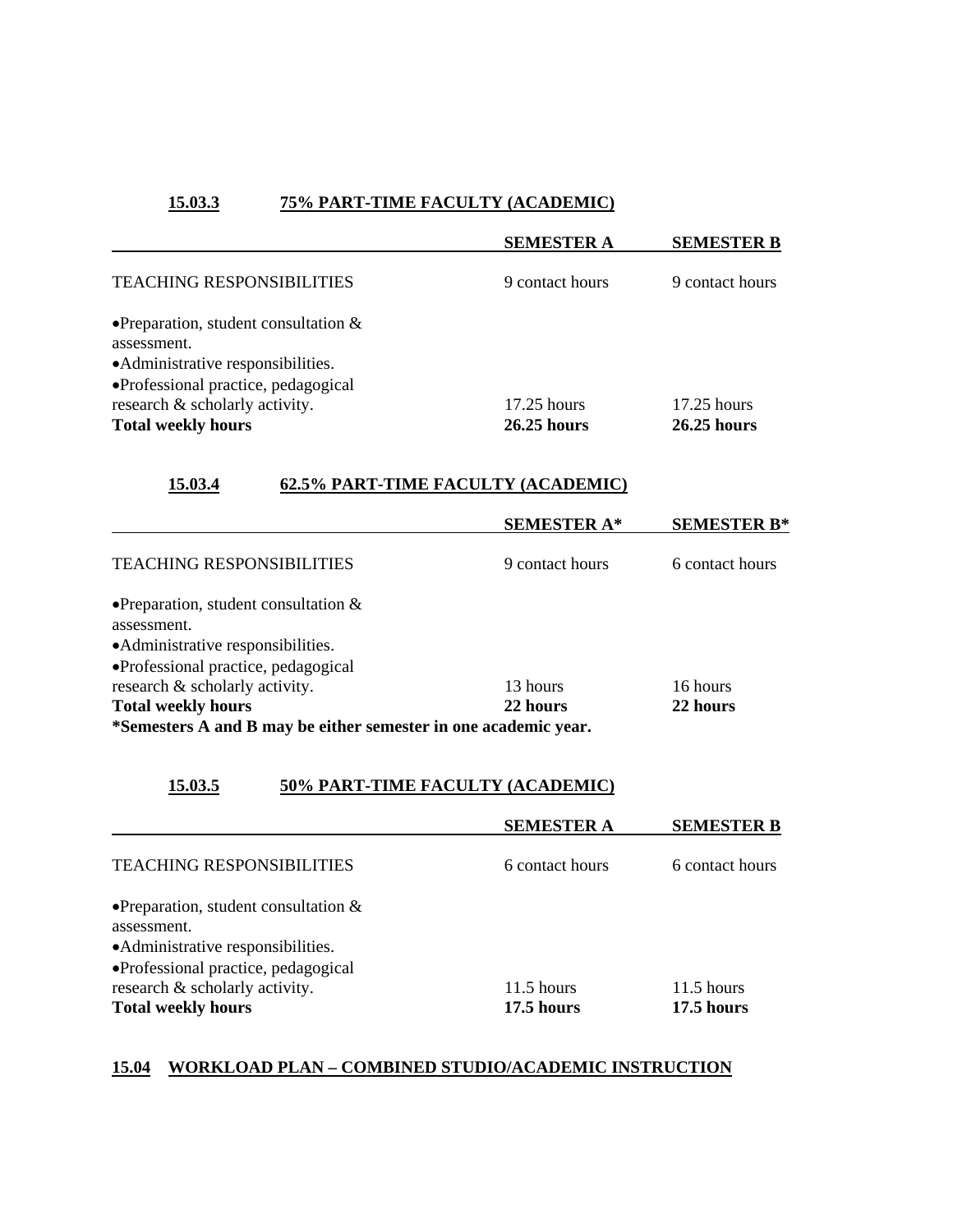In the event that Faculty Members teach a combined workload of Studio and Academic courses in an academic year, the percentile teaching load as well as the workload plan shall be based on the following combinations, up to and including academic years 1997/1998. In subsequent years this percentile teaching load shall be determined by Institute policy.

|                 | <b>SEMESTER A*</b> | <b>SEMESTER B*</b> |
|-----------------|--------------------|--------------------|
|                 |                    |                    |
| <b>ACADEMIC</b> | 4 Sections         | 3 Sections         |
| <b>STUDIO</b>   | 0 Sections         | 1 Section          |
| <b>ACADEMIC</b> | 3 Sections         | 3 Sections         |
| <b>STUDIO</b>   | 1 Section          | 1 Section          |
| <b>ACADEMIC</b> | 3 Sections         | 2 Sections         |
| <b>STUDIO</b>   | 1 Section          | 3 Sections         |
| <b>ACADEMIC</b> | 2 Sections         | 2 Sections         |
| <b>STUDIO</b>   | 3 Sections         | 2 Sections         |
| <b>ACADEMIC</b> | 2 Sections         | 1 Section          |
| <b>STUDIO</b>   | 3 Sections         | 3 Sections         |
| <b>ACADEMIC</b> | 1 Section          | 1 Section          |
| <b>STUDIO</b>   | 4 Sections         | 4 Sections         |
| <b>ACADEMIC</b> | 0 Sections         | 1 Section          |
| STUDIO          | 5 Sections         | 4 Sections         |

### **15.04.1 100% FACULTY (COMBINED STUDIO/ACADEMIC)**

**\*Semesters A and B may be either semester in one academic year.** 

### **15.04.2 80% FACULTY (COMBINED STUDIO/ACADEMIC)**

|                 | <b>SEMESTER A*</b> | <b>SEMESTER B*</b> |
|-----------------|--------------------|--------------------|
|                 |                    |                    |
| <b>ACADEMIC</b> | 3 Sections         | 3 Sections         |
| <b>STUDIO</b>   | 0 Sections         | 1 Section          |
| <b>ACADEMIC</b> | 2 Sections         | 3 Sections         |
| <b>STUDIO</b>   | 1 Section          | 1 Section          |
| <b>ACADEMIC</b> | 2 Sections         | 2 Sections         |
| <b>STUDIO</b>   | 2 Sections         | 1 Section          |
| <b>ACADEMIC</b> | 1 Section          | 2 Sections         |
| <b>STUDIO</b>   | 3 Sections         | 2 Sections         |
| <b>ACADEMIC</b> | 1 Section          | 1 Section          |
| <b>STUDIO</b>   | 3 Sections         | 3 Sections         |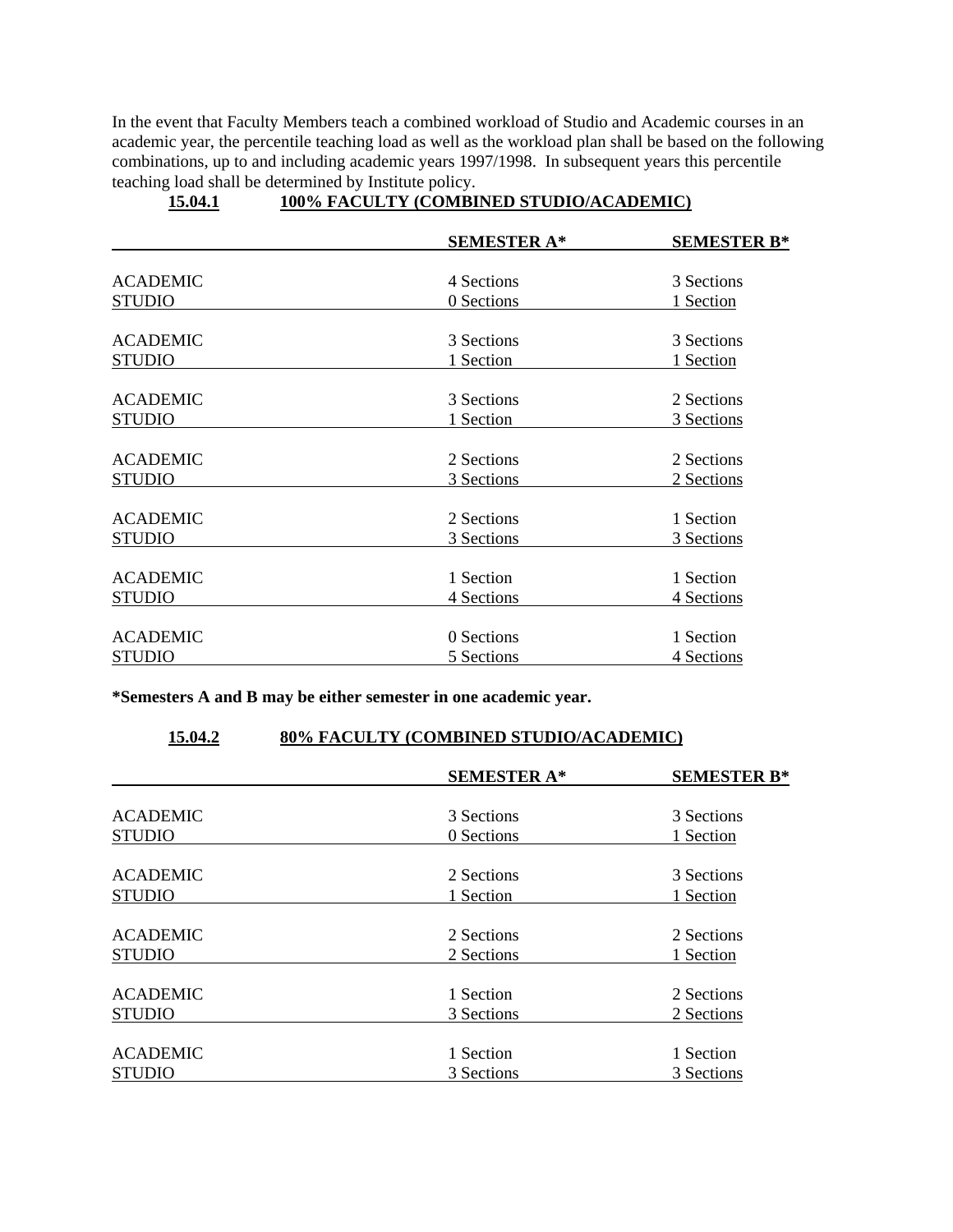| <b>ACADEMIC</b> | 0 Sections | 1 Section  |
|-----------------|------------|------------|
| <b>STUDIO</b>   | 4 Sections | 3 Sections |

#### **\*Semesters A and B may be either semester in one academic year. 15.04.3 75% FACULTY (COMBINED STUDIO/ACADEMIC)**

|                 | <b>SEMESTER A*</b> | <b>SEMESTER B*</b> |
|-----------------|--------------------|--------------------|
| <b>ACADEMIC</b> | 3 Sections         | 3 Sections         |
|                 |                    |                    |
| <b>STUDIO</b>   | 0 Sections         | 0 Sections         |
| <b>ACADEMIC</b> | 3 Sections         | 2 Sections         |
| <b>STUDIO</b>   | 0 Sections         | 1 Section          |
| <b>ACADEMIC</b> | 2 Sections         | 2 Sections         |
| <b>STUDIO</b>   | 1 Section          | 1 Section          |

**\*Semesters A and B may be either semester in one academic year.** 

#### **15.05 Teaching Responsibilities**

#### **15.05.1 Contact Hours**

Scheduled contact hours shall be defined as a Faculty Member's formal class time spent directly teaching students in the subject area(s) of his/her course assignments.

### **15.05.2 Student Consultation**

Faculty Members shall make themselves available for student consultation outside of scheduled contact hours.

### **15.06 Administrative Responsibilities**

Administrative responsibilities include: course outline preparation for each course assignment**;** program and Institutional planning; committee participation; student evaluation; student intake interviews and portfolio reviews; and other responsibilities which may be assigned by the Dean. Faculty Members shall be responsible for developing course outlines consistent with Institute Policy and for distributing course outlines to students at the commencement of classes.

#### **15.07 Course Preparation**

With respect to the workload plans described in Article 15, no Faculty Member shall be assigned, without their consent, more than three (3) courses or course preparations of different subject matter within the workload in any one semester.

#### **15.08 Reduced Workload**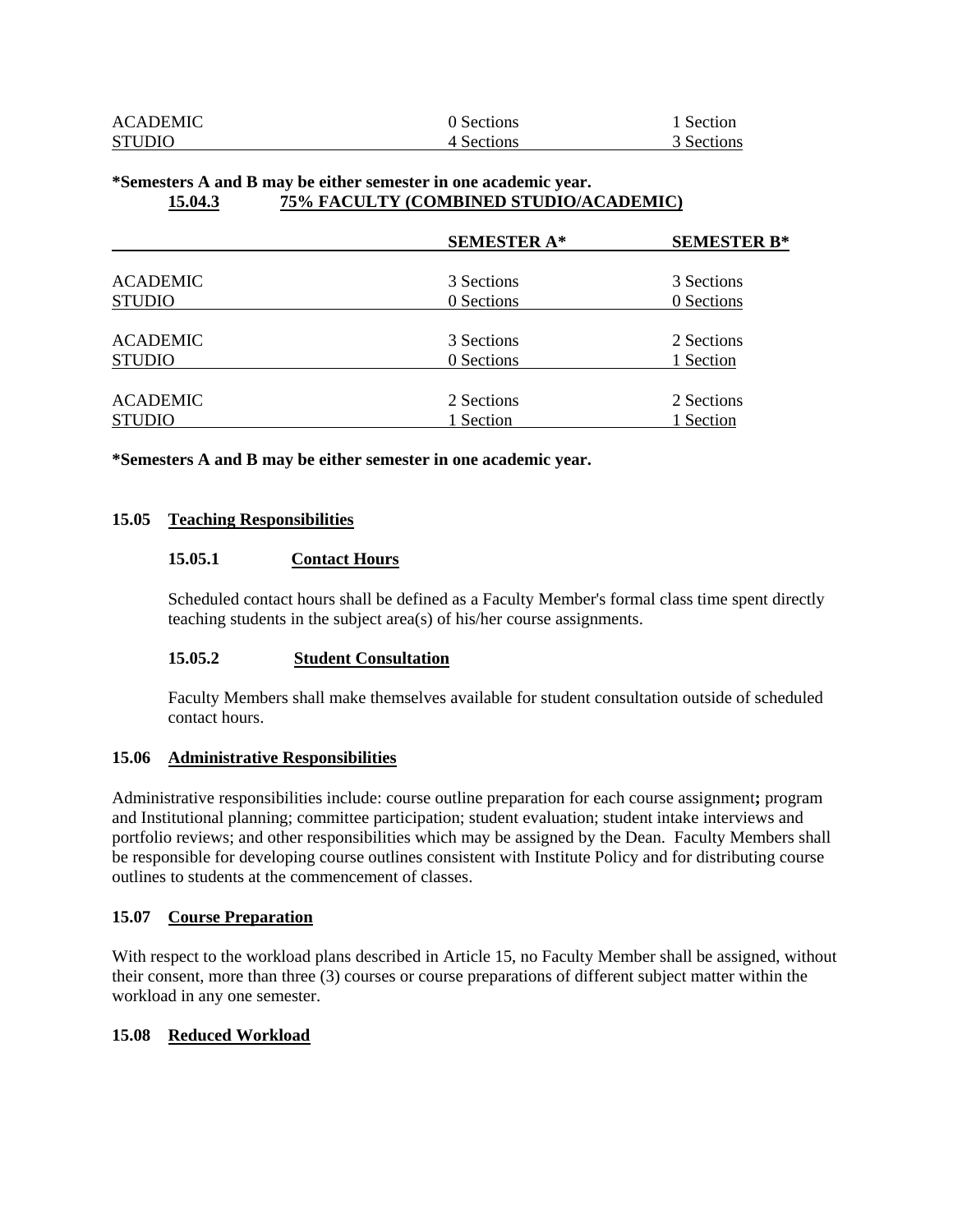The Institute shall consider, on a case by case basis, written requests for voluntary reduction in workloads. If granted, the terms shall be agreed upon in writing between the Faculty Member, the Faculty Association and the Institute consistent with the current Collective Agreement.

## **ARTICLE 16 – TEACHING BY ADMINISTRATORS**

**16.01** Administrators have the right to teach at any time if the need exists. Such rights shall not operate to displace Faculty Members from their normal teaching load.

**16.02** When such appointments involve credit programs, they will normally be filled by administrators such as the Deans, the President of the Institute, or the Curator of the Gallery and will be made in consultation with the appropriate Dean, the Continuing Faculty Members of the affected School and the Faculty Association.

## **ARTICLE 17 – MOVEMENT BETWEEN FACULTY AND ADMINISTRATIVE APPOINTMENTS**

**17.01** Any member of the Faculty Association may apply for a position within the administration and be considered along with all other candidates. If hired to the position, the Faculty Member will cease to be a member of the Faculty Association during the period of time the administrative appointment is held. At the conclusion of the administrative appointment, the Faculty Member will be permitted to return to the faculty position formerly held, with years of service in the administrative position counted towards years of service as a Faculty Member.

## **ARTICLE 18 – SALARIES**

## **18.01 General**

**18.01.1** The Salary Scale for the period April 1, 1994 to March 31, 1996 shall be listed as Appendix 1.

**18.01.2** The Salary Scale for the period April 1, 1996 to March 31, 1997 shall be listed as Appendix II.

**18.01.3** The Salary Scale for the period April 1, 1997 to March 31,1998 shall be listed as Appendix III.

**18.01.4** The Salary Scale for the period April 1, 1998 to March 31, 2001 shall be negotiated annually.

**18.01.5** The Librarian salary step shall be capped at two steps below the maximum step outlined in Appendix II as negotiated annually per Article 18.01.3 above.

## **18.02 Continuing Faculty Pay Periods**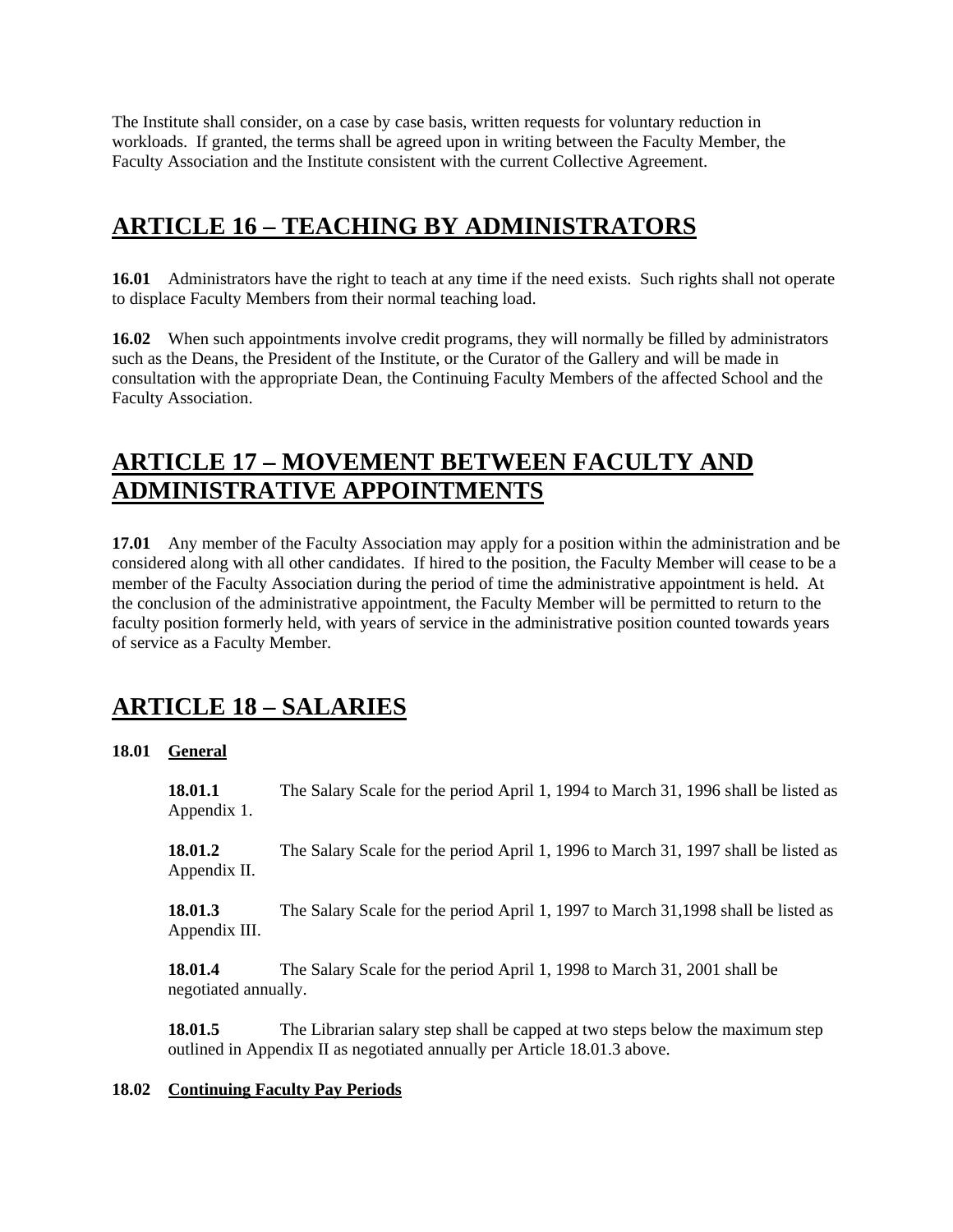**18.02.1 The annual salary for all Continuing and Probationary Faculty Members shall be** divided into twelve (12) equal amounts and paid semi-monthly.

### **18.03 Pro-rating of Salaries for Part-Time Continuing Faculty and Part-Time Continuing Probationary Faculty**

**18.03.1** Part-time Continuing Faculty and Part-time Continuing Probationary Faculty Members shall be paid on a pro-rata basis according to the percentile workload and the Step level at which they are contracted.

### **18.04 Part-Time Continuing Faculty Temporary Workload Increase (Article 6.04 and Appendix VI)**

**18.04.1** Remuneration will be based on the following formulae:

per three (3) credit Studio Course: 1/10 of the faculty member's 100% annual stepped salary multiplied by .75 with a minimum stipend payable of \$3,828.00.

per three (3) credit Academic Course: 1/8 of the faculty member's 100% annual stepped salary multiplied by.75 with a minimum stipend payable of \$4,685.00.

### **18.05 Adjunct Sessional Non-Continuing Appointments (Article 6.05 and Appendix VII)**

#### **18.05.1 Stipends**

#### **18.05.1.1 Studio Courses**

Remuneration and benefits are based on the following formula and include preparation time:

| per three (3) credit studio course $1/10$ of step 8 multiplied by .75 = Base Stipend |            |
|--------------------------------------------------------------------------------------|------------|
| (Base Stipend for $1996/7 =$                                                         | \$3,422.00 |
| allowance for additional duties and responsibilities                                 | $+406.00$  |
| Three (3) credit Studio Course Stipend (1996/7)                                      | \$3,828.00 |

#### **18.05.1.2 Academic Courses**

Remuneration and benefits are based on the following formula and include preparation time:

| per three (3) credit academic course $1/8$ of step 8 multiplied by $.75 =$ Base Stipend |            |
|-----------------------------------------------------------------------------------------|------------|
| (Base Stipend for $1996/7 =$                                                            | \$4,279.00 |
| allowance for additional duties and responsibilities                                    | $+406.00$  |
| Three (3) credit Academic Course Stipend (1996/7)                                       | \$4,685.00 |

**18.05.2** The stipend rates include a 4% allowance per three (3) credit course in lieu of annual vacation.

**18.05.3** The above formulae for arriving at Base Stipends shall be adjusted to reflect future salary increases.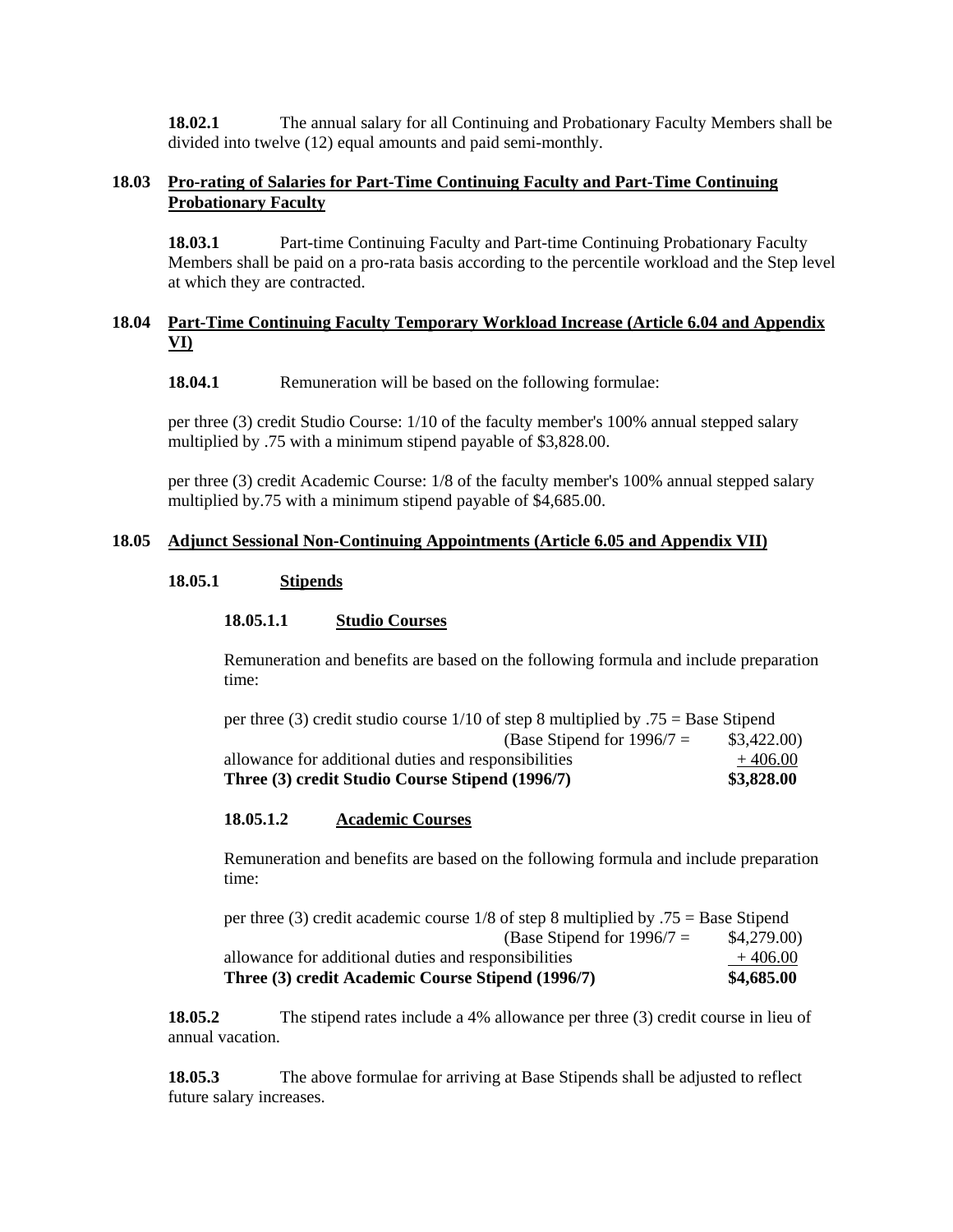### **18.05.4 Benefits**

Adjunct Sessional Faculty Members shall also receive a 2% cash payment calculated on their Base Stipend. Monies received for Additional Duties are not subject to the Benefits calculation.

#### **18.06 Semestral Sessional Non-Continuing Appointments (Article 6.06 and Appendix VIII)**

#### **18.06.1 Studio Semestral Sessional Appointments**

**18.06.1.1** Remuneration will be based on the following formula and includes preparation time:

per three(3) credit studio course  $1/10$  of step 8 multiplied by .75 = Base Stipend. (Studio Semestral Base Stipend for 1996/7 = \$3,422.00).

> **18.06.1.1.1** The above stipend includes a 4% allowance per three (3) credit course in lieu of vacation leave.

**18.06.1.1.2** The above formula for arriving at Base Stipends shall be adjusted to reflect future salary increases.

### **18.06.1.2 Benefits**

Studio Semestral Sessional Faculty shall also receive a 2% cash payment on their Base Stipend in lieu of fringe benefits. Monies received for Assigned and Additional Duties are not subject to this Benefits calculation.

#### **18.06.1.3 Assigned Duties**

An additional payment of \$203.00 may be authorized for assigned duties as specified in the letter of appointment not generally to exceed six (6) hours per three (3) credit course.

## **18.06.1.4 Additional Duties**

An additional payment of \$203.00 maximum per three (3) credit course may be authorized for additional duties specified by the Dean, not generally to exceed six (6) hours per three (3) credit course.

#### **18.06.2 Academic Semestral Sessional Appointments**

**18.06.2.1** Remuneration will be based on the following formula and includes preparation time:

per three (3) credit studio course 1/8 of step 8 multiplied by .75 = The Base Stipend. (Academic Semestral Base Stipend for 1996/7 = \$4,279.00).

**18.06.2.1.1** The above stipend includes a 4% allowance per three (3) credit course in lieu of vacation leave.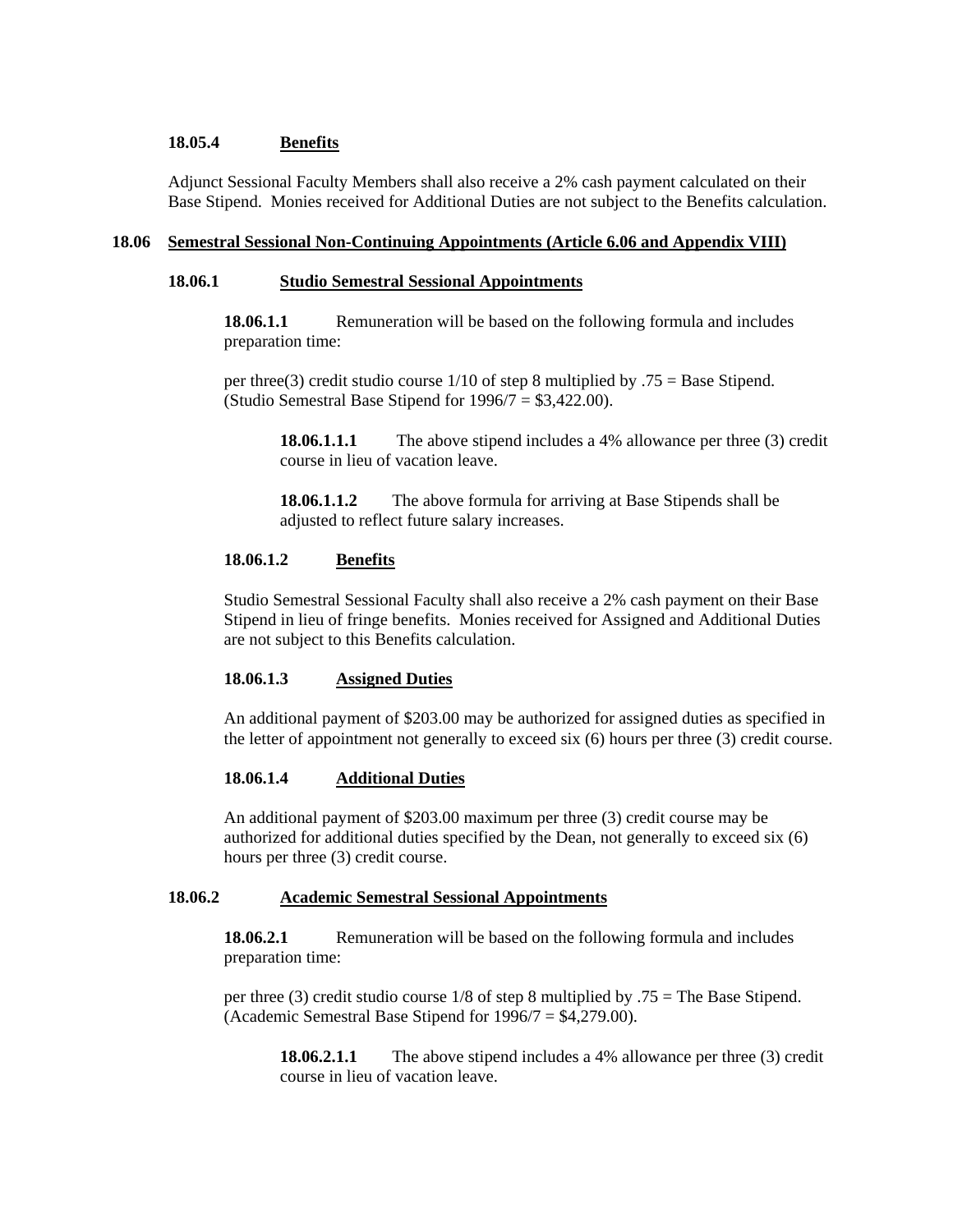**18.06.2.1.2** The above formula for arriving at Base Stipends shall be adjusted to reflect future salary increases.

#### **18.06.2.2 Benefits**

Academic Semestral Sessional Faculty shall also receive a 2% cash payment on their Base Stipend in lieu of fringe benefits. Monies received for Assigned and Additional Duties are not subject to this Benefits calculation.

#### **18.06.2.3 Assigned Duties**

An additional payment of \$203.00 may be authorized for assigned duties as specified in the letter of appointment not generally to exceed six (6) hours per three (3) credit course.

#### **18.06.2.4 Additional Duties**

An additional payment of \$203.00 maximum per three (3) credit course may be authorized for additional duties specified by the Dean, not generally to exceed six (6) hours per three (3) credit course.

#### **18.07 Substitute Faculty**

**18.07.1** Substitute Faculty shall be paid a remuneration rate which reflects direct instruction time together with appropriate course preparation time.

#### **18.07.2 Studio Course Substitutes**

| The hourly rate for 1994/95 and 1995/96 is: | \$57.86 |
|---------------------------------------------|---------|
| The hourly rate for 1996/97 is:             | \$60.27 |

For 1997/98 through 2000/2001 the hourly stipend rate will be established as 1/60th of the three credit base stipend payable for Studio Semestral courses as outlined in Article 18.06.1.1 with a minimum rate payable of \$60.27.

**18.07.2.1** Remuneration for each three (3) hour Studio class shall be for four (4) hours. This shall include payment for three (3) hours instructional time plus one (1) hour preparation time.

**18.07.2.2** The above Stipends shall be adjusted to reflect future salary increases.

#### **18.07.3 Academic Course Substitutes**

| The hourly rate for 1994/95 and 1995/96 is: | \$54.90 |
|---------------------------------------------|---------|
| The hourly rate for 1996/97 is:             | \$72.18 |

For 1997/98 through 2000/2001 the hourly stipend rate will be established as 1/60th of the three credit base stipend payable for Academic Semestral courses as outlined in Article 18.06.2.1 with a minimum rate payable of \$72.18.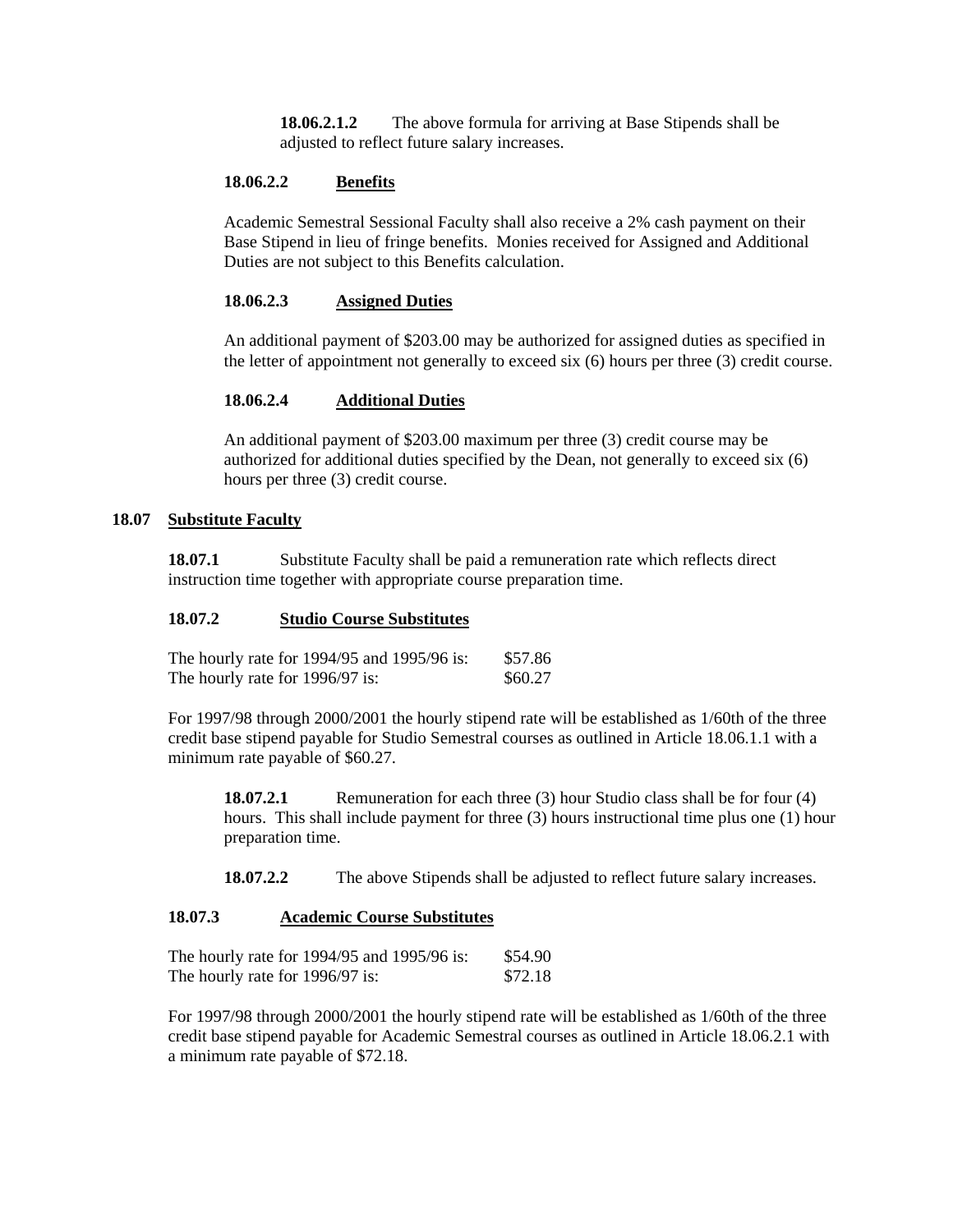**18.07.3.1** Remuneration for each three (3) hour Academic class shall be for four (4) hours. This shall include payment for three (3) hours instructional time plus one (1) hour preparation time.

**18.07.3.2** The above Stipends shall be adjusted to reflect future salary increases.

### **18.07.4 Substitute Librarians**

Substitute Librarians shall be paid an hourly rate based on the Librarian entry level (Step 4).

#### **18.08 Fee for Service for Insufficient Course Enrollment**

The Institute may terminate the individual contract of a Non-Continuing Faculty Member during the first two (2) weeks of the term because of insufficient student enrollment. The Institute shall pay two (2) weeks' salary in lieu of notice to that faculty member.

## **ARTICLE 19 – GENERAL HOLIDAYS**

**19.01** Faculty Members shall receive the following Statutory Holidays:

| New Year's Day          | January 1   |
|-------------------------|-------------|
| Good Friday             |             |
| <b>Easter Monday</b>    |             |
| Victoria Day            |             |
| Canada Day              | July 1      |
| B.C. Day                |             |
| Labour Day              |             |
| <b>Thanksgiving Day</b> |             |
| Remembrance Day         | November 11 |
| Christmas Day           | December 25 |
| <b>Boxing Day</b>       | December 26 |

Any additional Statutory Holidays proclaimed by the Province of British Columbia shall also be observed.

## **ARTICLE 20 – ANNUAL VACATIONS**

**20.01** All Continuing and Probationary Faculty Members are entitled to an annual vacation of two (2) months with pay per year at their contracted salary.

**20.02** The annual vacation shall normally be taken in the period between the Professional Development Month and the first duty day of the Fall Semester of each year.

**20.03** In the event that a Faculty Member is on any type of leave of absence, paid or unpaid, or on sick leave, LTD Claim or WCB Claim during the period normally assigned for annual vacation, no additional annual vacation time will be provided to compensate for such.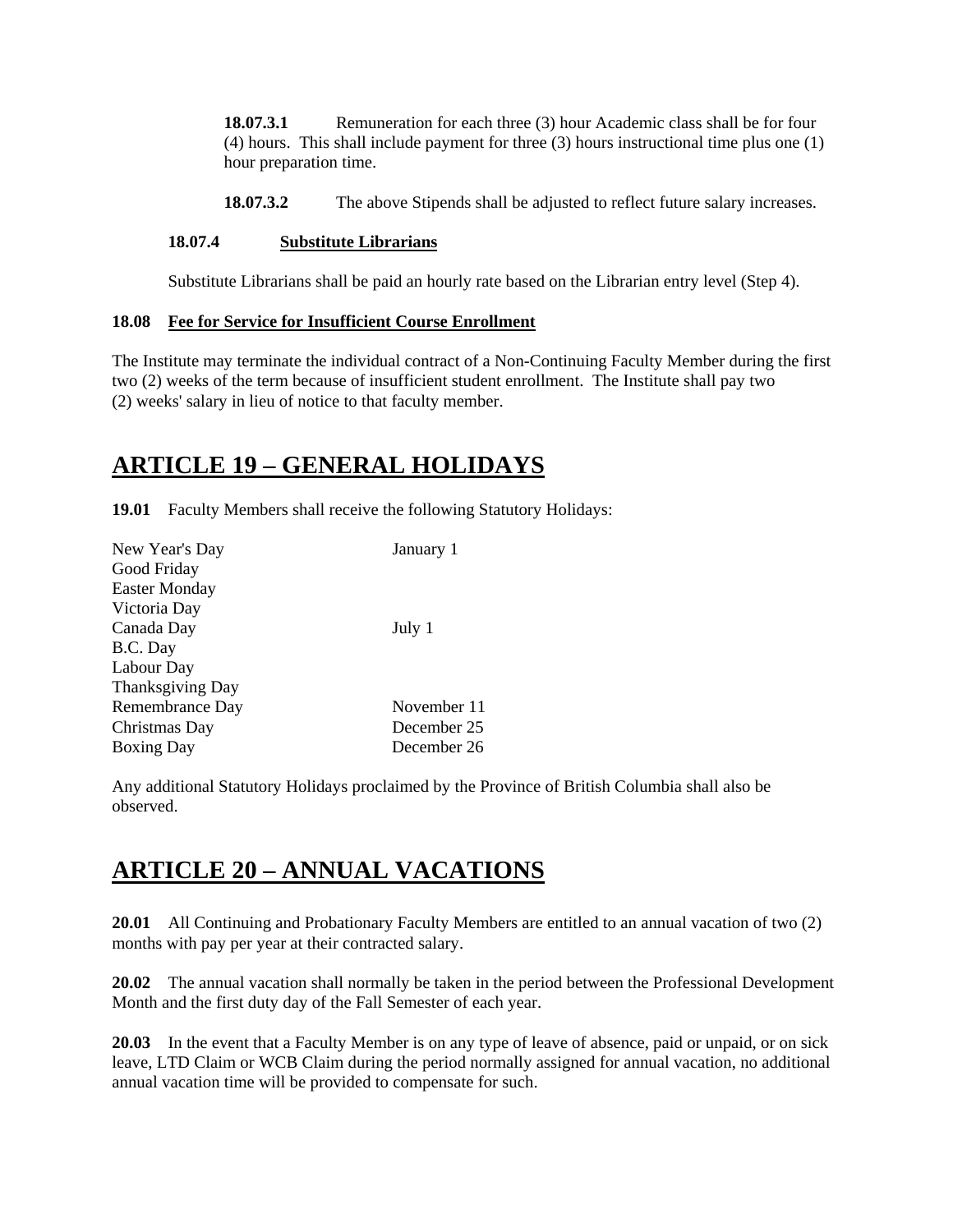**20.04** Annual vacation periods will not be curtailed for time spent on any type of leave of absence, paid or unpaid, sick leave or WCB Claim during the previous year.

**20.05** The base salary for Non-Continuing Faculty Members includes compensation equal to four (4%) percent in lieu of paid annual vacation.

**20.06** Continuing and Probationary Librarians are entitled to annual vacation totalling six (6) weeks with pay at their contracted salary, per year. Vacation scheduling shall be done in consultation with the Director of Information Services, and may occur at any agreed time throughout the year.

## **ARTICLE 21 – LEAVES OF ABSENCE**

## **21.01 Leave of Absence Without Pay**

Leave of Absence Without Pay may be granted to Continuing Faculty Members at the discretion of the President of the Institute. Applications are to be made to the appropriate Dean, (or the Director of Information Services in the case of a Librarian). Such leave shall not be withheld unreasonably.

**21.01.1** When Leave of Absence Without Pay is granted it will be on the understanding that normal remuneration will be deducted on a per-diem basis.

**21.01.2** When Leave of Absence Without Pay exceeds thirty (30) calendar days, Article 26.06.6 (Health and Welfare Benefits) will apply.

### **21.02 Leave of Absence With Pay**

**21.02.1** Leave of absence with pay shall be granted to Faculty Members who would otherwise be working on that calendar day or portion thereof in the following amounts and for the following purposes:

**21.02.1.1** Up to a maximum of five (5) working days upon a death in the immediate famliy of the faculty member or his/her spouse or partner. Immediate family includes spouse, common-law spouse, partner, parent-in-law, parent, child, brother, sister, grandparent or grandchild. The President of the Institute may grant additional leave in extenuating circumstances.

**21.02.1.2** One-half (1/2) day to attend a funeral as a pallbearer.

**21.02.1.3** When summoned or subpoenaed as a juror in any proceedings under any federal or provincial statute. Faculty Members may retain the small sum paid to them by the courts in lieu of expenses incurred.

**21.02.1.4** When summoned or subpoenaed as a witness in any proceedings under any federal or provincial statute, if not a party to the action.

**21.02.1.5** When appearing as a defendant in a criminal or traffic case, if acquitted.

### **21.03 Maternity Leave**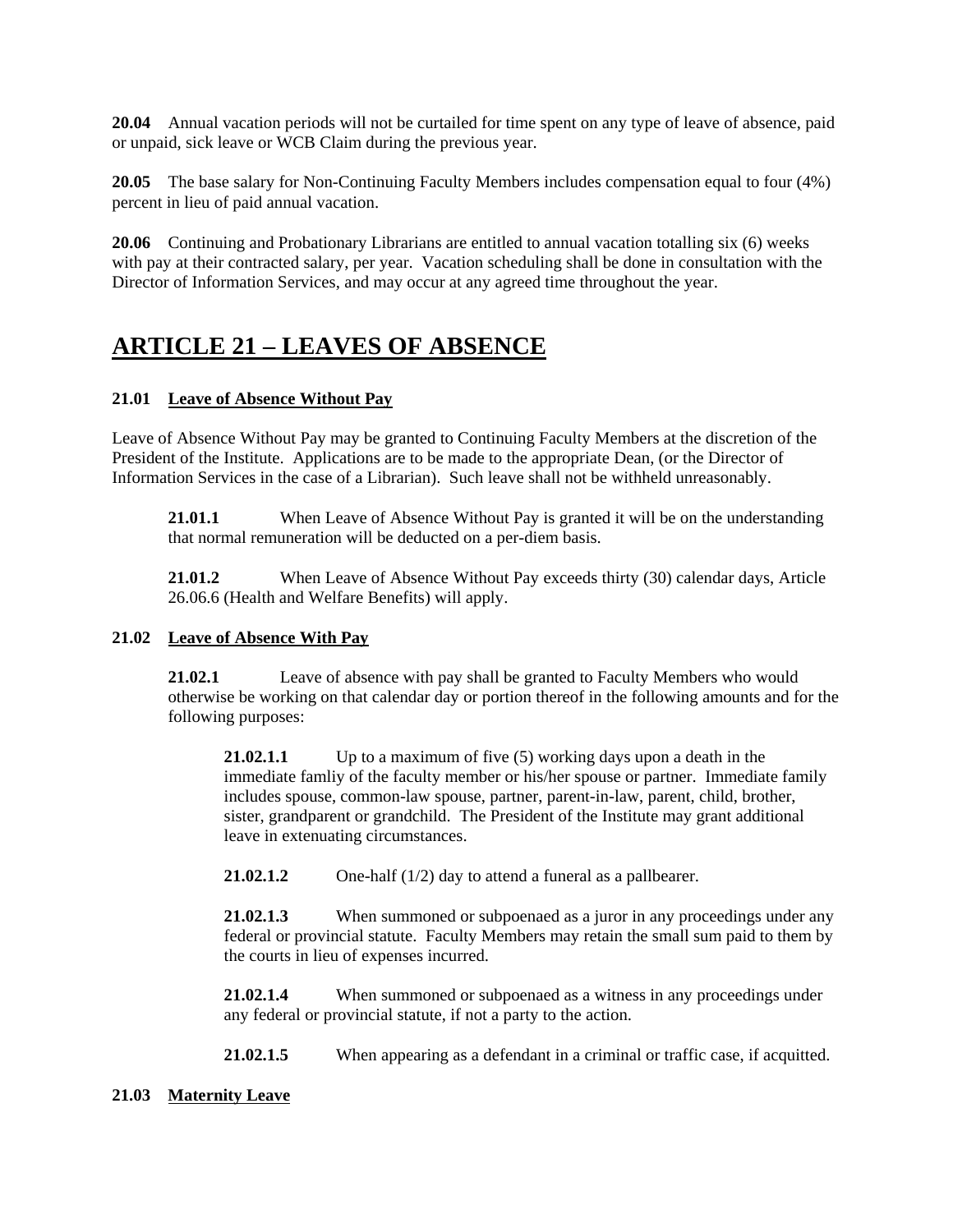**21.03.1** A pregnant full-time or part-time Continuing or Probationary Faculty Member or an Adjunct Sessional Faculty Member may apply for an unpaid maternity leave at any time during the last eleven (11) weeks immediately before the estimated date of birth. The President of the Institute has discretion in requesting a Faculty Member to commence her leave earlier than originally requested if there is reasonable cause to believe that the Faculty Member is unable to reasonably perform her regular duties because of her pregnancy.

**21.03.2** The Faculty Member shall provide the Institute with as much notice as possible to facilitate arrangements for hiring a replacement Faculty Member.

**21.03.3** Provided the Institute is given reasonable notice to enable it to hire a suitable replacement, a Faculty Member may elect to extend her unpaid maternity leave for a period of up to eighteen (18) months following the date of birth. Should her total leave exceed six (6) months, the date on which she shall return to her employment shall coincide with the commencement of a school term.

**21.03.4** During the first six (6) months of approved maternity leave, the Institute shall continue to provide to that Faculty Member all health and welfare insurance coverage provided for in this Agreement. Thereafter, the Faculty Member shall only be covered if she undertakes to pay in advance the cost of such benefit coverage to the Institute.

**21.03.5** On return from maternity leave the Faculty Member shall be placed in her former position or in a position of comparable rank- and pay, and shall be entitled to all increments in wages and benefits to which she would have been entitled, had she not taken maternity leave.

**21.03.6** A pregnant Faculty Member has the option of deferring the commencement of her maternity leave, by electing to first take all or part of her annual vacation at full salary, provided she is entitled to such vacation leave, and provided that the Institute is given reasonable notice of her intention to do so.

**21.03.7** A Faculty Member has the further option of either deferring or extending her maternity leave, by electing to add on to either end of the approved leave any accumulated sick leave credits to which she is entitled.

**21.03.8** Faculty members who incur pregnancy-related sicknesses but who are not on approved maternity leave shall be entitled to sick leave, in accordance with Article 25 of this agreement, provided the Institute is given reasonable notice of the Faculty Member's intention to use her sick leave entitlement in this regard.

**21.03.9** The Institute shall be responsible for informing Faculty Members of benefits available to them through the Employment Insurance Commission.

## **21.04 Parenthood and Adoption Leave**

**21.04.1** Upon written request stating the reasons for the application and the proposed commencement date and duration of the leave from the Faculty Member to the President of the Institute, a Continuing Faculty Member may be granted an unpaid parenthood or adoption leave for a period not in excess of one Institute semester.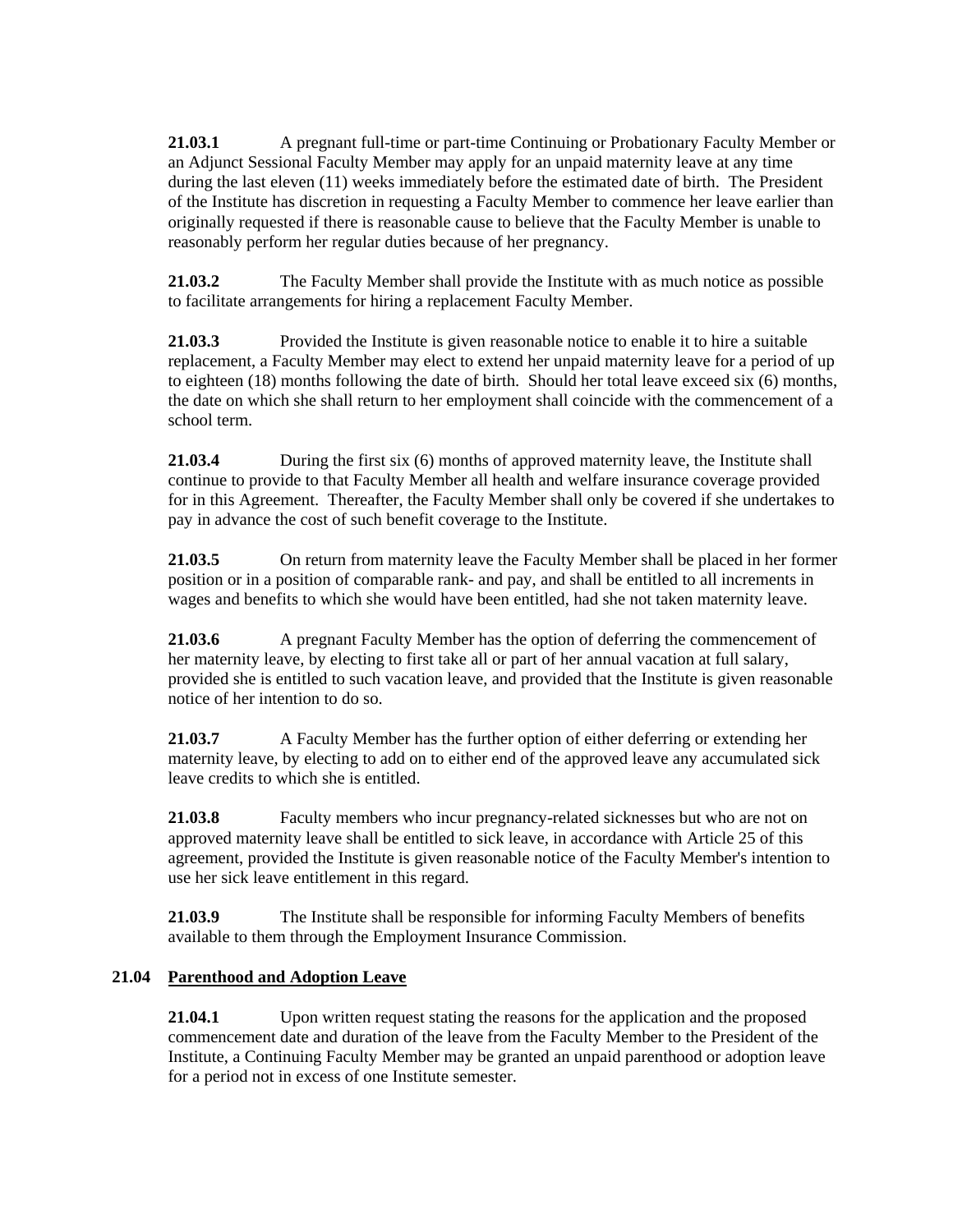**21.04.2** The purpose of this leave is to enable a Continuing Faculty Member to attend to the care of her/his child, and/or to attend to the adoption of a child.

**21.04.3** During the approved period of leave, the Institute shall continue to provide that Faculty Member with all health and welfare benefit coverage provided for in this Agreement.

**21.04.4** On return from such leave, the Faculty Member shall be placed in her/his former position or in a position of comparable rank and pay and shall be entitled to all increments in wages and benefits to which she/he would have been entitled, had such leave not been taken.

## **ARTICLE 22 – PROFESSIONAL DEVELOPMENT**

## **22.01 Professional Development Month**

**22.01.1** Between the last duty day of the Spring Semester and the first duty day of the Fall Semester of each employment year Continuing Faculty Members shall be granted one (1) non-teaching month for professional development, which is considered to be of mutual benefit to both the Faculty Member and the Institute.

**22.01.2** Evidence of the professional development project(s) undertaken during the nonteaching Professional Development Month shall be submitted in the form of a report by each Faculty Member to the Professional Development Committee by October 15th following.

**22.01.3** Such reports shall conform to Institute Policy.

**22.01.4** Where the Professional Development Committee is not satisfied that the Faculty Member's professional development project was beneficial to the Institute, or where the said Committee is not satisfied with the details of the Faculty Member's report and the Faculty Member fails to respond quickly and reasonably to the Committee's request for additional information, the Committee may recommend to the President of the Institute who, in turn, may determine that the Institute withhold one (1) month's salary from the Faculty Member concerned.

### **22.02 Professional Development-Librarians**

**22.02.1** Continuing Librarians shall have up to twenty (20) working days per year for Professional Development activities, which are considered to be of mutual benefit to both the Faculty Member and the Institute, and are in keeping with the objectives and responsibilities outlined in Article 10.01.5 These include, but are not limited to attendance at workshops, courses, conferences, or development of special projects. Professional Development is not restricted to off campus activities.

**22.02.2** Professional Development may be undertaken at any time during the year in consultation with the Director of Information Services.

**22.02.3** Evidence of the Professional Development activities undertaken shall be submitted in the form of a report to the Professional Development Committee by October 15th each year.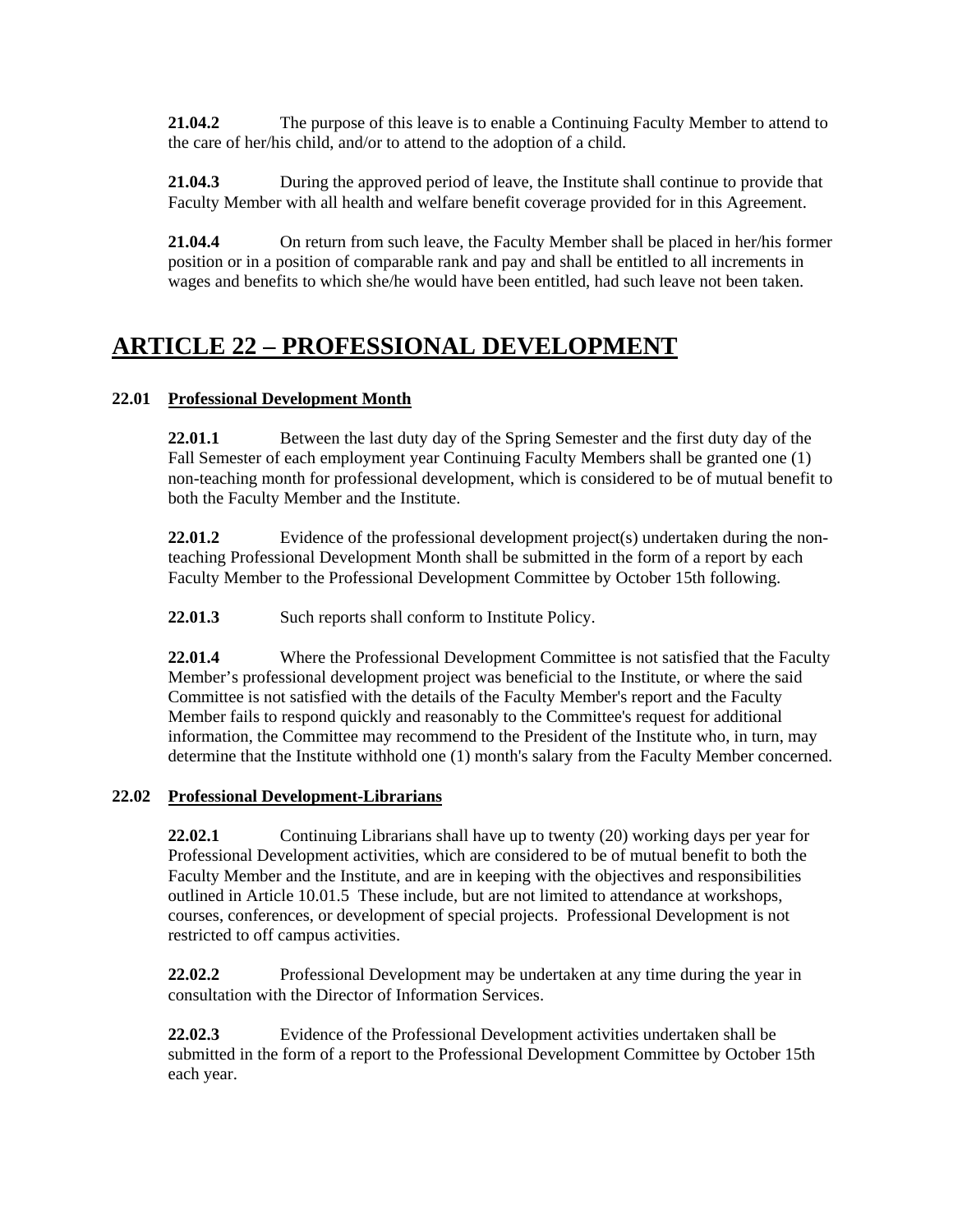22.02.4 Such reports shall conform to Institute Policy.

**22.02.5** Where the Professional Development Committee is not satisfied that the Faculty Member's professional development project was beneficial to the Institute, or where the said Committee is not satisfied with the details of the Faculty Member's report and the Faculty Member fails to respond quickly and reasonably to the Committee's request for additional information, the Committee may recommend to the President of the Institute who, in turn, may determine that the Institute withhold one (1) month's salary fom the Faculty Member concerned.

## **ARTICLE 23 – SABBATICAL AND EDUCATIONAL FELLOWSHIPS**

## **23.01 Preamble**

Sabbatical and Educational Fellowships are granted for the purpose of furthering the qualifications, scholarship, professional practice, and/or teaching ability of Continuing Faculty Members. Such Fellowships will be granted when they are considered to be of mutual benefit to the Faculty Member and the Institute.

### **23.02 Sabbatical Fellowships**

**23.02.1** All Faculty Members applying for Sabbatical Fellowships are required to state in writing the intended purpose of their Sabbatical.

**23.02.2** All Faculty Members are required to submit a written and, if applicable, illustrated report outlining the results of their Sabbatical Fellowship within two (2) months of return from such Sabbatical.

23.02.3 The Dean of the affected School shall confirm that the absence of the Faculty Member on Sabbatical Fellowship will not adversely affect the level and quality of teaching in the School.

**23.02.4** The Director of Information Services, in the case of a Librarian, shall confirm that the absence of the Faculty Member on Sabbatical Fellowship will not adversely affect the quality of library service.

**23.02.5** As of April 1st, 1995 the Institute shall grant annually up to forty two (42) months of Sabbatical Fellowships.

**23.02.6** Three (3) month Sabbattical Fellowships are available to qualified Librarians and are not fixed to time periods during the academic year, and may be taken in conjunction with vacation and Professional Development Leave. Such fellowships shall be in addition to the fellowships granted under the provisions of Article 23.02.5.

**23.02.7** Short term (six (6) month) Sabbatical Fellowships shall be taken either in the period July 1st to December 31st or January 1st to June 30th.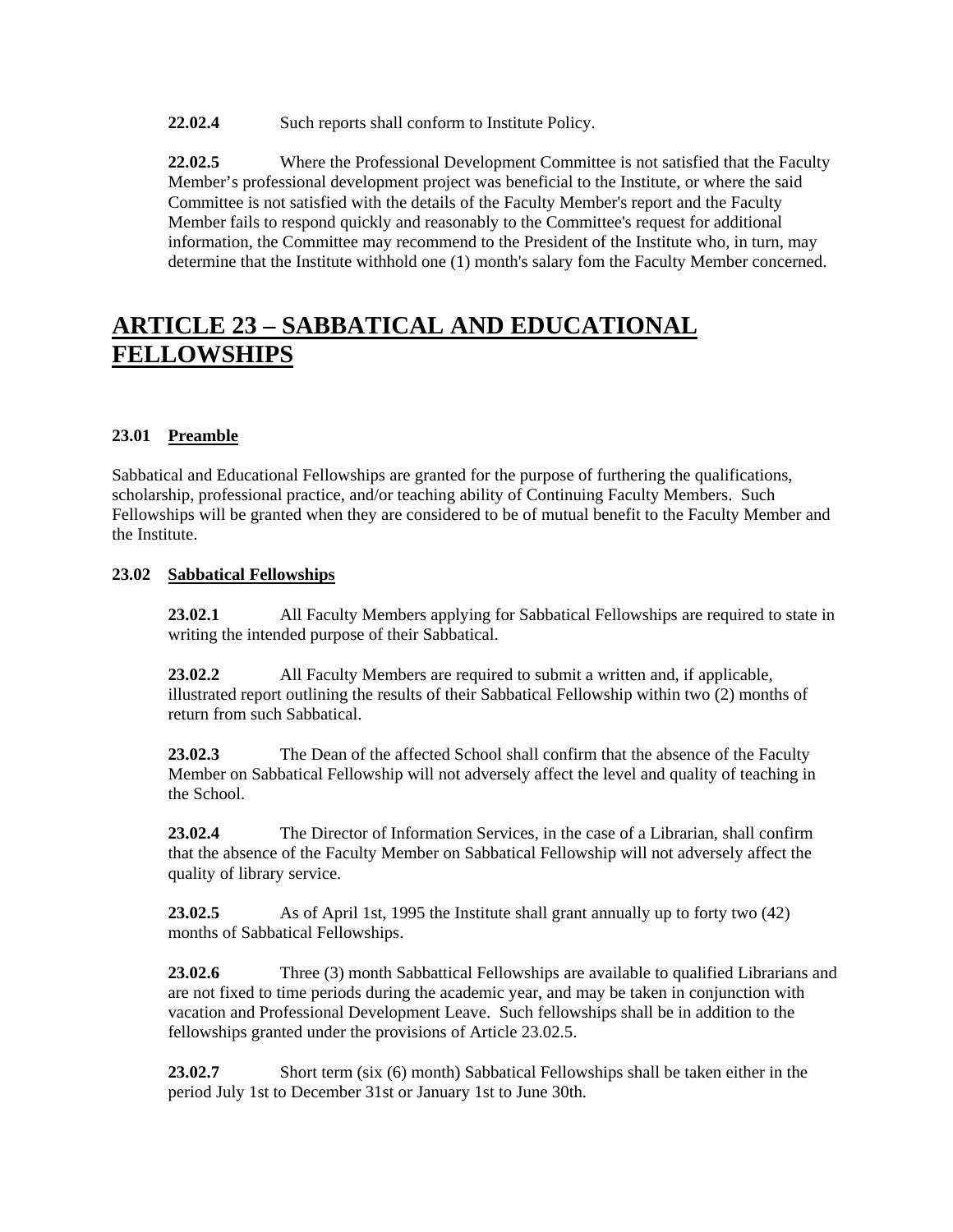**23.02.8** Long term (twelve (12) month) Sabbatical Fellowships shall be taken either in the period January 1st to December 31st or July 1st to June 30th.

### **23.02.9 Intent of Sabbatical Fellowships**

Sabbatical Fellowships may be used for the following purposes:

| 23.02.9.1                              | studio work related to professional practice as an artist or designer;                                       |
|----------------------------------------|--------------------------------------------------------------------------------------------------------------|
| 23.02.9.2                              | pedagogical research;                                                                                        |
| 23.02.9.3                              | skills development or credential upgrading;                                                                  |
| 23.02.9.4                              | scholarly research and/or critical writing;                                                                  |
| 23.02.9.5<br>educational institutions; | in depth study of comparative systems and methods at different                                               |
| 23.02.9.6                              | studies in pursuit of activities relevant to the Institute curriculum;                                       |
| 23.02.9.7                              | studying new technological developments, related to the academic or<br>administrative role of the applicant; |

**23.02.9.8** in the case of a Librarian, library related skills development or credential upgrading;

**23.02.9.9** other activities considered to be mutually beneficial to the Institute community and the applicant.

### **23.03 Funding**

**23.03.1** The Institute and the Faculty Association will annually negotiate the funding required to finance the cost of the recommended Sabbatical Fellowships, including the salary costs of Substitute Faculty where applicable.

23.03.2 The Institute and the Association will work together to establish policies and procedures regarding Sabbatical Fellowship funding formulae and the application of funds to the Sabbatical Fellowship program.

**23.03.3** Discretion to grant Sabbatical Fellowships shall reside with the Institute which shall make every reasonable effort to grant appropriate requests. Operational requirements, budgetary priorities, and financial constraints are factors which will be considered in the approval process.

**23.03.4** In addition to the Sabbatical Fellowship policies and procedures described in this Article, the Institute and the Association will work together to establish the terms and conditions of a Deferred Salary Plan for the purpose of permitting Faculty Members to defer part of their salary prior to taking their Sabbatical Fellowship in order to offset the impact of the salary reduction. This plan could also form the basis of a self-funded leave program.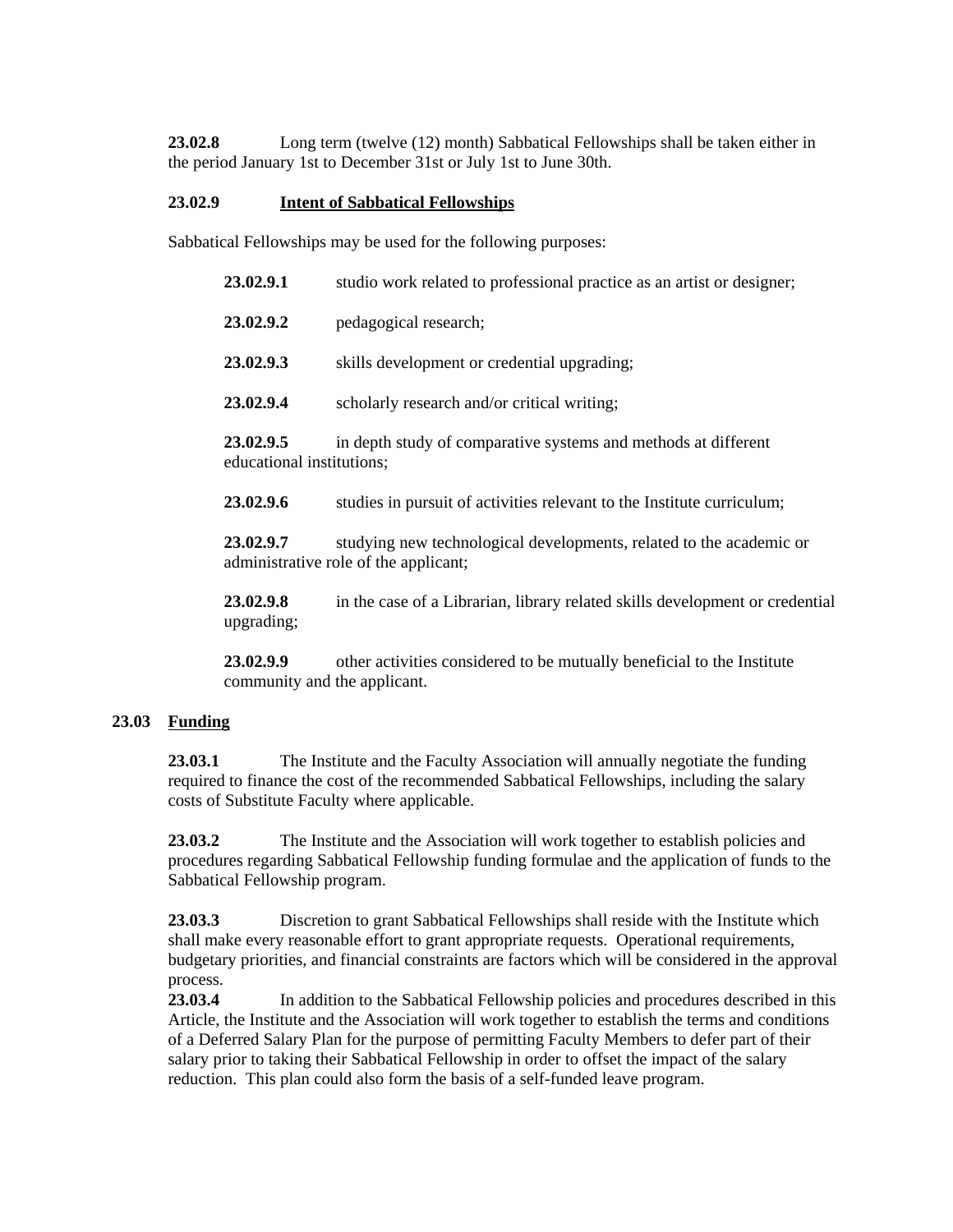### **23.04 Eligibility**

**23.04.1** Continuing Faculty Members, including Librarians, with a minimum of six (6) years of qualifying service are eligible to apply for Sabbatical Fellowship.

**23.04.2** Qualifying Service is defined as a term of consecutive employment as a Continuing Faculty Member, subject to the following:

**23.04.2.1** leaves of absence without pay beyond an accumulated maxunum of six (6) weeks do not count as qualifying service.

**23.04.2.2** leaves of absence with pay in excess of three (3) months do not count as qualifying service unless approved by the President of the Institute.

**23.04.2.3** All qualifying service is cancelled on resignation or termination of employment.

**23.04.2.4** Following completion of a Sabbatical Fellowship, the Facultv Member shall be eligible for another long term Sabbatical Fellowship after completion of an additional six (6) years of qualifying service; or shall be eligible for a short term Sabbatical Fellowship after completion of an additional three (3) years of qualifying service.

**23.04.2.5** Following completion of a Sabbatical Fellowship, Librarians shall be eligible for another three (3) months Sabbatical Fellowship after the completion of an additional six (6) years service.

#### **23.05 The Sabbatical and Educational Fellowship Committee**

**23.05.1** The Sabbatical and Educational Fellowship Committee (the Committee) shall be convened annually by the second week of October in order to review applications and prepare recommendations for submission to the President of the Institute by the end of October. All applications must be submitted by September 1st of the academic year prior to the intended Sabbatical Fellowship.

**23.05.2** Membership on the Committee shall be in accordance with Article 1.06 of the Collective Agreement. The Committee shall be chaired by a Dean.

**23.05.3** The Committee shall consider all applications for Sabbatical Fellowship which have been submitted by Continuing Faculty Members.

#### **23.05.4** The Committee shall:

**23.05.4.1** acknowledge receipt of applications by date and ensure that all required information is submitted in order to accommodate thorough assessment.

**23.05.4.2** review applications in accordance with established assessment criteria and time lines.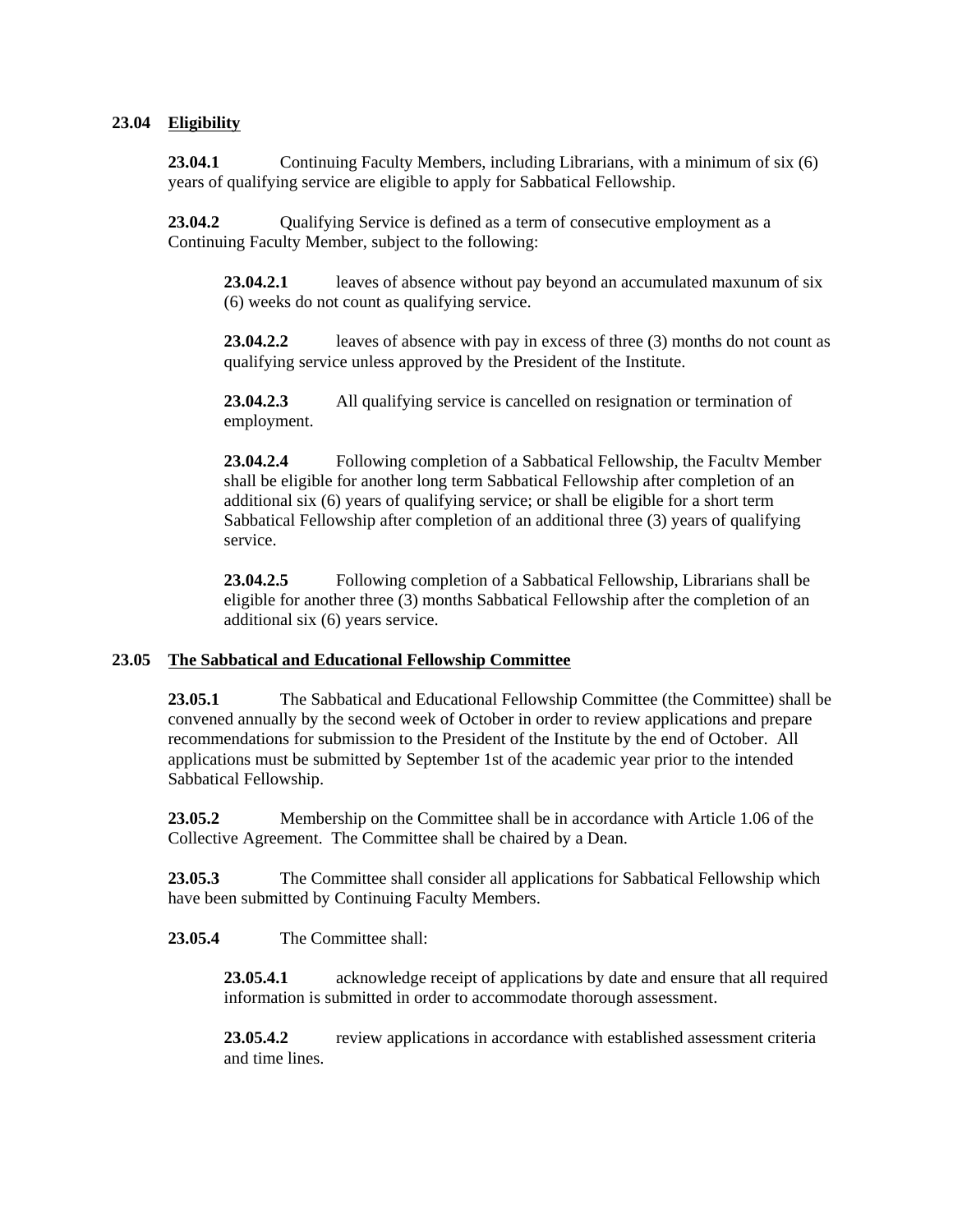**23.05.4.3** recommend in writing, disposition of applications to the President of the Institute.

**23.05.4.4** review procedural guidelines, on an annual basis, to ensure fair and consistent treatment of applicants, respect for the principles of natural justice, and compliance with conflict of interest legislation.

### **23.06 Application Format**

**23.06.1** Each application for a Sabbatical Fellowship shall include:

**23.06.1.1** a summary description and stated objective of the proposed project, including a statement with respect to the mutual (Institute and Faculty Member) benefit of the undertaking;

**23.06.1.2** a detailed project description;

**23.06.1.3** details of any outside institutional participation, including endorsements, and/or invitation, if applicable;

**23.06.1.4** a current curriculum vitae or resume including;

**23.06.1.4.1** details of past professional contributions to the Institute and the community;

**23.06.1.4.2** other appropriate supporting materials such as visual media or publications.

23.06.1.5 In the case of a Librarian, a letter of evaluation of the Sabbatical Fellowship proposal may be submitted by the Director of Information Services.

**23.06.2** The Committee, or the President of the Institute may request additional information should they deem it necessary in order to complete their assessment of the application.

### **23.07 Application Submission and Notification of Disposition**

**23.07.1** Application for Sabbatical Fellowship shall be made to the Dean of the appropriate School, (or the Director of Information Services, in the case of a Librarian) by September 1st of the academic year prior to the intended Sabbatical Fellowship. The Applications shall then be forwarded to the Executive Assistant to the Deans in preparation for assessment by the Committee at the end of the second week of October with copies forwarded to the President of the Institute and the Faculty Member.

**23.07.2** The Committee shall assess all applications and submit a written recommendation for review by the President of the Institute by the end of the second week of October.

**23.07.3** The President of the Institute shall advise each applicant, in writing, by the end of the first week in November of the recommendation regarding their application which will be submitted to the Institute Board.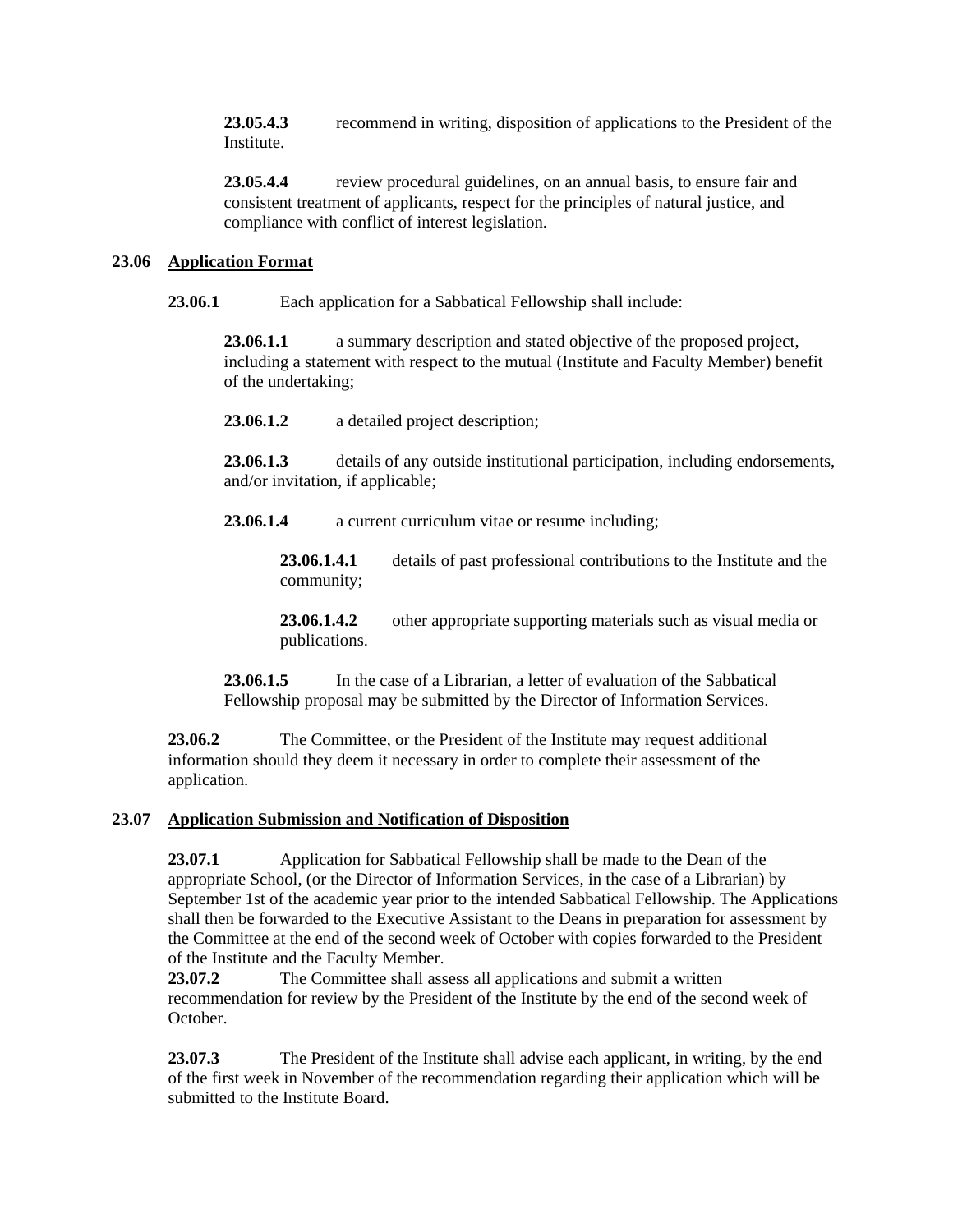**23.07.4** The President of the Institute shall submit her/his Sabbatical Fellowship recommendations to the Institute Board for its decision at its December meeting.

**23.07.5** The President of the Institute shall advise applicants, in writing, of the decision of the Institute Board no later than December 31st of each year.

### **23.08 Application Assessment**

**23.08.1** Application assessment will be based upon the following criteria:

23.08.1.1 the merit of the proposed project, program of work or study;

**23.08.1.2** the anticipated significance of the proposed project, program of work or study to both the applicant and the Institute;

**23.08.1.3** the feasibility of concluding the project, program of work or study, as described;

**23.08.1.4** confirmation that the project, program of work or study is beyond the scope of normal employment expectations;

**23.08.1.5** date of application receipt in respect of the leave schedule.

**23.08.2** In cases where the number of applications exceeds the number of Sabbatical Fellowship months available, consideration may be given to the individual merit of the applicant (i.e., contributory service to the Institute; Education Council Chair; Institute Board representative; Dean; Program Coordinator; etc.)

## **23.09 Appeal**

**23.09.1** An applicant may appeal the Committee's recommendation to the President of the Institute. The appeal shall be in writing and must be received by the President within seven (7) days of the date the Faculty Member received her/his copy of the Committee's recommendation.

**23.09.2** The President will consider the appeal and advise the applicant and the Committee of the decision regarding the recommendation to the Institute Board prior to submission of that recommendation to the Board.

**23.09.3** The decision of the Institute Board regarding final disposition of the appeal is final and is not subject to further appeal.

## **23.10 Conditions**

**23.10.1** Faculty Members granted Sabbatical Fellowships shall be paid the equivalent of eighty (80%) percent of their annual salary during the approved duration of the leave. Health and Welfare Benefit payments and other statutory contributions made on behalf of the Faculty Member shall be maintained by the Institute throughout the approved Sabbatical Fellowship.

23.10.2 If applicable to the project, program of work or study, a Faculty Member may receive bursaries, grants, scholarships, salaries, travelling expenses, etc., which supplement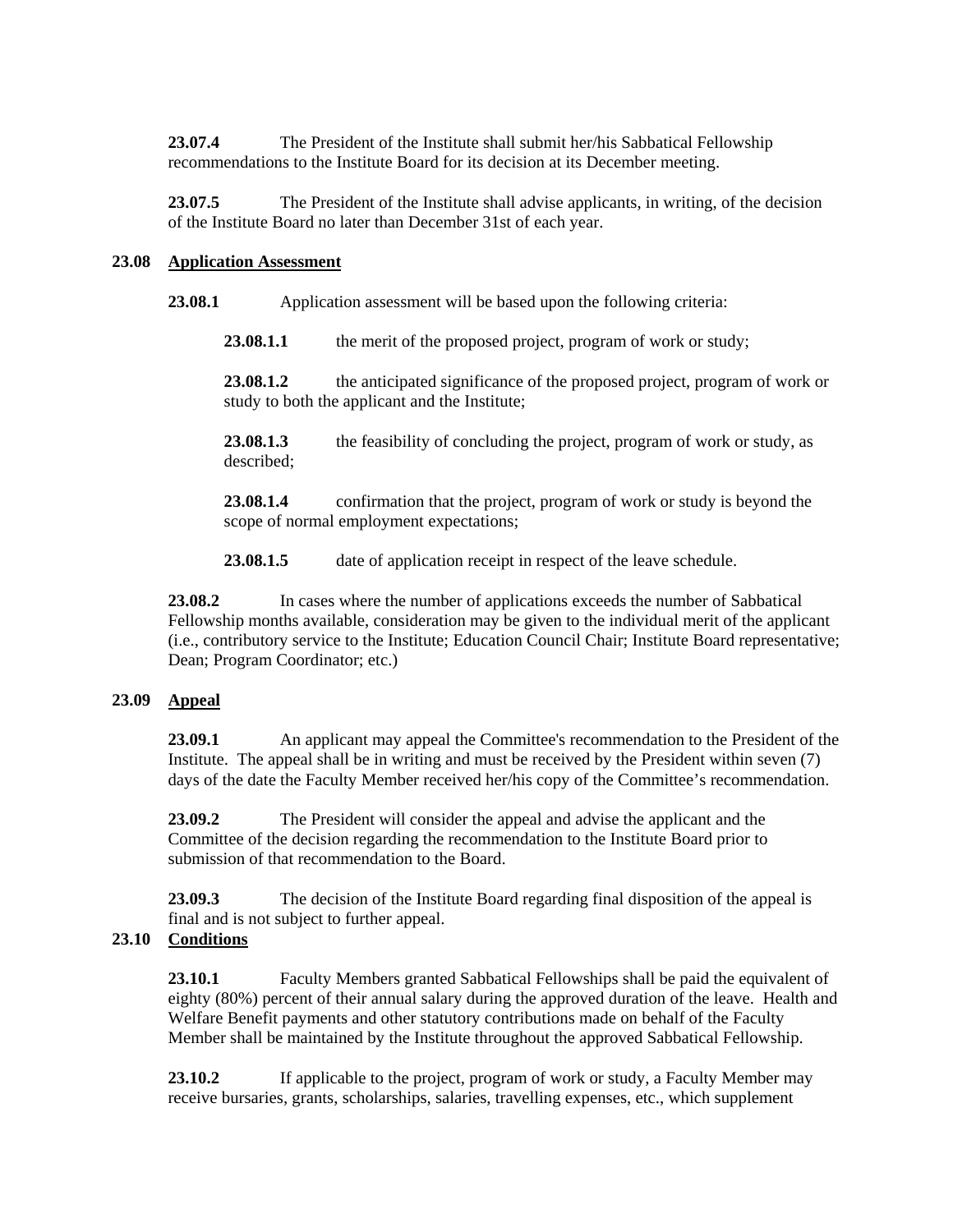financial resources while on Sabbatical Fellowship. However, a Faculty Member shall not engage in any employment for compensation while on Sabbatical Fellowship unless authorized in writing by the President of the Institute. In cases where employment for compensation is authorized, the annual sabbatical salary otherwise payable by the Institute shall be decreased so that the amount of financial assistance together with outside compensation shall not exceed 125% of the Faculty Member's salary step for the Sabbatical period, plus reasonable travel and other expenses.

**23.10.3** For purposes of determining salary increment advances, time spent on Sabbatical Fellowship shall count as time employed by the Institute.

**23.10.4** No Continuing Faculty Member shall be granted a cumulative total of Educational and Sabbatical Fellowships in excess of thirty-six (36) months during the entire period of employment with the Institute, effective April 1st, 1988.

**23.10.5** Within two (2) months of return from a Sabbatical Fellowship, the Faculty Member will submit a written and, if applicable, illustrated report to the Sabbatical Fellowship Committee for approval, following which the report will be submitted to the President of the Institute. This report will include a detailed description of the project, program of work or study as completed, including comments upon any variance from the approved Sabbatical proposal.

**23.10.6** The Faculty Member may be required, at the request of the President of the Institute or the Institute Board, to personally present her/his Sabbatical activity report to the Board.

**23.10.7** At the request of the President of the Institute, the Faculty Member may be required to publicly present her/his Sabbatical activity report to the Institute community.

**23.10.8** The Faculty Member shall submit a copy of any published material produced as a result of the Sabbatical Fellowship to the Institute for inclusion in the Library holdings.

**23.10.9** In the event of the Faculty Member failing to comply with Articles 23.10.5, or 23.10.6 to 23.10.8 if applicable, the Faculty Member, on written request from the President of the Institute, shall immediately refund any amount paid by the Institute during the Sabbatical Fellowship.

**23.10.10** Should the Faculty Member fail to remain in the employment of the Institute for at least one (1) year immediately following return from such Sabbatical, the Faculty Member shall refund to the Institute the amount of salary paid during this Sabbatical Fellowship less any amount pro-rated for that portion of the year served subsequent to the Sabbatical.

## **23.11 Educational Fellowships**

**23.11.1** An Educational Fellowship shall be defined as a leave of not less than eleven (11) days and not greater than four (4) months in duration.

## **23.11.2 Eligibility**

No Continuing Faculty Member shall be eligible to apply for such leave unless they have been employed by the Institute for the equivalent of two (2) continuous years at the time of application.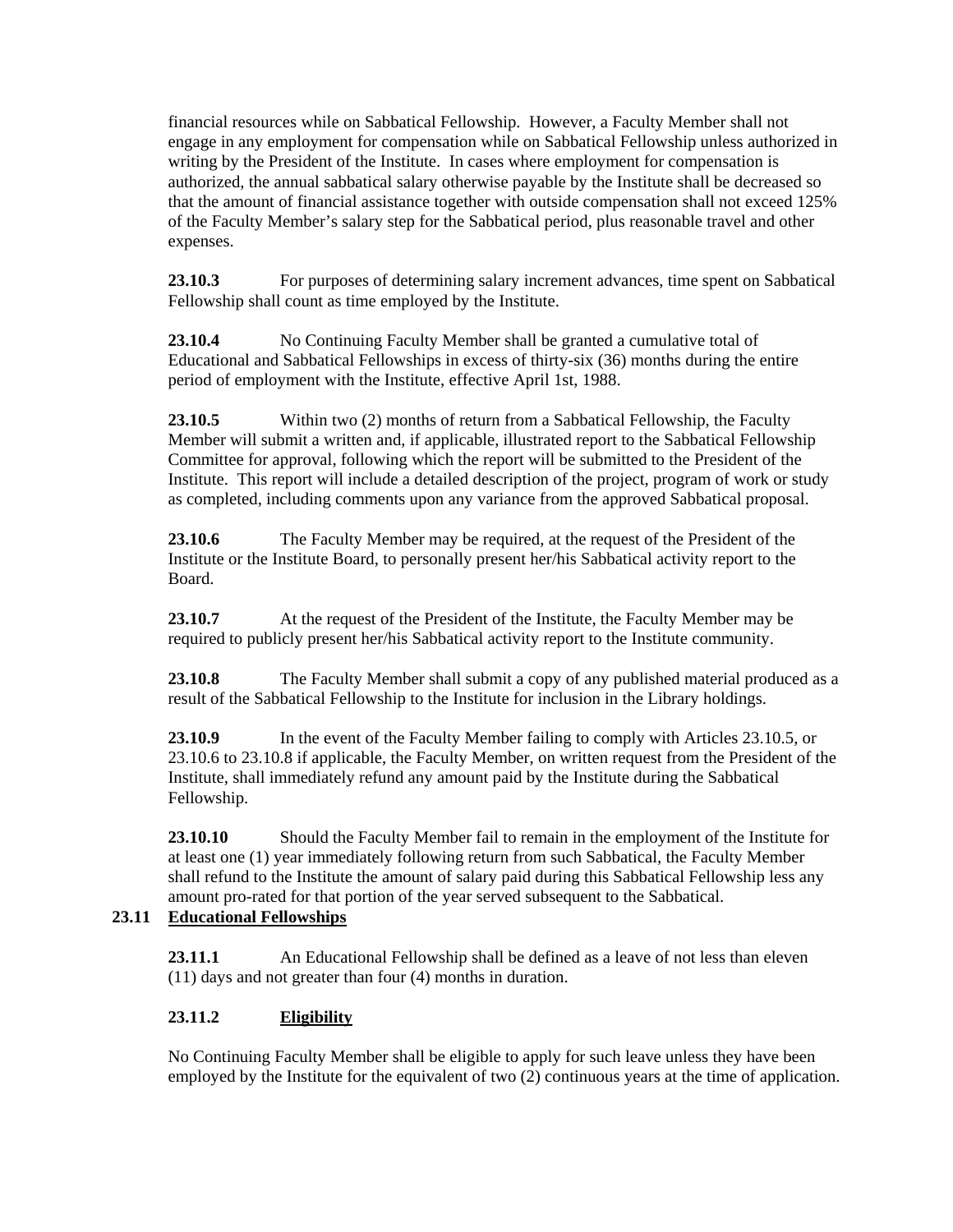### **23.11.3 Application Format and Assessment Process**

**23.11.3.1** The application format, application subrmission and notification of disposition, assessment procedures and appeal shall conform with those for Sabbatical Leave described in Articles 23.05 to 23.09 above, in the case of applications which are for a period of four (4) months in duration.

**23.11.3.2** When the application is for less than a four (4) month period, the application format above shall apply with the exception that such submission be made two (2) months prior to the proposed commencement date. This application will be reviewed at a special meeting of the Sabbatical and Educational Fellowship Committee who will inform the applicant of its decision at least one (1) month prior to the proposed commencement date of the Fellowship.

### **23.11.4 Conditions**

**23.11.4.1** Faculty Members granted Educational Fellowships shall be paid the equivalent of seventy five (75%) of their annual salary during the approved duration of the leave. Health and Welfare Benefit payments and other statutory contributions made on behalf of the faculty member shall be maintained by the Institute throughout the approved educational leave.

**23.11.4.2** Within one (1) month of returning to the Institute from an Educational Fellowship, the Faculty Member shall submit to the Committee a written and, if applicable, illustrated report as evidence of having carried out the purpose for which the Fellowship was granted.

23.11.4.3 In the event of non-compliance with Article 23.11.4.2 the Faculty Member shall, on written request from the President of the Institute, immediately refund any amount paid by the Institute during the approved educational leave.

**23.11.4.4** Should the Faculty Member fail to remain in the employment of the Institute for at least one (1) year immediately following return from such Educational Fellowship, the Faculty Member shall refund to the Institute the amount of salary paid during this Fellowship less any amount pro-rated for that portion of the year served subsequent to the Educational Fellowship.

## **ARTICLE 24 – DEFERRED SALARY PLAN**

**24.01** In addition to the Sabbatical and Educational Fellowship policies and procedures described in Article 23, the Institute and the Faculty Association will work together to establish the terms and conditions of a Deferred Salary Plan for the purpose of permitting a Continuing Faculty Member to defer part of his/her salary prior to a Sabbatical or Educational Fellowship in order to offset the impact of the salary reduction. This plan could also form the basis of a self-funded fellowship program.

## **ARTICLE 25 – SICK LEAVE**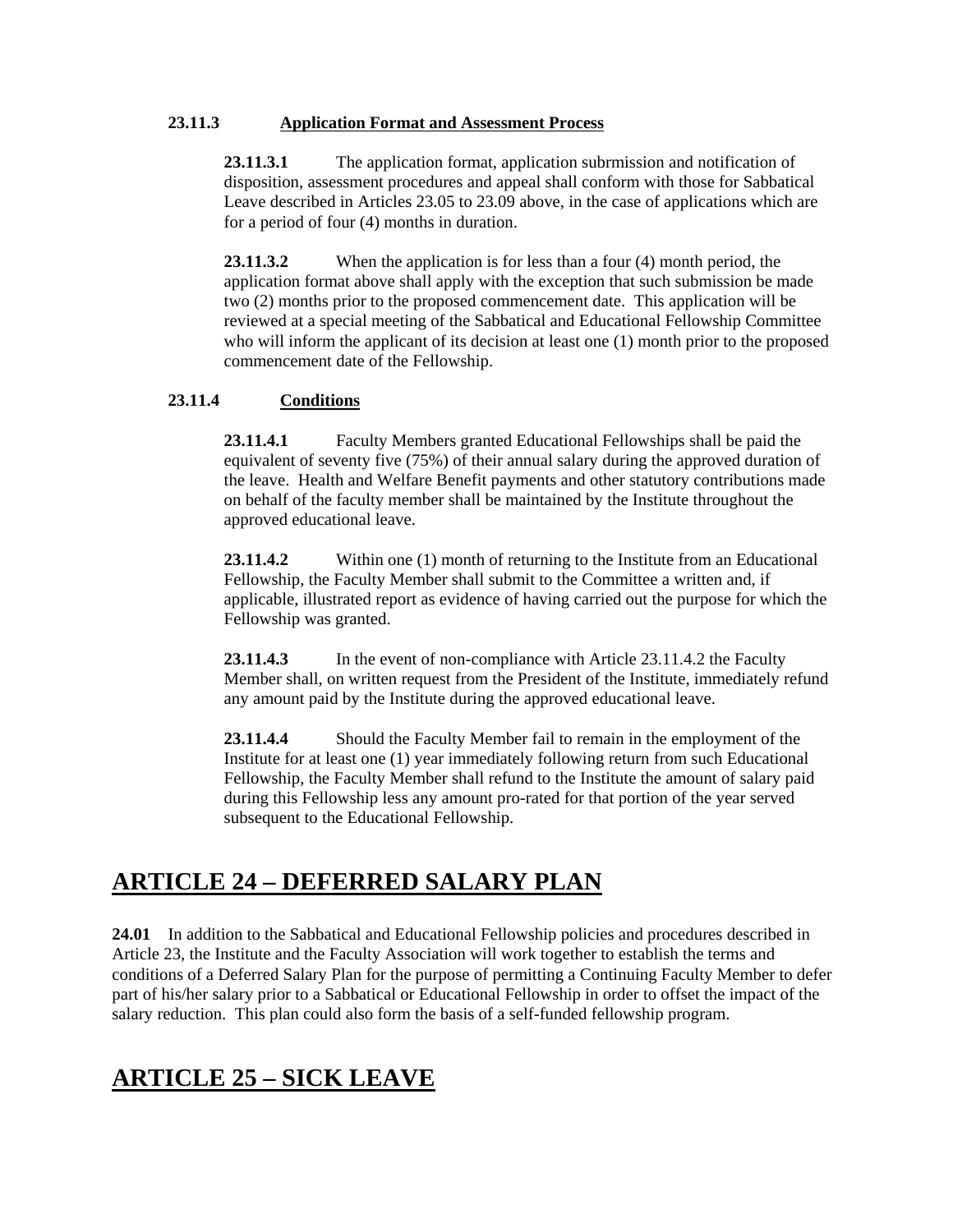## **25.01 Sick Leave Credits**

**25.01.1** All Full-Time Continuing and Probationary Faculty Members shall earn sickleave credits at the rate of one and one-half (1.5) days for each month worked.

**25.01.2** All Part-Time Continuing and Part-Time Probationary Faculty Members shall earn sick leave credits pro-rated according to workload and based on the following formula; 1.5 days sick leave credits per month for a 100% workload. For example, a Part-Time Continuing or Part-Time Probationary Faculty Member whose workload is equivalent to fifty percent (50%) of a full-time workload as outlined -in Articles 15.02 and 15.03, shall be credited with three quarters (.75) of one (1) day sick leave for each month worked.

**25.01.3** Faculty Members on Continuing Appointment as of March 31st, 1981 may accumulate sick leave credits to a total of 261 working days. Such banked sick leave may be used only for actual sickness or enhancement of maternity leave. The Institute shall not pay out accumulated sick leave to a Faculty Member upon termination, retirement or dismissal.

**25.01.4** Full-Time and Part-Time Continuing Faculty Members appointed to the Institute's staff on April 1st, 1981 and thereafter may accumulate sick leave credits to a total of 120 working days. Such banked sick leave may be used only for actual sickness or enhancement of maternity leave. The Institute shall not pay out accumulated sick leave to a Faculty Member upon termination, retirement or dismissal.

**25.01.5** Should a Full-Time or Part-Time Continuing Faculty Member recommence employment with the Institute within five (5) years after her/his last contract, accumulated sick leave credits as of the date of the cessation of employment will be restored, provided that an offer of contract firom the Institute has not been refused during that period.

**25.01.6** All Non-Continuing Faculty Members shall earn sick leave credits on a pro-rated basis according to their contracted teaching load at the rate of one and one-half (1 1/2) days for each month worked for a 100% percent teaching load. For example, a Non-Continuing Faculty Member whose work load is equivalent to forty (40%) percent of a full-time workload shall be credited with six-tenths (.6) of one (1) day sick leave for each month worked.

**25.01.7** No Faculty Member shall continue to earn sick leave credits while on leave of absence without pay, maternity leave, parenthood or adoption leave, sick leave, LTD Claim or WCB Benefits.

## **25.02 Sick Leave Pay**

**25.02.1** Full-Time and Part-Time Continuing Faculty Members shall be covered for one hundred percent (100%) of their contracted salary for the first three (3) months of their accumulated sick leave credits for any one continuous sick leave.

**25.02.2** No Faculty Member shall receive sick leave pay while on a leave of absence without pay, maternity leave, parenthood or adoption leave or layoff.

## **25.03 Confirmation of Illness**

**25.03.1** Any Faculty Member who is absent because of sickness for five (5) or more consecutive working days may be required by the Institute to provide confirmation of illness by a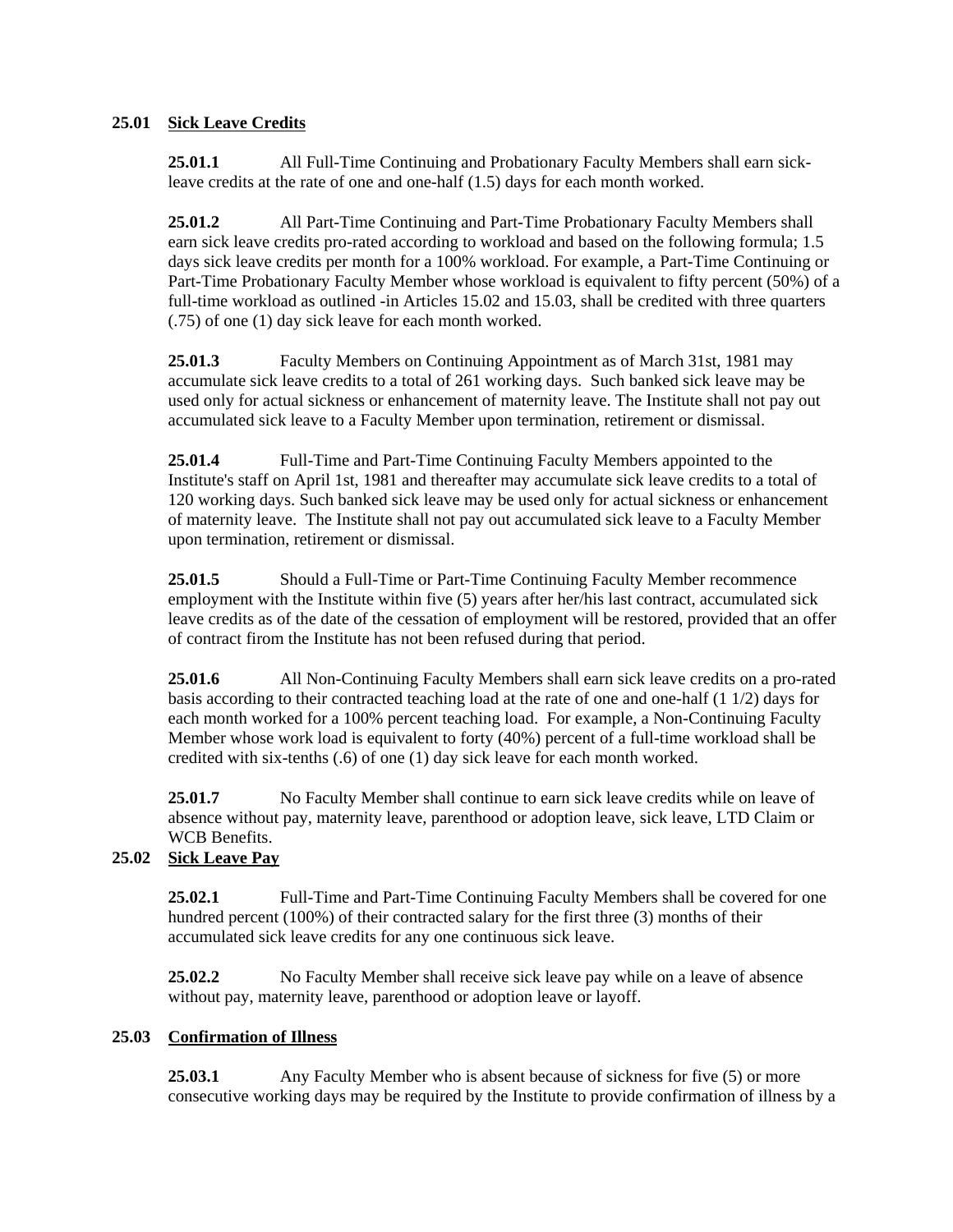medical certificate from a doctor of the Faculty Member's choice. If a Faculty Member has repeated absences of a short-term duration, they may be advised that medical certificates outlining the reasons for the Faculty Member's absence and certifying that the Faculty Member was unable to perform normal work, will be required for future absences.

## **25.04 Return to Duty from Sick Leave, LTD or WCB Claim Periods**

**25.04.1** Immediately following the completion of a sick leave, LTD or WCB benefits period, the Faculty Member shall be returned to her/his contracted salary status.

**25.04.2** Upon the conclusion of sick leave, and LTD claim or of a WCB claim, Continuing Faculty Members shall be immediately returned to their duties or, if during the Annual Vacation period they will proceed to use the time remaining for their Annual Vacation. If arrangements cannot be made for a return to normal instructional duties, alternative duties will be proposed by the Faculty Member concerned in conjunction with the appropriate Dean and the Faculty Association. A report will be submitted to the Dean at the conclusion of the period of special duties outlining the nature of work carried out and the results achieved. In any case, the Faculty Member will be returned to regular salaried status immediately upon the completion of sick leave, LTD or WCB benefits period.

### **25.05 WCB Benefits Payments**

**25.05.1** When a Faculty Member is absent due to injury covered by the Workers' Compensation Act

**25.06** Beginning in 1997/8, the Institute will enter into good faith negotiations with the Faculty Association to address the issues of a disability plan which would replace accumulated sick leave credits. These negotiations shall also review the terms and conditions of banked sick leave credits, and may result in adjustments to the application of these credits.

## **ARTICLE 26 – HEALTH AND WELFARE BENEFITS**

## **26.01 Basic Medical and Extended Health Insurance**

The Institute shall arrange and pay for one hundred (100%) percent of the monthly premiums for the Medical Services Plan of British Columbia and arrange and pay for one hundred (100%) percent of the monthly premiums for an Extended Health Insurance Plan for all Continuing and Probationary Faculty Members (full-time and part-time) and their dependents only.

### **26.02 Optical Care Insurance**

The Institute shall arrange and pay for Optical Care Insurance for all Continuing and Probationary Faculty Members (fulll-time and part-time) and their dependents only.

### **26.03 Dental Plan**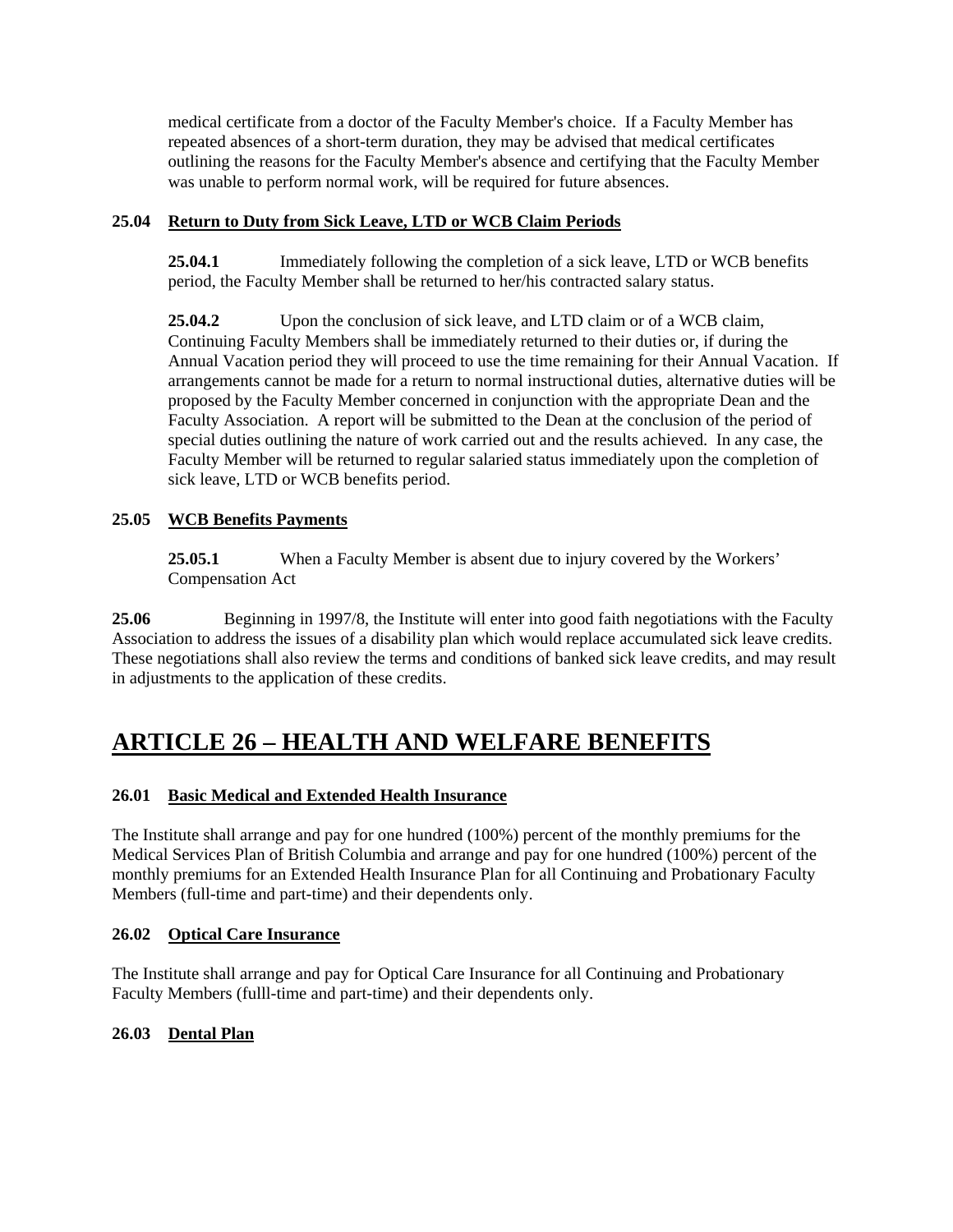**26.03.1** The Institute shall arrange and pay for a Dental Plan for all Continuing and Probationary Faculty Members (full-time and part-time) and their dependents, which Plan shall provide the following minimum coverage:

| Plan          |                                     | Percentage of Approved Plan Schedule of Fees |  |
|---------------|-------------------------------------|----------------------------------------------|--|
| $\mathsf{A}$  | <b>Basic Dental</b>                 | 100%                                         |  |
| B             | Prosthetics, Crowns and Bridges 50% |                                              |  |
| $\mathcal{C}$ | <b>Orthodontics</b>                 | 50%                                          |  |

**26.03.2** A participating Faculty Member is only eligible for orthodontic services under Plan C after six (6) months' participation in the Plan. The maximum amount for orthodontic treatment coverage shall be \$2,000.00 during a lifetime for any individual.

### **26.04 Long-Term Disability Plan Coverage**

**26.04.1** All Continuing and Probationary Faculty Members (full-time and part-time) who have been actively employed for a period in excess of three (3) months shall participate in the salary indemnity plan.

**26.04.2** Salary Indemnity coverage will be provided in accordance with the terms of the contract with the insuring company on the following general basis:

**26.04.2.1** Amount of benefit - 60% of basic monthly rate of earnings.

**26.04.2.2** Benefit effective - following 3 months continuous absence due to sickness or injury.

**26.04.2.3** When so advised by the Medical Practitioner, and subject to the agreement of the LTD carrier, a Faculty Member may return to work on a part-time basis on salary for the workload actually taught, with the LTD carrier covering the remaining portion of the contracted salary at the 60% benefit amount (as per Article 26.04.2.1).

**26.04.3** The premium cost of salary indemnity coverage shall be borne entirely by the eligible Faculty Member and shall be paid by means of payroll deductions.

### **26.05 Group Life Insurance**

The Institute shall arrange and pay for a Group Life Insurance Plan for all Continuing and Probationary Faculty Members (full-time and part-time), who have been actively employed for three (3) consecutive months. This Plan shall provide three times (3X) annual salary to the next higher \$1,000.

### **26.06 Benefit Coverage**

26.06.1 Subject to the specific provision stated herein, all benefit plan coverages, terms, conditions and specific eligibility requirements with regard to optical care insurance, dental insurance, long-term disability insurance, and group life insurance., shall at all times be covered by the actual terms and conditions of the contracts issued by the insurance carrier(s).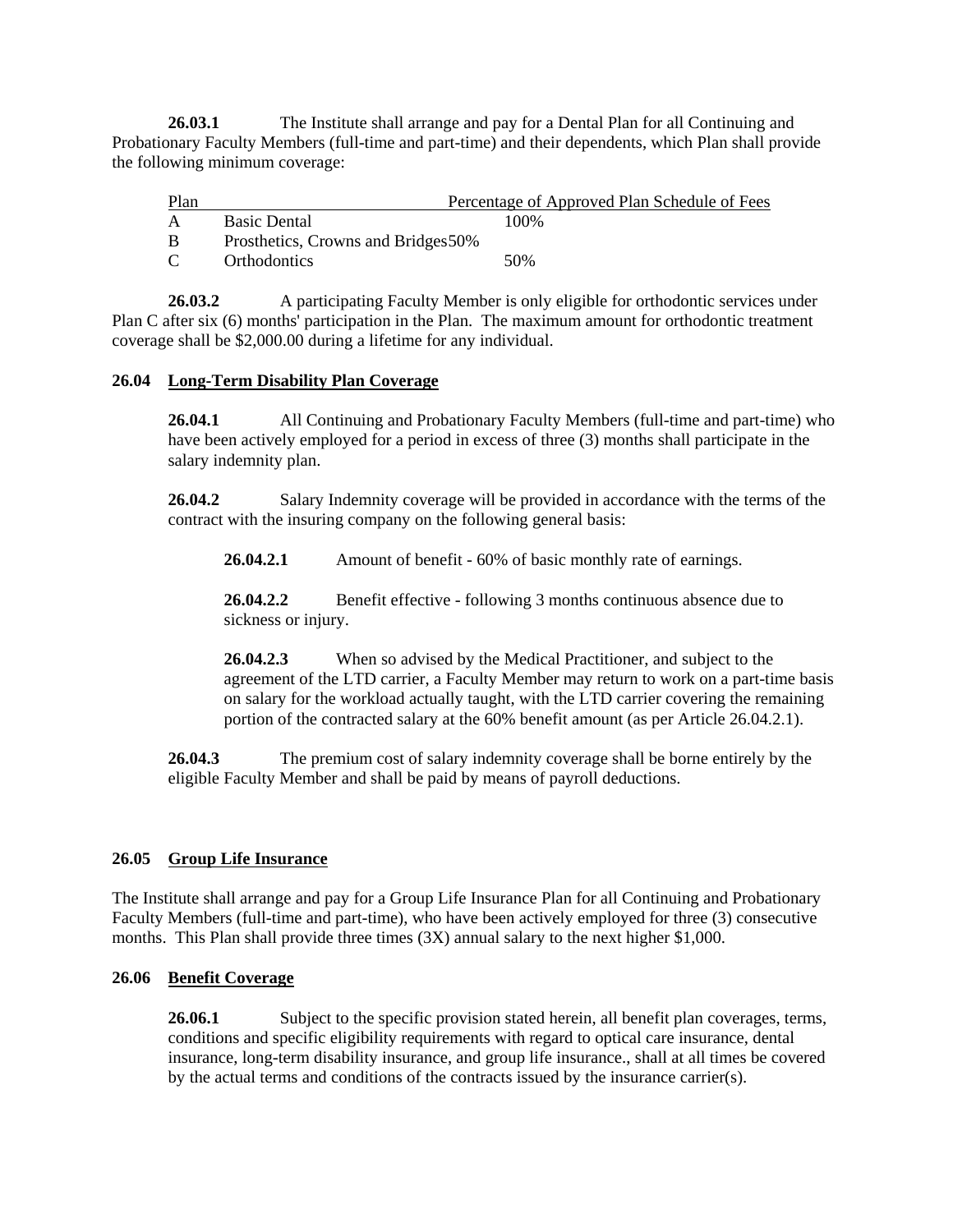The benefit plan descriptions contained in this Agreement are provided only for the purpose of general information.

### **26.06.2 Choosing and Ratifying Insurance Carriers and Plans**

The Institute will consult with the Faculty Association through the faculty representatives on the Benefits Committee regarding the Insurance Carriers and Policies as well as continuance, changes and provisions related to any and all elements of the Benefits Coverage.

In addition, the Institute will provide copies of all policies and full details in advance of any proposed changes in coverage, policy or carrier to the Faculty Association.

Approval for changes in coverage or terms other than specified in this contract will be subject to ratification by the Faculty Association.

### **26.06.3 Duty to Provide Information**

The Institute will ensure that current information regarding details of plans, carriers, coverage, limitations, exclusions and eligibility requirements is issued regularly to all insured Faculty Members and immediately following any changes. The above information will include procedural instructions and deadlines for application as well as any other administrative details specific to the Institute.

The Institute shall arrange that the Insurance Carriers notify both the Institute and the Faculty Association immediately when changes are foreseen or planned in the limits or substance of the policy contracts.

The Institute and the Faculty Association will make every effort to promptly provide any information regarding the benefit plans to any Faculty Member requesting the information.

### **26.06.4 Responsibility of the Insured**

It is understood and agreed that it is the responsibility of all Faculty Members to acquaint themselves with the specific details of coverage and eligibility requirements of all Benefits Plans -- subject to having been provided with the relevant information as per Article 26.06.3.

The Faculty Association and the Institute will not be directly responsible for oversights and errors made by Faculty Members as to conditions of coverage or entitlement to benefits and to requirements for eligibility beyond the obligations specifically stipulated in this Agreement.

## **26.06.5 Institute's Liability Limit**

The Faculty Association recognizes and agrees that the Institute's obligation and liability with regard to providing the benefit and insurance coverages agreed to herein is in all events limited to arranging the underwriting of coverages by insurers and to the internal procedural administration of the plans. The Institute cannot be held liable for refusal by insurers to underwrite any plan, for cancellation of coverage by insurers, or for the rejection of any claim or claims by insurers. However, the Institute shall be responsible for the fair treatment of Faculty Members by the insurers.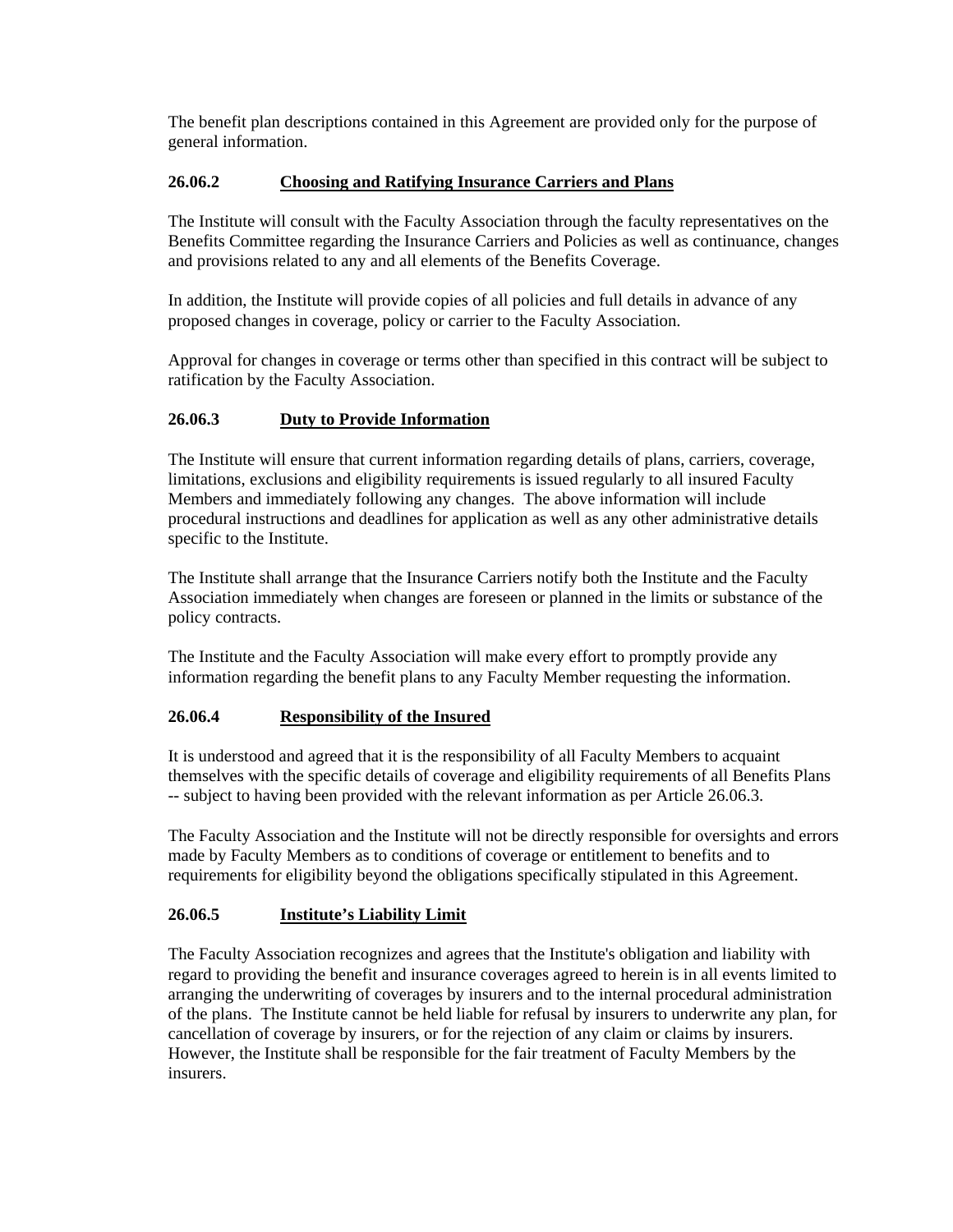### **26.06.6 Leave of Absence Without Pay**

**26.06.6.1** The parties to this Agreement recognize and agree that, except where specifically provided in this Agreement, all benefits and entitlements provided by this Agreement are suspended for a Faculty Member who is absent on a leave of absence without pay in excess of thirty (30) calendar days.

**26.06.6.2** Except where otherwise stated in this Agreement, where a Faculty Member has been granted an approved leave of absence without pay in excess of thirty (30) calendar days, and the Faculty Member has been participating in the following benefit coverages:

- (A) Basic Medical and Extended Health Insurance
- (B) Optical Care Insurance
- (C) Dental Plan
- (D) Long-term Disability Plan
- (E) Group Life Insurance

The Faculty Member must, as a condition of being granted the leave of absence, maintain the coverages in those plans subject to eligibility to remain covered under the terms of the individual polices. The Faculty Member must pay (100%) percent of the premiums for those coverages during such leave, paid in advance before the leave commences or through a payment schedule prearranged with the Institute.

### **26.06.7 Same Sex Spouse**

The Institute will recognize a same sex spousal relationship in the same way it recognizes opposite gender relationships.

If the underwriters of the Institute's group benefits plans do not provide coverage for same sex couples, the Institute will make every reasonable effort, keeping in mind financial considerations, to obtain an underwriter that provides this coverage.

## **ARTICLE 27 – HEALTH AND SAFETY**

**27.01** It is agreed by all the parties that the maintenance of a safe, non-hazardous and sanitary environment requires the cooperation and contribution of every Faculty Member. Accordingly, Faculty Members are obligated to fully comply with any and all reasonable rules of conduct established by the Institute.

**27.01.1** The Institute and Faculty Association agree to maintain a Health and Safety Committee to include at least one (1) representative from the Faculty Association.The Faculty Association agrees to support the Institute in obtaining representatives to serve on the Committee.

**27.01.2** The Health and Safety Committee shall hold meetings at regular intervals and where necessary on an expedited basis to consider any unsafe, hazardous or dangerous conditions in the work place, to review any specific complaints pertaining thereto, and to make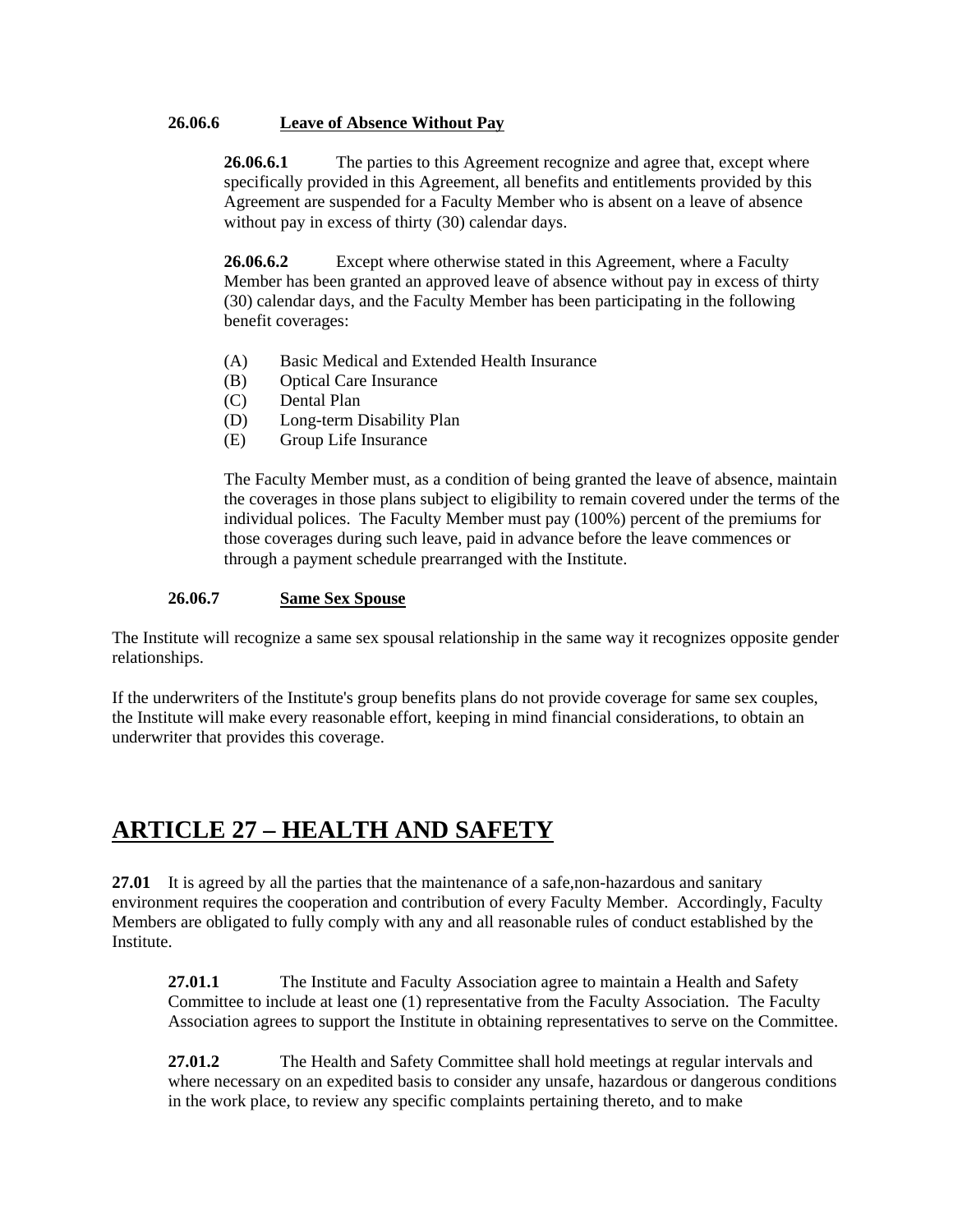recommendations pertaining to the alleviation and elimination of occupational health and safety hazards and unfavourable conditions. A copy of all minutes of the Health and Safety Committee shall be sent to the President of the Institute.

**27.01.3** Every Faculty Member is obligated to report at the first possible opportunity any injury or accident and/or any unsafe, hazardous or unsanitary condition which might result in an injury or accident, to the President of the Institute or to the Institute Facilities Manager and, in addition, is obligated at the first possible opportunity to file an immediate written report of the injury or accident or the unsafe, hazardous or unsanitary condition with the Head of the Health and Safety Committee.

**27.01.4** Provided the Faculty Member reports the injury or accident or the unsafe, hazardous or unsanitary condition in accordance with 27.01.3 above, the Faculty Member shall not be disciplined or suffer any loss of wages for a refusal to work until either a member of the Occupational Health and Safety Committee, or a person designated to investigate the complaint by the said Committee, or a safety officer from the Workers' Compensation Board advises that the situation complained of does not constitute an unsafe, hazardous or unsanitary condition. In such cases, the Institute reserves the right to direct the Faculty Member to carry on responsibilities in another safe and non-hazardous area, provided that the Faculty Member can do so in a reasonable manner.

## **27.02 Protective Gear**

The Institute shall reimburse Faculty Members authorized by the President of the Institute to wear protective gear, such as coveralls, smocks, masks, goggles for the cost of one such item per year to a maximum amount of \$35. The care/cleaning of this gear shall be the responsibility of each individual.

## **ARTICLE 28 – B.C. COLLEGE PENSION PLAN**

## **28.01 Full-Time Continuing and Probationary Faculty Members**

**28.01.1** All full-time Continuing and Probationary Faculty Members must participate in the Superannuation Plan, as required by the College Pension Act. The Institute will contribute to the cost of such coverage to the extent provided for in the College Pension Act.

**28.01.2** Full-time Continuing and Probationary Faculty Members who do not wish to participate in the Superannuation Plan may apply for an exemption as provided for in the College Pension Act.

## **28.02 Part-time Continuing Faculty Members**

In accordance with the legislation, Part-time Continuing and Probationary Faculty Members must first apply to the Institute for approval to participate in the College Pension Plan. Following such approval,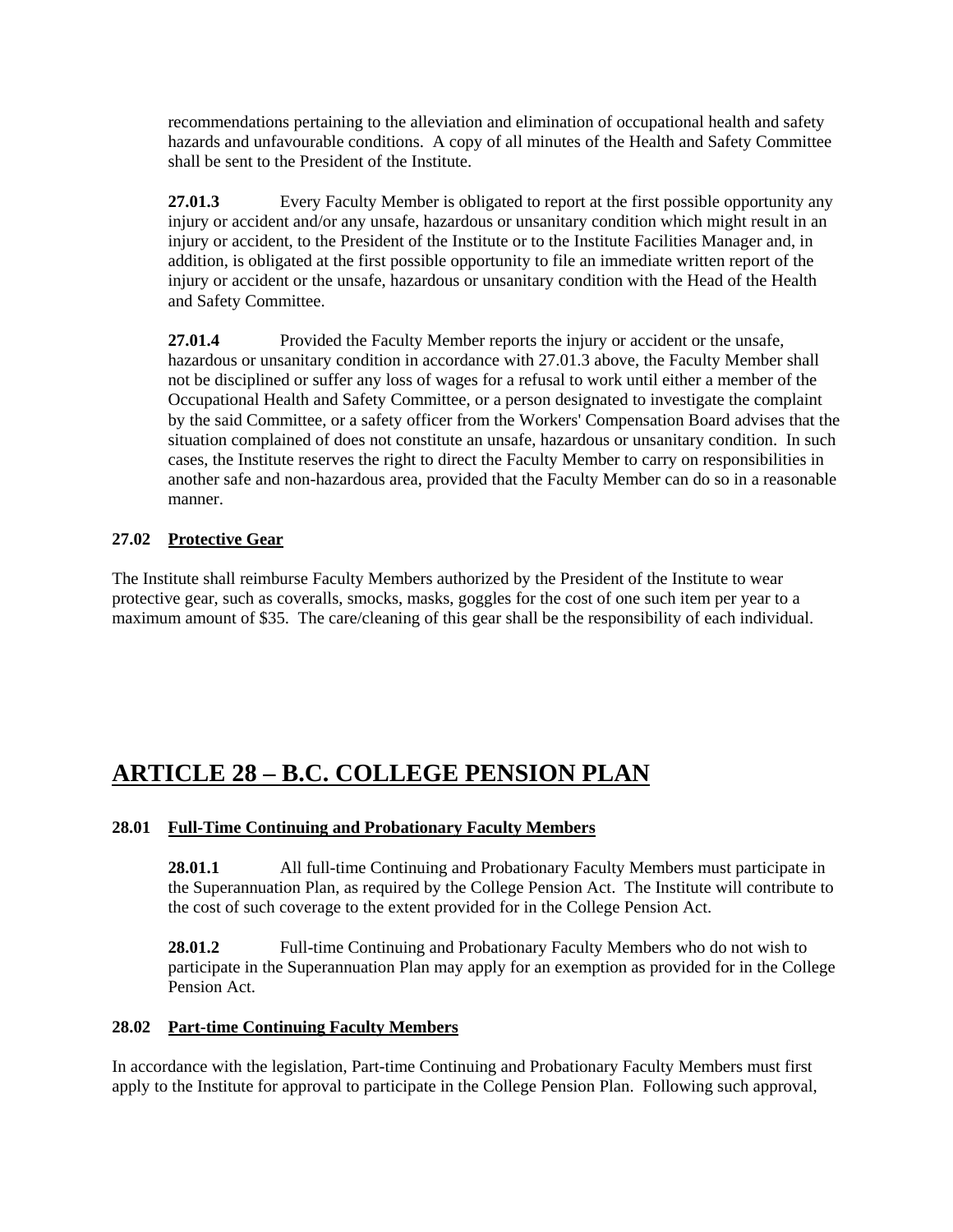the Part-time Continuing or Probationary Faculty Member is entitled to participate on the same basis as a full-time Continuing or Probationary Faculty Member.

## **28.03 Non-Continuing Faculty Members**

Non-Continuing Faculty Members are eligible to participate in the British Columbia College Pension Plan during their period of employment with the Institute following application to the Institute for approval to participate, in accordance with current legislation.

## **ARTICLE 29 – DEATH BENEFIT**

**29.01** In the event of the death of a Continuing or Probationary Faculty Member (full-time or part-time) with at least one (1) year of service, the Institute shall pay to the widow or widower or surviving partner (if neither, to the Estate), one (1) month's salary exclusive of any amount already earned by the deceased up to the date on which the deceased was last employed by the Institute.

## **ARTICLE 30 – EMPLOYMENT INSURANCE**

**30.01** Faculty Members shall be covered for employment insurance insofar as the statutes permit.

## **ARTICLE 31 – CANADA PENSION PLAN**

**31.01** All Faculty Members shall participate in and contribute to the Canada Pension Plan in accordance with the applicable legislation. The Institute will contribute to the plan for each Faculty Member, to the extent provided for in the applicable legislation.

## **ARTICLE 32 – GRIEVANCE PROCEDURE**

**32.01** The Institute and the Faculty Association recognize that grievances may arise concerning differences between the parties respecting the interpretation, application, operation, or any alleged violation of this Agreement, including a question as to whether or not a matter is subject to arbitration.

## **32.01.1 Initiation of Grievance:**

A grievance shall be initiated by way of an informal consultation between the individual Griever and the appropriate Dean, (or the Director of Information Services, in the case of a Librarian) within five (5) working days after the situation leading to the grievance has arisen or within five (5) working days from the time the Faculty Member should reasonably have known of the occurrence of the situation giving rise to the grievance.

## **32.01.2 Stage One:**

Should the Griever not receive a satisfactory response from the Dean, (or the Director of Information Services, in the case of a Librarian) within five (5) working day after the initial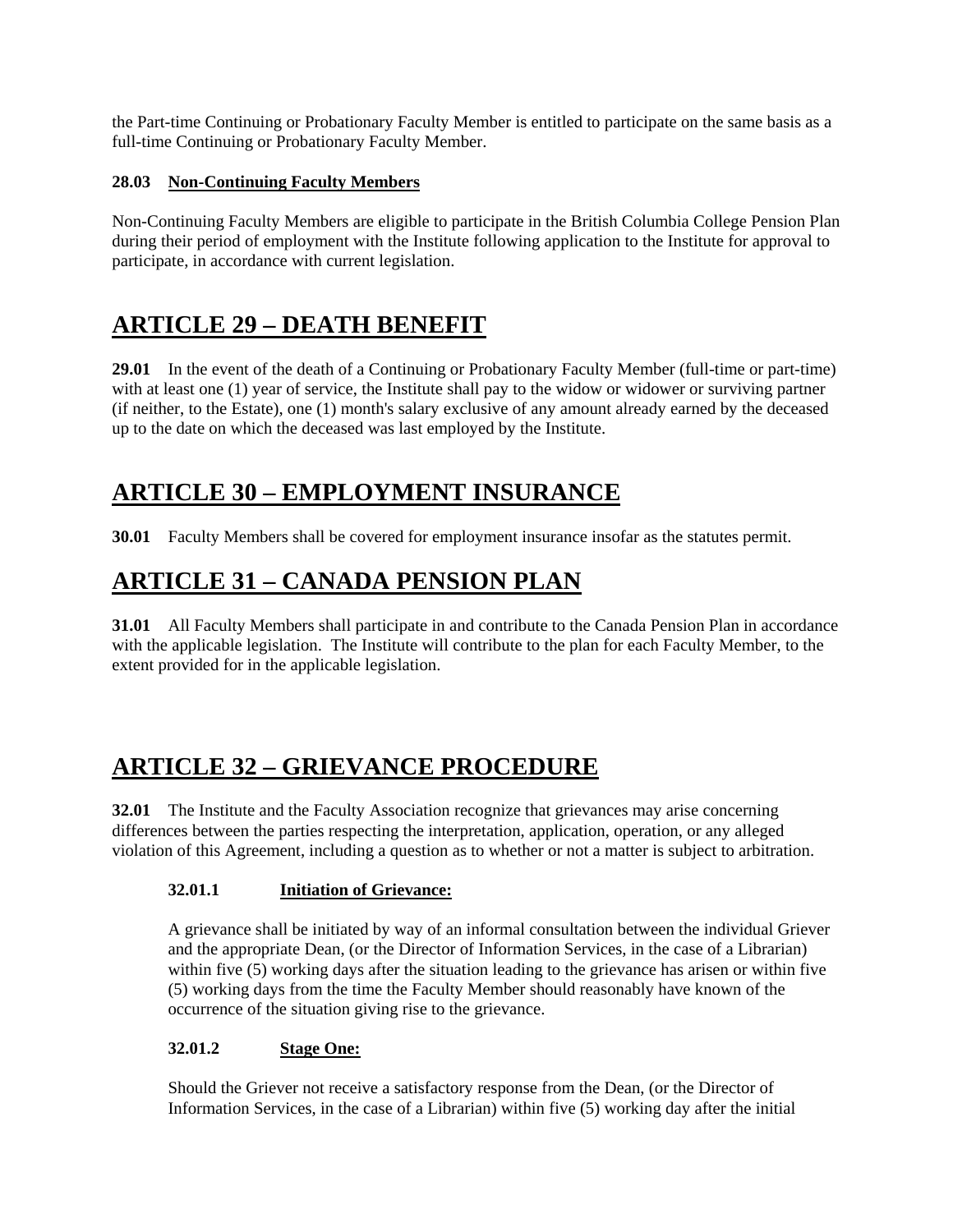consultation referred to above, the Faculty Association, upon the request and on behalf of the Griever, may submit a written grievance to the Dean, (or the Director of Information Services. in the case of a Librarian) citing therein the factual background of the grievance, the provisions(s) of the Agreement involved, and the remedy sought. The Griever and/or the designated executive member of the Faculty Association shall attempt to settle the matter with the Dean, (or the Director of Information Services, in the case of a Librarian) or her/his designate. A written reply shall be given to the Griever and to the Faculty Association by the Dean, (or the Director of Information Services, in the case of a Librarian) within five (5) working days of receipt of the written grievance.

## **32.01.3 Stage Two:**

Within five (5) working days from the date of the written response by the Dean, (or the Director of Information Services, in the case of a Librarian) the grievance may be referred by the Faculty Association to the President of the Institute, who shall then attempt to resolve the matter. Such reference shall be accompanied by the Griever's written statement, outlining the factual background of the grievance.

The Griever and the Faculty Association shall be given a written reply within five (5) working days following receipt by the President of the Institute of the Stage Two written grievance.

## **32.01.4 Stage Three:**

Within five (5) working days from the date of the President's written response, the Faculty Association's representatives may advise the President in writing that the Association wishes to refer the matter to an Arbitration Board for final and conclusive settlement. Such written advice shall include the name of the Faculty Association's nominee to the Arbitration Board.

**32.02** The Parties may agree to waive any time limit or Stage of the Grievance Procedure. However, if a grievance has not been advanced to the next Stage within the time limits set out, it shall be deemed to have been abandoned and all rights of recourse to the Grievance Procedure shall cease.

## **32.03 Optional Grievance Procedure - Investigator/Mediator**

As an optional procedure to the grievance and arbitration process outlined in Article 32.01, both parties may agree to an Investigator/Mediator Procedure as outlined below:

## **32.03.1 Description**

As provided for in Section 112 of the Labour Code of B.C., where a difference arises between the parties relating to the dismissal, discipline or suspension of any employee, or to the interpretation, application, operation or alleged violation of this agreement, the parties will jointly appoint an Investigator/Mediator who will:

- **32.03.1.1** investigate the difference;
- **32.03.1.2** define the issue in the difference; and

**32.03.1.3** make written recommendations to resolve the difference within five (5) days of the date of the receipt of the request; and, for those five (5) days from that date, time does not run in respect of the grievance procedure.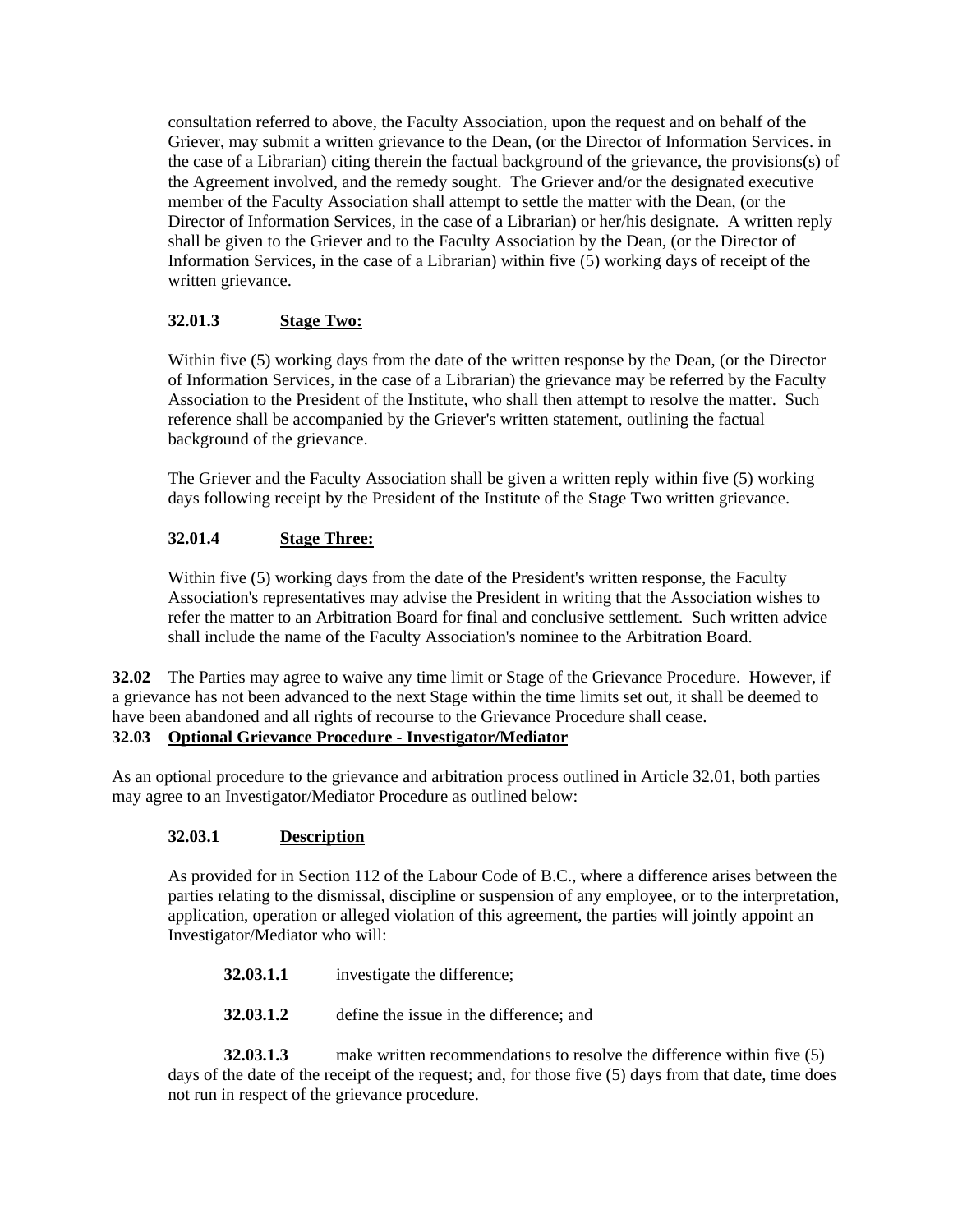## **32.03.2 Change of Investigator/Mediator**

The named Investigator/Mediator will be subject to removal by either party giving three (3) months written notice. Such notice will not affect any issue(s) already referred to the Investigator/Mediator.

Once notice has been given, the parties will make every effort to agree on a replacement.

### **32.03.3 Option, Choice and Timing**

**32.03.3.1** Either party may choose to implement the Investigator/Mediator procedure after all steps of the grievance procedure and before arbitration.

**32.03.3.2** The party wishing to use the lnvestigator/Mediator procedure shall notify the other party of the decision within ten (10) days of the receipt of the reply to the third step of the grievance procedure. Such notification must be in writing.

**32.03.3.3** The party receiving the notification may refuse to accept the Investigator/Mediator procedure, in which case, the provisions of Article 32.01.4 are then applicable and the time limit contained therein begins to run from the date of such a refusal decision being delivered in writing. No reasons for refusal need be given.

### **32.03.4 Binding Recommendations**

While the Investigator/Mediator procedure process is intended to yield only non-binding recommendations, the parties may agree that the recommendations will represent a binding award, in the manner of an arbitration award.

## **ARTICLE 33 – ARBITRATION PROCEDURE**

**33.01** The Arbitration Board shall consist of three members. One member shall be nominated by each Party. The third member shall be the Chairperson and shall be appointed by the other two nominees, or, failing agreement by them within seven (7) days, either Party may apply to the Minister of Labour to make such appointment.

**33.02** The majority decision of the Arbitration Board shall be in writing and shall be final and binding. Such decision shall be made and a copy provided to both Parties within fifteen (15) days from the date of the appointment of the Chairperson.

**33.03** The Parties shall jointly bear the costs of the Chairperson. Each Party shall bear the expenses and cost of its witnesses, counsel and nominee.

**33.04** Notwithstanding the above, the Institute and Faculty Association may mutually agree to refer the grievance to a single Arbitrator whose decision shall be final and binding. Article 33.03 shall apply in such a situation with the cost of the Arbitrator being shared by both Parties.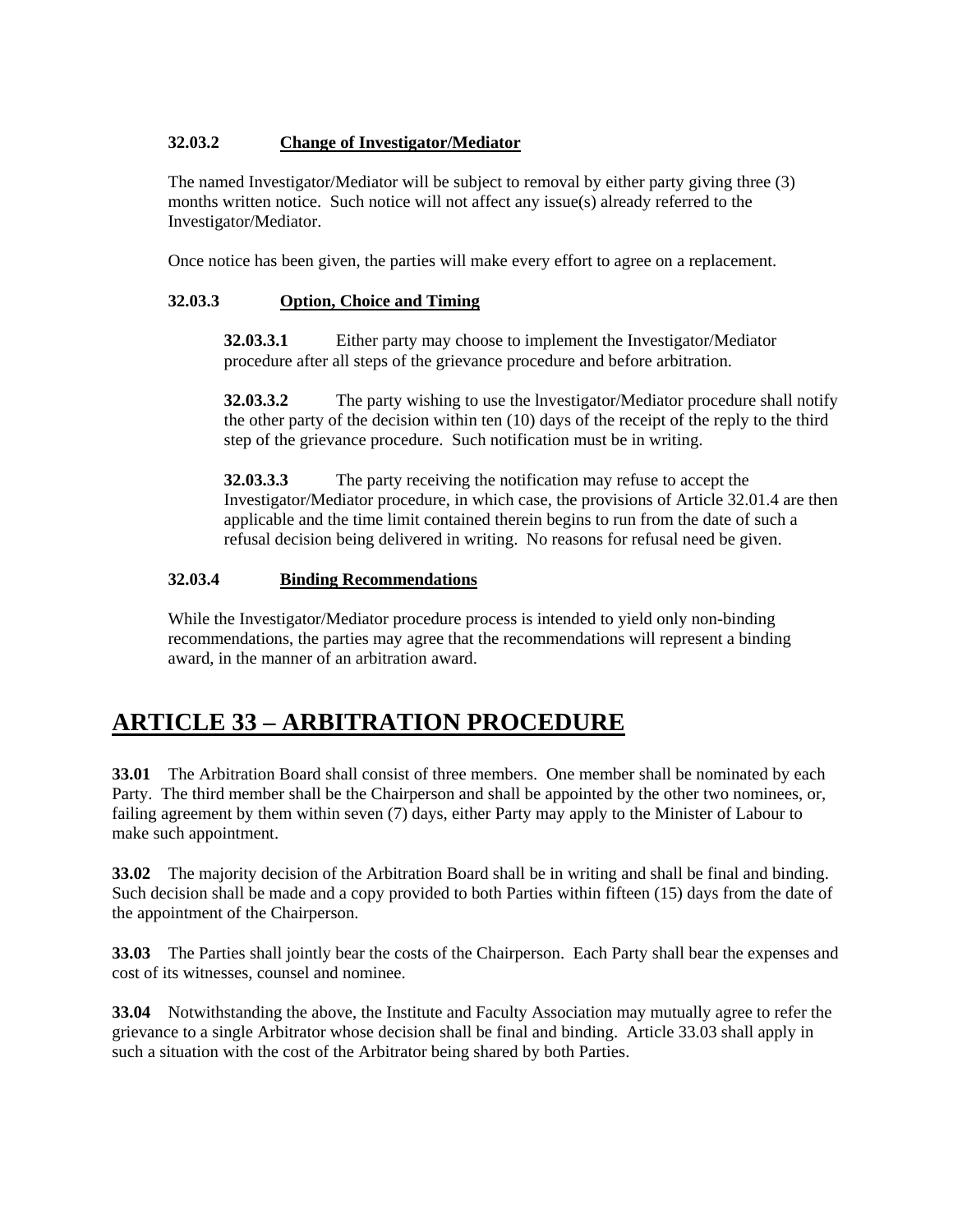# **ARTICLE 34 – TECHNOLOGICAL CHANGE**

## **34.01 Definition**

For purposes of this Agreement the term "technological change" shall be understood to mean Institute implemented changes in the manner in which teaching operations and services are performed, where such change or changes significantly alter the terms and conditions or security of employment of Full-Time and/or Part-Time Continuing Faculty Members, or alter significantly the basis on which this Agreement was negotiated. "Technological change" does not refer to changes in teaching operations and services for reasons enumerated in Article 8 dealing with "Reduction" in numbers of Faculty Members.

## **34.02 Notice**

When the Institute intends to introduce a technological change:

**34.02.1 the Institute agrees to notify the Faculty Association as far as possible in advance** of its intention and to update the information provided as new developments arise and modifications are made;

**34.02.2** the foregoing notwithstanding, the Institute shall provide the Faculty Association, at least ninety (90) days before the term in which an introduction of a technological change is intended, with a detailed description of the change it intends to carry out, disclosing all foreseeable effects and repercussions on Continuing Faculty Members.

### **34.03 Data to be Provided**

The notice mentioned in Article 34.02 shall be given in writing and shall contain pertinent data, including:

**34.03.1** the nature of the change;

**34.03.2** the date on which the Institute proposes to effect the change;

**34.03.3** the approximate number, type and location of Continuing Faculty Members likely to be affected by the change;

**34.03.4** the effects the change may be expected to have on their working conditions and terms of employment;

**34.03.5** all other pertinent data relating to the anticipated effects on Continuing Faculty Members.

**34.04** The notice mentioned in Article 34.02 and information mentioned in Article 34.03 shall also be given to Continuing Faculty Members likely to be affected.

## **34.05 Consultations**

Where the Institute has notified the Faculty Association of its intention of introducing a technological change, the parties undertake to meet within the next thirty (30) calendar days and to hold constructive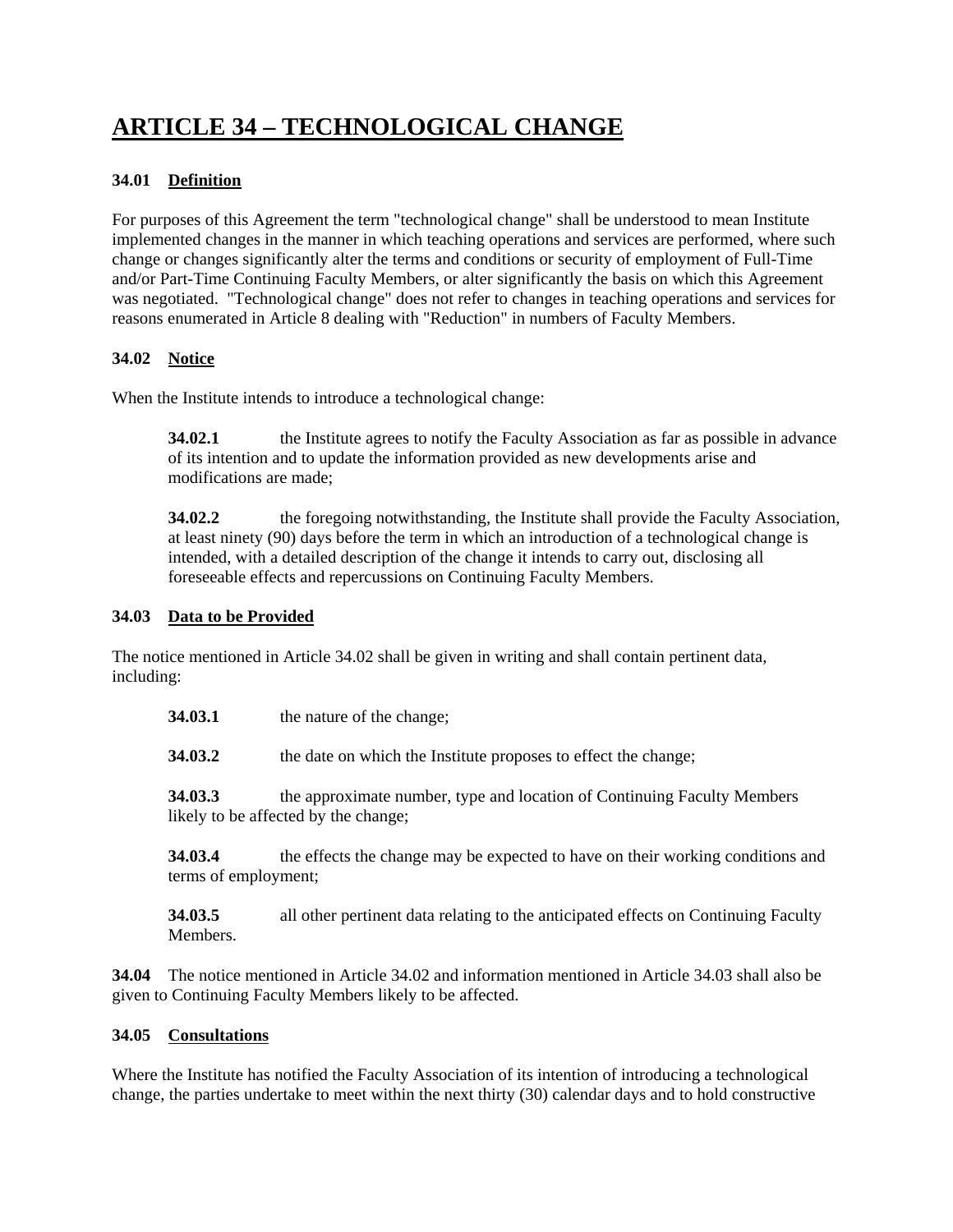and meaningful consultations in an effort to reach agreement on solutions to the problems arising from this intended change and on measures to be taken by the Institute to protect Continuing Faculty Members from any adverse effects. The Institute and Faculty Association agree to bargain in good faith on all aspects of the intended change.

### **34.06 Resulting Agreements**

Where the parties agree to appropriate solutions to the problems arising out of intended technological changes, the solutions shall be prepared as a Letter of Agreement between the parties and such Letters of Agreement shall have the same effect as the provisions of the existing Collective Agreement and shall be subject to the grievance procedure, up to and including arbitration.

### **34.07 Failure to Agree**

Where the parties do not reach agreement within sixty (60) calendar days after the date on which the Faculty Association has received notification from the Institute of its intention of introduction of a technological change, and various matters, including compensation in the event of reduction, remain unresolved, the parties shall refer such matters to arbitration within twenty-one (21) calendar days of failure to agree.

### **34.08 Effect of Dispute Resolution on Introduction of Technological Change**

Technological change shall not be introduced by the Institute until the matter is resolved by agreement or arbitration.

## **34.09 Reduction in Number of Continuing Faculty Members as a Result of Technological Change**

In the event of a reduction in the number of Continuing Faculty Members as a consequence of technological change, such reduction shall be governed by the reduction sequence provisions of this Agreement contained in Article 8.02.

### **34.10 Relocation or Reassignment**

A Continuing Faculty Member cannot be relocated or reassigned within the Institute as a result of technological change without the written consent of the Faculty Member.

### **34.11 Notice of Termination**

**34.11.1** Should a Continuing Faculty Member not be relocated, reassigned, or retrained, advance notice of termination shall be given as follows:

> **34.11.1.1** Continuing Faculty Members with less than six (6) years of continuous employment with the Institute will be given a minimum of six (6) months advance notice of the date of their termination;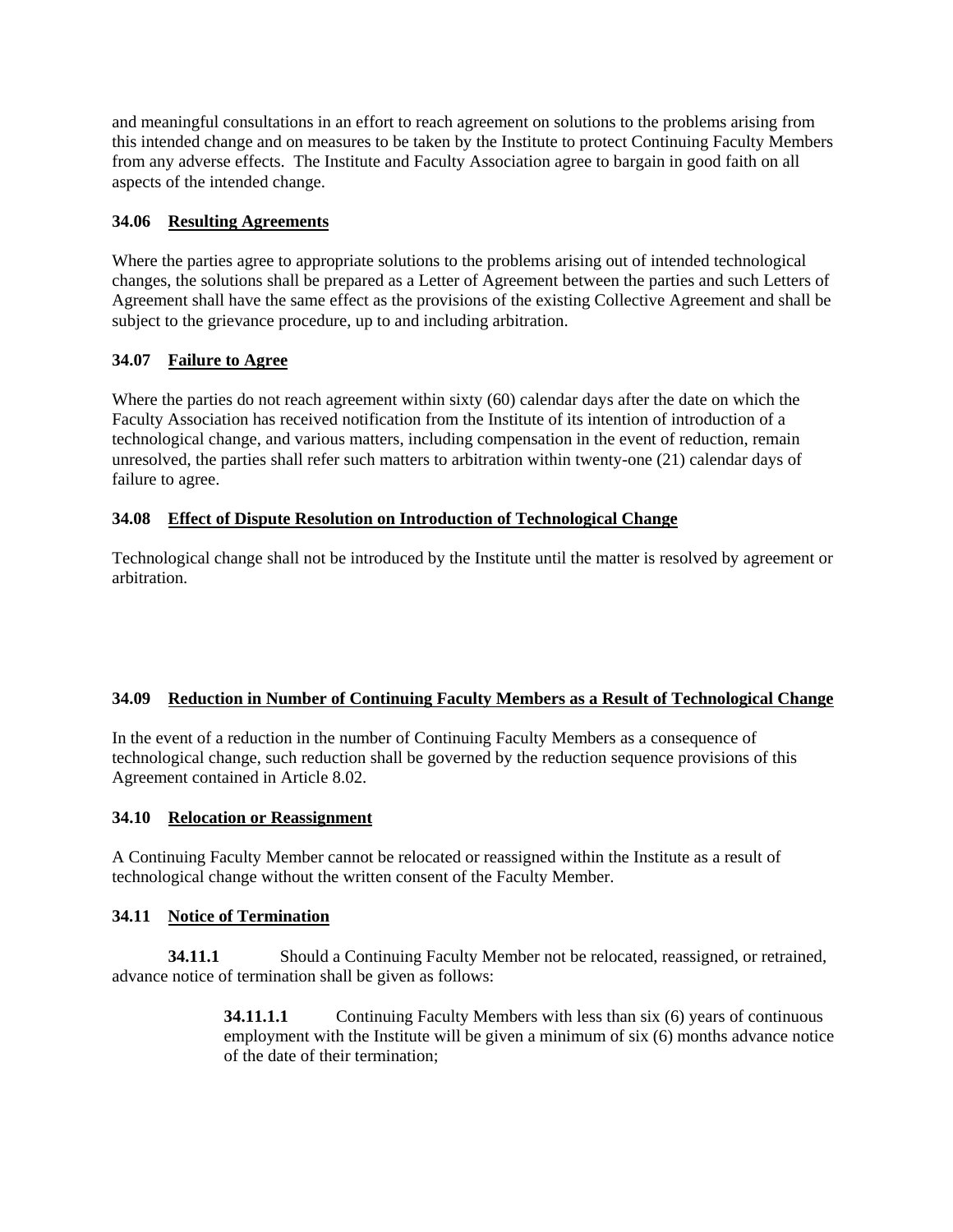**34.11.1.2** Continuing Faculty Members with less than eight (8) years of continuous employment with the Institute and more than six (6) years will be given a minimum of eight (8) months advance notice of the date of their termination;

**34.11.1.3** Continuing Faculty Members with more than eight (8) years of continuous employment with the Institute will be given a minimum of nine (9) months advance notice of the date of their termination.

**34.11.2** Where the Institute fails to give the required notice of termination to an eligible Faculty Member under Article 34.11.1 it may give the Faculty Member a shorter advance notice of the date of termination, provided it continues payment after the date of termination of that Faculty Member's regular base salary on a monthly basis until the applicable notice period is met by any combination of advance notice, if any, and the monthly base salary payments.

# **ARTICLE 35 – COMPUTER AND TECHNOLOGICAL SUPPORT**

**35.01** The Institute will, at its discretion and based on available funds, provide, maintain and upgrade mutually agreed to computer hardware and software in the Faculty Association's Resources Office. In addition the Institute will maintain connectivity to the Institute's network resources. This computer and network support shall be provided at no cost to the members of the Faculty Association.

## **ARTICLE 36 – WAIVER OF FEES FOR FACULTY MEMBERS REGISTERING IN INSTITUTE COURSES**

**36.01** In order to facilitate professional development and skills upgrading, Faculty Members will be able to access credit and Continuing Education courses offered by the Institute and will not be required to pay tuition fees, provided that no fee paying student is displaced and that the Faculty member is not counted towards the minimum enrolment number required to run a particular course.

## **ARTICLE 37 – BUDGETS AND FINANCIAL INFORMATION**

**37.01** School Budgets and Capital Budgets shall be developed with the aid of proposals and consultation from the Faculty Members in that School, or in the case of the Library, from the Librarian(s).

**37.02** Deans shall be responsible for seeking such input from Faculty Members within their respective Schools prior to the School Budgets being submitted to the Institute Vice President, Finance and Administrative Services.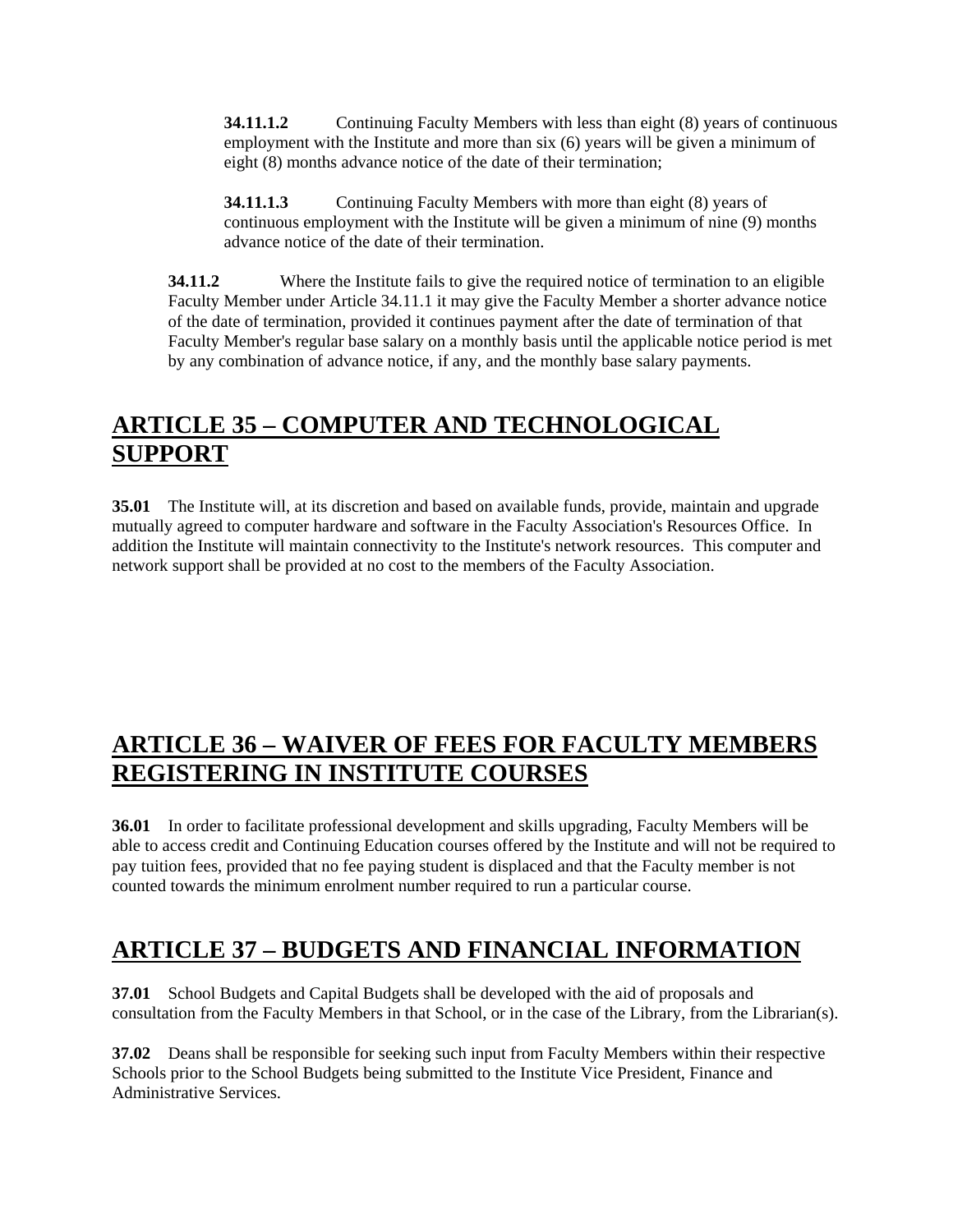**37.03** The Director of Information Services shall be responsible for seeking such input from Librarians prior to the Library budget being submitted to the Institute Vice President, Finance and Administrative Services.

**37.04** The Institute agrees that in the interests of open administration it will make available all relevant and non-confidential financial information to representatives of the Faculty Association when requested to do so by a member of the Association's Executive, or in any event prior to such time as budgets are submitted.

**37.05** Without limiting the generality of the foregoing, the Institute will provide financial documents of public record and documentation relative to the preparation of budgets and discuss same with the representatives of the Faculty Association, when requested to do so by a member of the Association's Executive.

## **ARTICLE 38 – GALLERY SHOW**

**38.01** The Faculty Association will have a group show for one (1) month per year in the Charles H. Scott Gallery. The Institute shall contribute 50% of the cost of the exhibition to a maximum of \$500 annually.

## **ARTICLE 39 – RULES OF INTERPRETATION FOR THIS AGREEMENT**

**39.01** The parties agree to comply with the provisions of the Human Rights Act and agree that any alleged violation of the Act can be grieved pursuant to this Agreement.

**39.02** In this Agreement, unless the context otherwise requires, words importing a male person shall include a female person and vice-versa, and words used in the singular shall be construed as meaning the plural if the facts or context so require.

## **ARTICLE 40 – GENERAL PROVISIONS**

**40.01** The Institute shall provide to all Faculty Members bound by this Agreement a copy of any Notice affecting their employment.

**40.02** The Institute shall provide to the President of the Faculty Association, or designate, copies of the agenda for the Institute Board meetings, the approved minutes of such meetings, and any other public information requested.

**40.03** Prior to the beginning of every semester, or whenever changes occur, the Institute shall provide the Faculty Association with a nominal roll of workload allocations by Faculty Member.

**40.04** Subject to priority use for educational purposes, the Faculty Association shall have the right to use Institute facilities for meetings.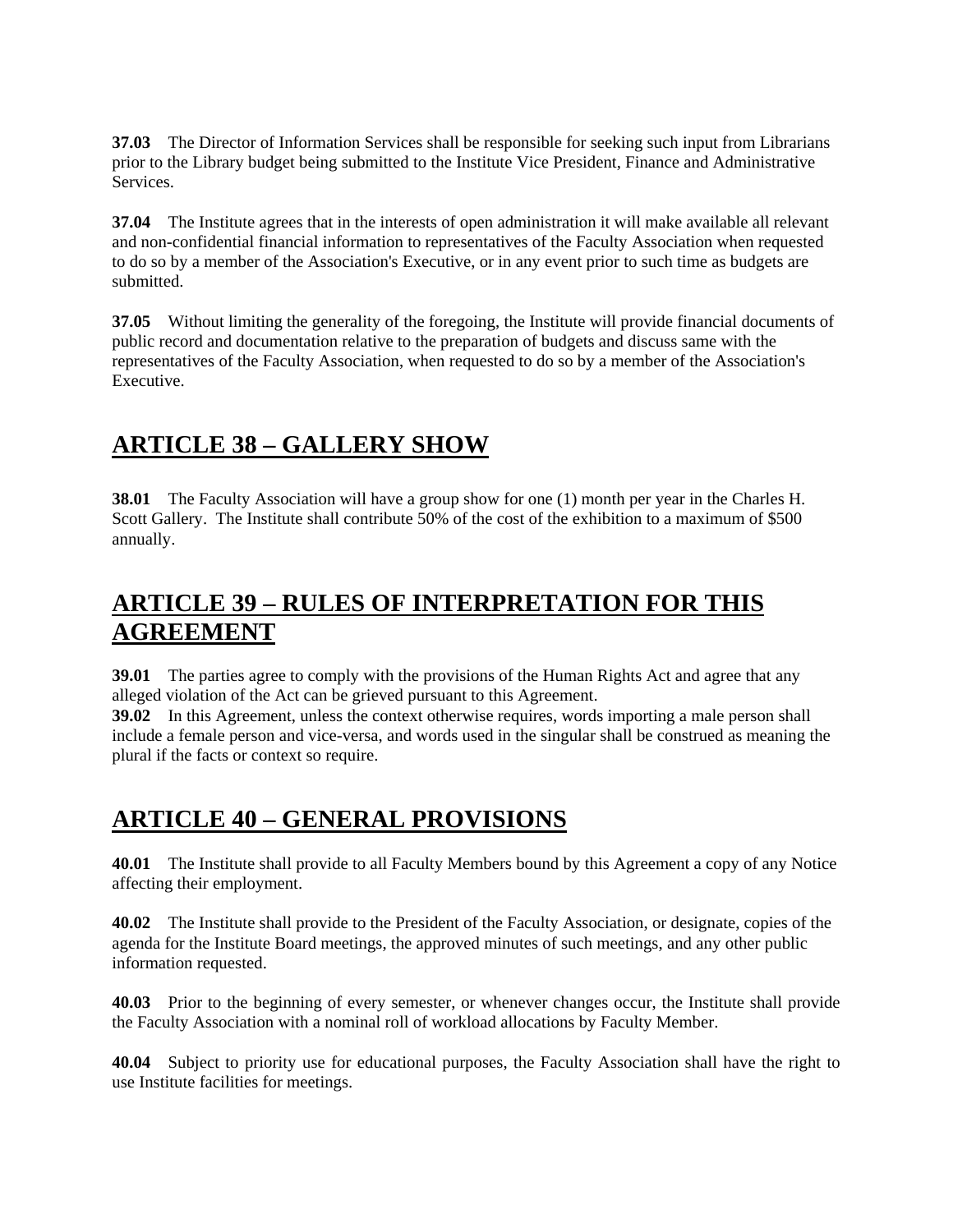**40.05** The Institute and the Faculty Association agree to share equally the cost of the production and distribution of copies of this Collective Agreement so that up-to-date copies can be provided to all Faculty Members, Administration, Board Members and appropriate staff.

## **ARTICLE 41 – SAVING CLAUSE**

**41.01** In the event that any future legislation renders null and void or materially alters any provision of this Agreement, the remaining provisions shall remain in effect for the term of the Agreement, and the parties hereto shall negotiate a mutually agreeable provision to be substituted for the provisions so rendered null and void or materially altered.

# **ARTICLE 42 – TERM AND DURATION**

**42.01** This Agreement shall become effective on the 1st day of April, 1994, and shall continue in full force and effect until the 31st day of March, 2001, and from year to year thereafter unless on or before the 1st day of January, 2001, either party gives to the other written notice of its desire to alter or amend same.

**42.02** During any period when collective bargaining negotiations are being conducted between the parties to amend this Agreement, the present Agreement shall continue in full force and effect until:

| 42.02.1 | the Faculty Association commences a lawful strike; or |
|---------|-------------------------------------------------------|
| 42.02.2 | the Institute commences a lawful lockout; or          |
| 42.02.3 | the parties enter into a new or amended Agreement.    |

**42.03** There is agreement that any wage increase agreed to during the term of this Agreement shall be made retroactive to April 1st of the applicable contract year.

# **ARTICLE 43 – STRIKE AT INSTITUTE PREMISES**

**43.01** An ernployee's refusal to cross a legal picket line at any Institute premises shall not be considered a violation of this Agreement nor in itself constitute grounds for suspension, dismissal or warning of unsatisfactory service.

**43.02** The withholding of pay from Faculty Members for services not performed because of picket lines is understood not to constitute disciplinary action by the Institute as described in Article 43.01.

# **APPENDIX I**

The Faculty Salary Scale for the period of April 1, 1994 to March 31, 1996 shall be as follows:

**Step 1995 - 1996**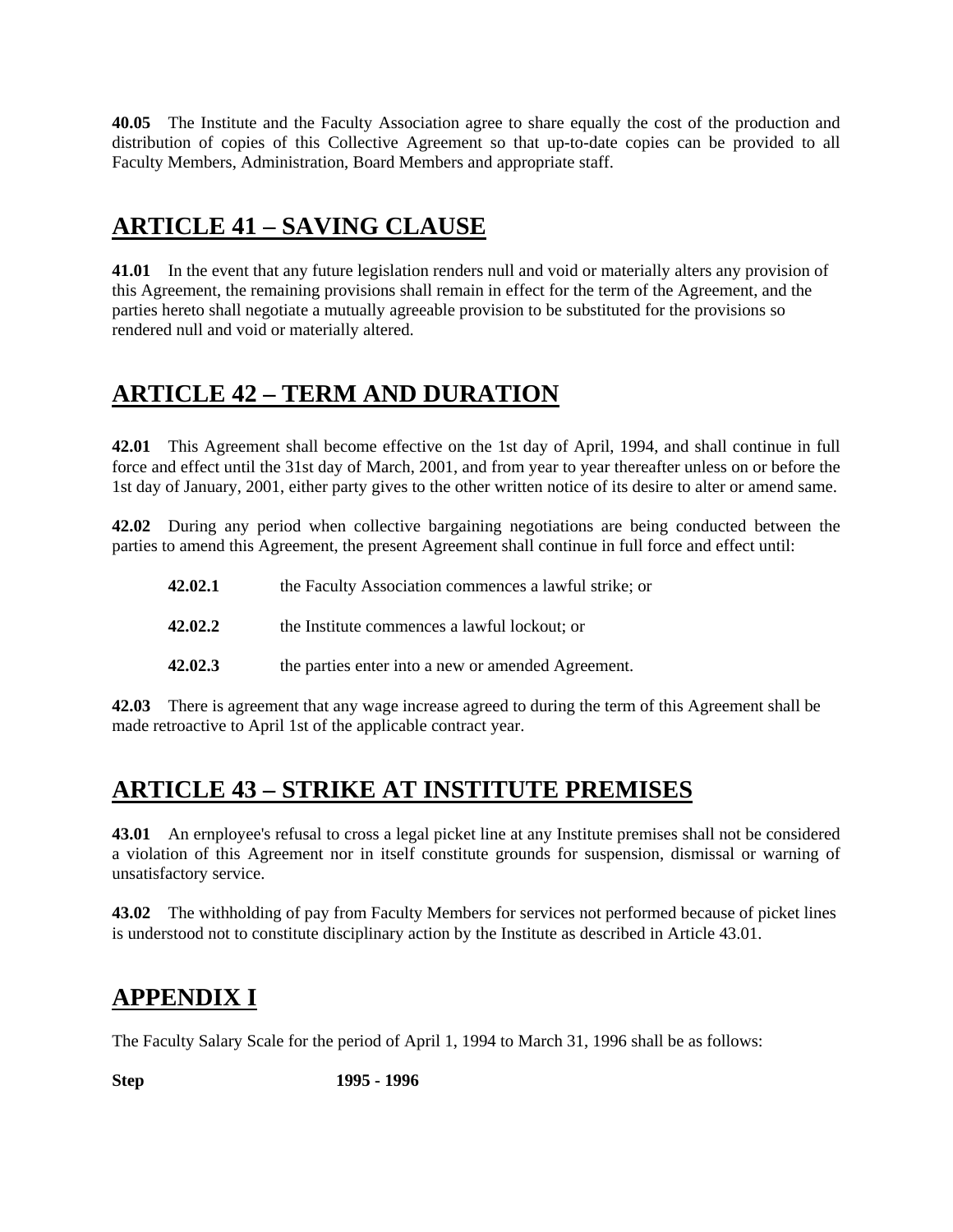| $\overline{c}$           | \$33,883             |
|--------------------------|----------------------|
| 3                        | \$35,719             |
| $\overline{\mathcal{L}}$ | \$37,562             |
| 5                        | \$39,400             |
| 6                        | \$41,239             |
| 7                        | \$43,007             |
| 8                        | \$44,918             |
| 9                        | \$46,757             |
| 10                       | \$48,596             |
| 11                       | \$50,435             |
| 12                       | \$52,274             |
| 13                       | \$53,842             |
| 14                       | \$55,457             |
| 15<br>16                 | \$57,121<br>\$58,833 |
| 17                       | \$60,599             |

# **APPENDIX II**

The Faculty Salary Scale for the period of April 1, 1996 to March 31, 1997 shall be as follows:

| <b>Step</b> | 1996 - 1997 |
|-------------|-------------|
| 2           | \$34,427    |
| 3           | \$36,293    |
| 4           | \$38,165    |
| 5           | \$40,033    |
| 6           | \$41,901    |
| 7           | \$43,769    |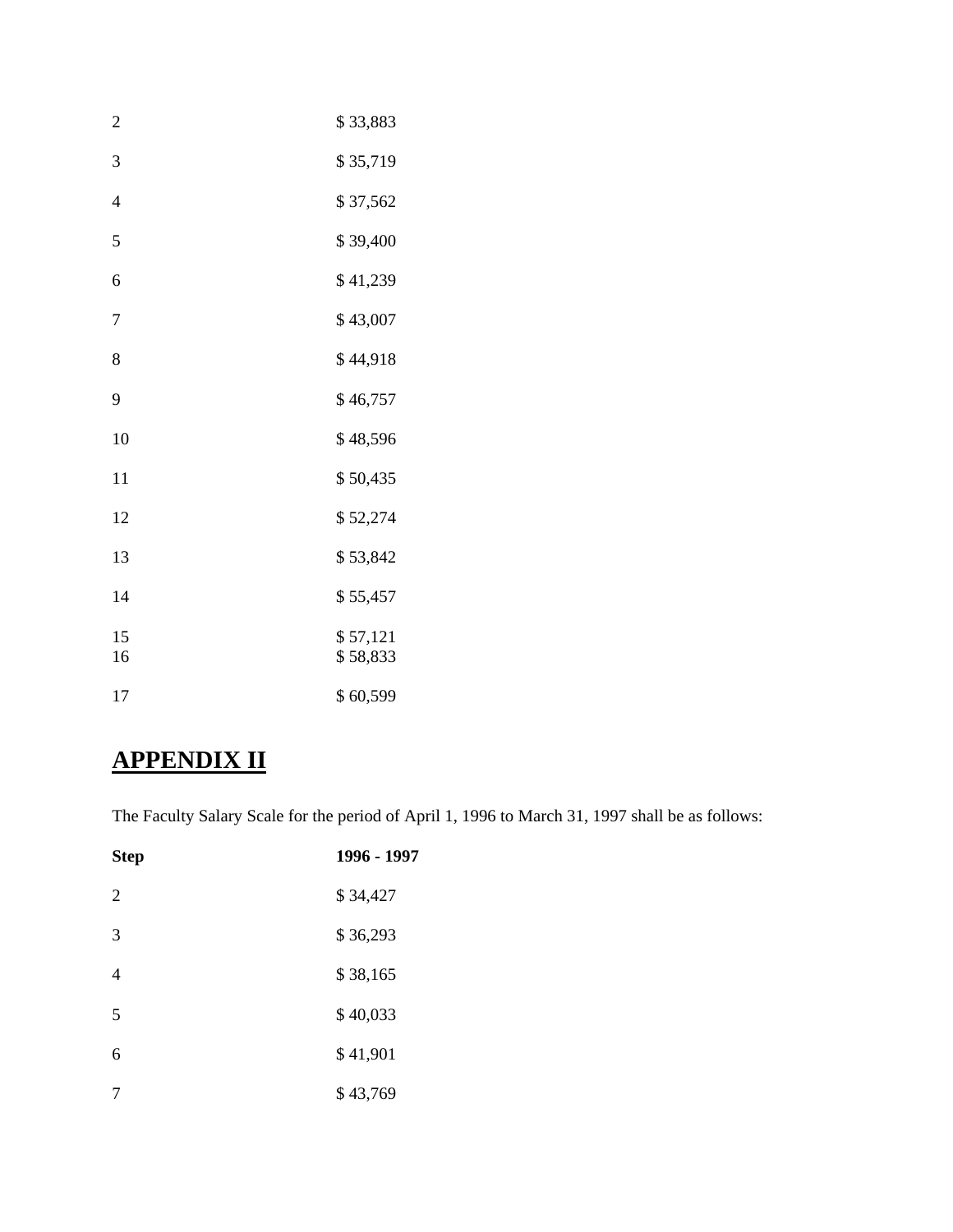| 8  | \$45,640 |
|----|----------|
| 9  | \$47,508 |
| 10 | \$49,377 |
| 11 | \$51,245 |
| 12 | \$53,114 |
| 13 | \$54,707 |
| 14 | \$56,348 |
| 15 | \$58,039 |
| 16 | \$59,778 |
| 17 | \$61,572 |

# **APPENDIX III**

The Faculty Salary Scale for the period of April 1, 1997 to March 31, 1998 shall be as follows:

| <b>Step</b>    | 1997 - 1998 |
|----------------|-------------|
| $\overline{2}$ | \$34,771    |
| 3              | \$36,656    |
| $\overline{4}$ | \$38,547    |
| 5              | \$40,433    |
| 6              | \$42,320    |
| 7              | \$44,207    |
| 8              | \$46,096    |
| 9              | \$47,983    |
| 10             | \$49,871    |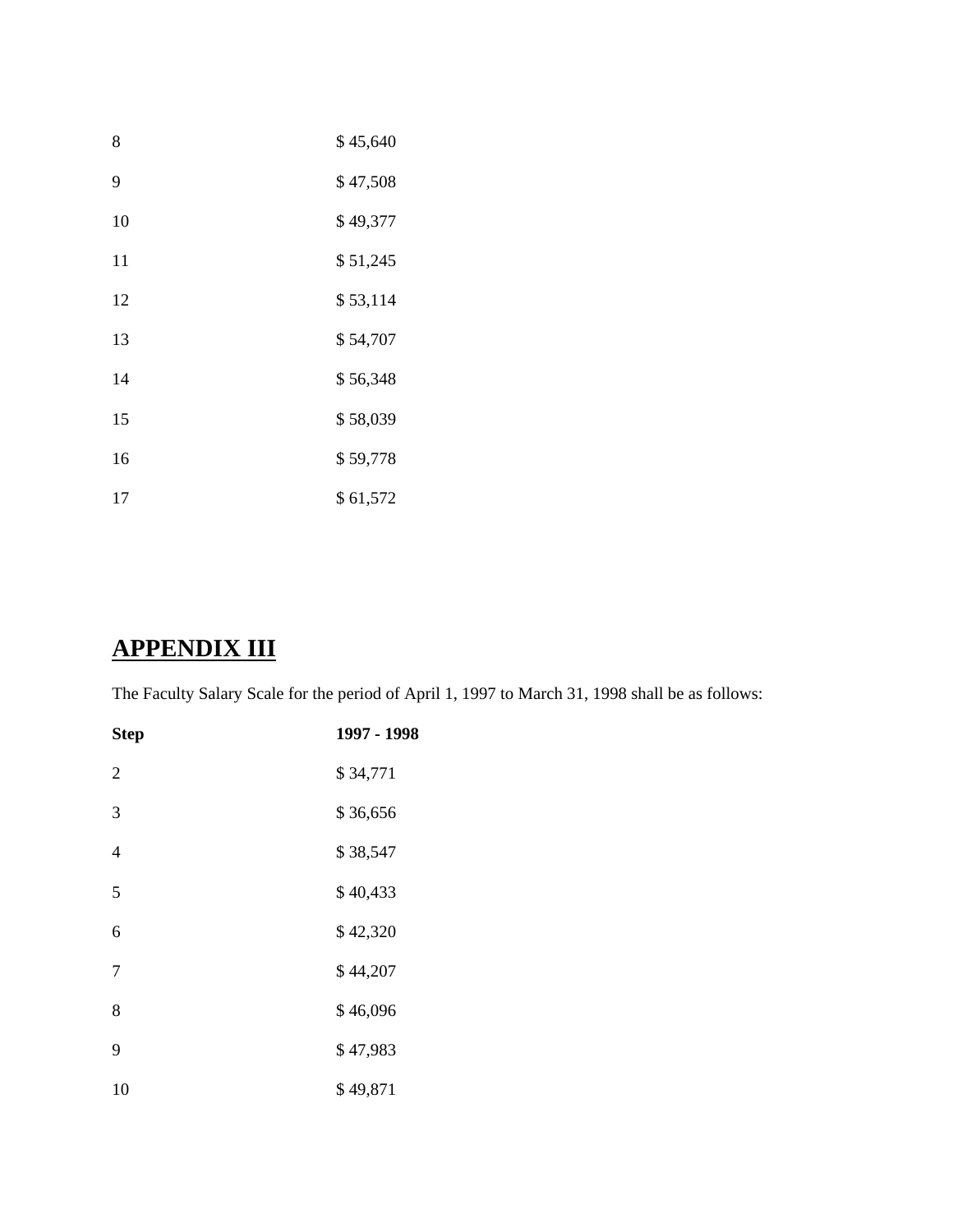| 11 | \$51,757 |
|----|----------|
| 12 | \$53,645 |
| 13 | \$55,254 |
| 14 | \$56,911 |
| 15 | \$58,619 |
| 16 | \$60,376 |
| 17 | \$62,188 |

## **APPENDIX IV**

## **PROCEDURES FOR SALARY PLACEMENT FOR NEW FACULTY APPOINTMENTS**

### **PREAMBLE**

Salary placements on the Scale will take into account three components: Education, Teaching, and Professional Practice.

### **1.1 Guidelines**

- A system of points are used for recognizing the various components of a faculty curriculum vitae or resume.

- No new faculty will be placed higher than three Steps below the top Step.
- There can be no more than one point attributed for one year.

### **1.2 Points for Education**

| Diploma                  | 1 point  |
|--------------------------|----------|
| <b>Bachelor's Degree</b> | 2 points |
| Master's Degree          | 3 points |
| Doctorate                | 4 points |

(The points are not cumulative. Points are attributed to the highest educational level attained.)

### **1.3 Points for Teaching**

1 point for each year of full-time teaching. (A pro-rated formula of part-time courses is based on a fulltime load per year.)

## **1.4 Points for Professional Practice**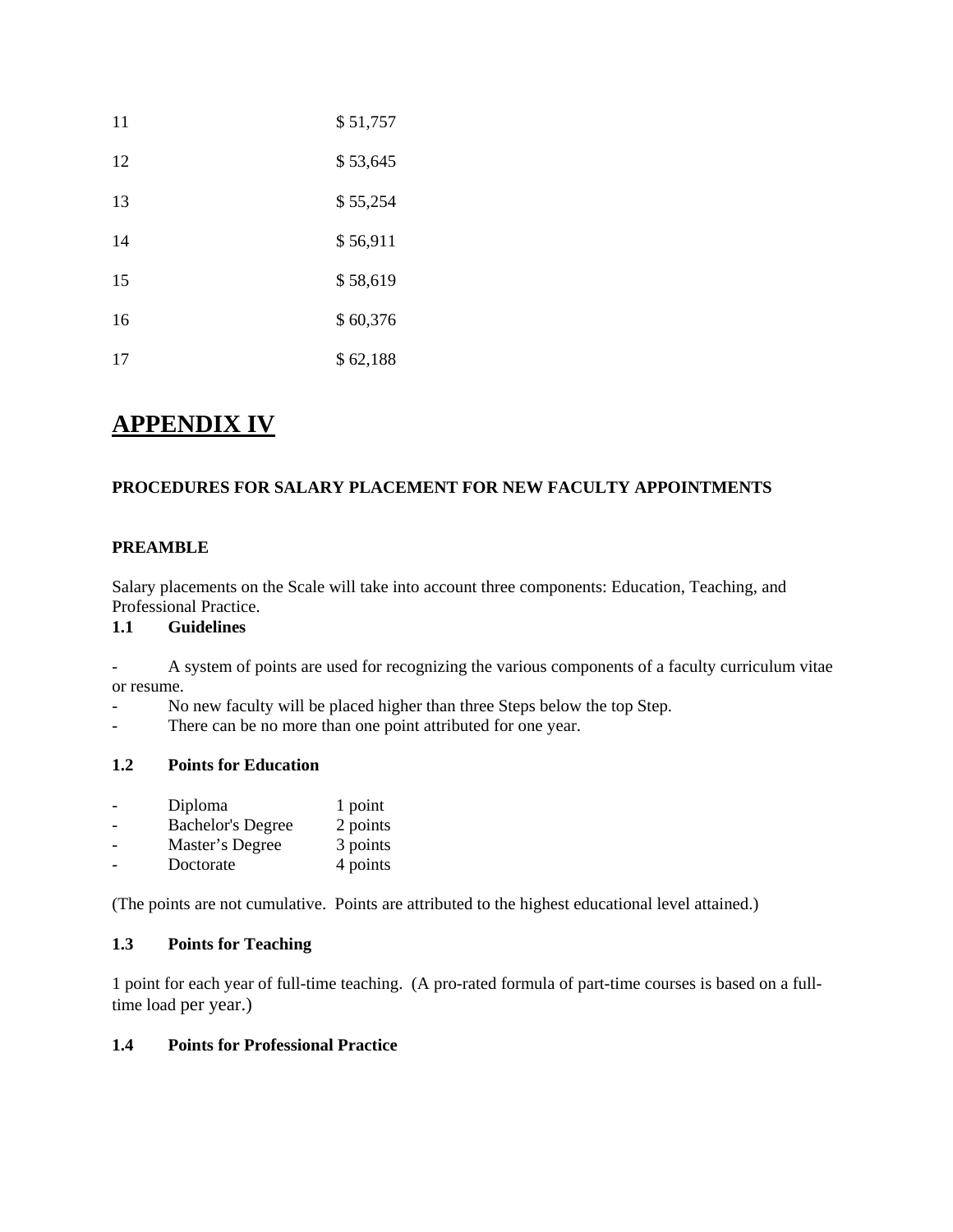.75 point for each year of professional practice as verified through the applicant's CV by employment record or in the case of self-employed artists or designers by exhibition record, receipt of grants or commissions, completed projects.

### **1.5 Calculations**

### **Step One**

Calculate number of points for full-time teaching or full-time employment. Calculate number of years of part-time teaching. Where full-time employment and part-time teaching occur in the same year, the fractions can be added together; however the maximum is one point.

### **Step Two**

Add the points Divide the total by 2 Add number of points for education Final number  $=$  step on scale (i.e.  $\frac{1}{2}$  number of points for teaching/professional practice + number of points for education = STEP.)

### **1.6 Committee for placement of newly appointed faculty**

A committee will decide on the placement of newly appointed faculty. It will comprise the following:

- President, Emily Carr Institute
- Dean(s) in affected areas
- Emily Carr Faculty Association President or designate
- Co-ordinator, Human Resources

#### **1.7 Placement of new continuing faculty on Salary Scale**

The Institute and Faculty Association agree that new placements on the salary scale should reflect a faculty member's level of education, teaching experience and professional practice involvement and consequently agree to use this Appendix as a guideline for such placements.

It is further agreed that this process is an administrative guideline only, is neither grievable nor arbitrable, nor does it supersede any provisions of the Collective Agreement. The Institute reserves the right to place faculty positions on the salary scale at its sole discretion, but agrees that alterations to this placement policy will be made in consultation with the Faculty Association.

**ACCEPTED this 21st Day of March 1997. On Behalf of the Institute:**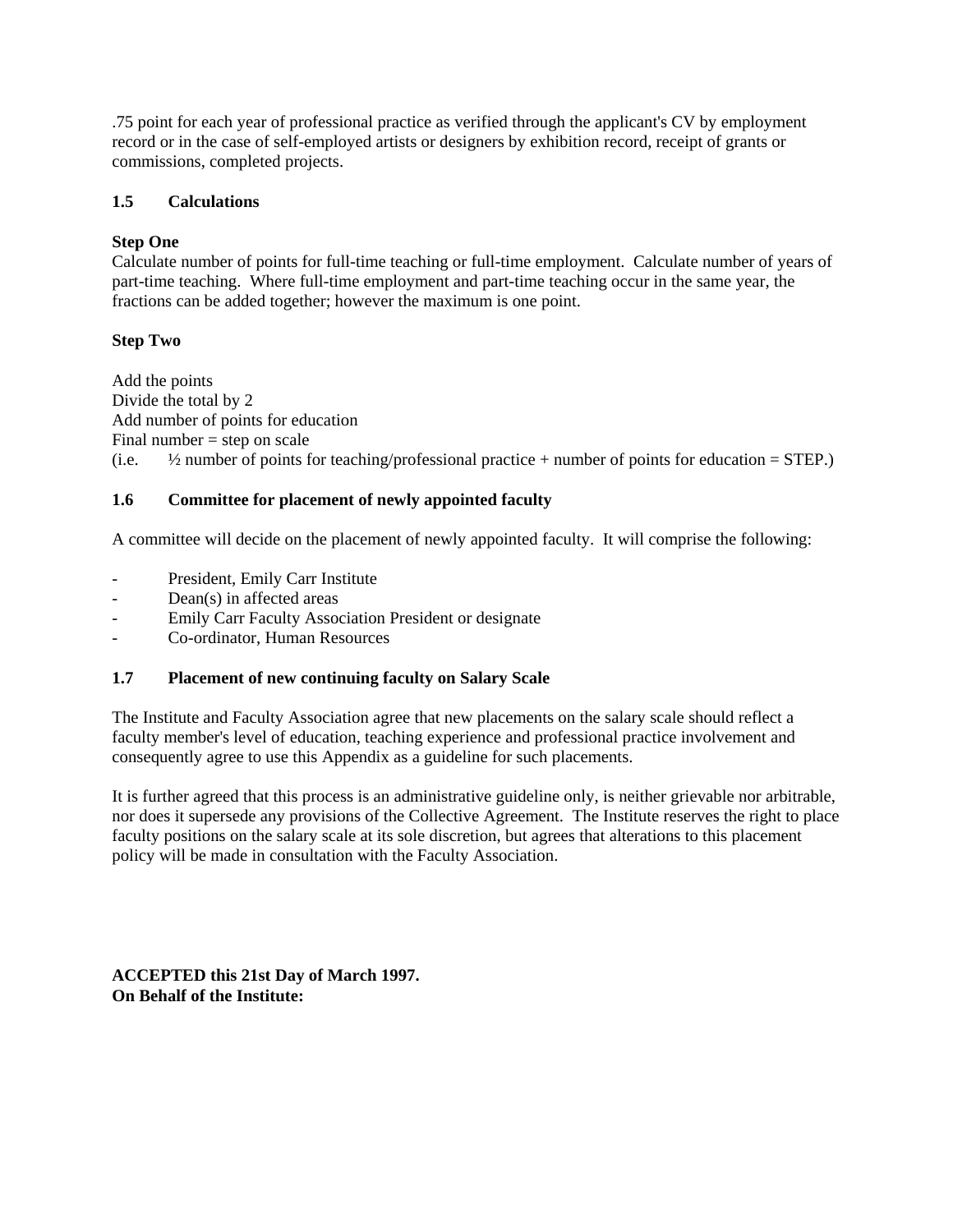Ronald Burnett, President Michael Clifford, VP Finance & Admi

\_\_\_\_\_\_\_\_\_\_\_\_\_\_\_\_\_\_\_\_\_\_\_\_\_\_\_\_\_\_\_\_\_\_\_\_ \_\_\_\_\_\_\_\_\_\_\_\_\_\_\_\_\_\_\_\_\_\_\_\_\_\_\_\_\_\_\_\_\_\_\_

\_\_\_\_\_\_\_\_\_\_\_\_\_\_\_\_\_\_\_\_\_\_\_\_\_\_\_\_\_\_\_\_\_\_\_\_ \_\_\_\_\_\_\_\_\_\_\_\_\_\_\_\_\_\_\_\_\_\_\_\_\_\_\_\_\_\_\_\_\_\_\_

 $\overline{\phantom{a}}$  , and the contract of the contract of the contract of the contract of the contract of the contract of the contract of the contract of the contract of the contract of the contract of the contract of the contrac

\_\_\_\_\_\_\_\_\_\_\_\_\_\_\_\_\_\_\_\_\_\_\_\_\_\_\_\_\_\_\_\_\_\_\_\_\_ \_\_\_\_\_\_\_\_\_\_\_\_\_\_\_\_\_\_\_\_\_\_\_\_\_\_\_\_\_\_\_\_\_\_\_

**On Behalf of the Faculty Associafion:**

Deborah Shackleton, President Chris Czartoryski, Vice President

John Wertschek, Treasurer

Michael Banwell, Member-at-Large Lucy Hogg, Member-at-Large

# **APPENDIX V**

## **PROCEDURES FOR PART-TIME CONTINUING FACULTY TO INCREASE WORKLOADS ON A CONTINUING BASIS**

*April 23, 1996 Draft Revised: March 1997*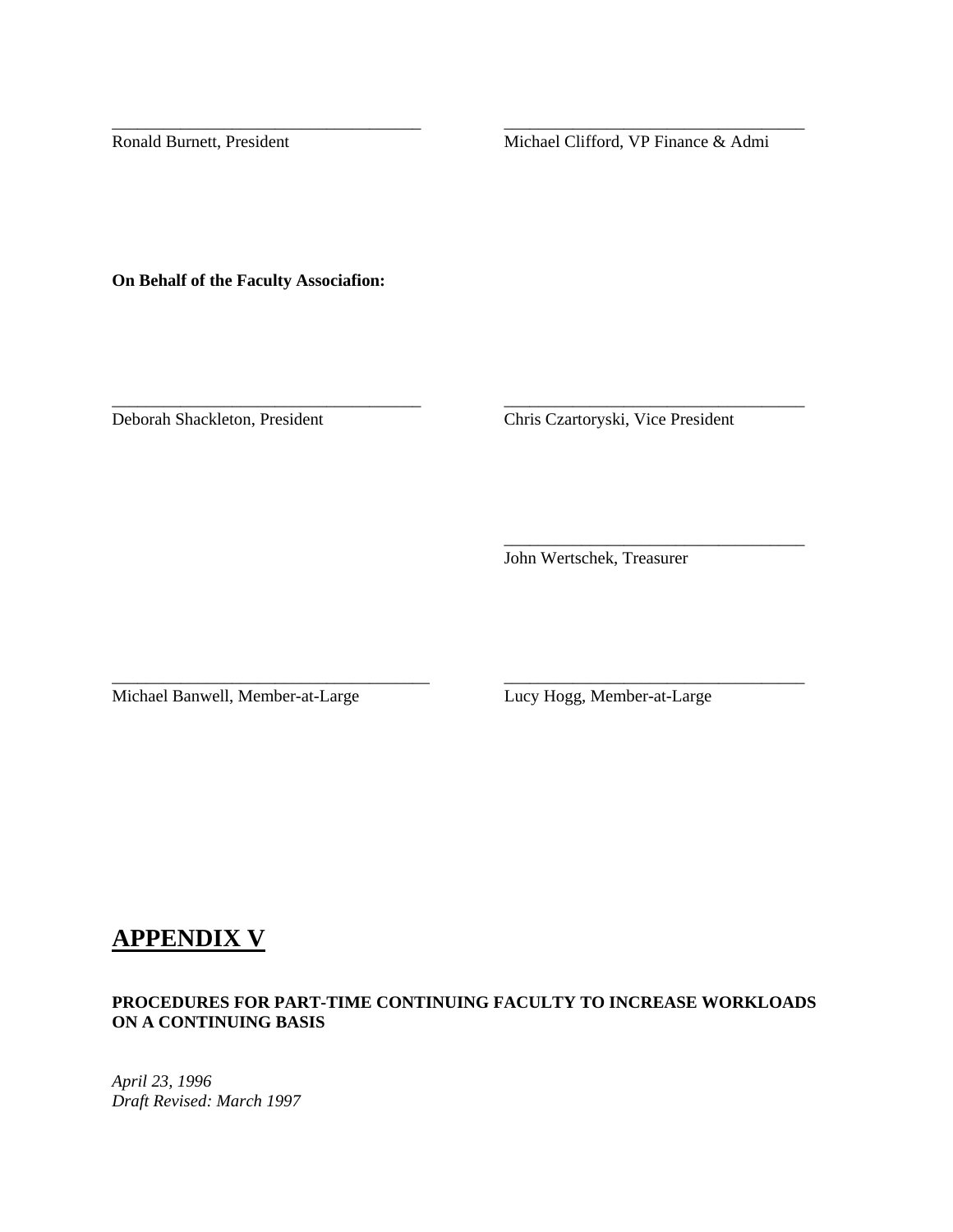## **PREAMBLE**

The Institute and the Faculty Association agree that Part-time Continuing Appointments are valuable components of a teaching program. This process does not foresee a phasing out of PartTime Continuing Appointments nor does it propose to ensure that all faculty currently employed on a part-time basis will have their workload increased. Rather, the following provides a method whereby, on an annual basis, an assessment of the needs of the curriculum can be suitably matched with Part-Time Continuing Faculty interested in increasing their workload.

### **1.1 Procedure for identifying course sections**

The Dean and the Program Coordinator, in consultation with Continuing Faculty in specific program area(s), will identify those course sections deployed on a non-continuing basis which should be converted into course sections deployed on a permanent basis. Where the potential for cross-appointments exist, the appropriate Dean(s), the Program Coordinator(s) and the Continuing Faculty in the specific program areas will meet to identify potential course sections.

### **1.2 Determining the list of sections to be posted**

The President will meet with the Dean(s) and the Program Coordinator(s) to review the number and types of course sections identified and to prepare a list for internal posting. Issues which will determine the final list will include budgetary projections and program need in consultation with the Faculty Association. The decision to post sections will be made at the discretion of the President, in consultation with the Faculty Association Executive.

#### **1.3 Posting**

Part-Time Continuing Faculty will receive notification of the availability of the course sections through the Institute's mail, voice-mail, bulletin board systems and postal system. The notification will clearly indicate the course title, catalogue description, course relationship to the specific program area(s), and application requirements. The posting period will be ten (10) continuous days in accordance with the Collective Agreement.

#### **1.4 Application Process**

All applicants for the identified course sections will apply in writing to the Coordinator of Human Resources and include:

a covering letter identifying course(s) and outlining how their experience and expertise are appropriate for such an assignment, and

a curriculum vitae documenting teaching experience, professional experience, research/scholarly activity, and community service.

#### **1.5 Selection Committee**

Applications will be reviewed by a Selection Committee comprised of the Dean or Dean(s) in the case of cross-appointments; the Coordinator of Human Resources; and three Continuing Faculty members (two from the affected program area(s) and one faculty member from another program area). The decision to regularize the position resides with the President in consultation with the Dean(s).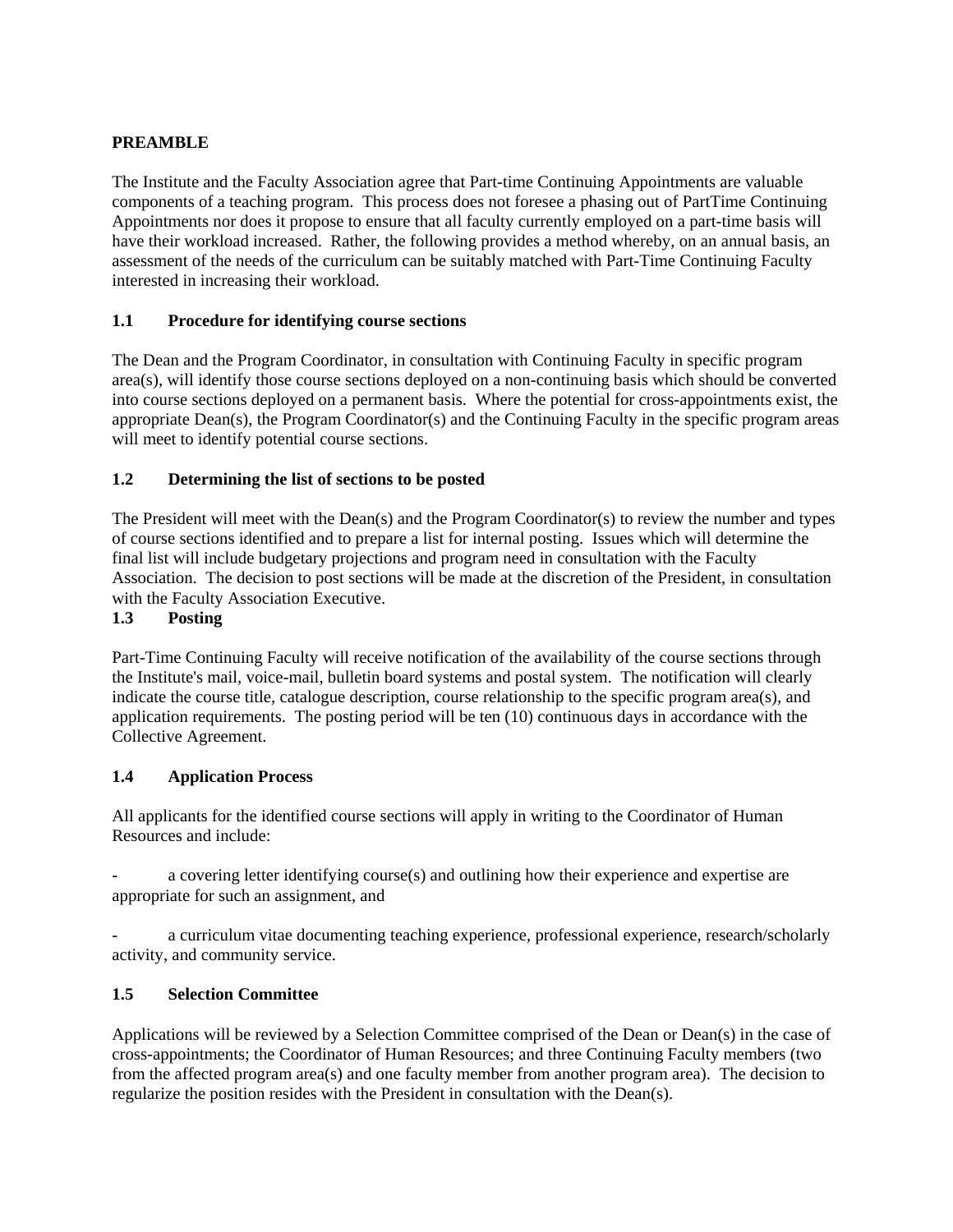Selection Committee membership must include representation of areas of expertise relative to the identified course sections.

#### **1.6 Selection Process**

The final selection of the candidate will be in accordance with the Collective Agreement. In the event that the President does not agree with a recommendation the course(s) will be filled by a Non-Continuing Appointment and reviewed the following year.

#### **1.7 Selection Criteria**

Whether only one or more than one candidate applies, the Selection Committee will make its decision using as non-prioritized guidelines such criteria as: teaching experience and effectiveness; professional practice/scholarship; seniority; service to the Institute community; service to the art and design communities; and the employment equity policy of the Collective Agreement.

Final selection of the candidate will be in accordance with the Collective Agreement which describes the process by which consensus is to be reached between the President and the Selection Committee.

\_\_\_\_\_\_\_\_\_\_\_\_\_\_\_\_\_\_\_\_\_\_\_\_\_\_\_\_\_\_\_\_\_\_\_\_ \_\_\_\_\_\_\_\_\_\_\_\_\_\_\_\_\_\_\_\_\_\_\_\_\_\_\_\_\_\_\_\_\_\_\_

\_\_\_\_\_\_\_\_\_\_\_\_\_\_\_\_\_\_\_\_\_\_\_\_\_\_\_\_\_\_\_\_\_\_\_\_ \_\_\_\_\_\_\_\_\_\_\_\_\_\_\_\_\_\_\_\_\_\_\_\_\_\_\_\_\_\_\_\_\_\_\_

#### **ACCEPTED this 21st Day of March 1997.**

**On Behalf of the Institute:**

Ronald Burnett, President Michael Clifford, VP Finance & Admi

**On Behalf of the Faculty Associafion:**

Deborah Shackleton, President Chris Czartoryski, Vice President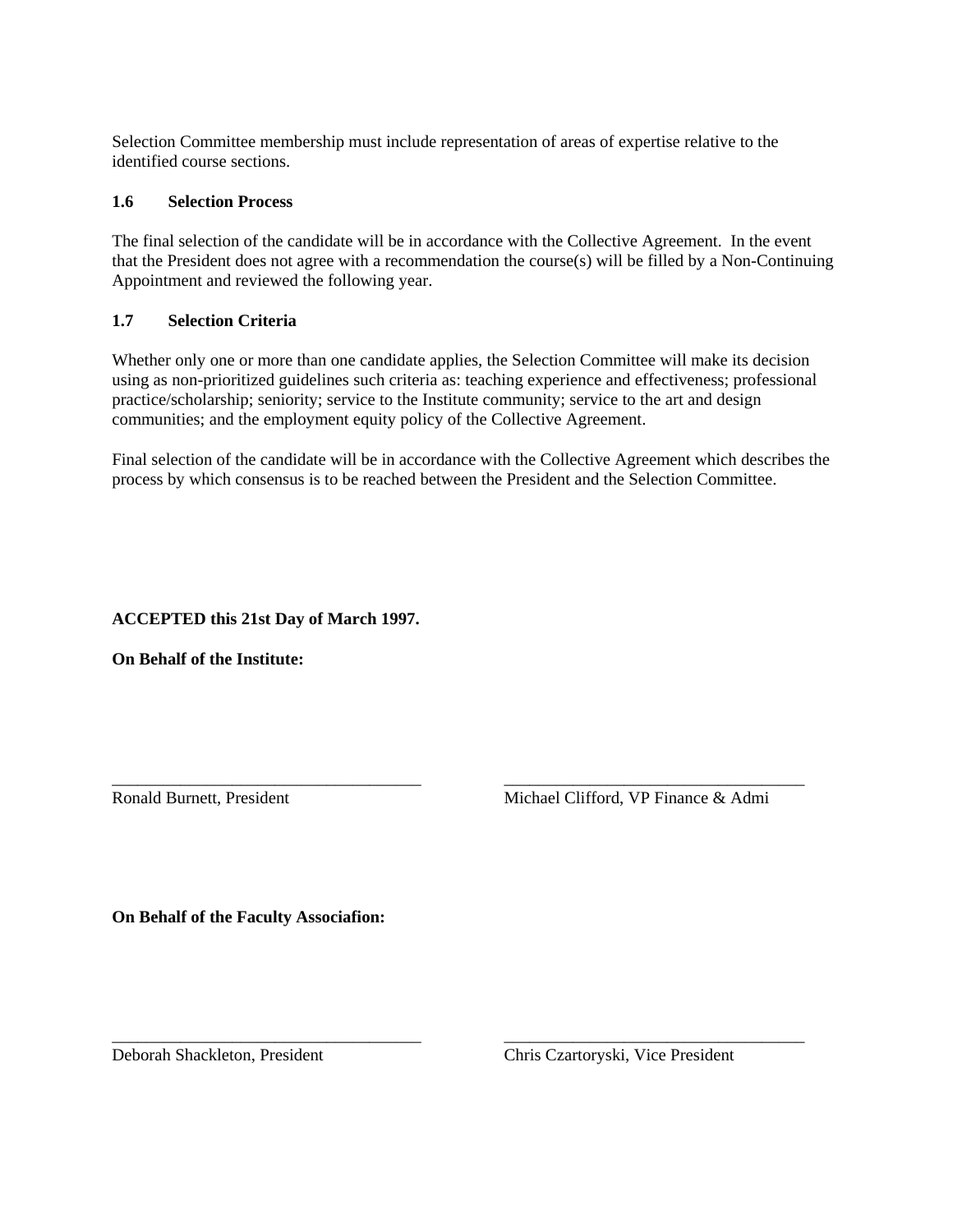John Wertschek, Treasurer

Michael Banwell, Member-at-Large Lucy Hogg, Member-at-Large

# **APPENDIX VI**

## **PROCEDURES FOR PART-TIME CONTINUING FACULTY TO INCREASE WORKLOADS ON A TEMPORARY BASIS**

 $\overline{\phantom{a}}$  , and the contract of the contract of the contract of the contract of the contract of the contract of the contract of the contract of the contract of the contract of the contract of the contract of the contrac

\_\_\_\_\_\_\_\_\_\_\_\_\_\_\_\_\_\_\_\_\_\_\_\_\_\_\_\_\_\_\_\_\_\_\_\_\_ \_\_\_\_\_\_\_\_\_\_\_\_\_\_\_\_\_\_\_\_\_\_\_\_\_\_\_\_\_\_\_\_\_\_\_

#### **PREAMBLE**

Part-time Continuing Faculty may increase their teaching load on a semester-by-semester basis when required to replace faculty for periods of leave, sick leave, to teach additional temporary sections or to explore and test new areas of study.

#### **Procedure**

**1.1** The Dean in consultation with the Program Coordinator and Continuing Faculty in the specific program area(s) may recommend qualified Part-Time Continuing Faculty to the President to teach courses requiring instruction on a semester-by-semester or replacement basis. The decision to grant temporary workload increase to Part-Time Continuing Faculty resides with the President in consultation with the Dean.

**1.2** Faculty receiving such appointments are expected to participate in additional committee, administrative and Institute service commensurate with the increase in teaching load.

**1.3** Remuneration will be based on the following formulae: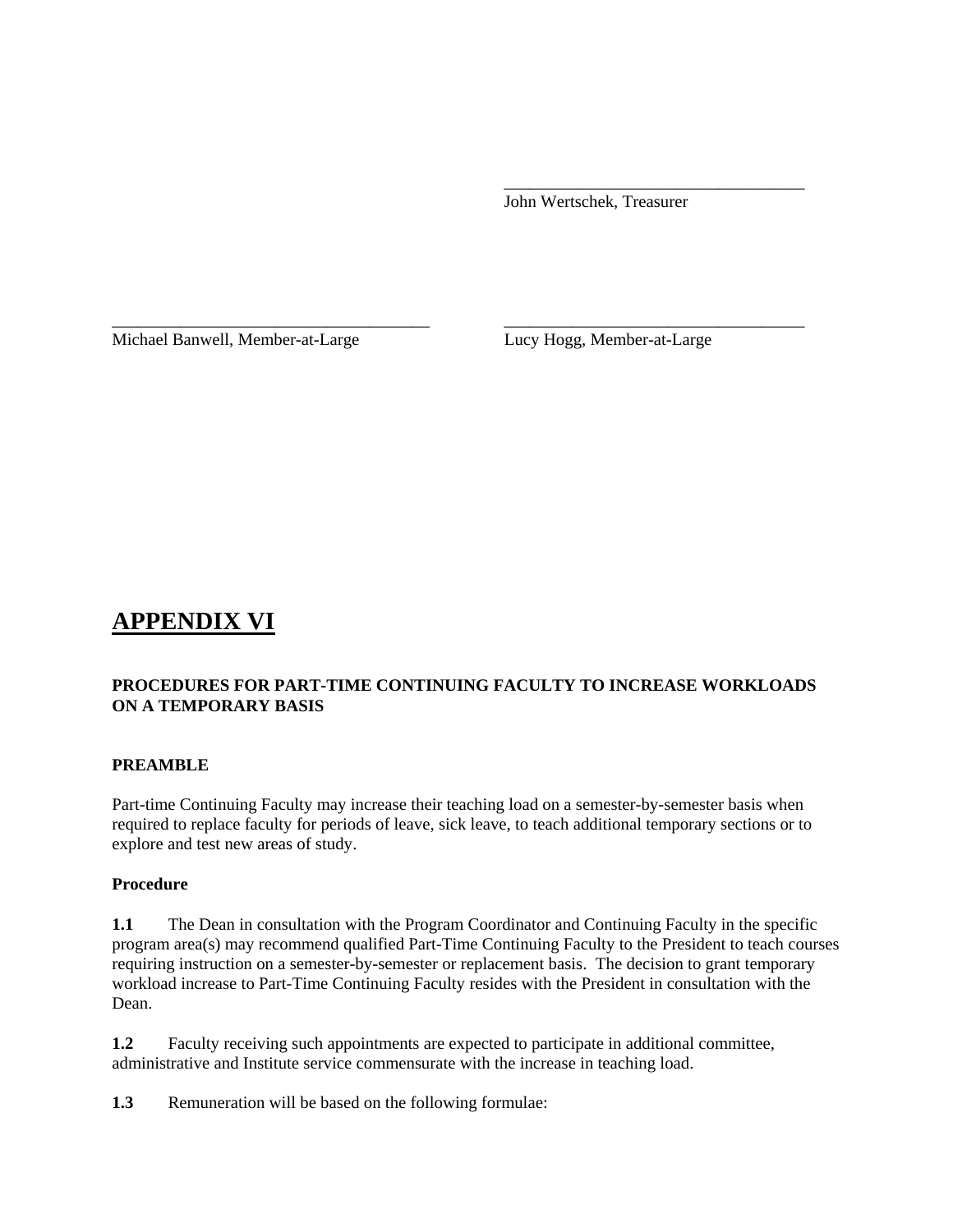per three (3) credit Studio Course: 1/10 of the faculty member's 100% annual stepped salary multiplied by .75 with a minimum stipend payable of \$3,828.00.

per three (3) credit Academic Course: 1/8 of the faculty member's 100% annual stepped salary multiplied by .75 with a minimum stipend payable of \$4,685.00.

\_\_\_\_\_\_\_\_\_\_\_\_\_\_\_\_\_\_\_\_\_\_\_\_\_\_\_\_\_\_\_\_\_\_\_\_ \_\_\_\_\_\_\_\_\_\_\_\_\_\_\_\_\_\_\_\_\_\_\_\_\_\_\_\_\_\_\_\_\_\_\_

\_\_\_\_\_\_\_\_\_\_\_\_\_\_\_\_\_\_\_\_\_\_\_\_\_\_\_\_\_\_\_\_\_\_\_\_ \_\_\_\_\_\_\_\_\_\_\_\_\_\_\_\_\_\_\_\_\_\_\_\_\_\_\_\_\_\_\_\_\_\_\_

 $\overline{\phantom{a}}$  , and the contract of the contract of the contract of the contract of the contract of the contract of the contract of the contract of the contract of the contract of the contract of the contract of the contrac

\_\_\_\_\_\_\_\_\_\_\_\_\_\_\_\_\_\_\_\_\_\_\_\_\_\_\_\_\_\_\_\_\_\_\_\_\_ \_\_\_\_\_\_\_\_\_\_\_\_\_\_\_\_\_\_\_\_\_\_\_\_\_\_\_\_\_\_\_\_\_\_\_

#### **ACCEPTED this 21st Day of March 1997.**

**On Behalf of the Institute:**

Ronald Burnett, President Michael Clifford, VP Finance & Admi

**On Behalf of the Faculty Associafion:**

Deborah Shackleton, President Chris Czartoryski, Vice President

John Wertschek, Treasurer

Michael Banwell, Member-at-Large Lucy Hogg, Member-at-Large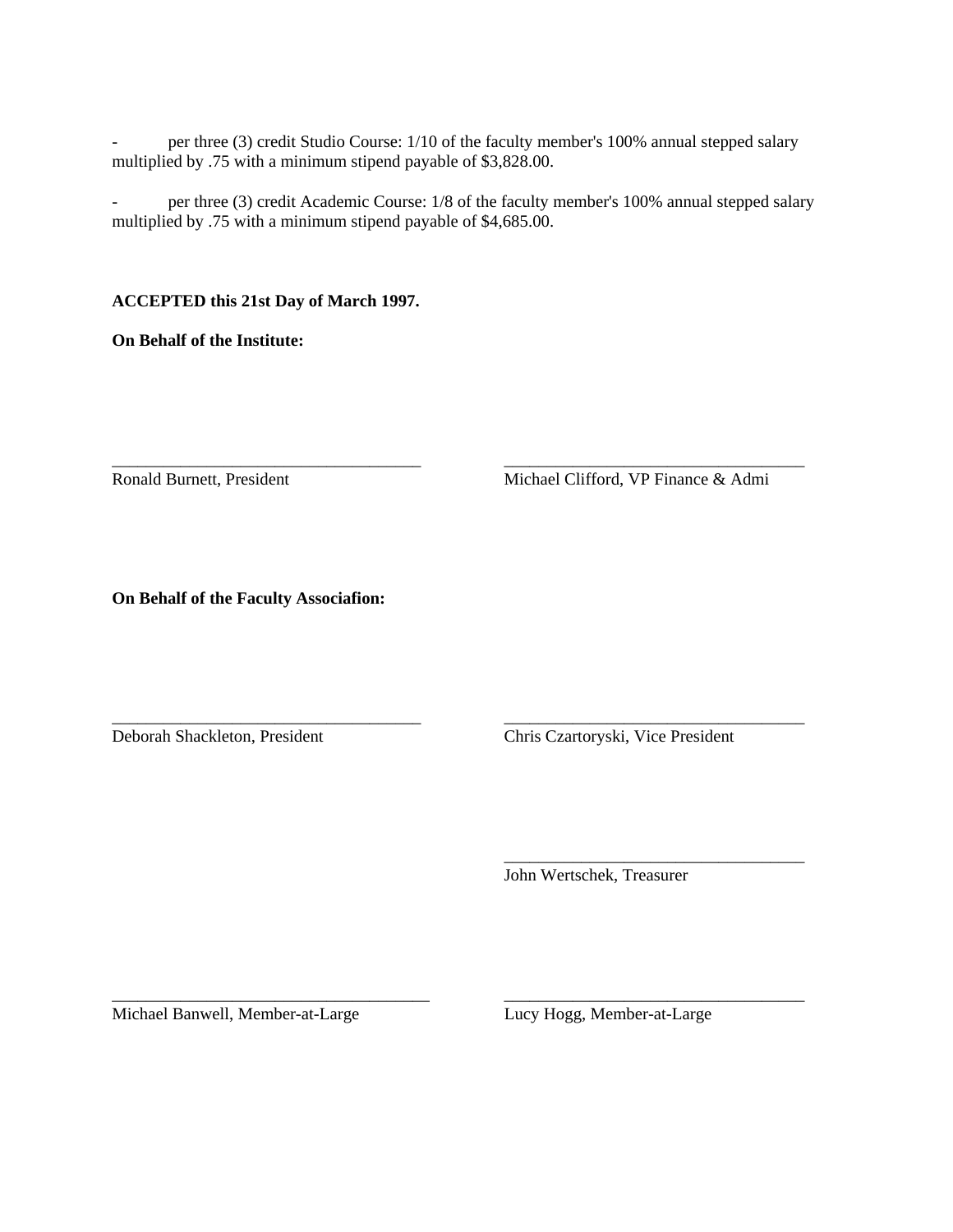# **APPENDIX VII**

## **PROCEDURES FOR ADJUNCT SESSIONAL NON-CONTINUING APPOINTMENTS**

*Draft: March 1997*

#### **PREAMBLE**

Adjunct Sessional Appointments are offered in the credit program to facilitate research, design, preparation and teaching of scheduled curriculum course content. Adjunct Appointments are term specific (not to exceed two years), specifying a commencement and termination date for each semester.

Each appointment shall expire on its termination date automatically and without notice.

Any further appointment, even one following immediately upon a previous one, shall constitute a new separate appointment, not a renewal or extension of the previous one.

Adjunct Sessional Non-Continuing Faculty positions are created when there is either a demonstrated need for continuity of curricular delivery in a specific educational program(s), or the developmental nature of the course(s) requires a period of trial and assessment. An Adjunct Sessional Appointment can stipulate a teaching load from three (3) up to a maximum of fifteen (15) credits per semester for a studio appointment or a teaching load from three (3) up to a maximum of twelve (12) credits per semester for an academic appointment.

#### **1.1 Procedure for identifying course sections**

The Dean and the Program Coordinator(s), in consultation with Continuing Faculty in specific program area(s), will identify those course sections which should be created, continued or revised as adjunct sessional appointments.

Where the potential for cross-appointments exist, the appropriate Dean(s), the Program Coordinator(s) and the Continuing Faculty in the specific program area(s) will meet to identify potential course sections.

The Dean(s) will meet with representatives of the Faculty Association to review the number and types of course sections identified and to decide on the nature of the positions and the posting process.

#### **1.2(a) Duties and Responsibilities**

The primary duties and responsibilities of each faculty member shall be to teach the educational programs and course content as described in the curriculum assigned to the faculty member.

Teaching is defined as the responsibility for the research, design, preparation**,** coordination, delivery, grading, evaluation, and supervision of a scheduled curriculum course content.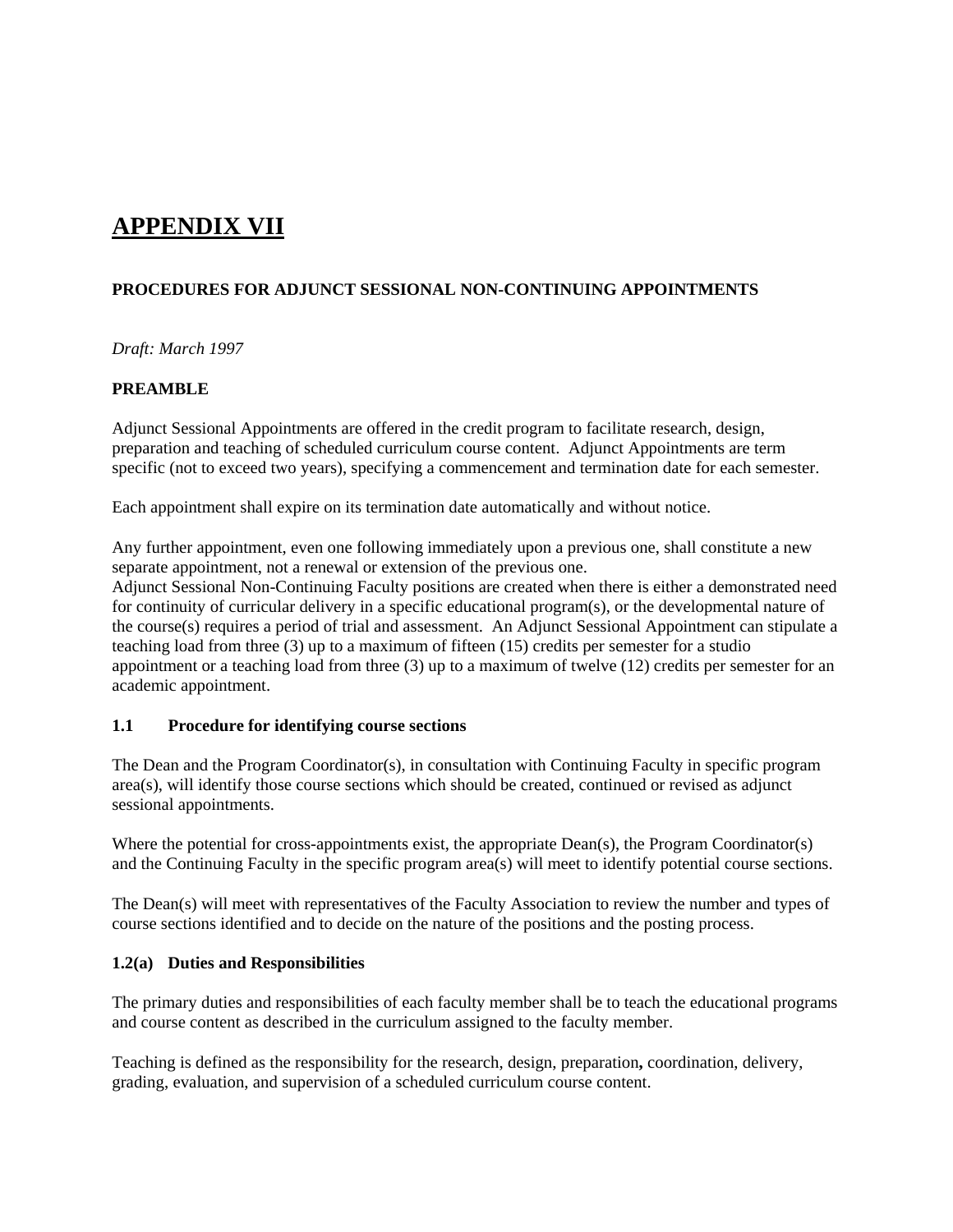In addition, faculty will normally be expected to attend departmental, School and Institute meetings, and to assume duties as assigned by the Dean.

#### **1.2(b) Remuneration and Benefits**

Remuneration and benefits are based on the following formulae for 1996/97:

| $\blacksquare$ | per three (3) credit <b>studio</b> course. $1/10$ of step 8 multiplied by .75 =<br>allowance for additional duties and responsibilities | \$3,422.00<br>406.00<br>\$3,828.00 |
|----------------|-----------------------------------------------------------------------------------------------------------------------------------------|------------------------------------|
| $\overline{a}$ | per three (3) <b>academic</b> course. 1/8 of step 8 multiplied by $.75 =$<br>allowance for additional duties and responsibilities       | \$4,279.00<br>406.00<br>\$4,685.00 |

The stipend rates include a 4% allowance per three (3) credit course in lieu of vacation leave.

#### *Benefits*

Adjunct sessional faculty shall also receive a 2% cash payment per three (3) credit course (excluding allowance for additional duties and responsibilities) in lieu of fringe benefits.

Remuneration for preparation time is included in the course stipend.

#### **1.3 Posting**

Once a decision has been made to offer an Adjunct Sessional Appointment, the position will be posted. Posting can be either internal, or internal and external, depending on the identified curricular need.

Internal postings will be through the Institute's mail, voice-mail and bulletin board systems. The notification will clearly indicate the course title(s), catalogue descriptions(s), course relationship to the specific program area, and application requirements. The posting period will be ten continuous days in accordance with the Collective Agreement. All Non-Continuing Faculty who have instructed credit course programs (full-time or part-time) within the previous two years are eligible to apply and shall be contacted through the postal service.

External posting procedures will be established by the Dean(s) and Human Resources in consultation with the Faculty Association.

Postings shall generally occur at the beginning of the final semester of the current appointment with the decision being made within a month of the end of the semester.

#### **1.4 Application Process**

All applicants will apply in writing to the Coordinator of Human Resources and include:

a covering letter identifying course(s) and outlining how their experience and expertise are appropriate for such an assignment, and

a curriculum vitae documenting teaching experience, professional experience, research/scholarly activity, and community service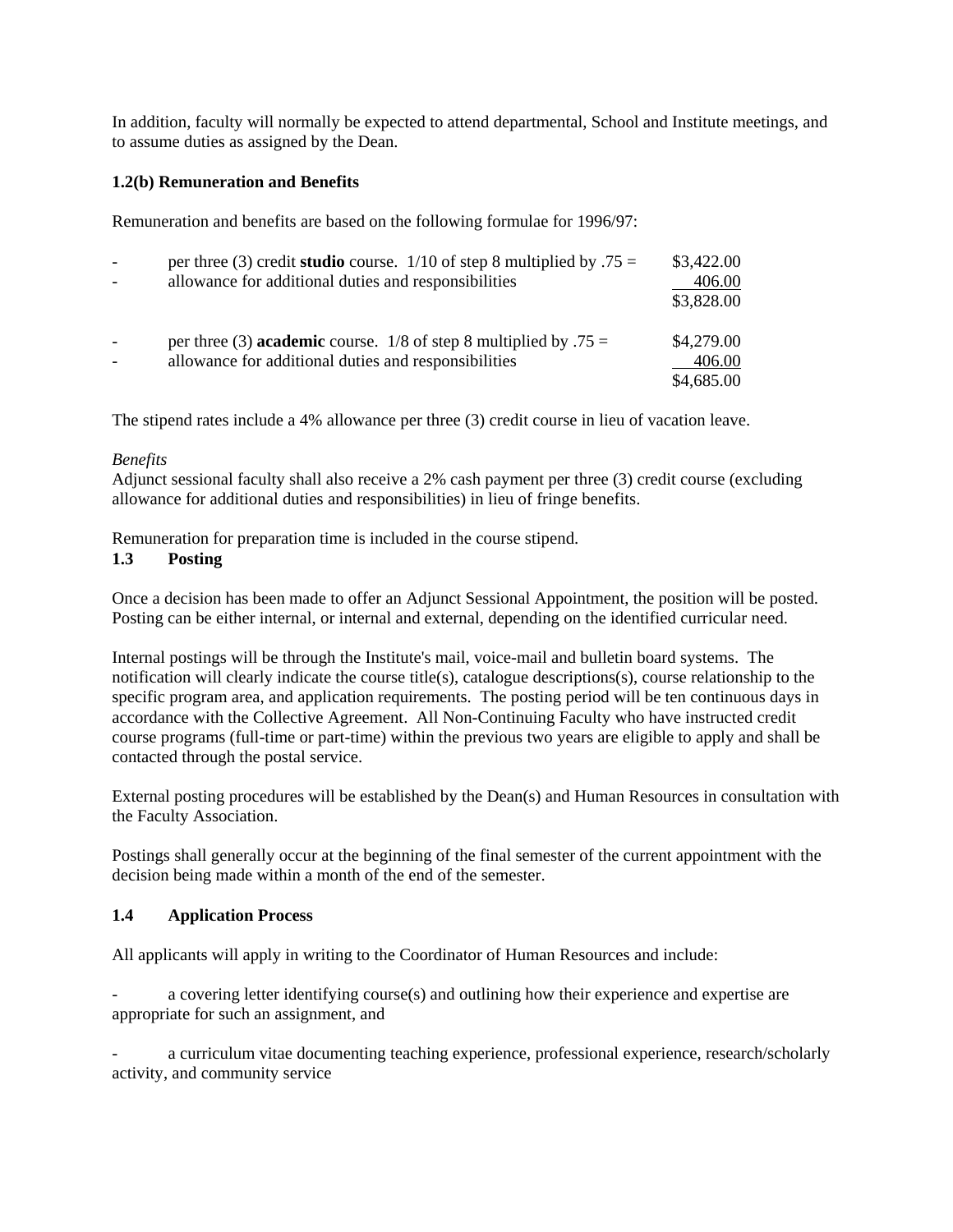slides of recent work if applicable and/or examples of published scholarship and recent portfolio samples.

## **1.5 Selection Committee**

Applications will be reviewed by a Selection Committee comprised of the Dean or Dean(s) in the case of cross-appointments; the Coordinator of Human Resources; and three continuing faculty members (two from the effected program area(s) and one faculty member from another program area). Selection Committee membership must include representation of areas of expertise relative to the identified course sections.

## **1.6 Eligibility**

All Non-Continuing Faculty who have instructed credit course programs (full time or part time) within the previous two years are eligible to apply.

### **1.7 Selection Criteria**

Whether only one or more than one candidate applies, the Selection Committee will make its decision using as non-prioritized guidelines such criteria as: teaching experience and effectiveness; professional practice/scholarship; seniority; service to the Institute community; service to the art and design communities; and the employment equity policy of the Collective Agreement.

#### **1.8 Evaluation**

Adjunct Sessional Faculty shall be subject to the faculty evaluation process as outlined in the Collective Agreement.

## **1.9 Appointment Review**

At the beginning of the final semester of the appointment there shall be a curriculum review by the Dean(s) together with the Continuing Faculty in the program area(s) to determine if the position:

- a) should be converted into a continuing position
- b) continued
- c) revised
- d) discontinued.

If (a), (b) or (c), the position will be treated as a new appointment and posted. Any determination with respect to the above will be made in consultation with the Faculty Association. If (a), Article 6 of the Collective Agreement shall apply with the Selection Committee determining if the posting should be internal or internal and external.

## **ACCEPTED this 21st Day of March 1997.**

#### **On Behalf of the Institute:**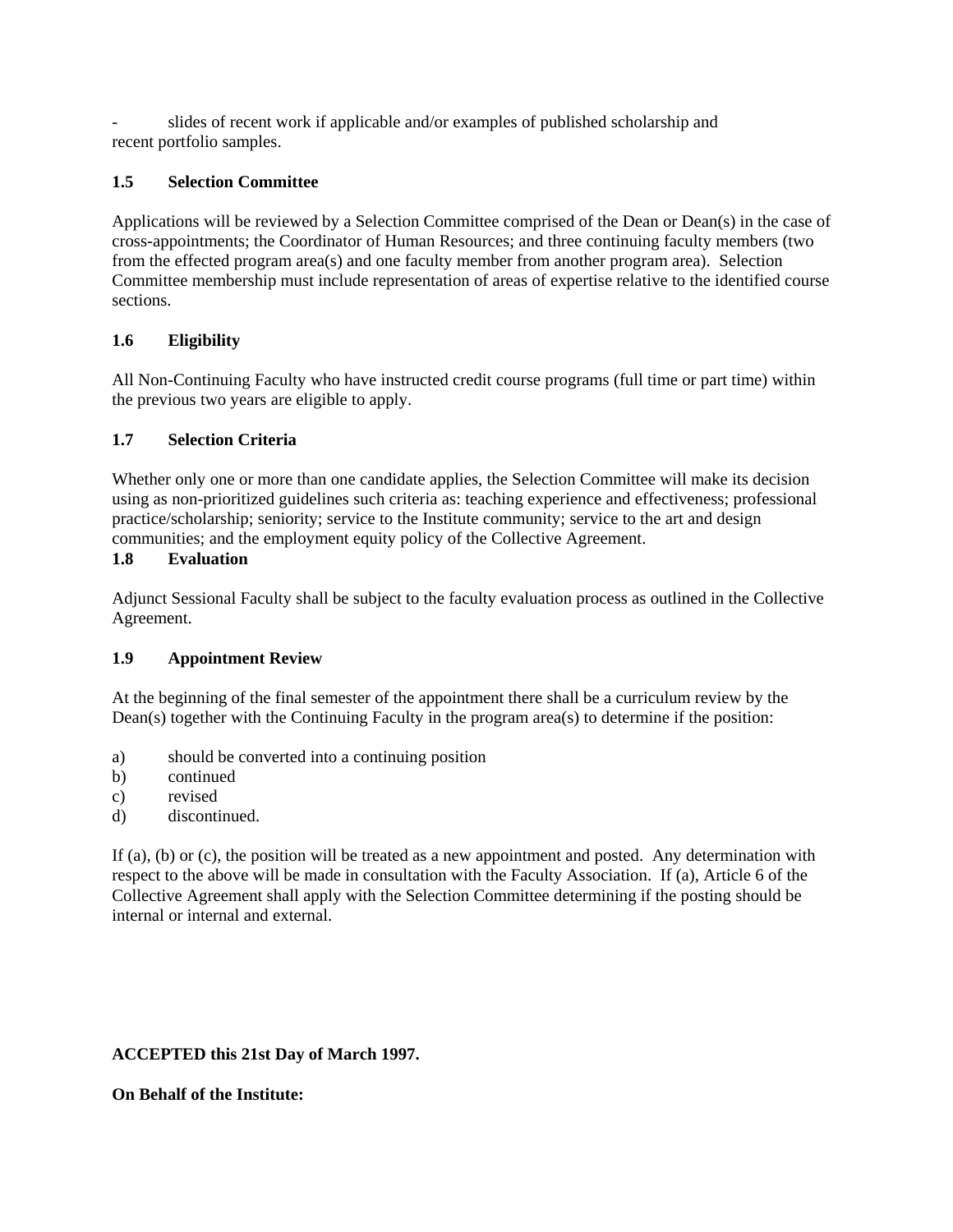Ronald Burnett, President Michael Clifford, VP Finance & Admi

\_\_\_\_\_\_\_\_\_\_\_\_\_\_\_\_\_\_\_\_\_\_\_\_\_\_\_\_\_\_\_\_\_\_\_\_ \_\_\_\_\_\_\_\_\_\_\_\_\_\_\_\_\_\_\_\_\_\_\_\_\_\_\_\_\_\_\_\_\_\_\_

\_\_\_\_\_\_\_\_\_\_\_\_\_\_\_\_\_\_\_\_\_\_\_\_\_\_\_\_\_\_\_\_\_\_\_\_ \_\_\_\_\_\_\_\_\_\_\_\_\_\_\_\_\_\_\_\_\_\_\_\_\_\_\_\_\_\_\_\_\_\_\_

 $\overline{\phantom{a}}$  , and the contract of the contract of the contract of the contract of the contract of the contract of the contract of the contract of the contract of the contract of the contract of the contract of the contrac

\_\_\_\_\_\_\_\_\_\_\_\_\_\_\_\_\_\_\_\_\_\_\_\_\_\_\_\_\_\_\_\_\_\_\_\_\_ \_\_\_\_\_\_\_\_\_\_\_\_\_\_\_\_\_\_\_\_\_\_\_\_\_\_\_\_\_\_\_\_\_\_\_

**On Behalf of the Faculty Associafion:**

Deborah Shackleton, President Chris Czartoryski, Vice President

John Wertschek, Treasurer

Michael Banwell, Member-at-Large Lucy Hogg, Member-at-Large

## **APPENDIX VIII**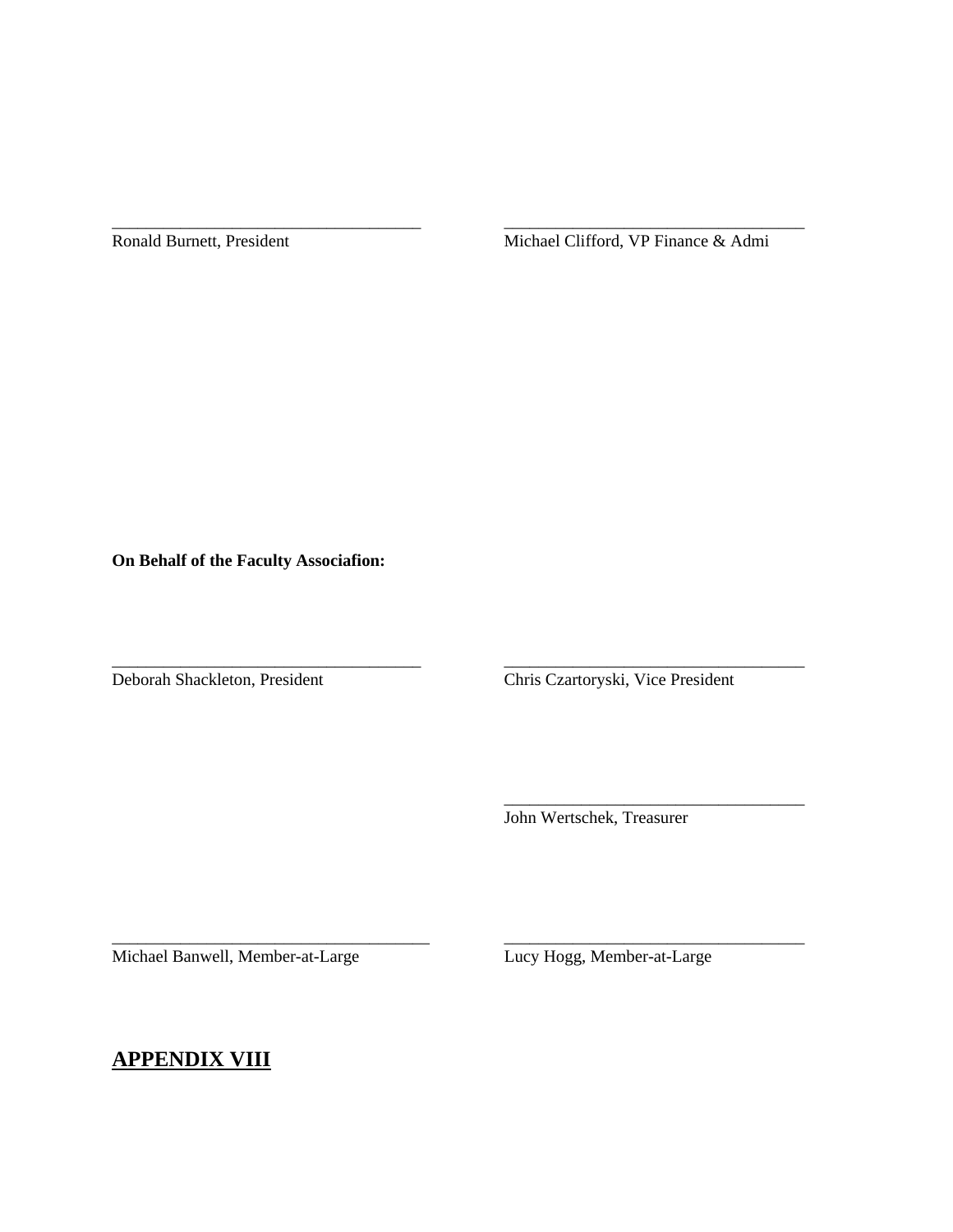## **PROCEDURES FOR SEMESTRAL, SESSIONAL NON-CONTINUING APPOINTMENTS**

*Draft: March 1997*

#### **PREAMBLE**

Semestral Sessional Appointments are offered in the credit program on a semester-by-semester basis and stipulate specific commencement and termination dates in a given academic year. A Semestral Sessional Appointment can stipulate a teaching load from three (3) up to a maximum of fifteen (15) credits per semester for studio appointments or from three (3) up to a maximum of twelve (12) credits per semester for academic appointments.

#### **1.1 Procedure for identifying course sections**

The Dean, in consultation with Continuing Faculty in the specific program areas(s), will identify those course sections which should be created and filled as Semestral Sessional Appointments and will recommend suitable candidates to the President of the Institute. The decision to grant the appointments resides with the President in consultation with the Dean. Appointments will be announced prior to the end of the previous semester. It is recognized that some appointments cannot be confirmed until the beginning of each academic semester.

### **1.2 Duties and Responsibilities**

The primary duties and responsibilities of each faculty member shall be to teach educational program(s) and course content as described in the curriculum assigned to the faculty member.

Teaching is defined as the responsibility for the research, design, preparation, coordination, delivery, grading, evaluation, and supervision of a scheduled curriculum course content.

#### **1.3 Contract Duration**

Contracts are sixteen (16) weeks in duration. The Fall semester contract period will commence with the first duty day in August. The Spring semester contract will commence with the first duty day in January.

Each contract shall expire on its termination date automatically and without notice. Any further appointment, even one following immediately upon a previous one, shall constitute a new, separate appointment, not a renewal or extension of the previous one.

The Institute offers this appointment in good faith and makes no commitment beyond the terms and duration of the appointment.

#### **1.4 Remuneration and Benefits**

Remuneration will be based on the following formulas:

## STUDIO SEMESTRAL SESSIONAL APPOINTMENTS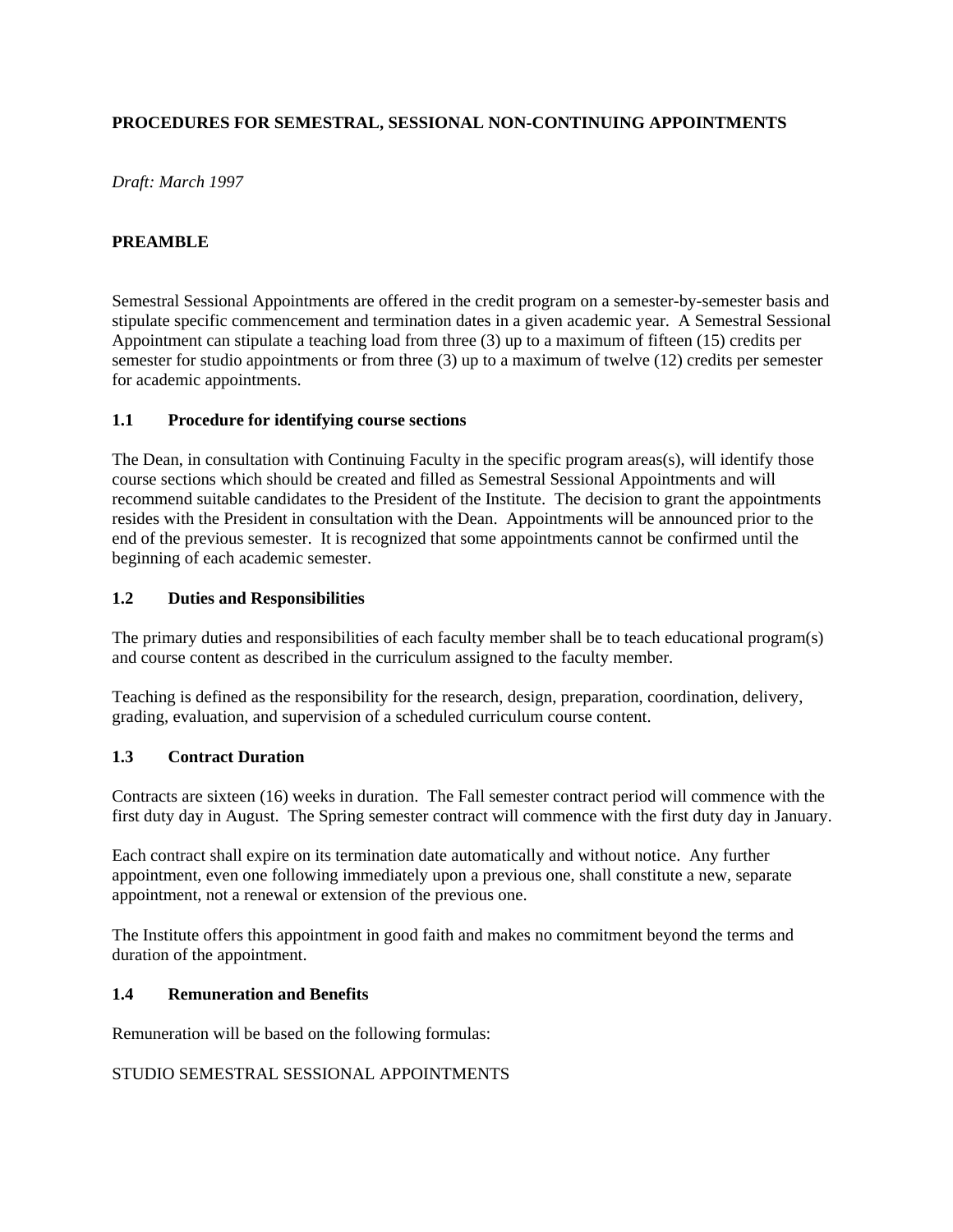Per three (3) credit course: 1/10 of step 8 multiplied by .75 = \$3,422.00 (1996/97)

The stipend includes a 4% allowance per three (3) credit course in lieu of vacation leave.

**Benefits:** Studio Semestral Sessional Faculty shall receive a 2% cash payment per three (3) credit course in lieu of fringe benefits.

**Assigned Duties - \$203.00:** An additional payment for assigned duties as specified in the letter of appointment **not generally to exceed six (6) hours per three (3) credit course.**

**Additional Duties - \$203.00:** An additional payment of \$203.00 maximum per three (3) credit course may be authorized for additional duties specified by the Dean, **not generally to exceed six (6) hours per three (3) credit course.**

**Preparation Time:** Remuneration for preparation time is included in the per course stipend.

## ADEMIC SEMESTRAL SESSIONAL APPOINTMENTS

Per three (3) credit course: to 1/8 of step 8 multiplied by .75 = \$4,279.00 (1996/97) The stipend includes a 4% allowance per three (3) credit course In lieu of vacation leave.

**Benefits:** Academic Semestral Sessional Faculty shall receive a 2% cash payment per three (3) credit course in lieu of fringe benefits.

**Assigned Duties - \$203.00:** An additional payment for assigned duties as specified in the letter of appointment **not generally to exceed six (6) hours per three (3) credit course.**

**Additional Duties - \$203.00:** An additional payment of \$203.00 maximum per three (3) credit course may be authorized for additional duties specified by the Dean, **not generally to exceed six (6) hours per three (3) credit course.**

**Preparation Time:** Remuneration for preparation time is included in the per course stipend.

#### **1.5 Application Process**

All applicants will apply in writing to the Coordinator of Human Resources and include:

a covering letter identifying course(s) and outlining how their experience and expertise are appropriate for such an assignment, and

a curriculum vitae documenting teaching experience, professional experience, research/scholarly activity, and community service

slides of recent work if applicable and/or examples of published scholarship and recent portfolio samples.

#### **1.6 Evaluation**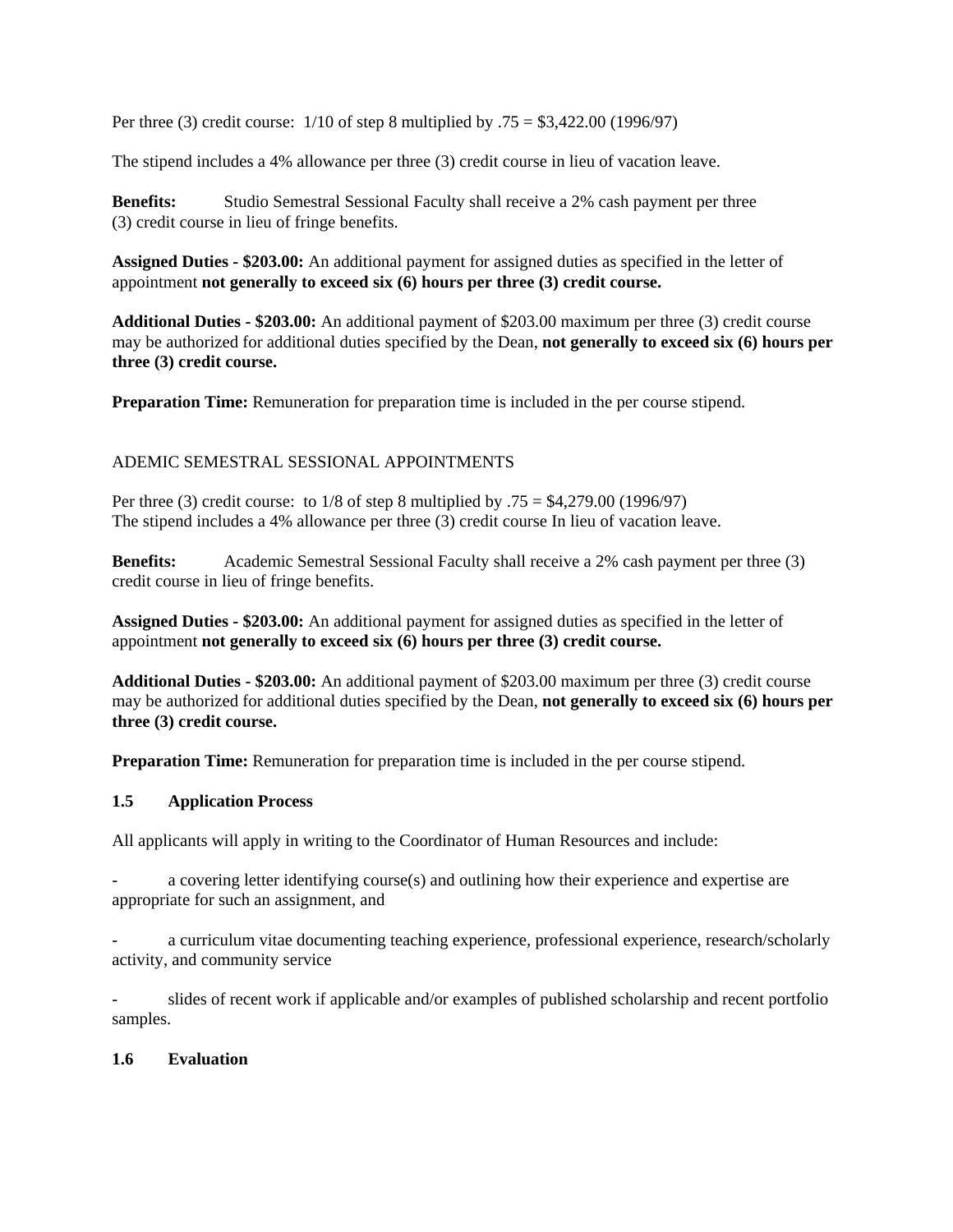Semestral Sessional Faculty shall be subject to the faculty evaluation process as outlined in the Collective Agreement.

#### **1.7 Selection Criteria**

Candidates will be recommended for Semestral Sessional Appointments using the following nonprioritized guidelines: teaching experience and effectiveness, professional practice/ scholarship, service to the Institute community, service to art and design communities, and employment equity policies of the Collective Agreement.

\_\_\_\_\_\_\_\_\_\_\_\_\_\_\_\_\_\_\_\_\_\_\_\_\_\_\_\_\_\_\_\_\_\_\_\_ \_\_\_\_\_\_\_\_\_\_\_\_\_\_\_\_\_\_\_\_\_\_\_\_\_\_\_\_\_\_\_\_\_\_\_

 $\overline{\phantom{a}}$  , which is a construction of the construction of the construction of the construction of the construction of the construction of the construction of the construction of the construction of the construction of

## **ACCEPTED this 21st Day of March 1997.**

**On Behalf of the Institute:**

Ronald Burnett, President Michael Clifford, VP Finance & Admi

**On Behalf of the Faculty Associafion:**

\_\_\_\_\_\_\_\_\_\_\_\_\_\_\_\_\_\_\_\_\_\_\_\_\_\_\_\_\_\_\_\_\_\_\_\_ \_\_\_\_\_\_\_\_\_\_\_\_\_\_\_\_\_\_\_\_\_\_\_\_\_\_\_\_\_\_\_\_\_\_\_

Deborah Shackleton, President Chris Czartoryski, Vice President

John Wertschek, Treasurer